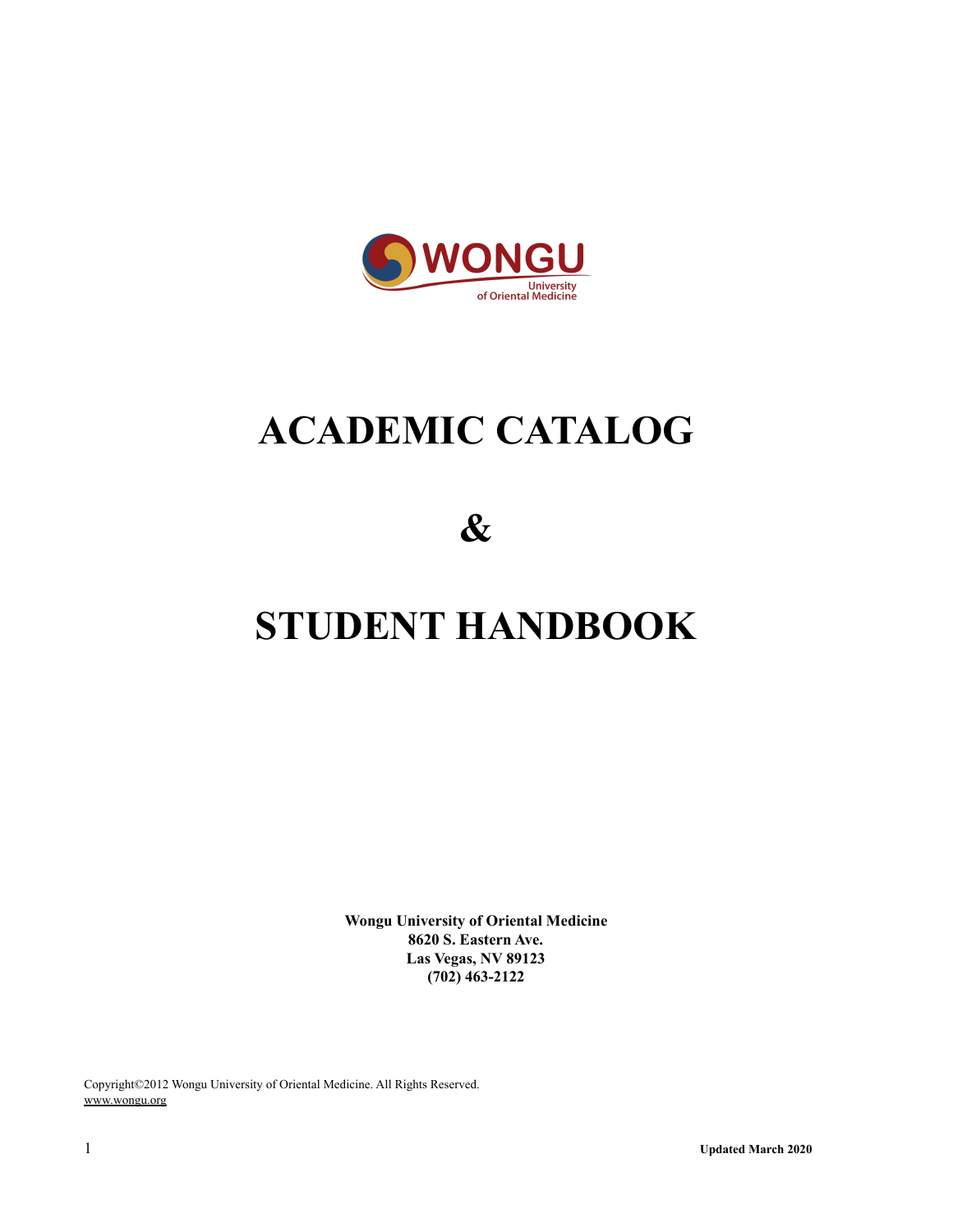# **CATALOG RIGHTS**

The Wongu University of Oriental Medicine Academic Catalog & Student Handbook contains policies and requirements which govern academic performance and student conduct. These policies are unique to Wongu University, and are designed to promote standards for academic competency, professional discipline, and personal responsibility. It is the responsibility of all students to be knowledgeable about Wongu University policies. These policies will be applied to all aspects of the student's academic progress and personal conduct for as long as the student is enrolled.

Wongu University reserves the right to make changes at any time in this catalog or in the requirements for admission, graduation, tuition, fees, and any rules or regulations.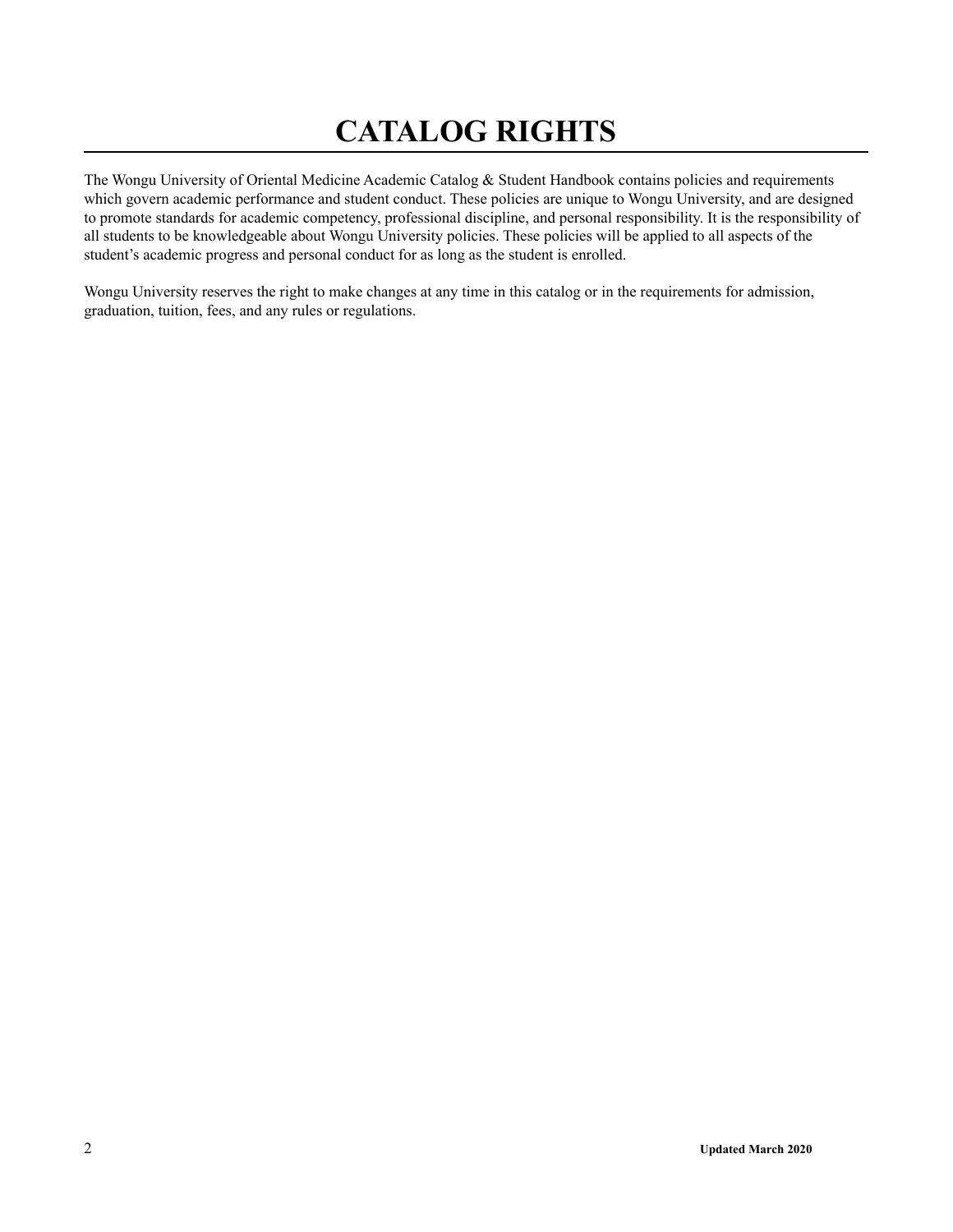# **TABLE OF CONTENTS**

| <b>MESSAGE FROM THE PRESIDENT</b>               | 7  |
|-------------------------------------------------|----|
| <b>GENERAL INFORMATION</b>                      | 8  |
| The Meaning of Wongu                            | 8  |
| Mission, Goals, and Objectives                  | 8  |
| Accreditation, Licensing, and Approvals         | 9  |
| Organizational Status                           | 10 |
| Location and Environment                        | 10 |
| <b>WONGU COMMUNITY</b>                          | 12 |
| <b>Founding President</b>                       | 12 |
| <b>Board of Directors</b>                       | 12 |
| Founding Academic Director                      | 13 |
| Key Administration                              | 14 |
| Faculty                                         | 14 |
| <b>ADMISSIONS</b>                               | 17 |
| Applying to Wongu University                    | 17 |
| <b>Admissions Requirements</b>                  | 17 |
| <b>English Language Competency Requirements</b> | 17 |
| <b>Application Checklist</b>                    | 17 |
| <b>Admissions Procedures</b>                    | 18 |
| <b>Conditional Admissions</b>                   | 18 |
| <b>International Students Admissions</b>        | 19 |
| F-1 Student Visas                               | 19 |
| Transfer Credit Policy (see Addendum on p. 72)  | 20 |
| Non-Matriculated Students                       | 21 |
| <b>FINANCE</b>                                  | 22 |
| <b>Tuition and Fees</b>                         | 22 |
| <b>Finance Policies</b>                         | 22 |
| <b>Institutional Refund Policy</b>              | 23 |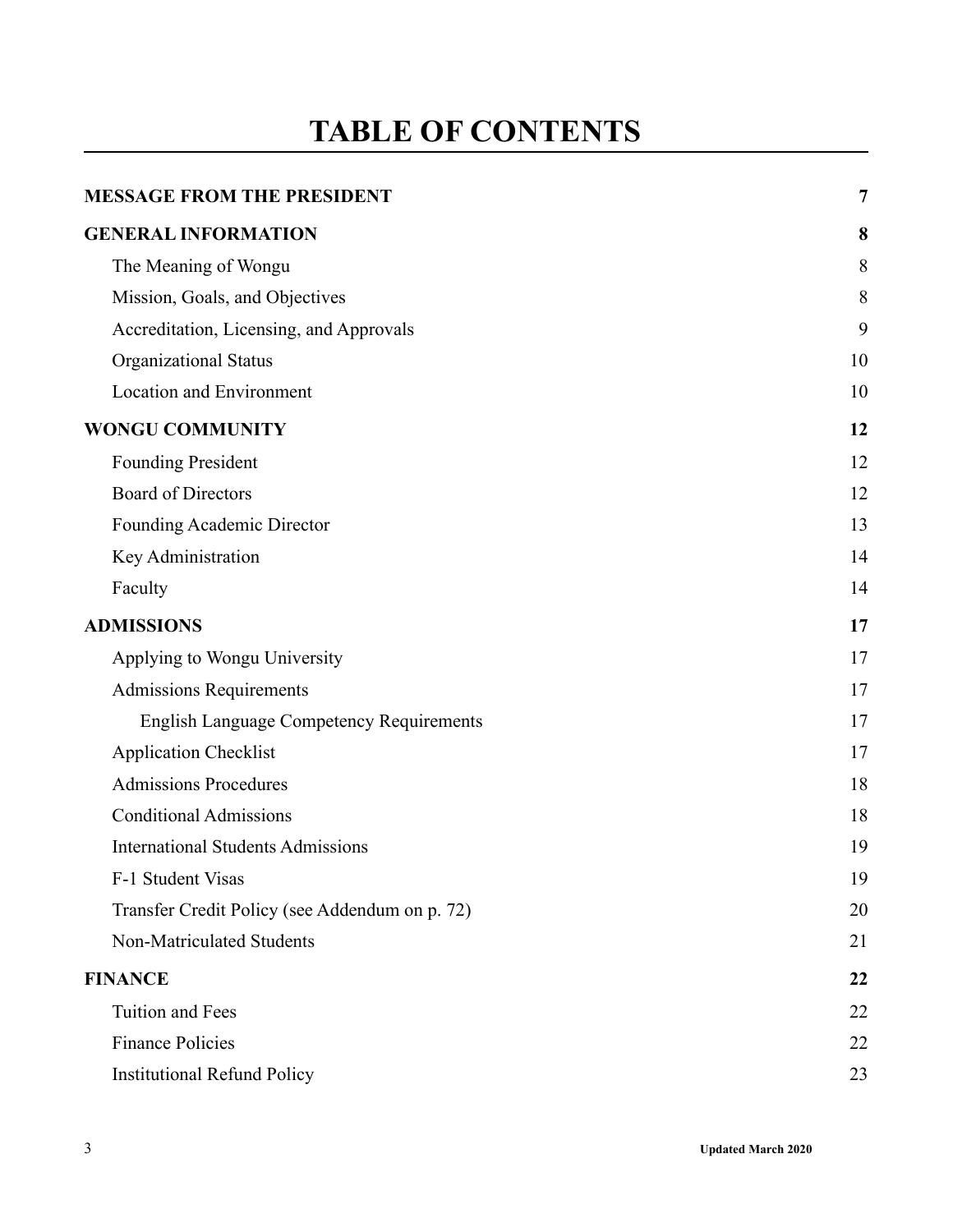| 1098-T Information                                       | 24 |
|----------------------------------------------------------|----|
| <b>Financial Aid</b>                                     | 24 |
| Satisfactory Academic Progress (SAP)                     | 26 |
| Title IV Code of Conduct                                 | 26 |
| <b>PROGRAM</b>                                           | 28 |
| Program Overview: Master of Science in Oriental Medicine | 28 |
| Complete Course List                                     | 29 |
| <b>Didactic Course Descriptions</b>                      | 32 |
| Oriental Medicine                                        | 32 |
| Acupuncture                                              | 35 |
| Herbal Medicine                                          | 38 |
| Western Medicine                                         | 40 |
| Counseling and Communication                             | 44 |
| Ethics                                                   | 44 |
| <b>Practice Management</b>                               | 44 |
| Electives                                                | 45 |
| <b>Clinical Training</b>                                 | 47 |
| <b>Clinic Course Descriptions</b>                        | 49 |
| <b>Institutional Exams</b>                               | 51 |
| Clinic Entrance Exam – Written & Practical               | 51 |
| Clinical Level 1 Exam                                    | 51 |
| Clinical Level 2 Exam                                    | 51 |
| Comprehensive Graduation Exam                            | 51 |
| <b>ACADEMIC POLICIES</b>                                 | 52 |
| <b>Registration and Enrollment</b>                       | 52 |
| <b>Special Requests</b>                                  | 52 |
| Add / Drop                                               | 52 |
| <b>Course Cancellation</b>                               | 53 |
| Attendance                                               | 53 |
| Didactic Class Attendance                                | 53 |
| <b>Intensive Class Attendance</b>                        | 53 |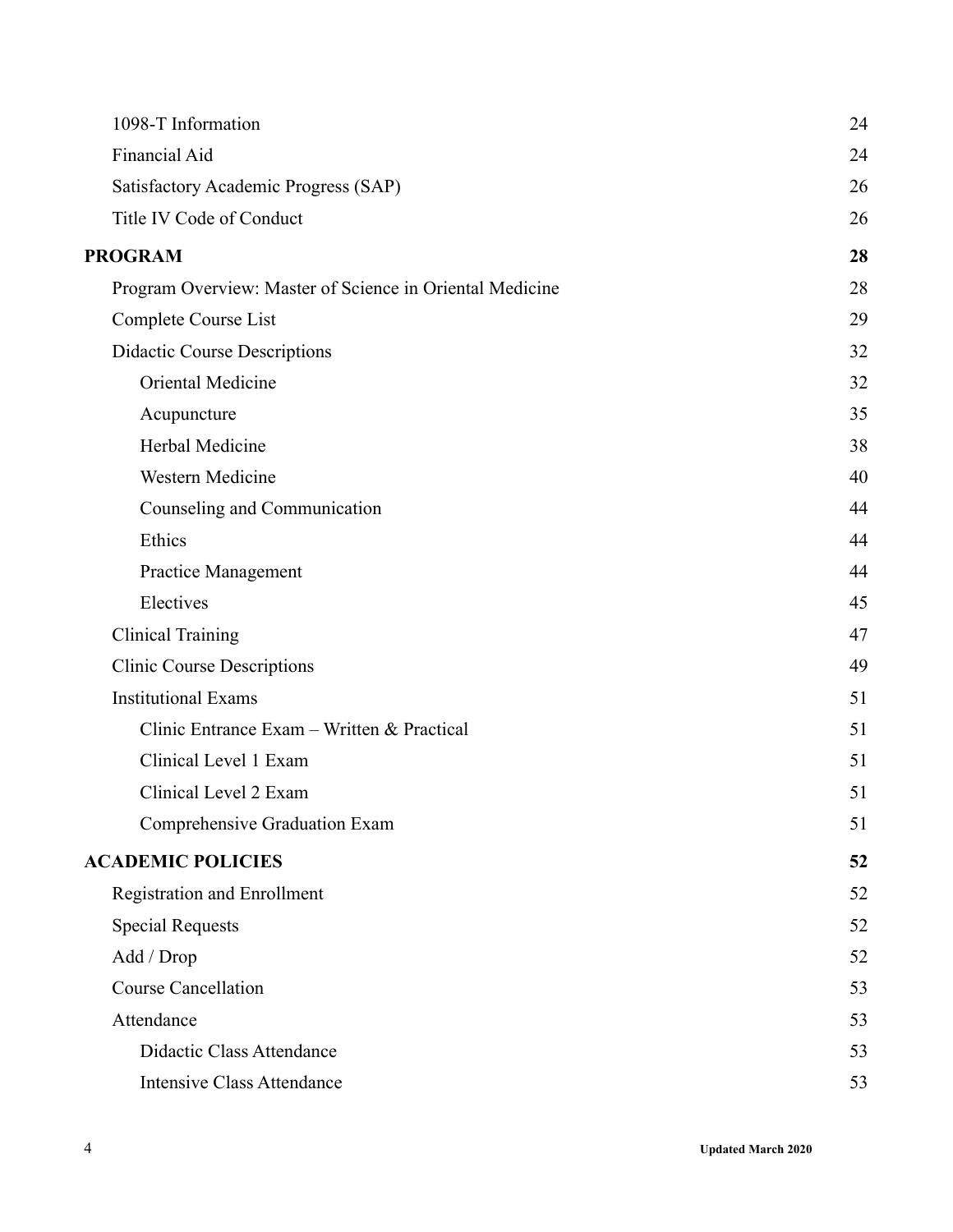| <b>CAMPUS SAFETY</b>                          | 70 |
|-----------------------------------------------|----|
| Career and Alumni Services                    | 69 |
| <b>Student Services and Advising</b>          | 69 |
| <b>Disability Services</b>                    | 68 |
| Wongu University Campus                       | 68 |
| Copyright Infringement Policies and Sanctions | 67 |
| <b>Diversity Policy</b>                       | 66 |
| Non-Discrimination Policy                     | 66 |
| Grievance Procedure                           | 66 |
| <b>Disciplinary Procedure</b>                 | 65 |
| <b>Student Code of Conduct</b>                | 63 |
| <b>Student Records Policy</b>                 | 62 |
| <b>STUDENT POLICIES</b>                       | 62 |
| Transcripts                                   | 61 |
| Licensure Requirements                        | 60 |
| <b>Graduation Requirements</b>                | 60 |
| Leave of Absence                              | 59 |
| Readmission                                   | 59 |
| Withdrawals and Dismissals                    | 58 |
| Academic Appeals                              | 58 |
| Satisfactory Academic Progress (SAP)          | 56 |
| Incomplete Grades (I)                         | 56 |
| Withdrawal (W)                                | 55 |
| Cumulative Grade Point Average (GPA)          | 55 |
| Units of Credit                               | 55 |
| <b>Grading System</b>                         | 55 |
| <b>Consecutive Absence Policy</b>             | 55 |
| <b>Unexcused Absences</b>                     | 54 |
| For both Didactic and Clinic courses:         | 54 |
| <b>Excused Absences</b>                       | 54 |
| Clinic Course Attendance                      | 53 |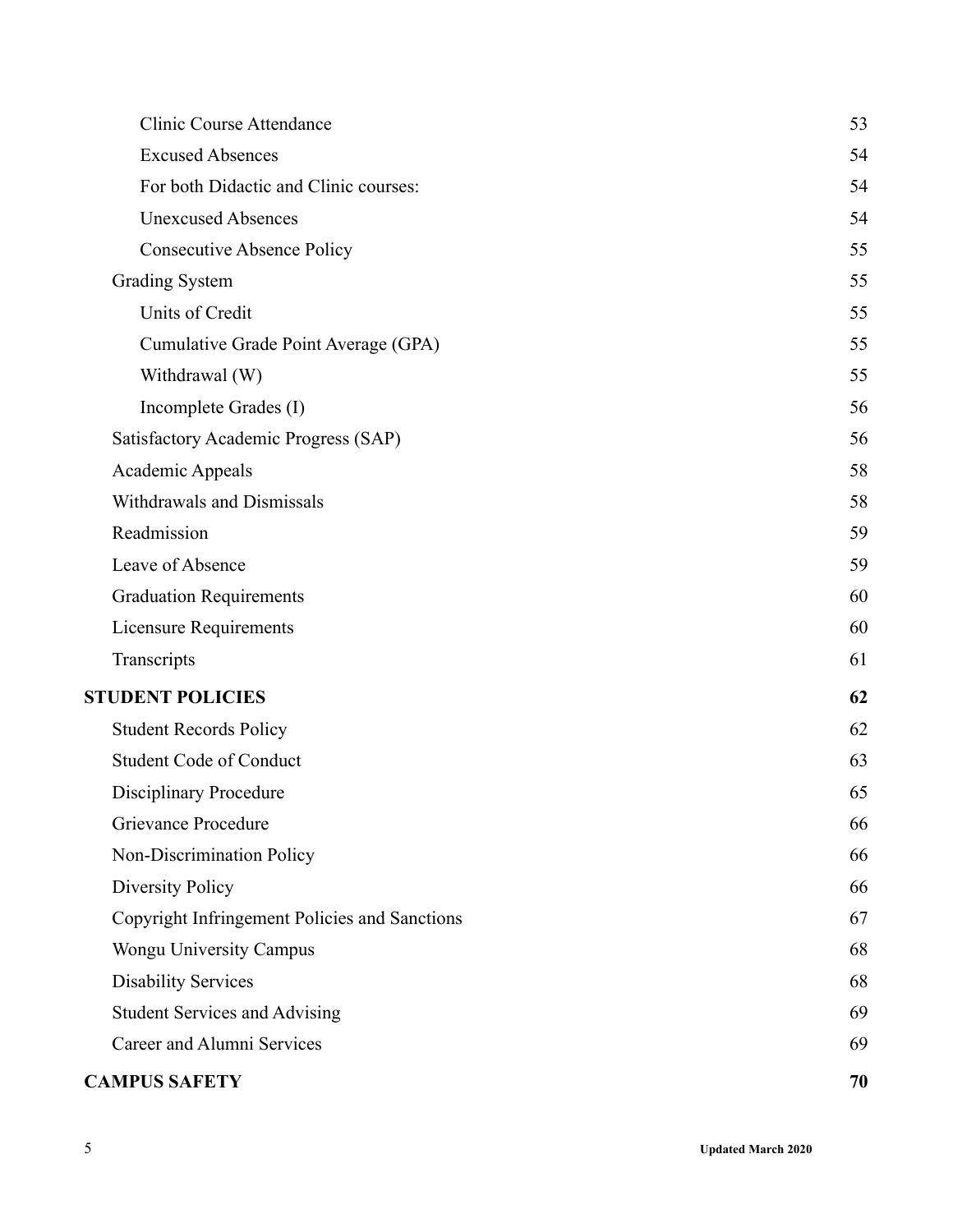| ADDENDUM                                         | 72 |
|--------------------------------------------------|----|
| <b>Unaccompanied Minors</b>                      | 71 |
| <b>Emergency Action and Fire Prevention Plan</b> | 71 |
| Firearm Policy                                   | 70 |
| Drug and Alcohol-Free Campus                     | 70 |
| Campus Safety & Security - Clery Act             | 70 |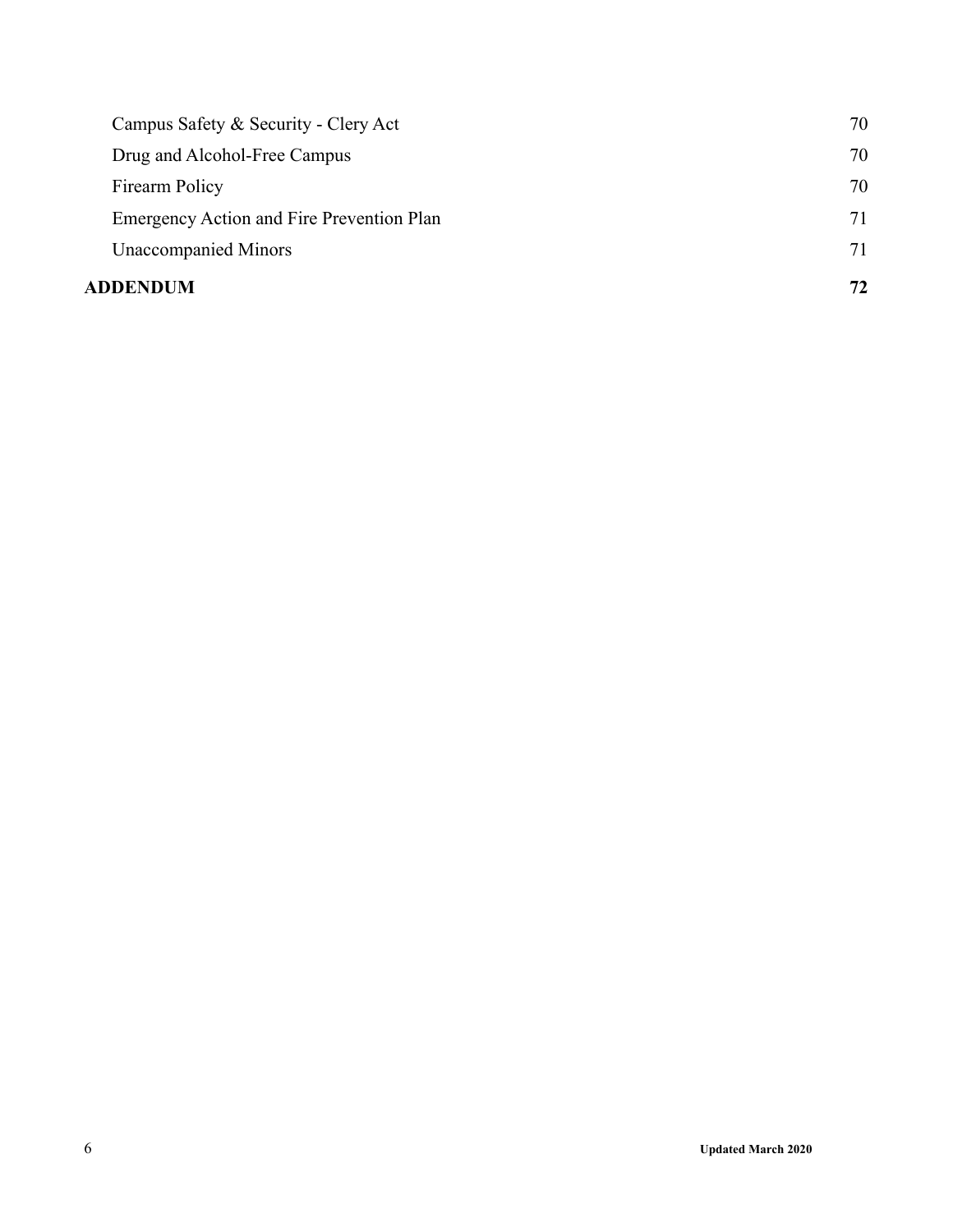<span id="page-6-0"></span>Dear Student,

Welcome to Wongu University of Oriental Medicine! Wongu University is the first and only school of Oriental medicine in the state of Nevada. We are a dynamic community of healers committed to promoting health and well-being through the knowledge and practice of Oriental medicine.

The art and science of healing through Oriental medicine has developed and advanced for over a millennium for countless generations. Wongu University offers a program of study grounded in an understanding of human nature that fosters students' compassion for those who suffer. At Wongu University, we train students on all forms of Oriental medicine, including Korean medicine, as well as Western medicine.

Las Vegas, as an international center for conferences and global engagements, provides an exceptional forum for the advancement of Oriental medicine. Committed to advancing the cooperation of Western and Eastern medicine, faculty, staff, and students work together to that end. Our passion is to promote the health and wellness of people throughout the world through Oriental medicine.

Congratulations on your decision to take on the exciting challenge of becoming a skilled practitioner of Oriental medicine. We wish you all the best for a successful and exciting experience at Wongu University!

Sincerely,

Daniel M. Davies, Ph.D. President & CEO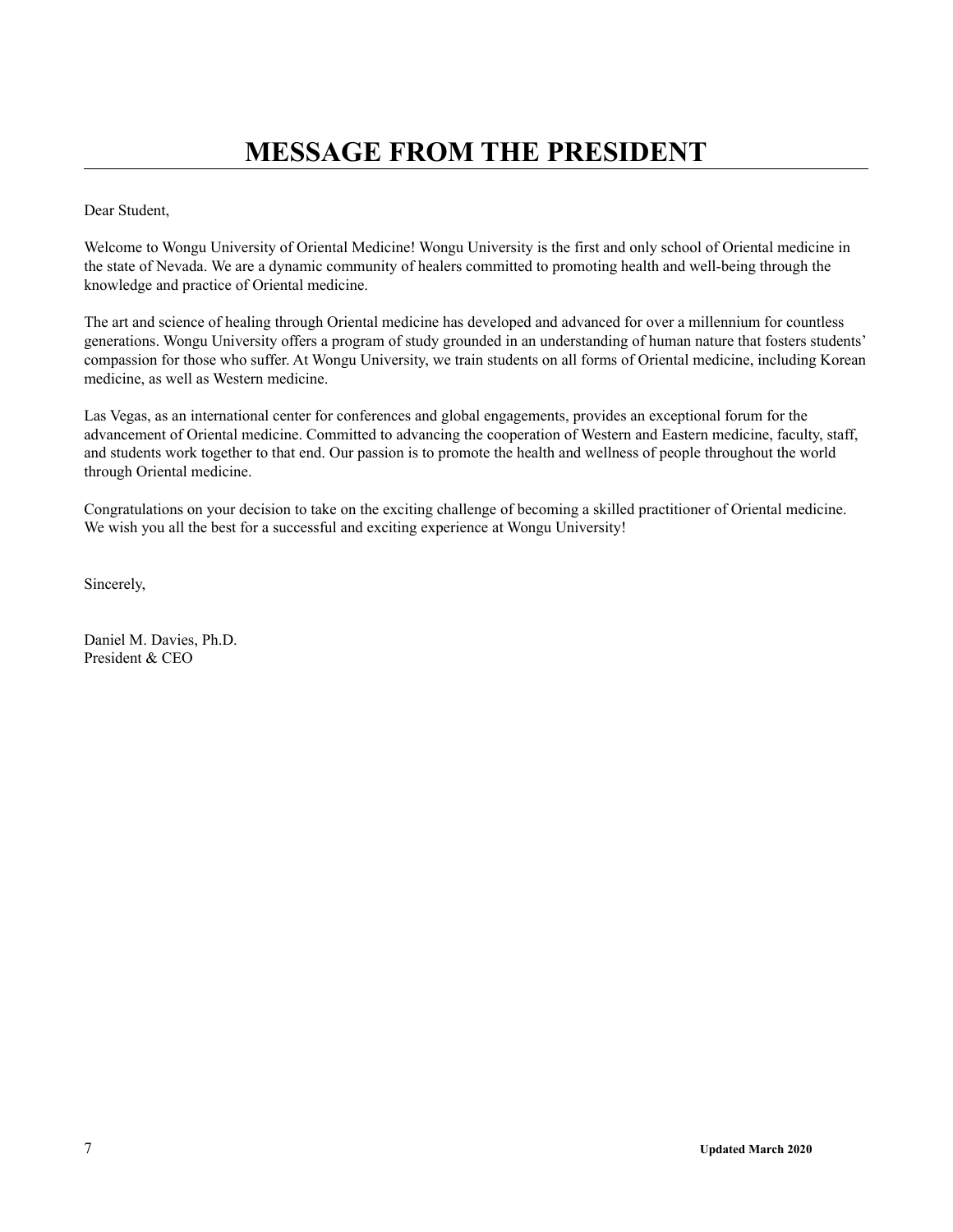### <span id="page-7-1"></span><span id="page-7-0"></span>*THE MEANING OF WONGU*

Wongu (圓球) literally means a "round ball". It represents all elements that exist in nature and suggests the harmony that exists within them and between all people. By extension, it also refers to the origin of life as well as the seeds of Oriental medicine. As is true of all things that are at one with nature, a healer's journey involves achieving balance and harmony in the lives of patients as well as the healer. Coupled with the meaning of Wongu, the University's logo of the three circles represent the traditional *Sam Taegeuk* (three Taiji), a Korean symbol representing heaven, human, and earth. The logo aims to present how the three work together in harmony.

### <span id="page-7-2"></span>*MISSION, GOALS, AND OBJECTIVES*

### **MISSION STATEMENT**

The mission of Wongu University of Oriental Medicine is to educate students to become skilled Oriental medicine practitioners who possess compassion and integrity.

### **PROGRAMMATIC GOALS**

- 1. Further the understanding regarding Oriental medicine with other healthcare communities and the public at large.
- 2. Provide students with a thorough understanding of the theories and systems of traditional Oriental medicine and knowledge of the historical roots.
- 3. Train students in the clinical skills required to apply that knowledge in the safe and effective treatment of patients.
- 4. Enable graduates to function collaboratively as a healthcare provider in the modern healthcare system.
- 5. Train competent practitioners, advocates, and leaders of Oriental medicine.

### **PROGRAM EDUCATIONAL OBJECTIVES**

Graduates of the Wongu University's Master of Science in Oriental Medicine program will be able to:

- 1. Demonstrate a thorough knowledge of traditional Oriental medicine theory and practices in the areas of acupuncture, Oriental herbal medicine, Korean traditional medicine, qi cultivation, and Oriental bodywork.
- 2. Demonstrate knowledge of biomedical clinical sciences, including diagnosis, physical examination, laboratory tests, and procedures.
- 3. Collect the necessary information using traditional Oriental medicine diagnostic methods to formulate a proper Oriental medical diagnosis.
- 4. Create treatment strategies based on the diagnosis and administer treatment plans with appropriate modalities and techniques.
- 5. Plan and execute an effective herbal treatment and understand professional issues related to appropriate herbal management, herb-drug interactions, and consultation.
- 6. Effectively guide patients in a healthy lifestyle, including nutrition and exercise.
- 7. Assess effectiveness and modify treatments according to changes in the patient's presentation.
- 8. Recognize signs and symptoms necessitating referrals to appropriate complementary healthcare providers in the biomedical community.
- 9. Understand and comply with professional, legal, and ethical standards and practices as established by the profession.
- 10. Understand best practices in successful clinic management.
- 11. Participate in community services and incorporate healthy lifestyle and behaviors in their personal lives.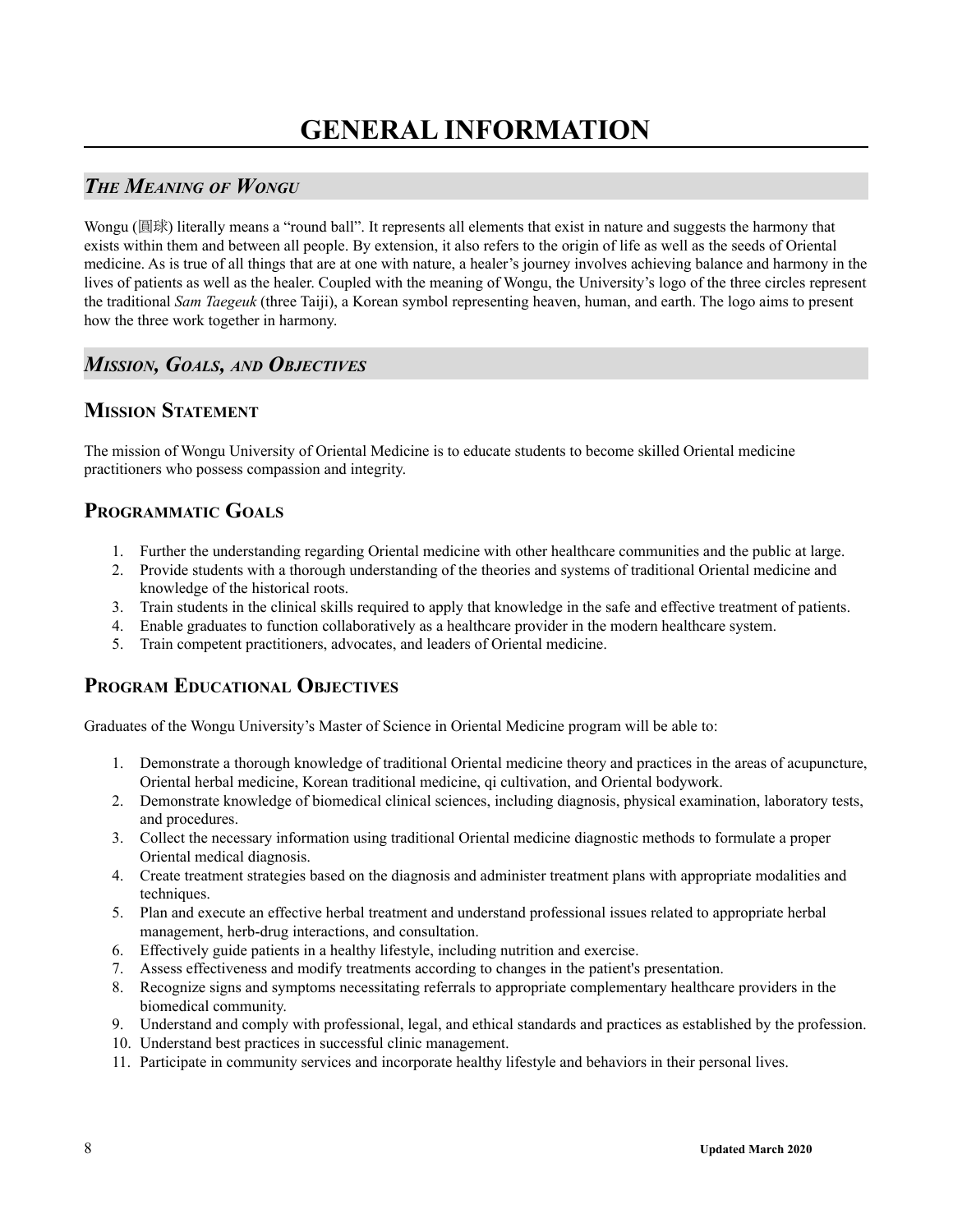### <span id="page-8-0"></span>*ACCREDITATION, LICENSING, AND APPROVALS*

### **Accreditation Commission for Acupuncture and Oriental Medicine (ACAOM)**

Wongu University of Oriental Medicine and its master's-level program in Oriental medicine (MSOM) are accredited by the Accreditation Commission for Acupuncture and Oriental Medicine (ACAOM). Institution/program accreditation history, notes, and dates of review may be viewed at: <http://acaom.org/directory-menu/directory/>

ACAOM is recognized by the United States Department of Education as the specialized accreditation agency for institutions/programs preparing acupuncture and Oriental medicine practitioners. ACAOM is located at 8941 Aztec Drive, Eden Prairie, Minnesota 55347; phone 952/212-2434; fax 952/657-7068; <http://www.acaom.org/>

### **State of Nevada Board of Oriental Medicine**

Wongu University has been approved by the Nevada State Board of Oriental Medicine as the only higher education institution to offer the Master of Science degree program in Oriental Medicine. For questions, please contact:

Nevada State Board of Oriental Medicine 3191 E. Warm Springs Road Las Vegas, NV 89120 Phone: (702) 675-5326 Fax: (702) 989-8584 http://orientalmedicine.nv.gov/

### **Commission on Postsecondary Education (CPE)**

Wongu University is licensed to operate in the State of Nevada by the Nevada Commission on Postsecondary Education.

Commission on Postsecondary Education 8778 S. Maryland Pkwy, Suite 115 Las Vegas, NV 89123 Tel: (702) 486-7330 Fax: (702) 486-7340 www.cpe.state.nv.us.

### **Nevada Senate Bill 393 (SB393)**

In 2015, Nevada Senate Bill 393 was passed, which allows non-Nevada licensed practitioners to teach and supervise at a school of Oriental medicine in Nevada. The Oriental medicine school should have at least candidacy status for institutional accreditation from ACAOM or its successor organization. SB393, therefore, allows Wongu University to have access not only to local OMDs, but also to senior faculty from nearby cities, such as Los Angeles and San Diego. Nevada Senate Bill 393 information can be found at <https://legiscan.com/NV/text/SB393/2015>

### **Department of Education – Federal Student Aid**

Wongu University's Master of Science in Oriental Medicine degree program is certified by the U.S. Department of Education to participate in the Title IV Federal Student Aid program through September 30, 2022.

### **Department of Homeland Security – International Recruitment**

Wongu University is a SEVP (Student and Exchange Visitor Program) certified school under the U.S. Department of Homeland Security and is authorized to accept and enroll nonimmigrant students by issuing Forms I-20. Wongu University is also authorized to assist students with an F-1 Visa to transfer in or out of Wongu University.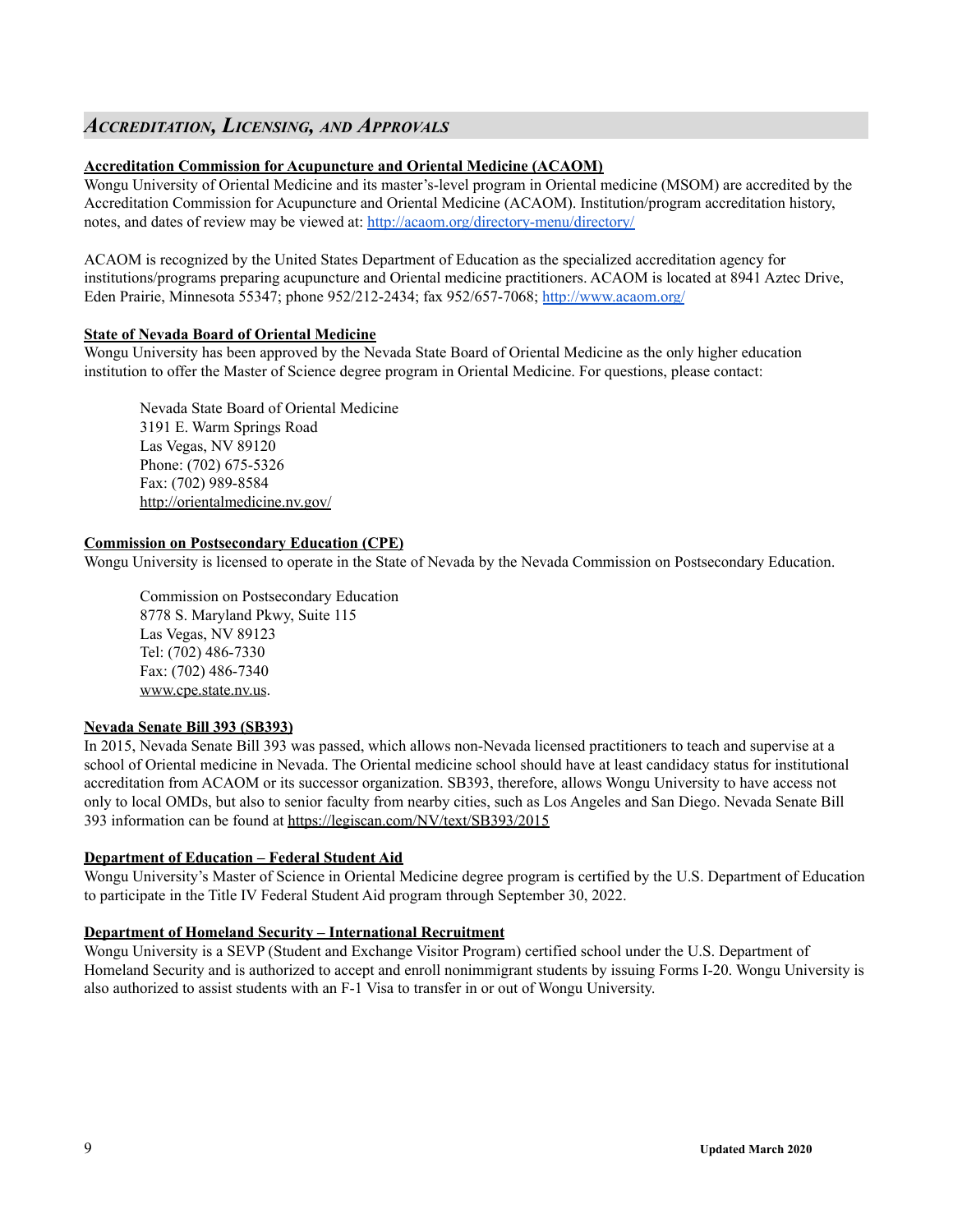### <span id="page-9-0"></span>*ORGANIZATIONAL STATUS*

### **Nonprofit Status**

Wongu University is a post-secondary education institution founded under the laws of the State of Nevada. It is also recognized by the Internal Revenue Service of the U.S. Department of the Treasury as an organization exempt from Federal income tax under Section 501(c)(3) of the Internal Revenue Code. Donations to Wongu University are, therefore, tax deductible.

### <span id="page-9-1"></span>*LOCATION AND ENVIRONMENT*

### **State of Nevada**

In 1973, Nevada became the first state in the United States to grant licenses to practitioners of Oriental medicine. Among California and 20 other states with schools of Oriental medicine, Nevada stands out as one among only three states recognizing doctors in Oriental medicine (OMDs) as distinguished from licensed acupuncturists. Wongu University, located in this historic state, will emerge as a leader in the advancement of traditional Oriental medicine.

### **City of Las Vegas**

Las Vegas is a place of global attraction, hosting a variety of international conventions, including world-class exhibitions and conferences for medical professionals on a yearly basis. It provides a myriad of hotel and convention center choices for the gathering of leading practitioners and researchers with convenient distance to the airport. Las Vegas visitors and residents, together with the Wongu University community, can mutually benefit from opportunities arising out of such global assemblies and the exchange of wider knowledge. Easy access to such abundant resources qualifies this city as a premier location for a school of Oriental medicine.

### **Wongu University's Facilities**

Wongu University has over 12,000 sq. feet in two adjacent buildings to meet the needs of both didactic and clinical education. The two buildings house spacious classrooms, administrative offices, a library, student and faculty lounge areas, kitchens, and the Wongu Health Center. All facilities are conveniently located on 8620 and 8630 S. Eastern Ave, Las Vegas, Nevada, 89123; allowing for students and faculty to use the 110 bus line to travel to campus. In addition, Wongu provides roughly 65 parking spaces for students, faculty, and staff.

Wongu University's structures have been newly renovated. The Wongu Health Center, the only teaching community Oriental medicine clinic in Nevada, has a beautiful meditation room, a patient lounge, an herbal dispensary, administrative and practitioner offices, an intern lounge, and nine professional treatment rooms. Classrooms are fully equipped with teaching aids, including white boards, charts, overhead projectors and screens, anatomical models, and other teaching aids. The classroom used for practicum classes is equipped with 10 treatment tables.

Wireless Internet access is available for use with laptops, along with a copier/printer. Students also have access to and frequently use top-of-the-range clinical equipment in their classes and clinical rotations, including acupuncture beds, e-stimulators, disposable needles, battlefield needles, ear seeds, and moxa.

Wongu University's library offers services to students by providing the most current news and information on Oriental medical. Students are responsible for remaining current on library policies, hours of operations, check-out policies, fines for overdue books, and returning books by deadlines.

Wongu University's business hours are Monday-Friday, 8:30 a.m. to 5:30 p.m. Classes and clinic shifts are available during mornings, afternoons, and in the evenings; for both part-time and full-time students.

While Wongu University does not provide on-campus housing, there are many affordable housing options in the area.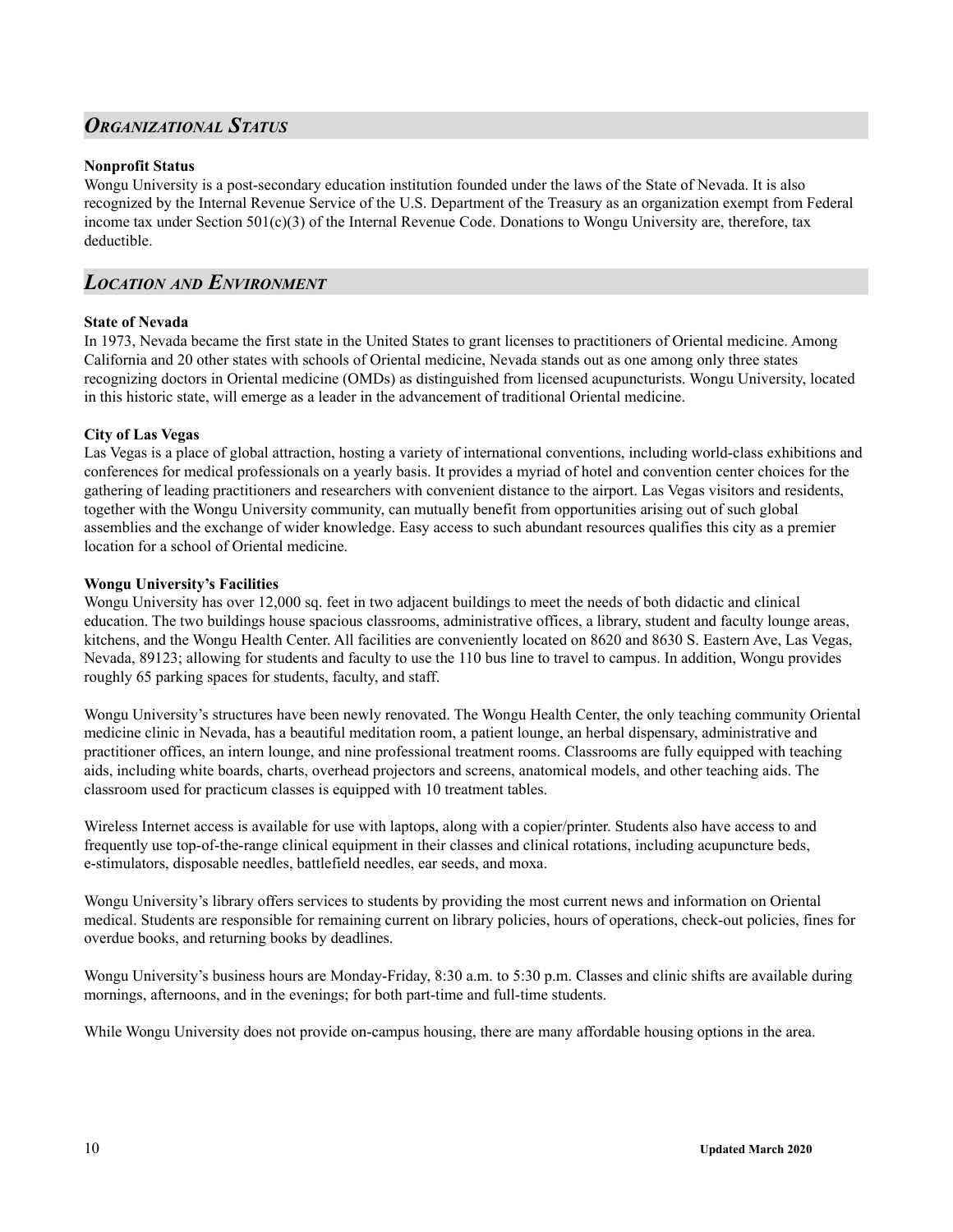### **Account for Student Indemnification**

In an event of school discontinued operation or a violation by the institution per NRS 394.383 to NAC 394.560, an account for student indemnification may be used to indemnify a student or enrollee who has suffered damage as a result of: discontinuance of operation or violation by such institution of any provision of NRS 394.383 to 394.560.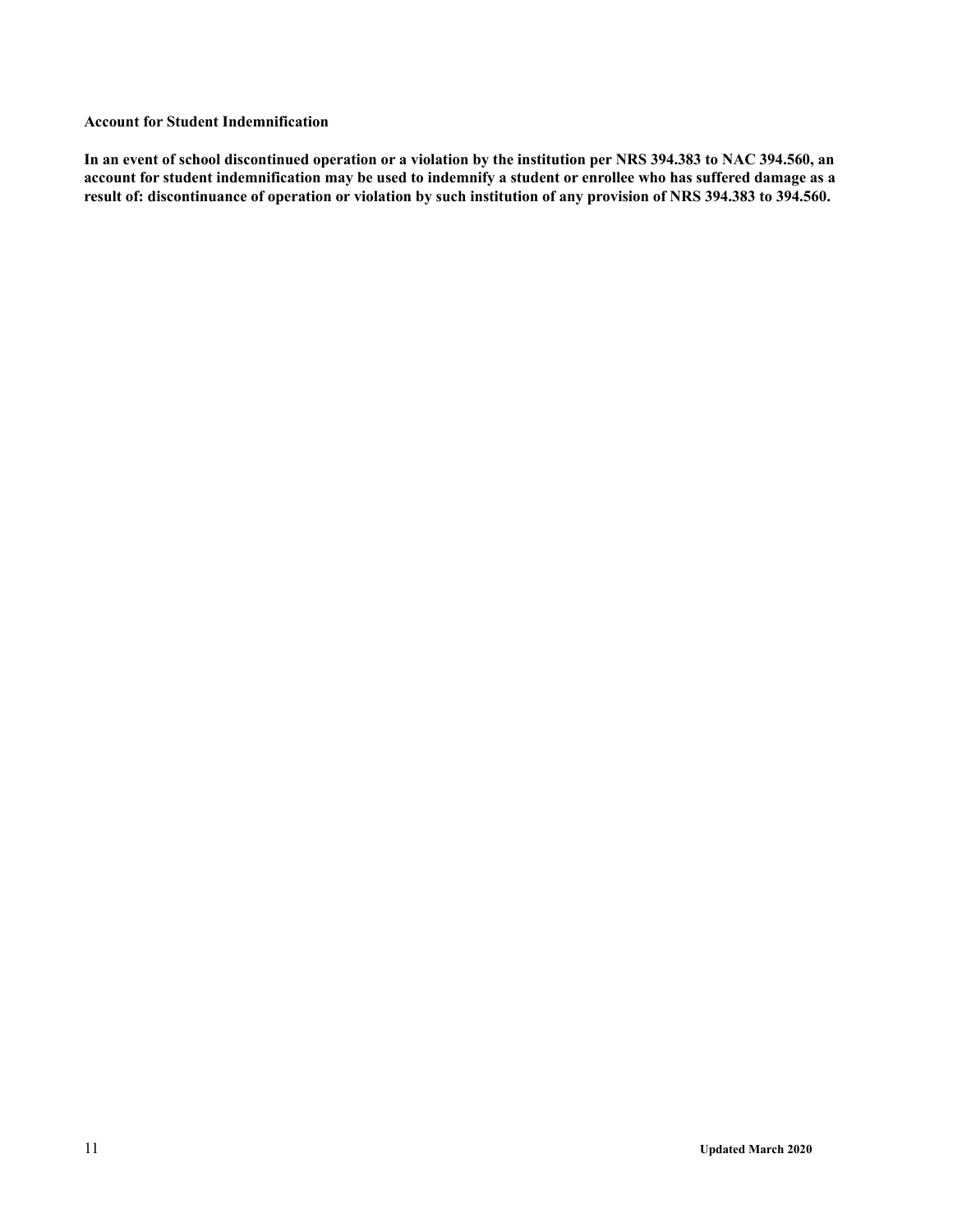# **WONGU COMMUNITY**

<span id="page-11-0"></span>Wongu University is a close-knit school, staffed by dedicated, reputable, and compassionate professionals. Most of Wongu's faculty members have been in practice for over five years, and are well-known professionals in their own fields of practice. Our caring and dedicated professors and staff work diligently to promote a successful student-centered learning experience in both the classrooms and clinic. The professors also actively engage with students to nurture best practices and learning.

## <span id="page-11-1"></span>*FOUNDING PRESIDENT*

### **Jungsoon Cho, BA**

Rev. Cho is the Founding President of Wongu University of Oriental Medicine and has brought years of administrative leadership experience to Wongu University. He has a Bachelor of Arts in Pastoral Theology from Sun Moon University in Korea, and served as a pastor in Korea. In 2002, he founded the Peace World Medical Company in Korea. From 2005 to 2008, he was the president for both the New Hope Education Foundation and the Ilshim Hospital Foundation in Brazil.

### <span id="page-11-2"></span>*BOARD OF DIRECTORS*

### **Board Chair: Ki Hoon Kim, DivM, ThD (Hon)**

Bishop Kim is the Regional President of the Universal Peace Federation and Archbishop of the Family Federation for World Peace Unification (FFWPU). Dr. Kim earned his Masters of Divinity degree from the Unification Theological Seminary in New York and received an Honorary Doctor of Theology from Sun Moon University in Korea. He has served as the Bishop of Chicago, where he also founded the Korean Broadcasting Company and became the publisher of the Segye Times weekly Korean newspaper. Bishop Kim has worked tirelessly in leadership and administrative positions for intra- and inter-FFWPU organizations.

### **Secretary: Michael C. Smith**

Mr. Smith brings his considerable experience and expertise in business, marketing, and public relations to Wongu University of Oriental Medicine. As former President of Baker and Smith Advertising, Michael partnered with one of Madison Avenue's most celebrated creative minds and art directors, Stephen Baker, the author of America's longest running ad campaign, "Let your fingers do the walking", for AT&T. Mr. Smith was also the Partner and President of the public relations and advertising agency Global Image Associates of Washington DC and co-executive producer of several documentaries, including El Salvador Revolution and Romance and One Incoming, narrated by Charlton Heston. Mr. Smith also lends his expertise in nonprofit corporate development and management as former President of two nonprofits, Freedom Leadership Foundation and the American Constitution Committee. Both nonprofits were devoted to improving the human condition through the advancement of freedom and human rights for all people. Mr. Smith is recognized as an award-winning realtor in the RE/MAX Hall of Fame, and is currently the President of a new non-profit project, the American Leadership Alliance.

### **Treasurer: Katherine Duncan, BS**

Ms. Duncan earned her Bachelor of Science in Business Administration with a major in Management from the University of Las Vegas, Nevada, Lee Business School in 1989. Ms. Duncan has a distinguished career in Las Vegas politics, community service, and business. She has boundless energy, a commitment to quality education, and a passion to improve the quality of life for all people. A resident of Las Vegas, Katherine has been a leading force in developing business opportunities as the founder and president of the Las Vegas Ward 5 Chamber of Commerce. She ran an energetic campaign for Mayor of Las Vegas, losing to Mayor Carolyn Goodman. At an event in 2015, Katherine introduced Mayor Goodman, who commented on Ms. Duncan's ability as a leader whom she respects. Ms. Duncan also possesses exceptional abilities as a leader promoting historic preservation in the African-American community, as well as serving as a leader in the environmental movement.

### **Samia Burton, MD**

Dr. Burton earned her Medical Degree from Damascus University, Faculty of Medicine, and graduated with honors in 1986. She is licensed as an Internal Medicine Specialist with over 20 years of experience in several states in the United States, including Indiana, Virginia, Maryland, and Washington DC. Dr. Burton is a former chairman of the Internal Medicine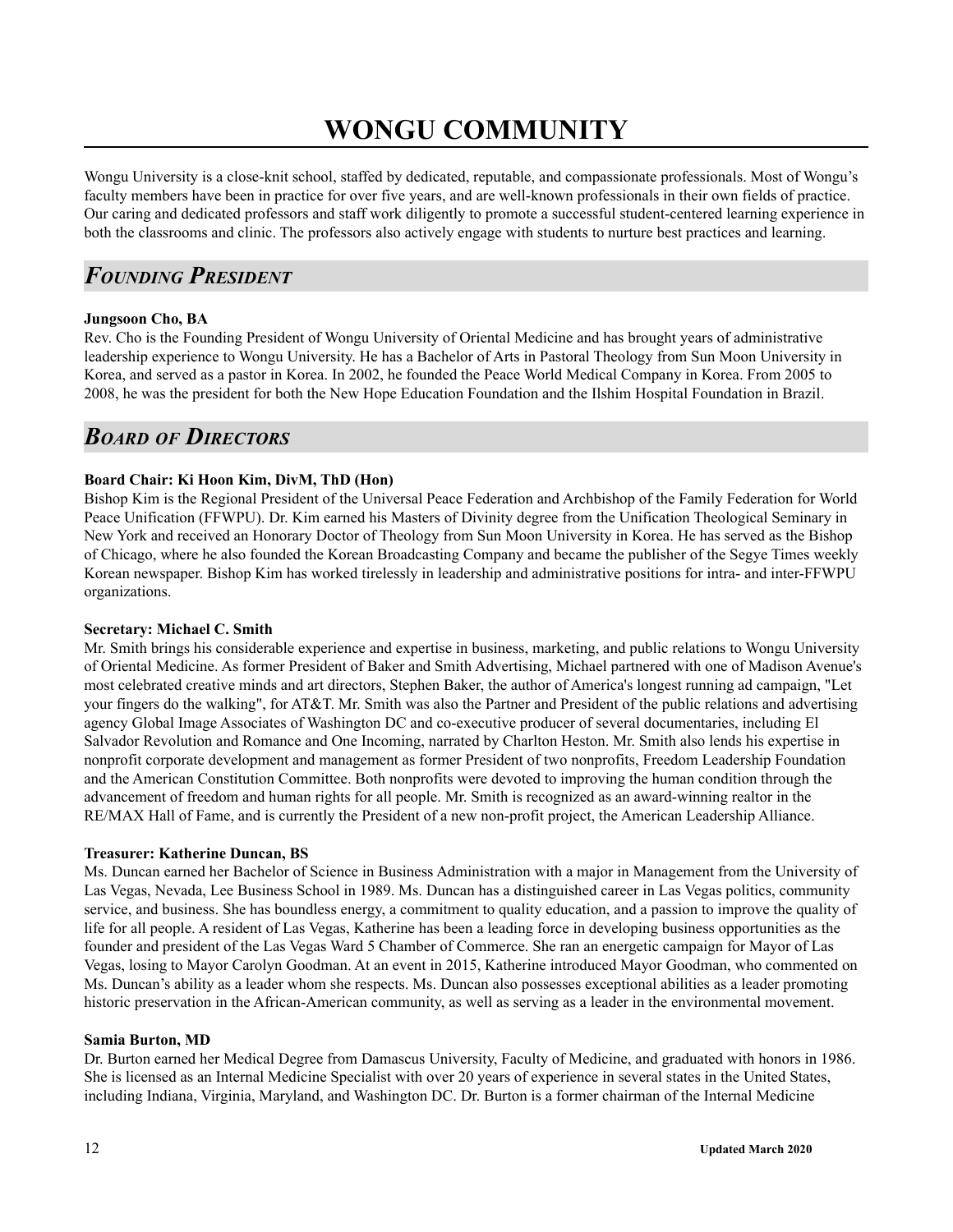Department at Riverview Hospital, and the Medical Director of Geist Primary Care, Urgent Care Center in Indianapolis, Indiana. She resides in Indianapolis and Washington, DC. She is married to U.S. Congressman Dan Burton. In Indiana, she is currently on the medical staff at Riverview Health Hospital, Community Health Network, and Hancock Physicians Network. She practices as a specialist in Internal Medicine and Woman's Health at Riverview Health Hospital. In Washington, DC, she is an Assistant Clinical Professor of Medicine at George Washington University School of Medicine and Health Sciences, since 2013. She has also served as a volunteer faculty member with the George Washington Medical faculty associates.

### **Fredrick L. Jackson, Ph.D.**

Dr. Jackson earned his Ph.D. in Biomedical Science in 1982 from the University of Texas, Houston. For the last 32 years, Dr. Jackson has been vitally involved in teaching, research, and academic administration. In the 2000-2001 academic year, he was the elected representative of the faculty to the Administration and the Board of Regents for the State of Nevada. His constituencies were the 500 faculty and 40,000 students of the College of Southern Nevada, Las Vegas, NV (CSN). From July 2007 to June 2013, Dr. Jackson served as the Chair of the CSN Biological Sciences Department, which was comprised of 25 full-time and 60 part-time faculty members. He was also responsible for managing its departmental annual budget of about \$4 million dollars. The department served approximately 3,500 students each semester during Dr. Jackson's period of chairmanship.

#### **Sharon Roth, OMD**

Dr. Roth earned her Master of Traditional Oriental Medicine from Pacific College of Oriental Medicine in San Diego in 1997 and graduated with the highest honors. During her studies, she worked as a research clinician for an NIH Study of Premenstrual Syndrome and Oriental Medicine and as an acupuncture assistant at various San Diego clinics. Dr. Roth has been a private practitioner of Oriental medicine since 1997. While in San Diego, she was a member of the San Diego Association of Acupuncturists and the California Society of Oriental Medicine. In 2001, she received licensure as a Doctor of Oriental Medicine in Nevada and also served as a member of the Nevada State Board of Oriental Medicine until 2005. Dr. Roth maintains membership with the American Acupuncture Council, Phi Beta Kappa, Golden Key National Honor Society and the Quill and Scroll Society.

#### **President & CEO: Daniel Davies, Ph.D.**

Dr. Davies received his Bachelor of Arts from the University of Washington, Masters degrees from both Southern Methodist University and Drew University, and a Doctorate from the Theological Seminary at Drew University. Dr. Davies is the author of a book and numerous peer-reviewed journal articles, and is a frequent presenter at academic conferences. His book, The Life and Thought of Henry G. Appenzeller: Missionary to Korea: 1852-1902 (Edwin Mellen Press, 1987), is considered a major contribution to the study of mission work in Korea and the development of Korean society. He served as a tenured Associate Professor of Religious Studies and Director of the International Department at Sun Moon University (Korea) and, later, served on the Executive Development Committee at Cheongshim International Academy (Korea). Having lived many years in Korea, he has been a strong advocate of the benefits of traditional Oriental medicine and is an ex-officio member of the board.

# <span id="page-12-0"></span>*FOUNDING ACADEMIC DIRECTOR*

### **Yeaji Suh, Ph.D., MSOM, OMD, L.Ac (California)**

Dr. Suh is the Founding Academic Director of Wongu University. She received her MA and PhD from UCLA prior to obtaining her MSOM degree from Samra University of Oriental Medicine. She has taught and lectured at numerous universities, including UCLA and USC, and has an extensive list of publications on research and translation. As an experienced administrator, Dr. Suh has also held numerous administrative and academic posts at regionally accredited universities as well as Oriental medicine schools. She has represented Oriental medicine schools in various capacities and has worked with both intra and inter Oriental medicine organizations. Dr. Suh teaches courses in Oriental medicine, Acupuncture, and Herbology.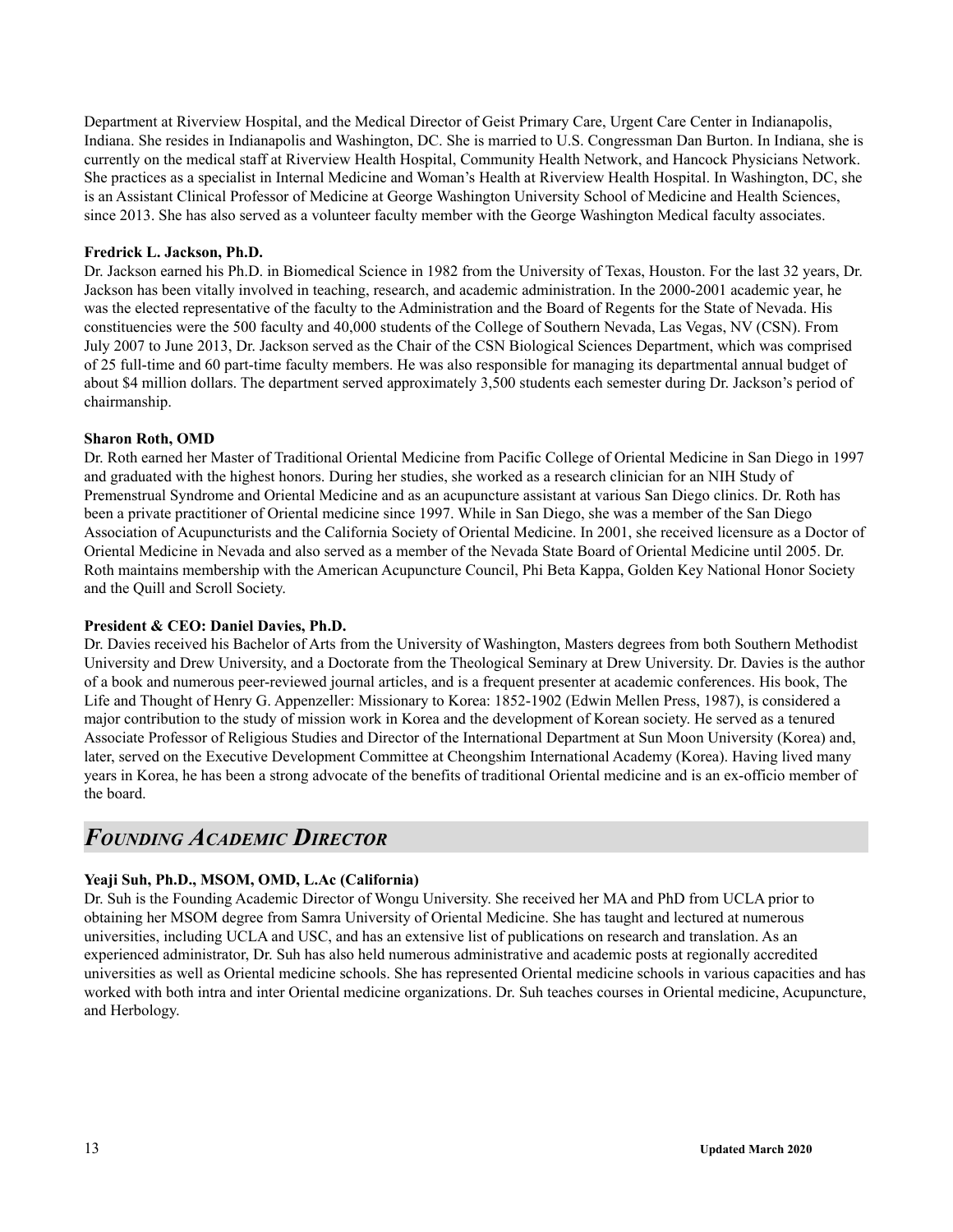## <span id="page-13-0"></span>*KEY ADMINISTRATION*

### **Daniel Davies, Ph.D.**

President & CEO [pr](mailto:president@wongu.org)esident@wongu.edu

**Vim Osathanugrah, MS, MA, DAOM, OMD** Clinic Dean Academic Dean vimo@wongu.edu

**Carolyn Yanai, BS, Th.M** Chief Financial Officer HR Officer accounting@wongu.edu

# <span id="page-13-1"></span>*FACULTY*

### **Nancy Brandt, DVM, CVC, CVA**

DVM, University of Minnesota Veterinary Medical School CVA, Certified Veterinary Acupuncturist

● **Teaches courses in:** Acupuncture, Western Medicine

### **Hyung-Bong Cha, MSOM, LAc (California)**

MSOM, Southern California University of Acupuncture and Oriental Medicine LAc, California

- **● Teaches courses in:** Acupuncture, Herbology, Oriental Medicine
- **Practices in the clinic**

### **Michelle Dahan, MS, LMFT**

MS, Counseling, University of Phoenix LMFT, Licensed Marriage and Family Therapist, Nevada

**● Teaches courses in:** Western Medicine

### **Daniel Davies, Ph.D.**

Ph.D., Theological Seminary, Drew University

**● Teaches courses in:** Oriental Medicine Philosophy

### **Michael Ferris, MSTOM, OMD, LAc (California)**

MSTOM, Pacific College of Oriental Medicine OMD, Nevada LAc, California

● **Teaches courses in:** Acupuncture, Oriental Medicine

### **Doris Johnson, MS, MA, LAc (California)**

MSTCM, Yo San University MA, African Area Studies, University of California LAc, California Dipl Ac (NCCAOM) Dipl CH (NCCAOM)

- **● Teaches courses in:** Acupuncture, Herbology, Oriental Medicine
- **● Practices in the clinic**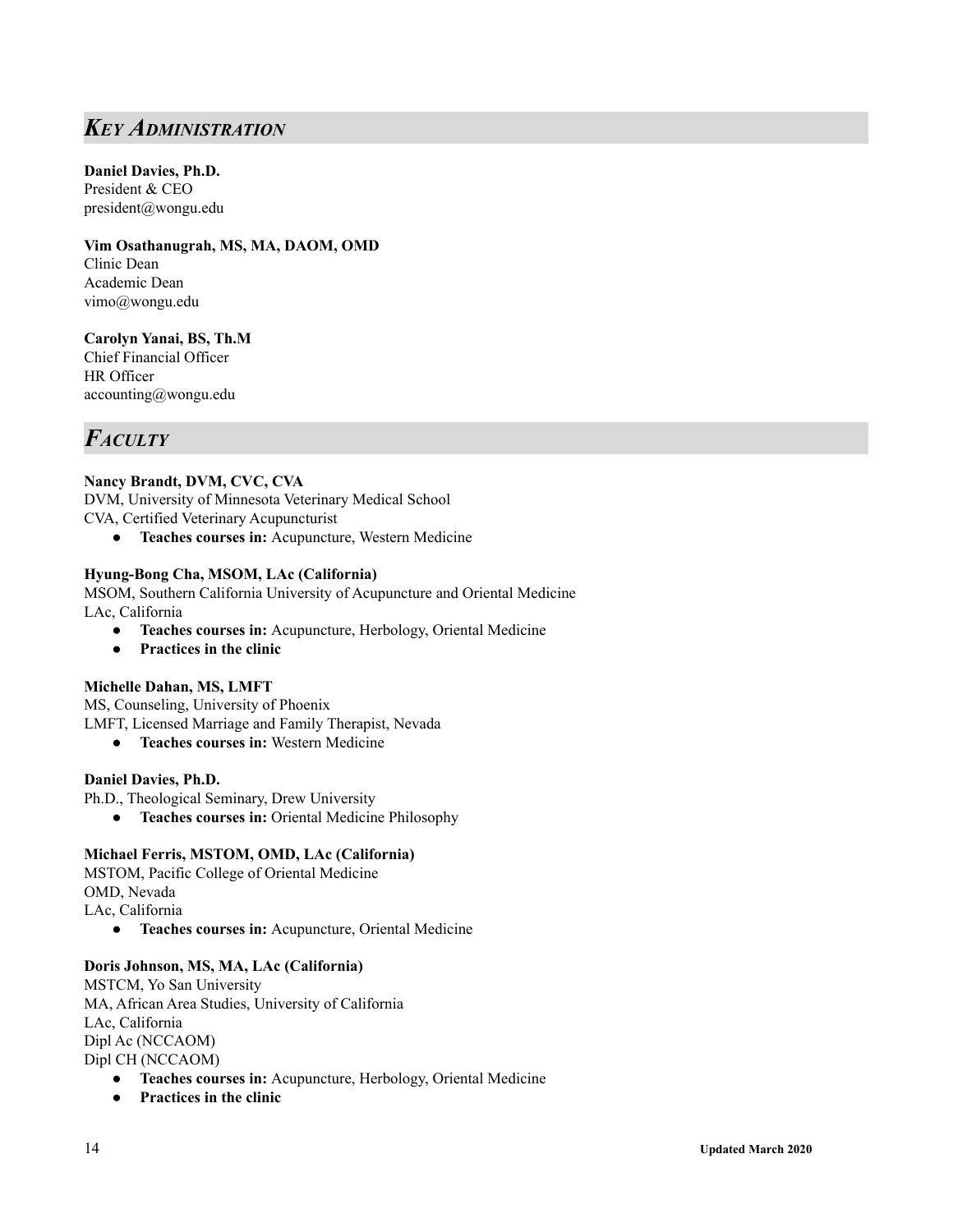### **Rachel Kohl, MSTOM, OMD, LAc (California)**

MSTOM, Pacific College of Oriental Medicine OMD, Nevada LAc, California

**● Teaches courses in:** Acupuncture, Oriental Medicine

### **Anita Lanier, MA, MTOM, OMD, LAc (California)**

MA, Education (ITEC), San Francisco State University MTOM, Emperor's College of Oriental Medicine OMD, Nevada LAc, California Dipl OM (NCCAOM) Dipl ABT (NCCAOM)

**● Teaches courses in:** Acupuncture, Herbology, Oriental Medicine

### **Pasanan Marinpong, DVM (Thailand), MSAOM, LAc**

DVM, Chulalongkorn University, Thailand MSAOM, South Baylo University LAc, California

● **Teaches courses in:** Acupuncture, Herbology, Oriental Medicine

#### **Jin-Hong Ngan, MSOM, LAc (Illinois)**

MSOM, Midwest College of Oriental Medicine LAc, Illinois

- **● Teaches courses in:** Acupuncture, Herbology, Oriental Medicine
- **● Practices in the clinic**

### **Chau Nguyen**

Shaolin Tai Chi Cultural Center ICMAC, Taiji Women's Hands and Weapons Division (2011, 2012, 2015) Shaolin Cultural Festival, Women's Taiji/Kungfu Division (2013)

**● Teaches courses in:** Taiji, Qigong

### **Vim Osathanugrah, MS, MA, DAOM, OMD, LAc**

MATCM, Yo San University MS, Environmental Science, Chulalongkorn University, Thailand MA, Education Administration, California State University of Los Angeles DAOM, Emperor's College of Traditional Oriental Medicine OMD, Nevada LAc, California

- **● Teaches courses in:** Acupuncture, Oriental Medicine
- **● Practices in the clinic**

### **Nicole Phillips, MSN, RN**

MSN, Nursing Education, Ferris State University RN, Registered Nurse, Nevada

**● Teaches courses in:** Western Medicine

### **Shannon Purtell, MSAOM, LAc**

MSAOM, Bastyr University LAc, California

- **● Teaches courses in:** Oriental Medicine
- **● Practices in the clinic**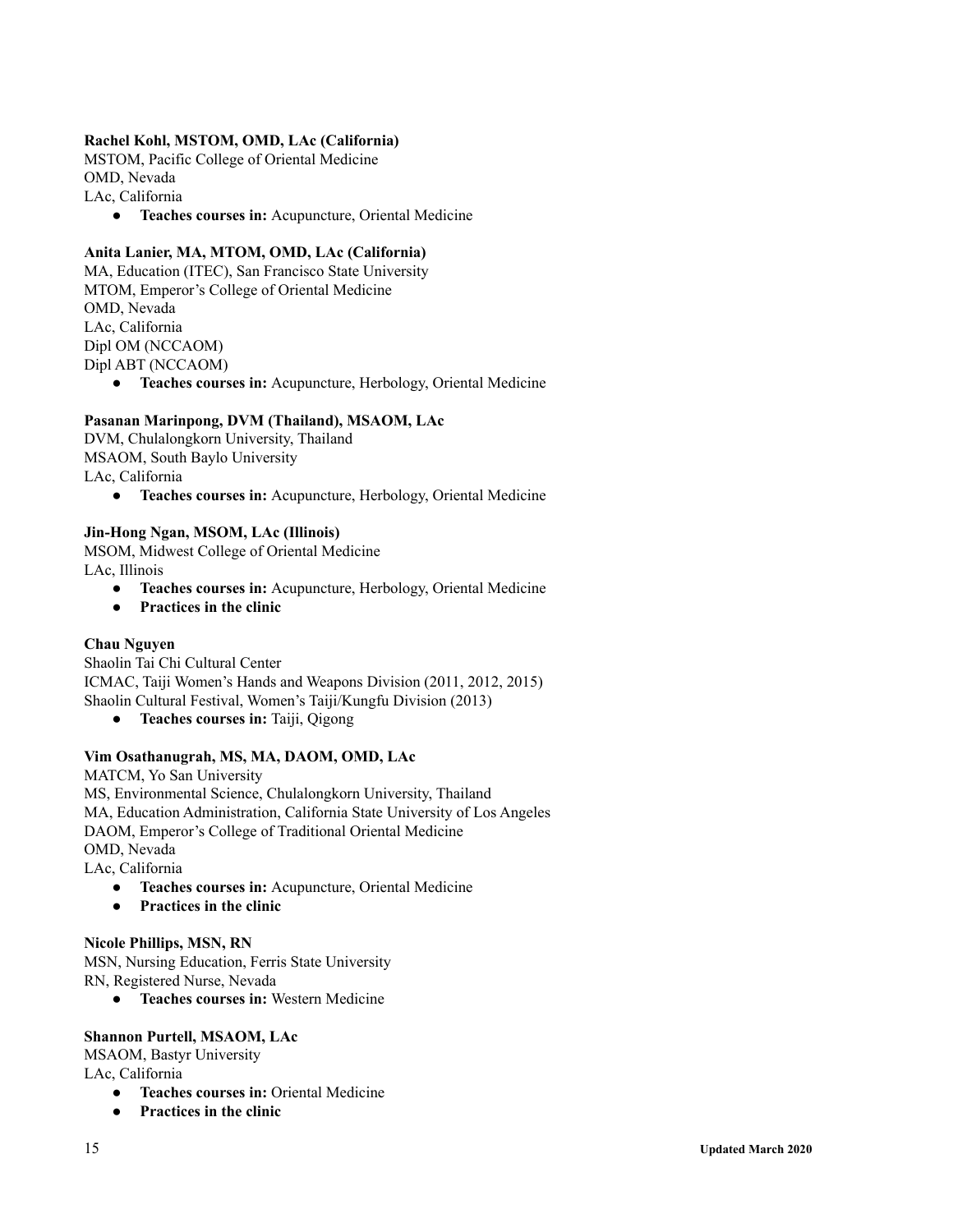### **Matthew Roderick, MSTOM, OMD, LAc**

MSTOM, Pacific College of Oriental Medicine OMD, Nevada LAc, California

**● Teaches courses in:** Oriental Medicine

### **Angela Stueber, MSAOM, OMD**

MSAOM, Bastyr University OMD, Nevada Dipl Ac (NCCAOM) Dipl CH (NCCAOM)

- **● Teaches courses in:** Acupuncture, Herbology, Oriental Medicine
- **Practices in the clinic**

### **Hongpeng Wang**

33rd Generation Shaolin Master, Songshan Shaolin Temple, China Zhenglei Chen Taiji School, China Dan 6, 6th Degree Black Belt Golden State International Wushu Champion (2011) CPAA International Arts Festival (2006) The Second World Traditional Wushu Championships (2006)

**● Teaches courses in:** Taiji, Qigong

### **Sunjung Park, MS**

MS, Dongguk University

**● Teaches courses in:** Oriental Medicine

**Susan Wellman, LAc** MTCM, Northwest Institute of Acupuncture and Oriental Medicine Dipl Ac (NCCAOM) Dipl CH (NCCAOM)

- **● Teaches courses in:** Acupuncture, Herbology, Oriental Medicine
- **Practices in the clinic**

### **Tae Cheong Choo, LAc, OMD (Korea) PhD**

OMD (Korea), College of Oriental Medicine OMD, Nevada Dipl Ac (NCCAOM) Dipl CH (NCCAOM)

● **Practices in the clinic**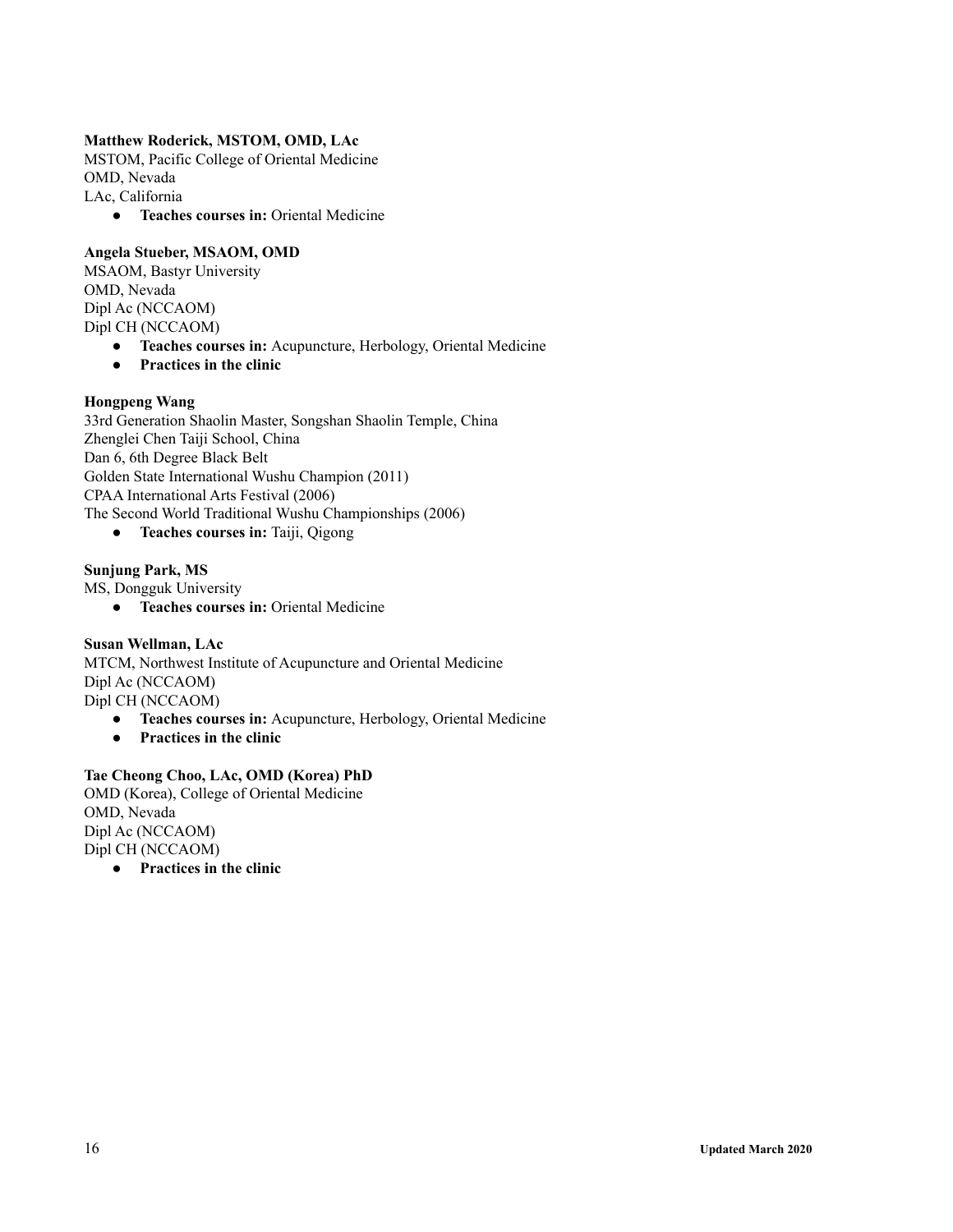# <span id="page-16-1"></span><span id="page-16-0"></span>*APPLYING TO WONGU UNIVERSITY*

Wongu University operates on a quarterly academic term system and accepts applications on a rolling basis. New students are encouraged to apply during the Fall and Spring terms as introductory courses in Oriental medicine, acupuncture, and herbology are offered during those terms. The admissions committee reviews and renders decisions as applications are submitted. Wongu encourages applicants to submit the required application materials as soon as possible and at least 30 days prior to the start date of a new term. Wongu University's academic calendar is included in this handbook.

Wongu will accept the completed application form and all supporting materials from candidates by mail, e-mail, or in person. Letters of recommendation, TOEFL scores, and official transcripts must be sealed and sent by the issuing individual or institution directly to Wongu. The application fee is \$100.00, payable in check to Wongu University. Applicants are encouraged to confirm receipt of application materials by contacting the Admissions Office.

Wongu University Admissions Phone: (702) 463-2122 Email: start@wongu.org

### <span id="page-16-2"></span>**ADMISSIONS REQUIREMENTS**

- 1. A four-year bachelor's degree from an institution accredited by an agency recognized by the U.S. Secretary of Education.
- 2. A cumulative grade point average of 2.75 or above on a 4.0 scale.
- 3. Students who were educated outside the United States must meet the same admissions requirements as U.S.-educated applicants. Credentials must be equivalent to those of U.S.-trained applicants and will need to be formally evaluated by an independent credentials evaluation agency before the application can be formally considered. International institutions' transcripts must be submitted with the appropriate translation and equivalency analysis from a recognized agency that is a member of The National Association of Credential Evaluation Services (NACES), such as World Education Services (www.wes.org), or Educational Records Evaluation Services (www.eres.com). A list of approved agencies can be found on the National Association of Credential Evaluation Services website: www.naces.org.
- 4. Students who were educated outside the United States in a program conducted in a language other than English must successfully demonstrate written and oral competency in English. Please see requirements below.

### <span id="page-16-3"></span>**ENGLISH LANGUAGE COMPETENCY REQUIREMENTS**

Before applying for admissions into the program, students are required to have taken the Test of English as a Foreign Language (TOEFL) and provide documentation of their test scores. The student must score at least 61 on the TOEFL internet-based test (iBT), which also requires a minimum speaking exam score of 26 and a minimum listening exam score of 22, or a level 6 on the International English Language Testing Systems (IELTS) exam.

### <span id="page-16-4"></span>**APPLICATION CHECKLIST**

- 1. An official transcript from each college/university previously attended. Academic transcripts must be sent directly from the institution to the attention of the Admissions Office.
- 2. Two letters of recommendation. At least one letter should be from an academic professional. They should list the student's strengths and character traits and why they recommend the student's admission to the University. Recommendation letters must be sent directly from the individual to the Admissions Office.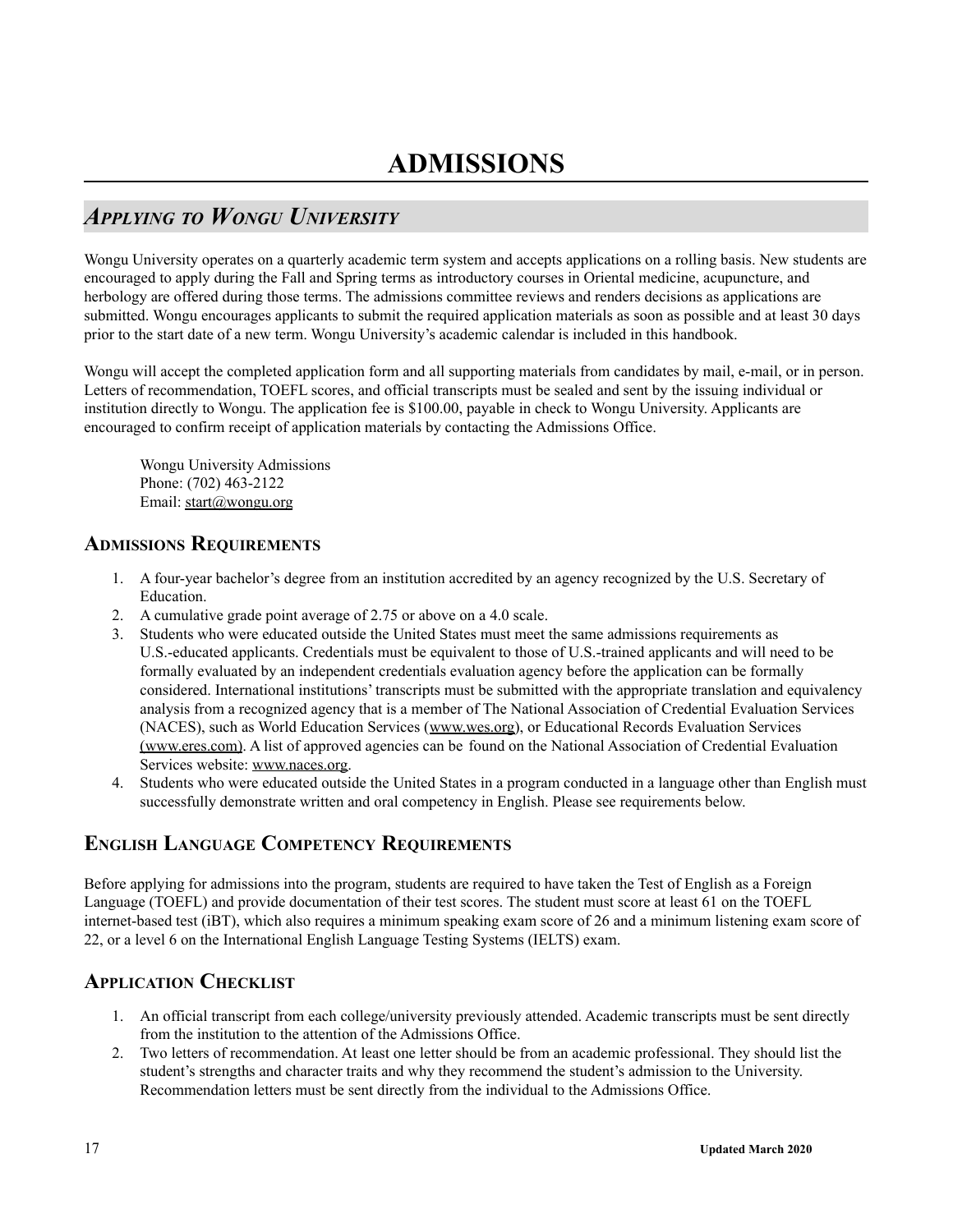- 3. Personal statement (500 words minimum) describing the path that led the student to choose Oriental medicine as a profession, including the student's philosophy and goal as a healthcare professional.
- 4. Resume or Curriculum Vitae (CV).

### **Note to Applicants:**

- All forms must be downloaded from Wongu University's official website: www.wongu.org.
- $\bullet$  All documents must be sent together, except the official transcript(s) and the recommendation letters, which must be sent to Wongu University directly from the issuing institution or individual.
- Information submitted by the applicant for admission to Wongu University must be complete and accurate.
- Information submitted by the applicant will be considered and treated as strictly confidential.
- Application instructions not present in this document will be made available online at www.wongu.org.
- Any questions regarding the application process should be directed to: start@wongu.org.

### <span id="page-17-0"></span>**ADMISSIONS PROCEDURES**

### **1. Application Review**

In evaluating applicants, many factors are taken into consideration, including prior academic achievement, professional experience, recommendations, other noteworthy accomplishments, personal character, and future potential.

### **2. Admissions Interview**

After Wongu has received the prospective student's application, the Admissions Office will contact the student to schedule an admissions interview. The interview may take place in person, by phone, or via the Internet. The admissions interview allows the student to acquire additional information about Wongu University and gives the Admissions Office the chance to get to know the applicant.

### **3. Admissions Decision**

The student will be notified in writing of the University's decision within two (2) weeks of the interview.

### <span id="page-17-1"></span>**CONDITIONAL ADMISSIONS**

A prospective applicant may be admitted with a "Conditional Admissions" status when the applicant has demonstrated that the applicant is admissible, even though all the necessary documentation has not been provided, such as when an international student requires extra time to obtain official transcripts from a foreign institution. The prospective applicant will have no more than 180 days, or two academic terms, to provide the missing documentation. Upon receipt and review of the missing documentation, full admission will only be granted after review and approval by the Academic Dean.

An applicant may also be admitted with a "Conditional Admissions" status if the applicant has not met the required cumulative grade point average of 2.75. The applicant must have at least a 2.0 GPA to be considered as a conditional applicant. Once the applicant has been accepted conditionally due to academic reasons, the applicant must receive a cumulative GPA of 2.75 or above during their first term to remain in the program. By the end of the first term, if the conditionally admitted student has not met the GPA requirement of 2.75 or above requirement, the student may be dismissed from the program.

If all outstanding conditions for admission are not met by the end of the second term of enrollment, the student may be deemed ineligible for admission. The prospective applicant may reapply for admission once the necessary requirements have been met.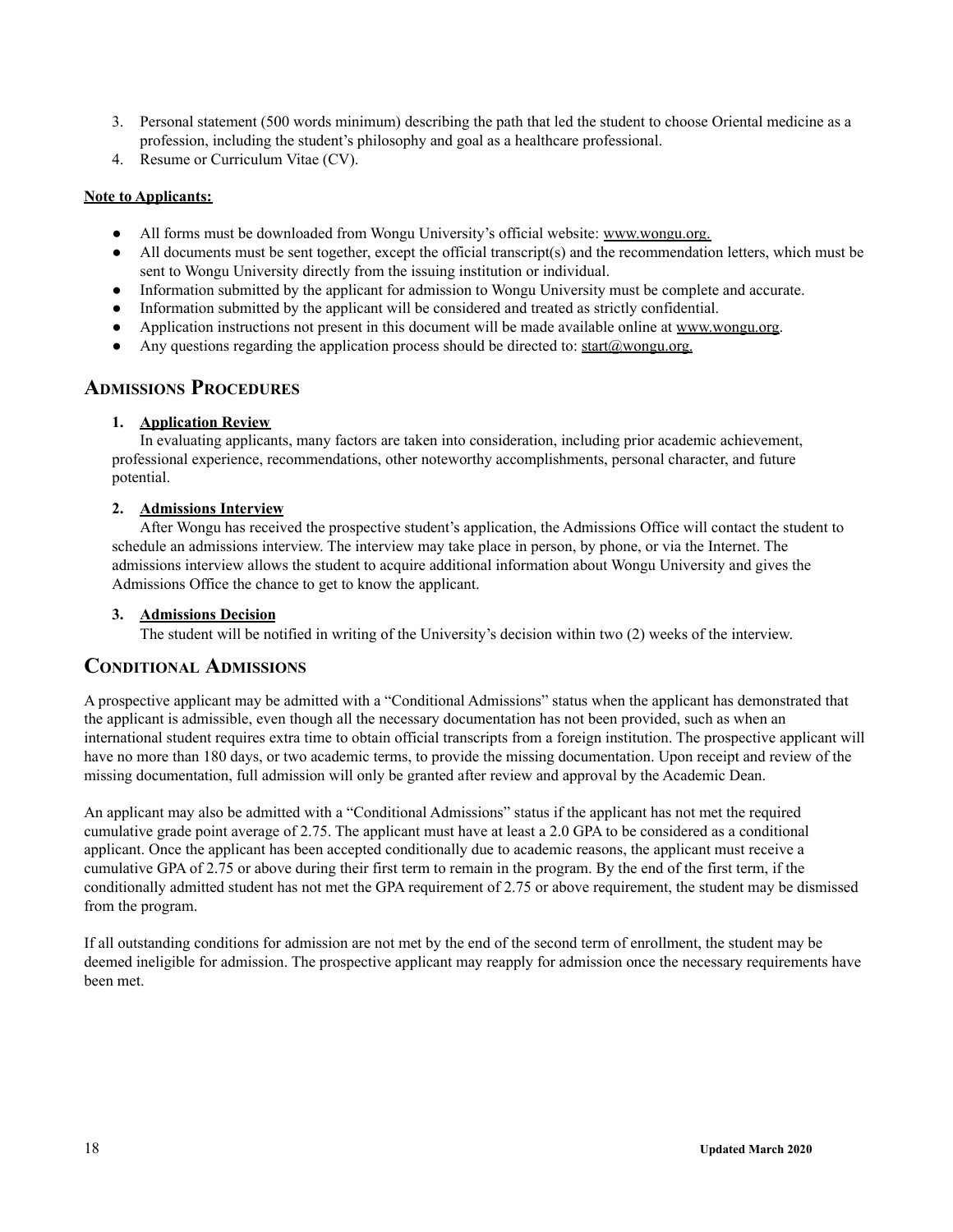### <span id="page-18-0"></span>**INTERNATIONAL STUDENTS ADMISSIONS**

Wongu University has been approved by the Department of Homeland Security to issue I-20 forms to international students. To begin the process, each prospective international student must contact the Admissions Office regarding preparation of the student VISA.

Once admitted, international applicants must:

- 1. Submit a completed Wongu University I-20 Request Form.
- 2. Submit evidence of possessing financial resources to complete the first year of the academic program which is estimated to be \$30,000.00. This estimated amount accounts for tuition, fees, and living expenses. Financial evidence includes bank balance statements and/or an official letter from the bank stating financial guarantee. Financial verification documents must have been issued within the last six months to be valid.
- 3. If student is being sponsored, an Affidavit Form must be submitted from the student's sponsor(s).
- 4. Submit a copy of passport of student and any dependents.
- 5. Comply with laws, rules and regulations of the United States Citizenship and Immigration Services (USCIS).

If an international student is accepted in the Master's Degree program, an I-20 will be issued to assist the student in obtaining an F-1 student visa. No fee is charged for issuing the I-20 for the first time. It is the student's obligation to inform the University of address changes since the University must be able to contact the student at any time; otherwise, the enrollment of student will be suspended as required by Federal law.

# <span id="page-18-1"></span>*F-1 STUDENT VISAS*

### **TRANSFER-IN**

Accepted students who are currently studying in the United States with an F-1 Visa and are transferring to Wongu University of Oriental Medicine must do the following:

- 1. Submit completed Wongu I-20 Request Form.
- 2. Provide Wongu with the contact information of the DSO at previous school.
- 3. Provide current Form I-20 and Form I-94, "Arrival/Departure Record," to Wongu DSO.
- 4. Report to Wongu's DSO within 15 days of Transfer.

### **TRANSFER-OUT**

International students currently enrolled at Wongu University with an F-1 Visa and are transferring to another education institution in the United States must do the following:

- 1. Obtain admission at the new school.
- 2. Submit completed Wongu SEVIS Transfer-Out Form.
- 3. Provide Wongu with the contact information of the DSO at new school.
- 4. Provide Wongu with a copy of the official acceptance letter to new school.

5. Visit new school's International Student Office to complete the transfer. The transfer must be completed no later than 15 days from the start date of the new school.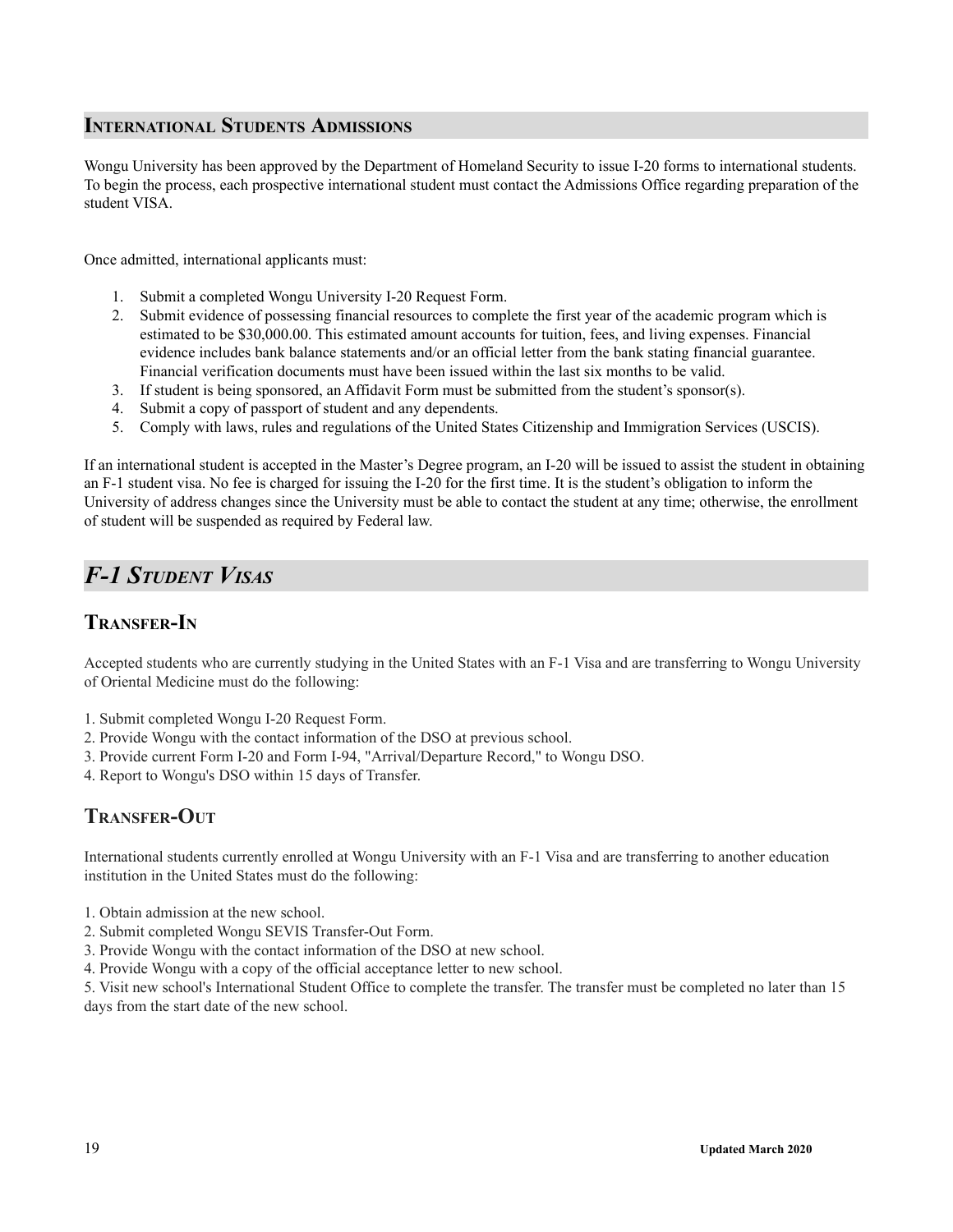### <span id="page-19-0"></span>**TRANSFER STUDENTS**

Wongu accepts transfer students in good standing (a minimum cumulative GPA of 2.75) who meet Wongu University's admissions requirements. Transfer students must follow the same application and admissions procedures as required of new students. In addition, they must complete a minimum of 120 units/credits and 100 percent of their clinical training at Wongu University.

Transfer students from foreign institutions must have their educational credentials evaluated by a credential evaluation agency that is a member of The National Association of Credential Services (NACES), such as World Education Services [\(www.wes.org](http://www.wes.org)) or Educational Records Evaluation Services (www.eres.com). A list of approved agencies can be found on the National Association of Credential Evaluation Services website: [www.naces.org.](http://www.naces.org) All transfer credits are subject to review and must be approved by the Academic Department.

All transcripts for undergraduate and graduate work must be submitted directly from all institutions attended by the transferring student. Additionally, transfer students may also be required to submit further items such as documentation of clinical training hours, course syllabi, and/or course descriptions to ensure proper analysis of transfer credit.

No credit is given for "life experience" or "experiential learning". Likewise, no credit is granted for military or corporate training, nor through portfolio assessment. Wongu University accepts only transfer credits judged to be equivalent in content and quality to the University's graduation requirements.

Transfer credits that are awarded will reduce the graduation requirement by the equivalent number of credits, and thereby will reduce the overall length and cost of the program accordingly.

### **TRANSFER CREDIT EVALUATION**

Once a prospective student has submitted all academic transcripts from previously attended colleges, a Transfer Evaluation will be conducted to determine which courses and credits will be awarded toward the MSOM program. Transfer credits are awarded credit for courses that are similar in description, content, level, and credit/hours and were completed at an accredited college or university.

The Admissions Office will inform the student of the results of the Transfer Evaluation. Once admitted and enrolled, the Registrar will record the transfer credits to the student's academic record.

### **Evaluation Guidelines:**

- 1. The student must provide all official transcripts of colleges or universities previously attended.
- 2. Transfer credit is awarded for courses completed at an accredited college or university with a grade of "C" or higher.
- 3. Western medicine courses must have been completed within five (5) years of matriculation into the program (exceptions to this policy may be made for actively practicing medical professionals—see Advanced Standing). Western medicine courses are transferable only from an institution accredited by an agency recognized by the U.S. Secretary of Education, or ACAOM-accredited institutions.
- 4. Natural science credits from non-accredited or vocational schools are non-transferable.
- 5. Transfer credits of Oriental medicine and acupuncture courses will only be awarded for courses completed at ACAOM-accredited institutions within five (5) years of matriculation in the program.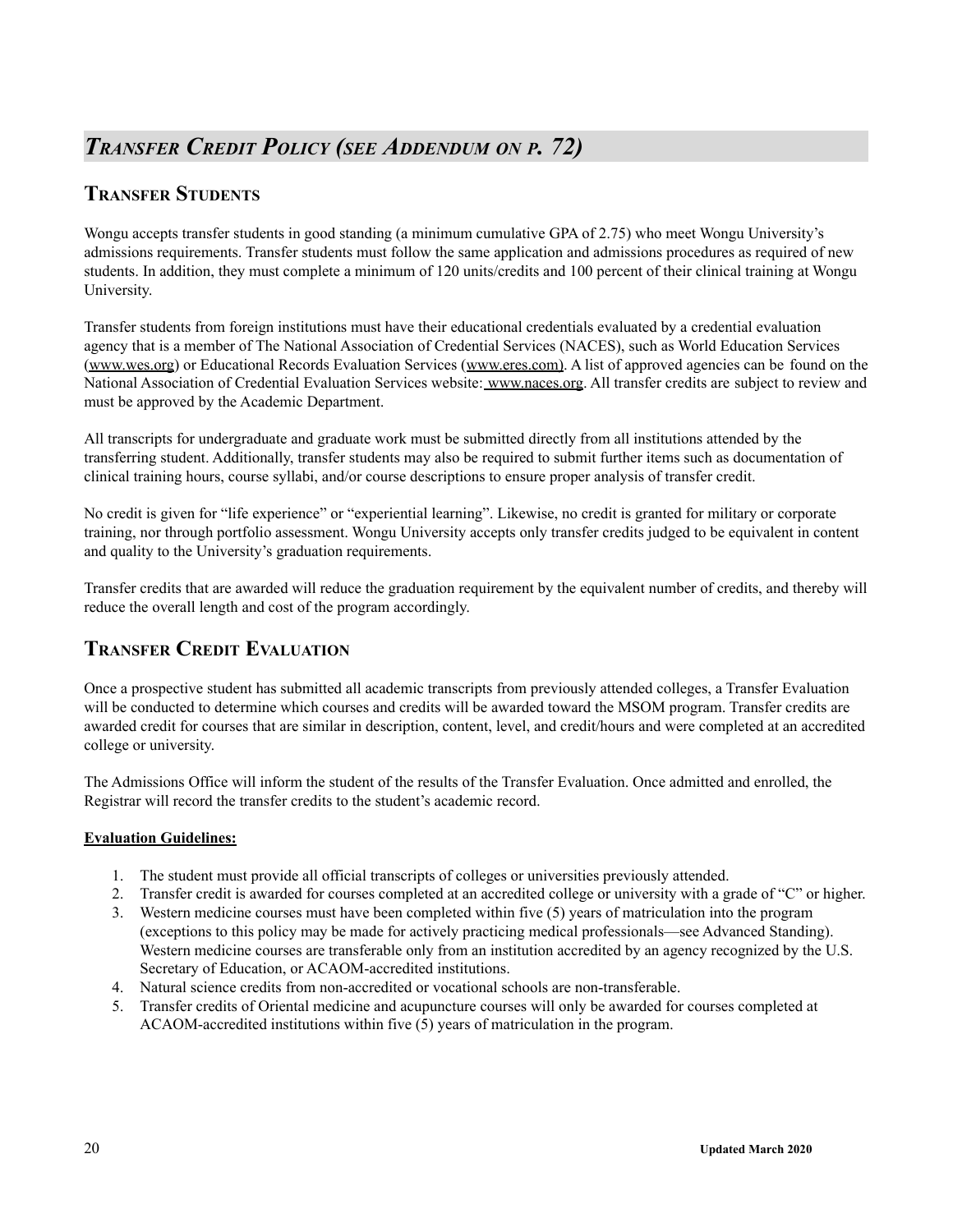### **ADVANCED STANDING**

Advanced Standing is available for individuals with medical doctorates (MD, ND, DC, DO), and in some cases for nurse practitioners, whose significant medical practice will supersede the five-year limitation for Western science transfer credits.

# <span id="page-20-0"></span>*NON-MATRICULATED STUDENTS*

A Non-Matriculated student is permitted to take select courses for credit on a part-time basis, as a non-degree candidate, as long as the student can demonstrate academic preparedness and has met any prerequisites for the course. A Non-Matriculated student may become a matriculated student if the appropriate requirements for admission are satisfied. Non-matriculated students may enroll in select courses if the following conditions are met:

- There is space available in the class.
- Students have successfully completed prerequisites for the course at an accredited college or university and attained a C grade or better or have Academic Dean permission.
- Students have submitted a course enrollment form.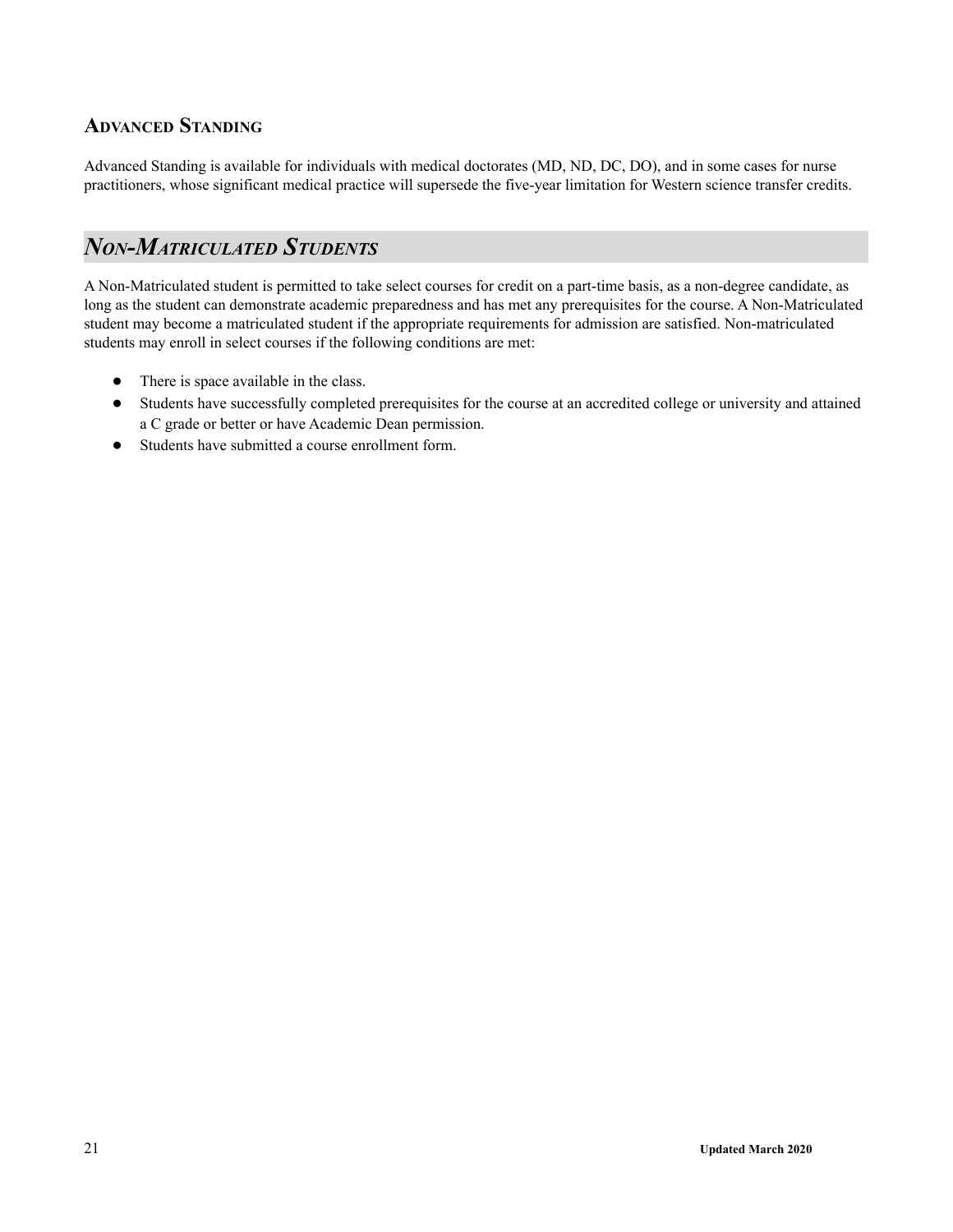# <span id="page-21-1"></span><span id="page-21-0"></span>*TUITION AND FEES*

All fees, except for tuition and other associated fees as stated in the Refund Policy, are non-refundable. All fees are subject to change annually by the Wongu University's Board of Directors, and other costs may increase due to economic conditions.

| <b>Tuition:</b>                                               |                                                      |
|---------------------------------------------------------------|------------------------------------------------------|
| Didactic (classroom) Instruction                              | \$180.00 per credit/unit                             |
| Clinical Instruction                                          | \$360.00 per credit/unit (\$18.00 per clinical hour) |
| <b>Mandatory Fees:</b>                                        |                                                      |
| <b>Application Fee</b>                                        | \$100.00                                             |
| Application Fee (non-matriculating student)                   | \$15.00                                              |
| Registration Fee (non-refundable)                             | \$100.00 per term                                    |
| <b>Student Association Fee</b>                                | \$30.00 per term                                     |
| Malpractice Insurance                                         | \$45.00 per term (as needed)                         |
| Graduation Examination Fee                                    | \$50.00                                              |
| <b>Miscellaneous Fees:</b>                                    |                                                      |
| Return Check Fee                                              | \$35.00                                              |
| Duplicate ID Fee                                              | \$10.00                                              |
| Audit Fee (didactic only)                                     | \$90.00 per credit/unit                              |
| Late Registration Fee (including institutional exams) \$50.00 |                                                      |
| Late Tuition Payment Fee                                      | \$100.00                                             |
| Payment Plan Fee                                              | \$50.00                                              |
| Late Installment Payment Fee                                  | \$20.00                                              |
| Institutional Exam Retake Fee                                 | \$50.00                                              |
| <b>Intern Business Cards</b>                                  | \$25.00                                              |
| Transcript Fee*                                               | \$10.00                                              |

\*Please allow five business days for processing after payment has been made before your transcript is sent to your designated recipient. You will be notified by the Registrar once it has been mailed.

The student is responsible for additional costs such as transportation, and room and board, etc., that are not stated herein. The student is also responsible for purchasing books and supplies (approximately \$800.00-\$1,200.00 per year).

| <b>Total Estimated Program Cost</b> | <b>\$65,550.00</b> (excluding books and supplies) |
|-------------------------------------|---------------------------------------------------|
|-------------------------------------|---------------------------------------------------|

# <span id="page-21-2"></span>*FINANCE POLICIES*

### **TUITION PAYMENT POLICY (SEE ADDENDUM ON P. 73)**

The Tuition Payment Due Date for any given term is the first business day of the third week of that term. All tuition and fees invoiced before the Tuition Payment Due Date are due by the Tuition Payment Due Date unless the student has submitted a Wongu University Tuition Payment Plan Agreement. All tuition and fees invoiced after the Tuition Payment Due Date of a term are due immediately.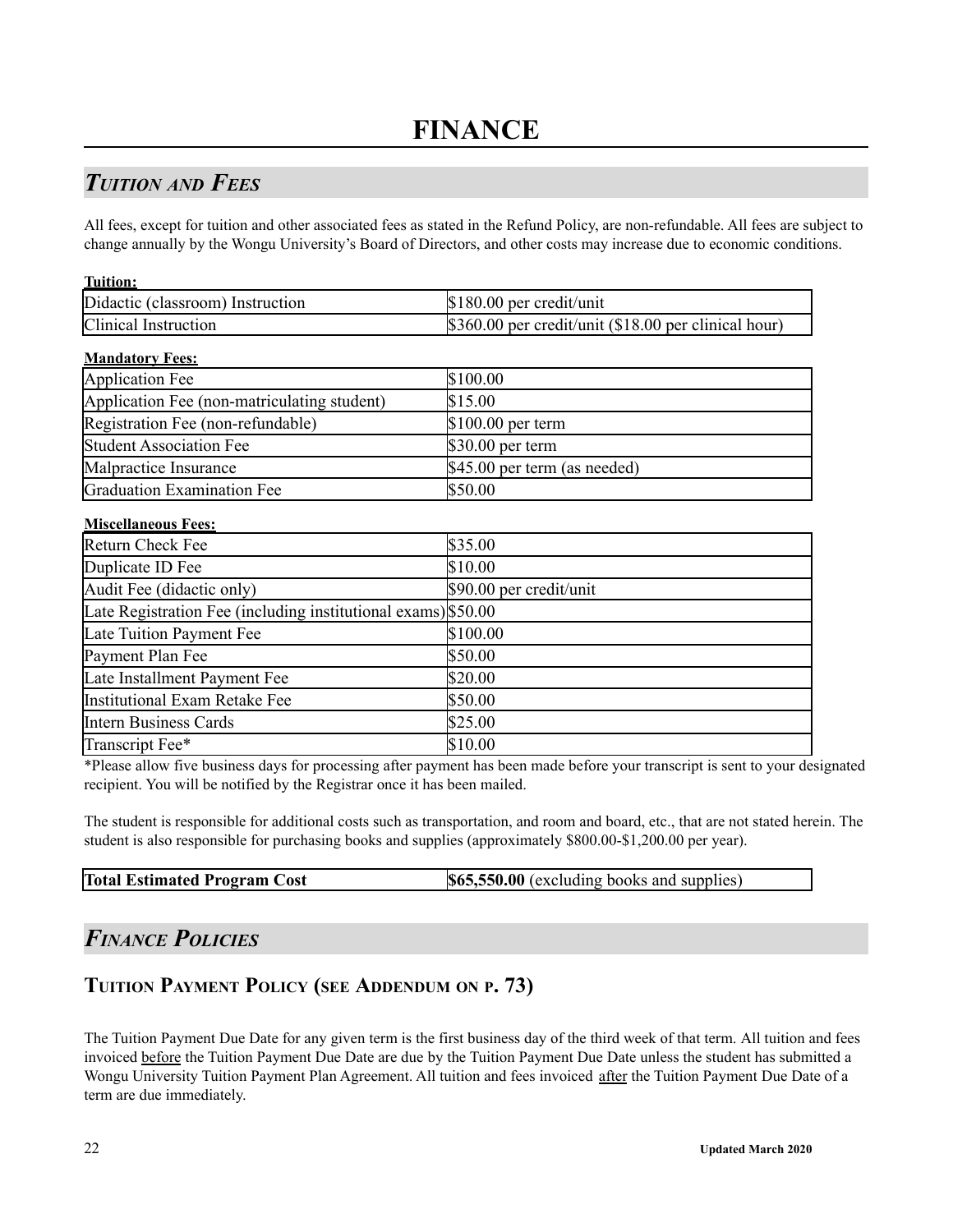A Late Tuition Payment Fee of \$100.00 shall be assessed if tuition and/or fees are not paid in full, or if the student has not submitted a Wongu University Tuition Payment Plan Agreement, by the Tuition Payment Due Date.

Students choosing to pay their tuition in installments must complete the Wongu University Tuition Payment Plan Agreement, sign the Promissory Note and submit it to the Finance Office no later than the Tuition Payment Due Date.

The Wongu University Tuition Payment Plan Agreement installment payments shall adhere to following schedule:

- 1st Payment: 40% of tuition, 100% of fees, and \$50.00 payment plan fee are due by the Tuition Payment Due Date.
- 2nd Payment: 30% of tuition is due by the first business day of the fifth week.
- 3rd Payment: 30% of tuition or remaining balance is due by the first business day of the eighth week.
- Late Payment Plan Fee: A late fee of \$20.00 shall be assessed for each late installment payment.

Students who do not pay tuition as agreed, or who have an outstanding balance at the end of the term, will not be allowed to register for classes for subsequent terms until their outstanding balance is paid in full.

### <span id="page-22-0"></span>**INSTITUTIONAL REFUND POLICY**

The Wongu University Board of Directors approves all policies related to tuition, fees and refunds. Wongu University's Refund Policy and other important statements of student and University rights and responsibilities are set forth in the Student Enrollment Agreement. The following provisions pertain to all refund policies applied by Wongu University, unless specifically stated otherwise. This policy applies to both partial and total withdrawals.

#### **Wongu University's Refund Policy is in accordance with NRS 394.449, and is as follows:**

1. Refunds are calculated based on the academic term in which the withdrawal or cancellation occurred.

(a) If Wongu University substantially fails to furnish a course, Wongu University shall refund to the student all the money the student has paid for that course.

(b) If a student cancels his or her enrollment before the start of the term, Wongu University shall refund to the student all the money the student has paid towards tuition for that term.

(c) That if a student withdraws or is expelled by Wongu University after the start of the term and before the completion of more than 60 percent of the term, Wongu University shall refund to the student a pro rata amount of the tuition for that term, minus 10 percent of the tuition or \$150.00, whichever is less.

(d) That if a student withdraws or is expelled by Wongu University after completion of more than 60 percent of the term, Wongu University is not required to refund the student any money and may charge the student the entire cost of the tuition for that term.

2. If a refund is owed, Wongu University shall pay the refund to the person or entity who paid the tuition within 15 calendar days after the:

- (a) Date of cancellation by a student of his or her enrollment;
- (b) Date of termination by Wongu University of the enrollment of the student;
- (c) Last day of an authorized leave of absence if a student fails to return after the period of authorized absence; or
- (d) Last day of attendance of a student, whichever is applicable.

3. Books, educational supplies or equipment for individual use are not included in the policy for refund required by subsection 1, and a separate refund may be paid by Wongu University to the student if those items were not used by the student. Disputes must be resolved by the Finance Office for refunds required by this subsection on a strict case-by-case basis.

4. For the purposes of this section: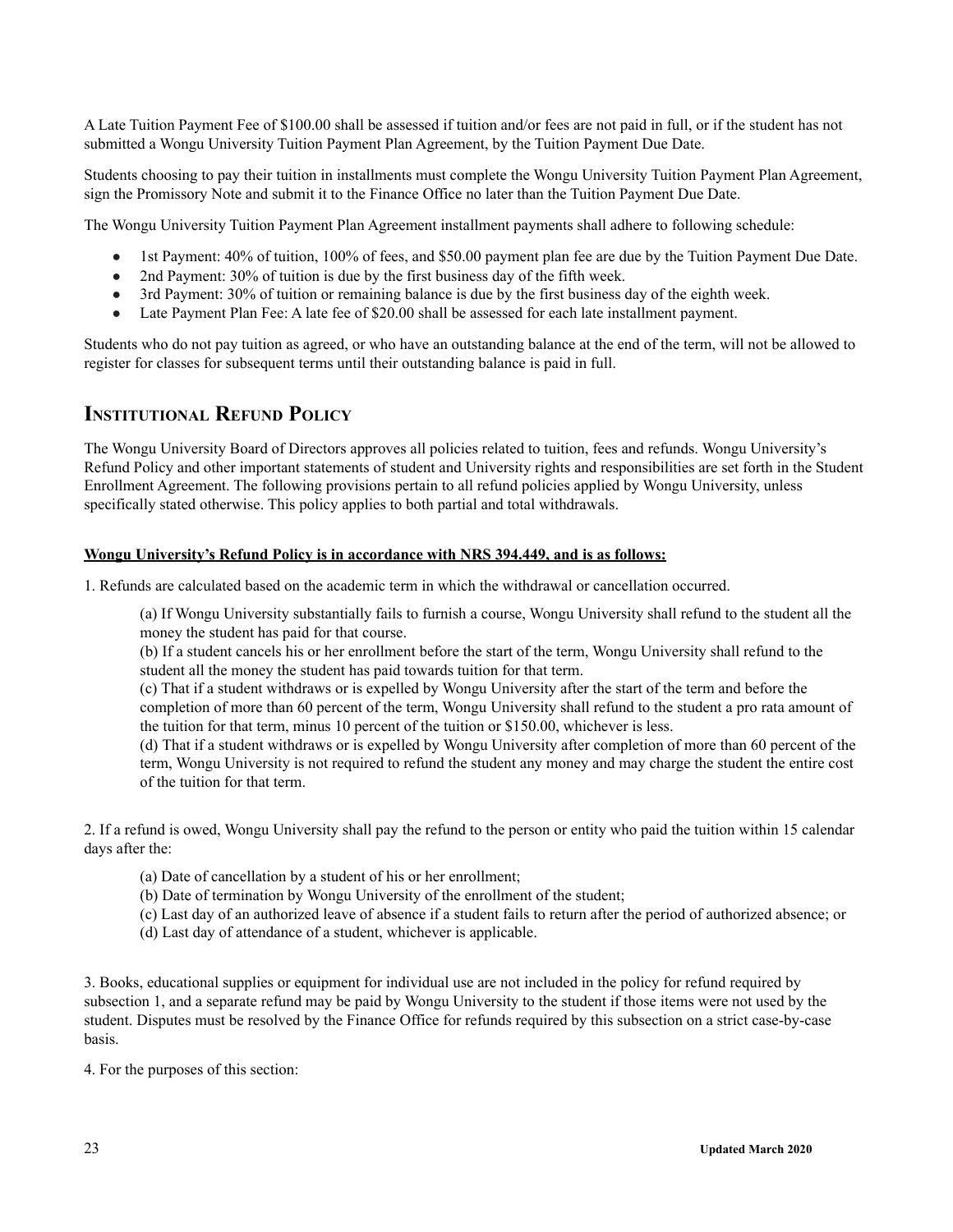(a) The period of a student's attendance for any given term shall be measured from the first day of that term through the date of the student's written notice of drop/withdrawal from class(es) in that term, regardless of absences or actual days that the class meets.

(b) Refunds are calculated based on the academic term in which the withdrawal or cancellation occurred.

(c) Tuition must be calculated using the tuition and fees set forth in the enrollment agreement and does not include books, educational supplies or equipment that is listed separately from the tuition and fees.

#### **Weekend Intensive Courses**

Students must email  $\frac{accounting@wongu.org}{downgu.org}$  by midnight of the first day of a weekend intensive course to be eligible for a full refund. Students who elect to drop a weekend intensive course after this deadline will be subject to the Institutional Refund Policy in accordance with NRS 394.449.

### **DISBURSEMENT OF TUITION REFUNDS**

All tuition refunds will be disbursed through the Finance Office. The student is responsible for ensuring the Finance Office has the correct mailing address to which the refund is being mailed. The refund amount will reflect the appropriate prorated amount, including outstanding balances, if any. If any portion of tuition was paid from the proceeds of a loan, then the refund will be sent to the lender or to the agency that guaranteed the loan, if any. Any remaining amount will be paid to the student.

### <span id="page-23-0"></span>**1098-T INFORMATION**

Form 1098-T (Tuition Payments Statement) is the information return that colleges and universities are required to issue for the purposes of determining a student's eligibility for education tax credits. The Finance Office distributes Form 1098-T for the previous year's tuition before January 31<sup>st</sup> of each year. To receive Form 1098-T in a timely manner, students must inform the Registrar of any address changes.

# <span id="page-23-1"></span>*FINANCIAL AID*

Wongu University's Master of Science in Oriental Medicine program is provisionally certified by the U.S. Department of Education to participate in the Title IV Federal Student Aid Program. Graduate students at Wongu University may be eligible for Federal Direct Unsubsidized Loans and Federal Direct Graduate PLUS Loans. To remain as limited indebtedness as possible, Wongu University encourages students to budget carefully and borrow conservatively, as well as investigate private resources for possible grants and scholarships. Private resources include religious organizations, professional associations, and other organizations which students or family members are currently affiliated, as well as scholarship search sites.

### **STUDENT ELIGIBILITY**

To receive aid from the Federal programs discussed in this catalog, applicants must:

- Be a citizen or eligible noncitizen of the United States.
- Have a valid Social Security Number.
- Be enrolled as a regular student seeking a degree.
- Maintain satisfactory academic progress.
- Not be in default on any educational loan or owe a refund on a federal grant made under Title IV Program.
- Register with the Selective Service, which is applicable to male students only.
- Must not have a drug conviction for an offense that occurred while they were receiving federal student aid (scholarships, grants, loans, or work-study).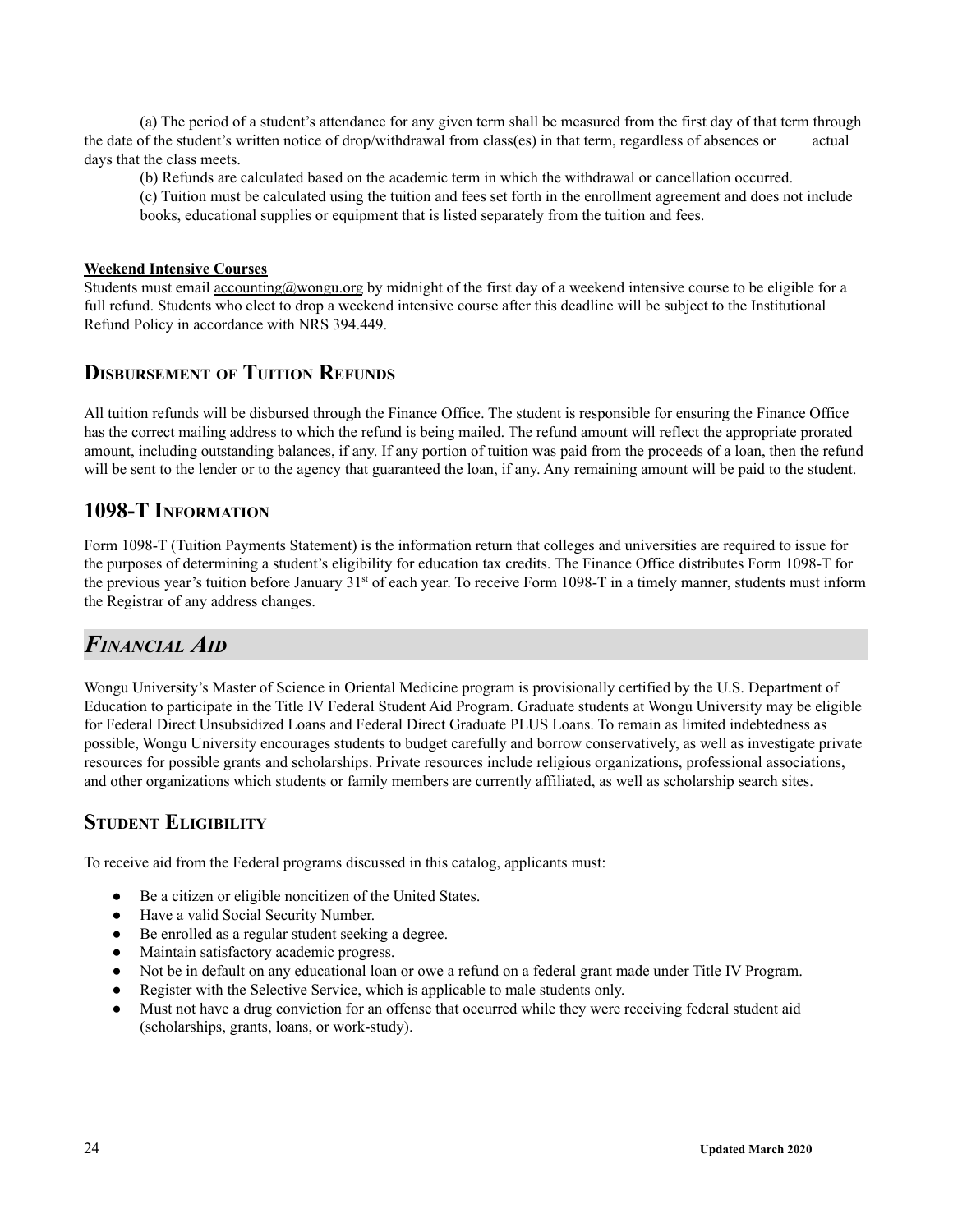### **TYPES OF FINANCIAL AID**

### **Federal Direct Unsubsidized Loans**

Direct Unsubsidized Loans are funded and guaranteed by the federal government. Typically, students will enter repayment six months after the student graduates or drops below six credits in a degree-seeking program, such as the Master of Science in Oriental Medicine. Direct Unsubsidized Loans are not based on financial need. Interest accrues during all periods, even during the time a student is in school and during grace and deferment periods. Graduate students are not eligible to receive Direct Subsidized Loans, as per federal regulations that went into effect July 1, 2012. Interest rates and origination fees are set by the federal government and are subject to change. This information can be found at www.wongu.org.

### **Federal Direct Graduate Plus Loans**

The Graduate PLUS Loan is a federally-sponsored education loan for graduate students. Graduate PLUS Loans help pay for education expenses up to the cost of attendance minus all other financial assistance. Interest accrues during all periods. A credit check is required for all Graduate PLUS borrowers. If you are not eligible based on your own credit rating, you may become eligible if you obtain an endorser for the loan. Interest rates and origination fees are set by the federal government and are subject to change. This information can be found at www.wongu.org.

### **HOW TO APPLY**

### **File a FAFSA**

- The Free Application for Federal Student Aid (FAFSA) can be used to determine if graduate students in the U.S. are eligible for financial aid. Completing the FAFSA is the first step in a student being considered for federal aid programs. To complete the FAFSA online, you may go to the FAFSA website at: http://fafsa.gov/
	- o Wongu University of Oriental Medicine Federal School ID Number: 042488
	- o You will be required to create a Federal Student Aid ID, which has replaced the Federal Student Aid PIN.

### **After the FAFSA**

- Once your FAFSA is processed, the Federal Processor will send you a Student Aid Report (SAR). Review your SAR carefully. If you need to make changes or corrections, please follow the instructions on your SAR.
- To process your financial aid, you must have applied to Wongu University of Oriental Medicine and provided your social security number on your admissions application. If you are eligible for financial aid, you will be able to meet with a Financial Aid Officer during the admissions process.
- Your Financial Aid Officer will discuss the next steps in the process, including completing a Master Promissory Note, Entrance Counseling, and other financial aid paperwork as needed.
- If the U.S. Department of Education selects your file for verification, the information on your FAFSA must be verified with the documents you submitted to the Financial Aid Office. Your file will be reviewed by a Financial Aid Officer. If the information on the documents you provided is inconsistent with the information you reported on your FAFSA, you may receive a follow-up letter informing you of the steps you will need to take for the awarding process to continue.

### **DISBURSEMENT OF FINANCIAL AID FUNDS**

Financial Aid disbursements will first pay any outstanding tuition and fees for the term and any remaining funds will be provided to the student as a refund to be used for education related expenses. Refunds are made available to the student within fourteen days of funds being disbursed to the student's tuition account each term.

### **RETURN OF FEDERAL TITLE IV FUNDS**

The Return of Title IV Funds Policy applies to all students who withdraw from Wongu University, and who have or could have received federal student aid disbursements. In accordance with federal regulations, when a student withdraws from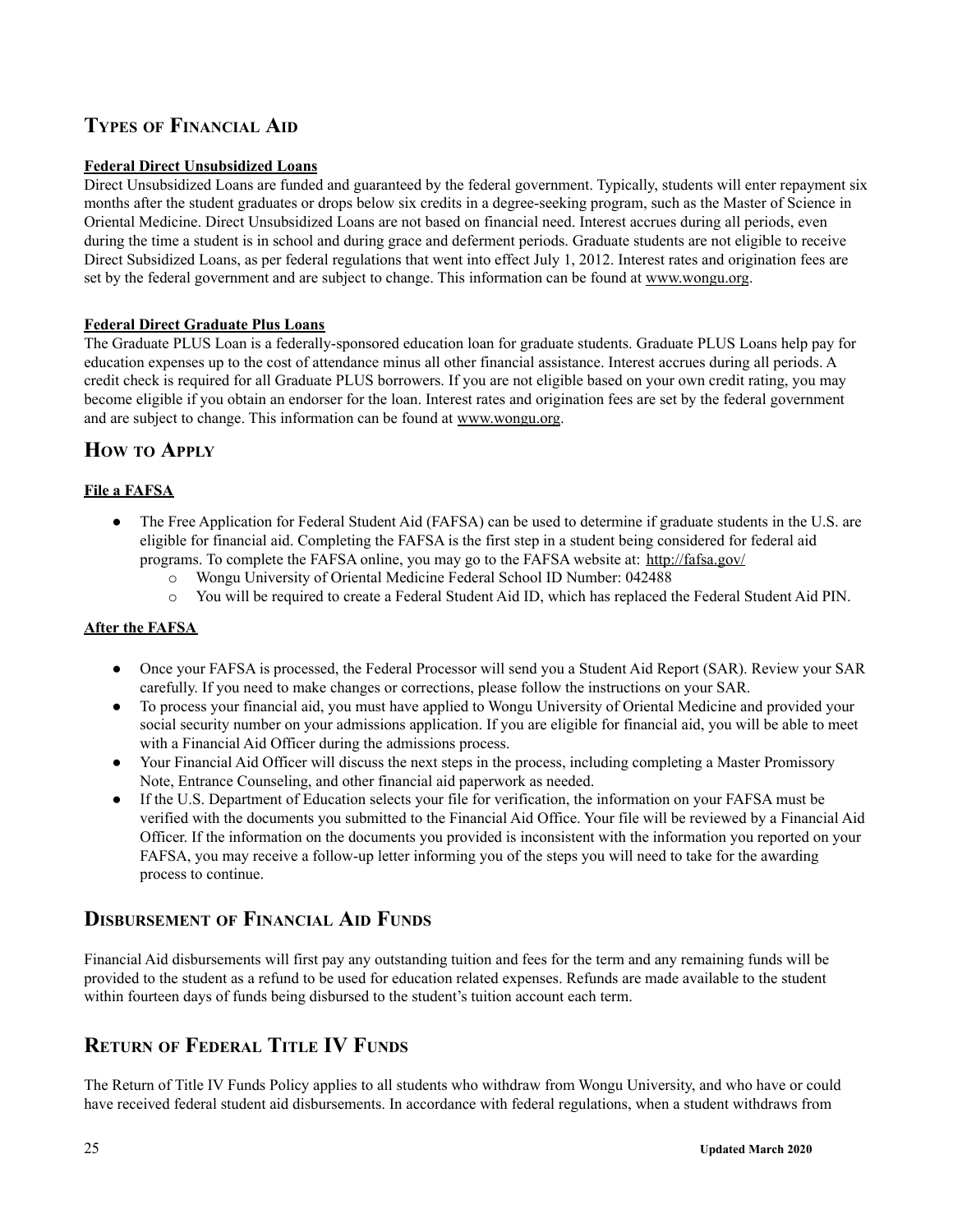Wongu University, the student is required to return unearned portions of Title IV federal financial aid. The amount of funds that must be returned is based upon the percentage of time the student was in attendance for the term before withdrawing. The percentage is determined by dividing the number of days in the term prior to the student's withdrawal divided by the total number of days in the term. This percentage is then multiplied by the total amount of federal funds that were received or could have been received for the term, resulting in the funds "earned" by the student; remaining "unearned" funds must be returned to the U.S. Department of Education. If a student withdraws after 60 percent of the term has been completed, all funds are considered earned and no return of funds is required, according to federal regulations.

Federal refund calculations are separate from Wongu University's institutional tuition refund policy. Therefore, a student may still owe funds to the University to cover unpaid institutional charges. Wongu University will also charge the student for any Title IV program funds that the University was required to return. Federal Title IV funds are always returned in the order mandated by the U.S. Department of Education. That order is:

- 1. Unsubsidized Direct Loan
- 2. Graduate PLUS Loan

Any amount returned by the school for the loan program(s) above will be credited to a student's loan(s) awarded and disbursed for the term, thereby reducing the student's loan indebtedness. Additional loan funds which have been released to the student for indirect educational expenses may be considered unearned according to the Return of Title IV Funds calculation; the student is required to repay these funds under the original terms and conditions of the Direct Loan programs.

Note: The Federal Title IV Refund Calculations only apply to withdrawals from all classes. However, if a student changes enrollment status, and if there is an adjustment made to the tuition charge, the Financial Aid Office may recalculate the student Cost of Attendance Budget to see if the aid eligibility has changed.

### <span id="page-25-0"></span>**SATISFACTORY ACADEMIC PROGRESS (SAP)**

Federal regulations require Wongu University to establish standards of academic progress for students who are the recipients of federal student aid. Satisfactory Academic Progress (SAP) ensures students can complete their academic program in a timely manner while achieving and maintaining compliance with minimum academic standards. Students must conform to SAP standards as they work towards a degree for them to qualify to receive financial assistance through Title IV federal financial aid program.

Students receiving Title IV aid are held to the same SAP standards as students that are not receiving Title IV aid:

- All students in attendance must maintain a minimum cumulative GPA of 2.5.
- All students must successfully complete at least 67% of the credits attempted during a quarter to maintain satisfactory pace.
- All students must complete the program within the maximum time frame. Students must complete the Master of Science in Oriental Medicine program (4 years) within 8 calendar years.

Wongu University's SAP Policy, as well as the academic and financial aid standings associated with SAP, are discussed in detail in the Academic Policies section of this handbook.

# <span id="page-25-1"></span>**TITLE IV CODE OF CONDUCT**

The Higher Education Opportunity Act (HEOA) requires educational institutions to develop and comply with a Code of Conduct. The code defines and prohibits conflicts of interest for financial aid personnel. Our financial aid officers, who have responsibilities with respect to student educational loans, are bound by and must comply with this Code of Conduct.

The staff of Wongu University of Oriental Medicine are committed to the highest standards of professional conduct and are expected to always maintain exemplary standards of professional conduct in all aspects of carrying out his or her responsibilities, including all dealings with any entities involved in any manner of student financial aid.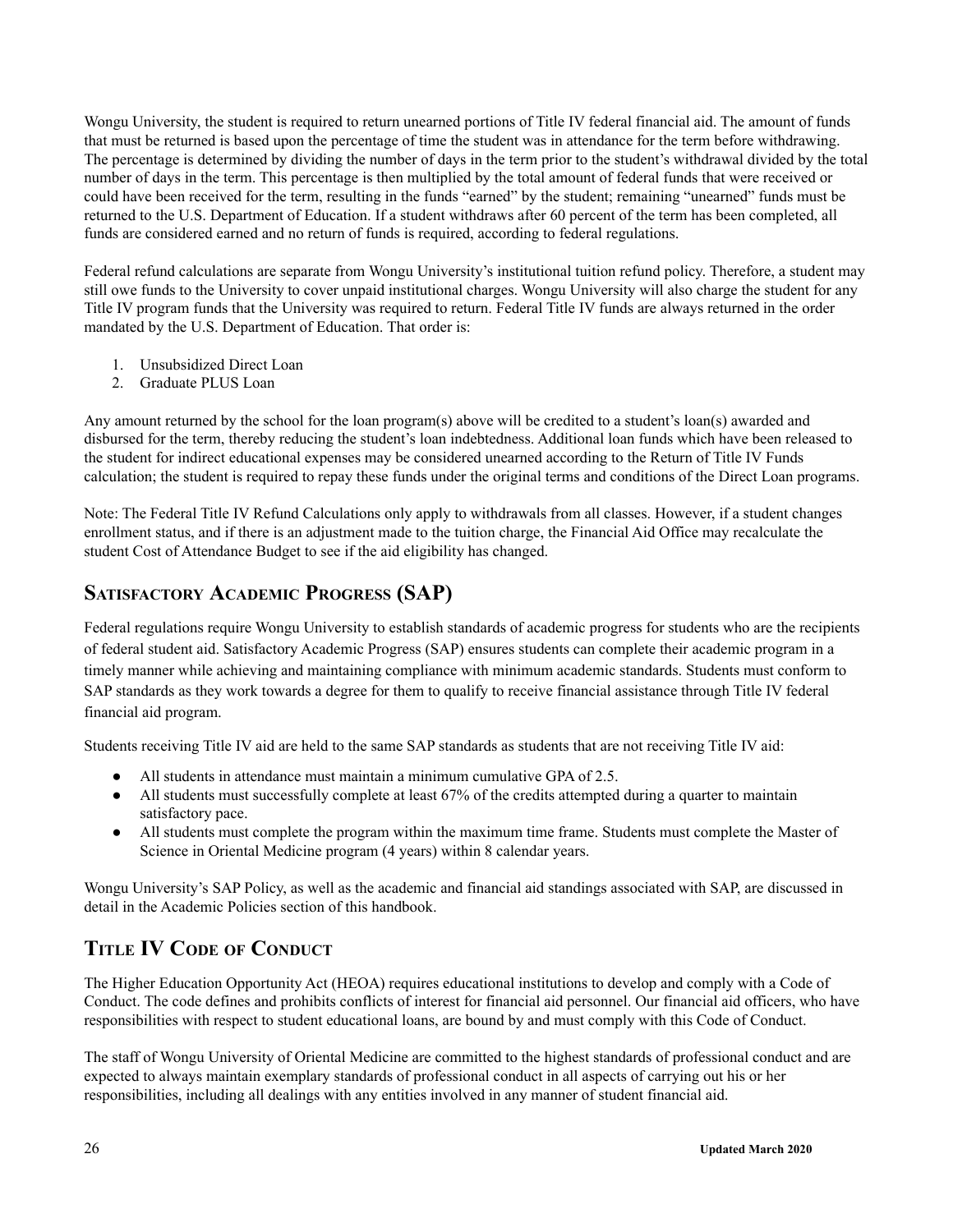Our staff will refrain from taking any action he or she believes is contrary to law, regulation, or the best interests of the students that he or she serves. The financial aid staff's number one priority is to serve and act in the best interest of Wongu University's students. In pursuing this goal, employees and agents must remain cognizant of all federal and state regulations and institutional policies and remain in compliance with such regulations and policies, without limitation. The Code of Conduct also confirms that Wongu University of Oriental Medicine does not have preferred lender arrangements of any kind or a preferred lender list.

### **Wongu University and its employees certify the following:**

1. We will not enter into any revenue-sharing arrangement with any lender.

2. No officer or employee of Wongu University of Oriental Medicine's Financial Aid Office or any employee or agent who has responsibilities with respect to educational loans shall solicit or accept any gift from any lender, guarantor or servicer of educational loans.

3. No officer or employee of Wongu University of Oriental Medicine's Financial Aid Office or any employee or agent who has responsibilities with respect to educational loans shall accept any fee, payment, or other financial benefit as compensation from any lender or lender affiliate for any type of consulting arrangement or other contract to provide services to or on behalf of a lender relating to educational loans.

4. The Institution will not steer any borrowers, including first-time borrowers, to particular lenders nor assign any borrower a lender through award packaging or other methods. The Institution will not refuse to certify or delay certification based on the borrower's selection of a particular lender or guaranty agency.

5. The Institution will not request or accept any offer of funds for a private loan, including funds for an opportunity pool loan, to students in exchange for providing concessions or promises to the lender for a specified number of loans made, insured, or guaranteed, a specified loan volume, or a preferred lender arrangement.

6. The Institution will not request or accept from any lender any assistance with call center staffing or financial aid office staffing.

7. No officer or employee of Wongu University of Oriental Medicine's Financial Aid Office, or any employee or agent who otherwise has responsibilities with respect to educational loans, and who serves on an advisory board, commission, or group established by a lender, guarantor, or group of lenders or guarantors will receive anything of value from the lender, guarantor or group except for reimbursement of reasonable expenses incurred by serving on the board, commission, or group.

### **ADMISSIONS DISCLOSURE**

We are required by federal law to advise you that, except in the case of a loan made or originated by the institution, your dissatisfaction with or non-receipt of the educational services being offered by this institution does not excuse you (the borrower) from repayment of any Federal Student Loan made to you (the borrower) for enrollment at this institution.

### **TITLE IV POLICIES AND PROCEDURES**

Wongu University's complete Title IV Policies and Procedures can be found at www.wongu.org. A copy may also be obtained at the campus from the Financial Aid Director, upon request.

### **STAFF SUPPORT**

Inquiries regarding financial aid should be directed to [finaid@wongu.org](mailto:finaid@wongu.org).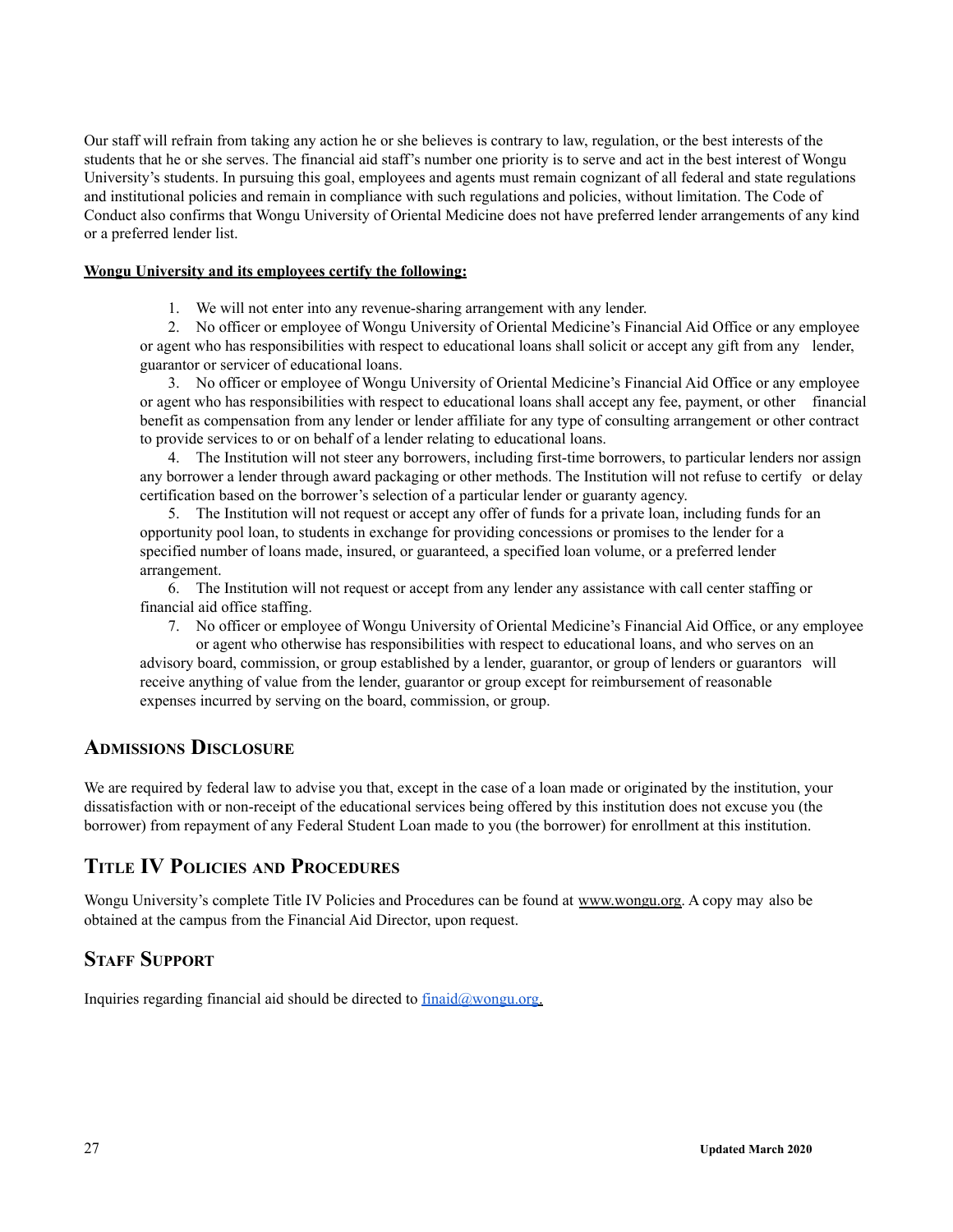# <span id="page-27-1"></span><span id="page-27-0"></span>*PROGRAM OVERVIEW: MASTER OF SCIENCE IN ORIENTAL MEDICINE*

Wongu University of Oriental Medicine offers a Master of Science degree in Oriental Medicine. The program consists of 2,500 hours of didactic instruction and 1,000 hours of clinical training, for a total of 3,500 hours (300 credits) and may be completed in as little as 48 months (4 calendar years). Most of the courses are devoted to the study and practice of acupuncture and Chinese herbal medicine, integrated with courses in Western medical sciences and practice management.

The curriculum is arranged sequentially so that knowledge acquired in one term is fundamental to the understanding of courses in the following term(s). The courses are designed to integrate Western medicine with Traditional Chinese Medicine (TCM) theory, acupuncture, Chinese herbal medicine, Tuina, Taiji, and Qigong, to provide a comprehensive understanding of Oriental medicine.

After developing a solid foundation, students move on to study more advanced materials such as Traditional Chinese Internal Medicine, TCM Pediatrics, TCM Gynecology, TCM Dermatology, etc. The Chinese medical classics such as Huangdi Neijing, Shang Han Lun, and Wen Bing are also covered.

Traditional Chinese Medicine is based upon the study of the theories of Yin and Yang, Five Elements, and Eight Principles. A TCM practitioner is able to determine the condition of a patient's health by feeling and studying the pulse, observing the tongue, and asking specific questions.

The Clinical Internship program provides 1,000 hours of training, in which the intern will have participated in at least 350 patient visits. With a total of 1,000 hours of clinical training, students develop acupuncture techniques, evaluation and diagnosis skills, herb and formula preparation knowledge, professional conduct, and confidence in practice.

| <b>TOTAL</b>                 | 300 credits | 3,500 hours   |                                               |
|------------------------------|-------------|---------------|-----------------------------------------------|
| Clinical Internship          | 50 credits  | $1,000$ hours |                                               |
| Elective                     | 15 credits  | 150 hours     |                                               |
| <b>Practice Management</b>   | 6 credits   | 60 hours      |                                               |
| Ethics                       | 3 credits   | 30 hours      |                                               |
| Counseling and Communication | 3 credits   | 30 hours      |                                               |
| <b>Western Medicine</b>      | 72 credits  | 720 hours     |                                               |
| Herbal Medicine              | 51 credits  | 510 hours     |                                               |
| Acupuncture                  | 49 credits  | 490 hours     |                                               |
| Oriental Medicine            | 51 credits  | 510 hours     | Didactic Total is 250 credits and 2,500 hours |

### **CREDITS AND HOURS**

# **REQUIREMENT OF THE NEVADA STATE BOARD OF ORIENTAL MEDICINE**

### **Program Length**

NAC 634A.080 4.(b)(2): Nevada Oriental Medicine Board regulation requires the completion of at least 3,000 hours of instruction, including no less than 2,500 didactic hours, for a student to graduate on or after November 25, 2002.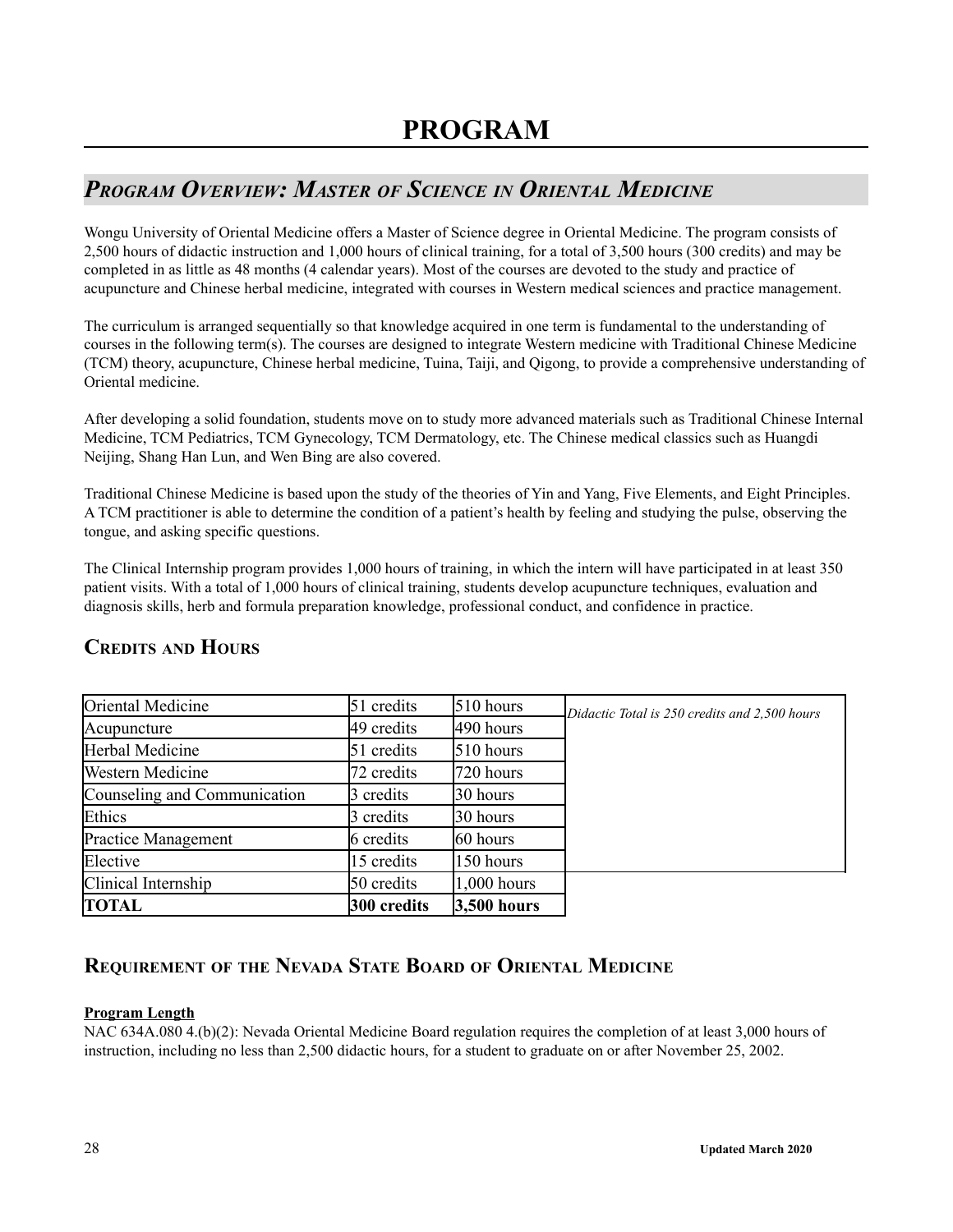### **Program Subject**

NAC 634A.080 4.(a): The program of study includes training or instruction in the subjects of acupuncture, moxibustion, herbology, Oriental physiology, Oriental pathology, Oriental diagnosis, Tuina, biology, physics, chemistry, biochemistry, anatomy, Western physiology, Western pathology, Western diagnosis, pharmacology, laboratory and radiology.

Our program satisfies the program length and subjects required by the Nevada State Board of Oriental Medicine.

# <span id="page-28-0"></span>*COMPLETE COURSE LIST*

# **ORIENTAL MEDICINE**

| <b>Course Code Title</b> |                                          | <b>Credits</b> | <b>Hours</b> |
|--------------------------|------------------------------------------|----------------|--------------|
| <b>OM300</b>             | Oriental Medical Terminology             | 3              | 30           |
| OM301                    | Oriental Medicine Fundamentals I         | 3              | 30           |
| OM302                    | Oriental Medicine Fundamentals II        | 3              | 30           |
| <b>OM305</b>             | <b>History of Oriental Medicine</b>      | 3              | 30           |
| OM307                    | Oriental Medical Philosophy              | 3              | 30           |
| OM311                    | Taiji                                    | 3              | 30           |
| OM312                    | Qigong                                   | 3              | 30           |
| OM401                    | Oriental Medicine Diagnosis I            | 3              | 30           |
| OM402                    | Oriental Medicine Diagnosis II           | 3              | 30           |
| OM450                    | Oriental Medicine Diagnosis III          | 3              | 30           |
| OM470                    | <b>Classical Oriental Medicine Texts</b> | 3              | 30           |
| <b>OM501</b>             | Oriental Internal Medicine I             | 3              | 30           |
| OM502                    | Oriental Internal Medicine II            | 3              | 30           |
| OM503                    | Oriental Internal Medicine III           | 3              | 30           |
| OM504                    | Oriental Internal Medicine IV            | 3              | 30           |
| OM601                    | <b>Clinical Case Studies</b>             | 3              | 30           |
| OM650                    | <b>Oriental Medicine Review</b>          | 3              | 30           |
|                          | <b>TOTAL</b>                             | 51             | 510          |

### **ACUPUNCTURE**

| Course Code Title |                                   | <b>Credits</b> | <b>Hours</b> |
|-------------------|-----------------------------------|----------------|--------------|
| <b>AC300</b>      | Introduction to Meridians         | 3              | 30           |
| AC301             | Meridians I                       | 3              | 30           |
| AC302             | Meridians II                      | 3              | 30           |
| AC311             | Tuina                             | 2              | 20           |
| AC312             | Acupressure                       | 2              | 20           |
| <b>AC350</b>      | <b>Acupuncture Anatomy</b>        | 3              | 30           |
| AC370             | Acupuncture Energetics I          | 3              | 30           |
| AC375             | <b>Acupuncture Energetics II</b>  | 3              | 30           |
| AC401             | Acupuncture Techniques I          | 3              | 30           |
| AC402             | Acupuncture Techniques II         | 3              | 30           |
| AC403             | Acupuncture Techniques III        | 3              | 30           |
| <b>AC470</b>      | <b>Acupuncture Energetics III</b> | 3              | 30           |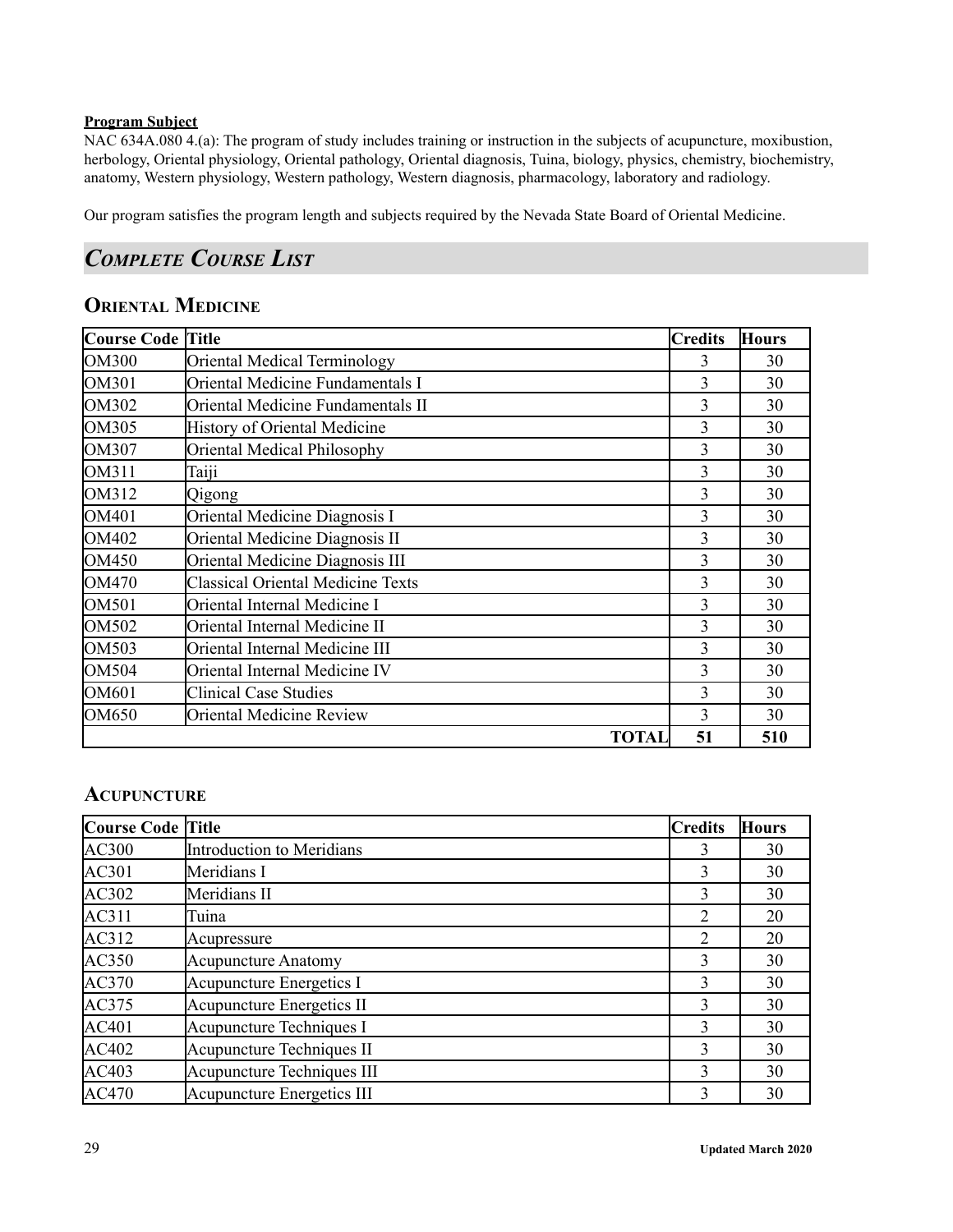| AC511        | Microsystems                         |    | 30  |
|--------------|--------------------------------------|----|-----|
| AC512        | Secondary Vessels                    |    | 30  |
| <b>AC550</b> | Acupuncture Orthopedics              |    | 30  |
| AC601        | Advanced Acupuncture Therapeutics I  |    | 30  |
| AC602        | Advanced Acupuncture Therapeutics II |    | 30  |
|              | <b>TOTAL</b>                         | 49 | 490 |

# **HERBAL MEDICINE**

| <b>Course Code</b> | <b>Title</b>                            | <b>Credits</b> | <b>Hours</b> |
|--------------------|-----------------------------------------|----------------|--------------|
| <b>HB300</b>       | Introduction to Herbology               | 3              | 30           |
| <b>HB301</b>       | Herbology I                             | 3              | 30           |
| HB302              | Herbology II                            | 3              | 30           |
| HB303              | Herbology III                           | 3              | 30           |
| HB304              | Herbology IV                            | 3              | 30           |
| HB321              | Nutrition in Oriental Medicine          | 3              | 30           |
| <b>HB350</b>       | Herb Review                             | 3              | 30           |
| <b>HB370</b>       | Dui Yao                                 | 3              | 30           |
| HB401              | <b>Herbal Prescription I</b>            | 3              | 30           |
| HB402              | <b>Herbal Prescription II</b>           | 3              | 30           |
| HB403              | <b>Herbal Prescription III</b>          | 3              | 30           |
| <b>HB404</b>       | <b>Herbal Prescription IV</b>           | 3              | 30           |
| HB410              | Prepared Medicine                       | 3              | 30           |
| <b>HB450</b>       | Formula Writing/Review                  | 3              | 30           |
| <b>HB501</b>       | <b>Clinical Application of Formulas</b> | 3              | 30           |
| HB601              | <b>Herbal Classics I</b>                | 3              | 30           |
| HB602              | Herbal Classics II                      | 3              | 30           |
|                    | <b>TOTAL</b>                            | 51             | 510          |

# **WESTERN MEDICINE**

| <b>Course Code Title</b> |                                    | <b>Credits</b> | <b>Hours</b> |
|--------------------------|------------------------------------|----------------|--------------|
| <b>WM201</b>             | Biology                            | 3              | 30           |
| WM202                    | Chemistry                          | 3              | 30           |
| WM203                    | Physics                            | 3              | 30           |
| WM204                    | Psychology                         | 3              | 30           |
| WM212                    | Organic and Biological Chemistry   | 3              | 30           |
| <b>WM300</b>             | <b>Western Medical Terminology</b> | 3              | 30           |
| <b>WM301</b>             | Anatomy and Physiology I           | 3              | 30           |
| WM302                    | Anatomy and Physiology II          | 3              | 30           |
| WM303                    | Anatomy and Physiology III         | 3              | 30           |
| WM304                    | Anatomy and Physiology IV          | 3              | 30           |
| WM321                    | <b>Western Nutrition</b>           | 3              | 30           |
| WM330                    | <b>Research Methodology</b>        | 3              | 30           |
| <b>WM340</b>             | <b>Western Pharmacology</b>        | 3              | 30           |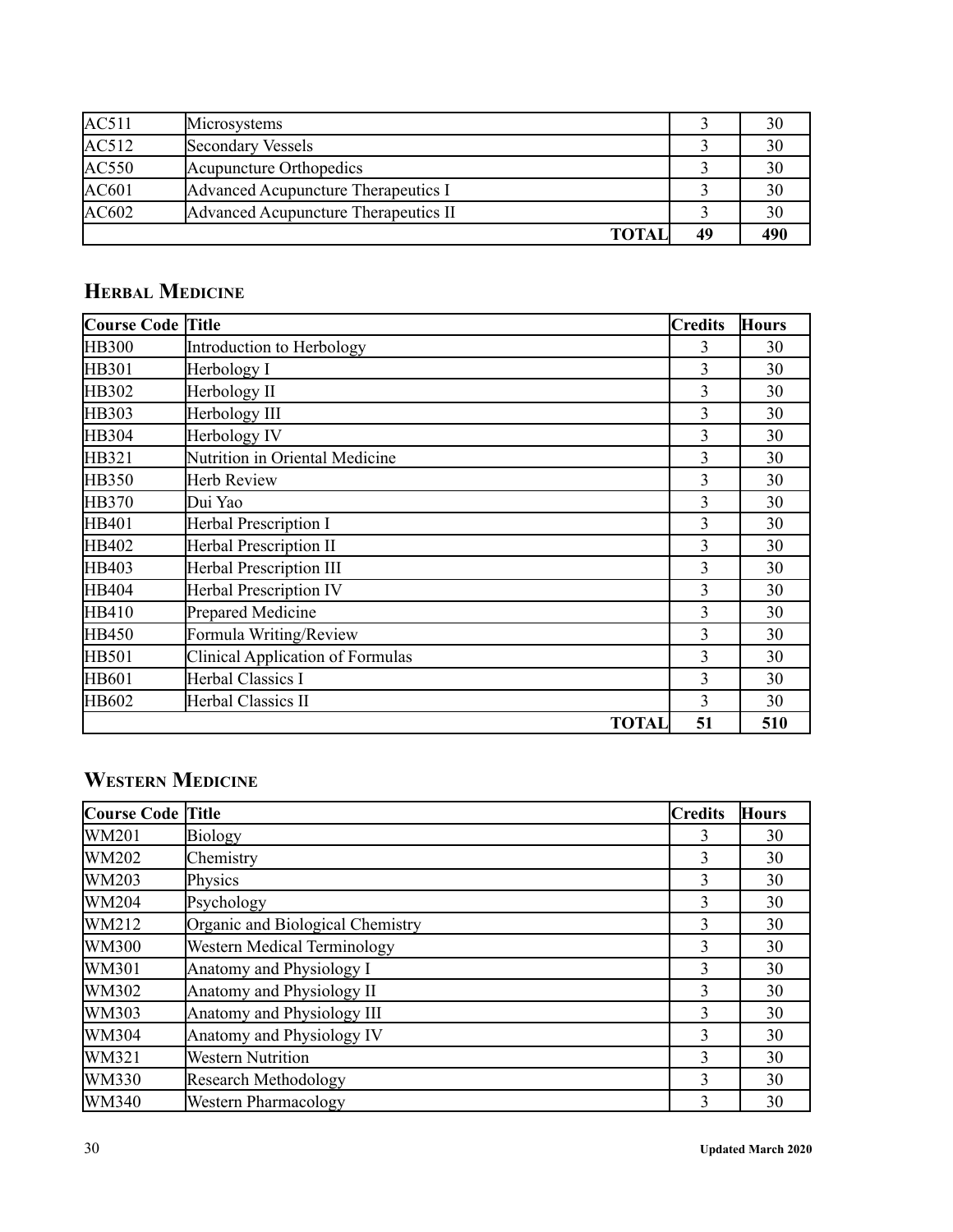| <b>WM350</b> | Laboratory and Imaging             | 3  | 30  |
|--------------|------------------------------------|----|-----|
| WM401        | Pathophysiology I                  | 3  | 30  |
| WM402        | Pathophysiology II                 | 3  | 30  |
| WM403        | Pathophysiology III                | 3  | 30  |
| WM404        | Pathophysiology IV                 | 3  | 30  |
| WM411        | Public Health                      | 3  | 30  |
| WM450        | <b>Western Physical Assessment</b> | 3  | 30  |
| WM501        | <b>Western Clinical Medicine I</b> | 3  | 30  |
| WM502        | Western Clinical Medicine II       | 3  | 30  |
| WM503        | Western Clinical Medicine III      | 3  | 30  |
| <b>WM601</b> | <b>Biomedical Review</b>           | 3  | 30  |
|              | TOTAI                              | 72 | 720 |

# **COUNSELING AND COMMUNICATION**

| <b>Course Code Title</b> |                              | <b>Credits</b> | <b>Hours</b> |
|--------------------------|------------------------------|----------------|--------------|
| WM315                    | Counseling and Communication |                |              |
|                          | TOTAI                        |                | 30           |

# **ETHICS**

| <b>Course Code Title</b> |              | <b>Credits</b> | <b>Hours</b> |
|--------------------------|--------------|----------------|--------------|
| <b>WM550</b>             | Ethics       |                |              |
|                          | <b>TOTAL</b> | ັ              | 30           |

# **PRACTICE MANAGEMENT**

| <b>Course Code Title</b> |                               | <b>Credits</b> | <b>Hours</b> |
|--------------------------|-------------------------------|----------------|--------------|
| <b>WM511</b>             | <b>Practice Management I</b>  |                |              |
| WM512                    | <b>Practice Management II</b> |                |              |
|                          | <b>TOTAL</b>                  |                |              |

# **ELECTIVES**

| Course Code Title |                                        | <b>Credits</b> | <b>Hours</b> |
|-------------------|----------------------------------------|----------------|--------------|
| <b>EL350</b>      | Preclinic Preparation                  |                | 30           |
| EL411             | Taiji II                               |                | 30           |
| EL412             | Tuina II                               | 3              | 30           |
| EL501             | Advanced Tongue and Pulse Diagnosis    | 3              | 30           |
| <b>EL505</b>      | Topics in Herbs and Formulas           |                | 30           |
| <b>EL601A</b>     | Topics in Oriental Medicine            | 3              | 30           |
| <b>EL601B</b>     | Topics in Oriental Medicine            | 3              | 30           |
| EL602             | Topics in Microsystems                 | 3              | 30           |
| EL605             | Topics in Classical Herbs and Formulas | 3              | 30           |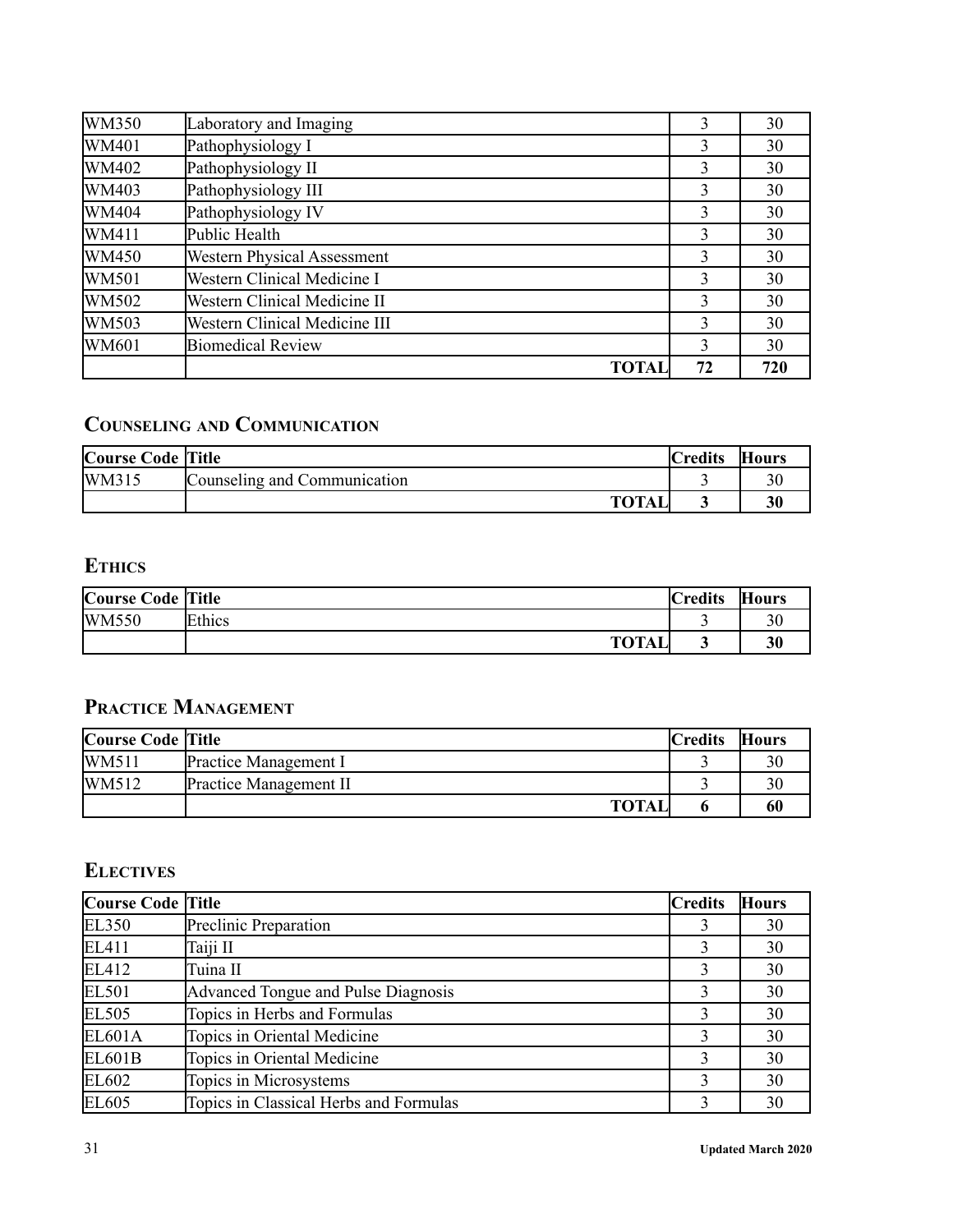| EL610        | Acupuncture Orthopedics II      |    | 30  |
|--------------|---------------------------------|----|-----|
| EL620        | Topics in Classical Acupuncture |    | 30  |
| EL650        | Topics in Integrative Medicine  |    | 30  |
| EL701        | Advanced Clinical Training A    |    | 40  |
| EL702        | Advanced Clinical Training B    |    | 40  |
| EL703        | Advanced Clinical Training C    | 2  | 40  |
| <b>EL704</b> | Advanced Clinical Training D    |    | 40  |
|              | <b>MUST COMPLETE A TOTAL OF</b> | 15 | 150 |

# **CLINICAL TRAINING**

| <b>Course Code Title</b> |                                     | <b>Credits</b> | <b>Hours</b> |
|--------------------------|-------------------------------------|----------------|--------------|
| CP301                    | Introduction to Clinical Internship | 2              | 40           |
| CP305                    | Herbal Dispensary                   | 2              | 40           |
| CP311                    | Clinic Observation I                | 2              | 40           |
| CP312                    | Clinic Observation II               | $\overline{2}$ | 40           |
| CP313                    | <b>Clinic Observation III</b>       | 2              | 40           |
| CP411                    | Intern Level 1A                     | $\overline{4}$ | 80           |
| CP412                    | Intern Level 1B                     | 4              | 80           |
| CP413                    | Intern Level 1C                     | 4              | 80           |
| CP414                    | Intern Level 1D                     | 4              | 80           |
| CP511                    | Intern Level 2A                     | $\overline{4}$ | 80           |
| CP512                    | Intern Level 2B                     | 4              | 80           |
| CP513                    | Intern Level 2C                     | 4              | 80           |
| CP514                    | Intern Level 2D                     | 4              | 80           |
| CP611                    | Intern Level 3A                     | 4              | 80           |
| CP612                    | Intern Level 3B                     | 4              | 80           |
|                          | <b>TOTAL</b>                        | 50             | 1000         |

# <span id="page-31-0"></span>*DIDACTIC COURSE DESCRIPTIONS*

### <span id="page-31-1"></span>**ORIENTAL MEDICINE**

### **OM300 Oriental Medicine Terminology**

*3 Units/30 Hours*

### *Prerequisites:* None

This course is an overview of Oriental Medicine concepts and terminology. This course introduces basic Oriental medicine concepts and Chinese characters; which are useful in understanding Oriental Medicine theory, zangfu, the twelve officials, acupuncture, herbology, and diagnosis. Students will also learn how to pronounce and understand basic Chinese terms, using the standard system of transliteration known as *pinyin*.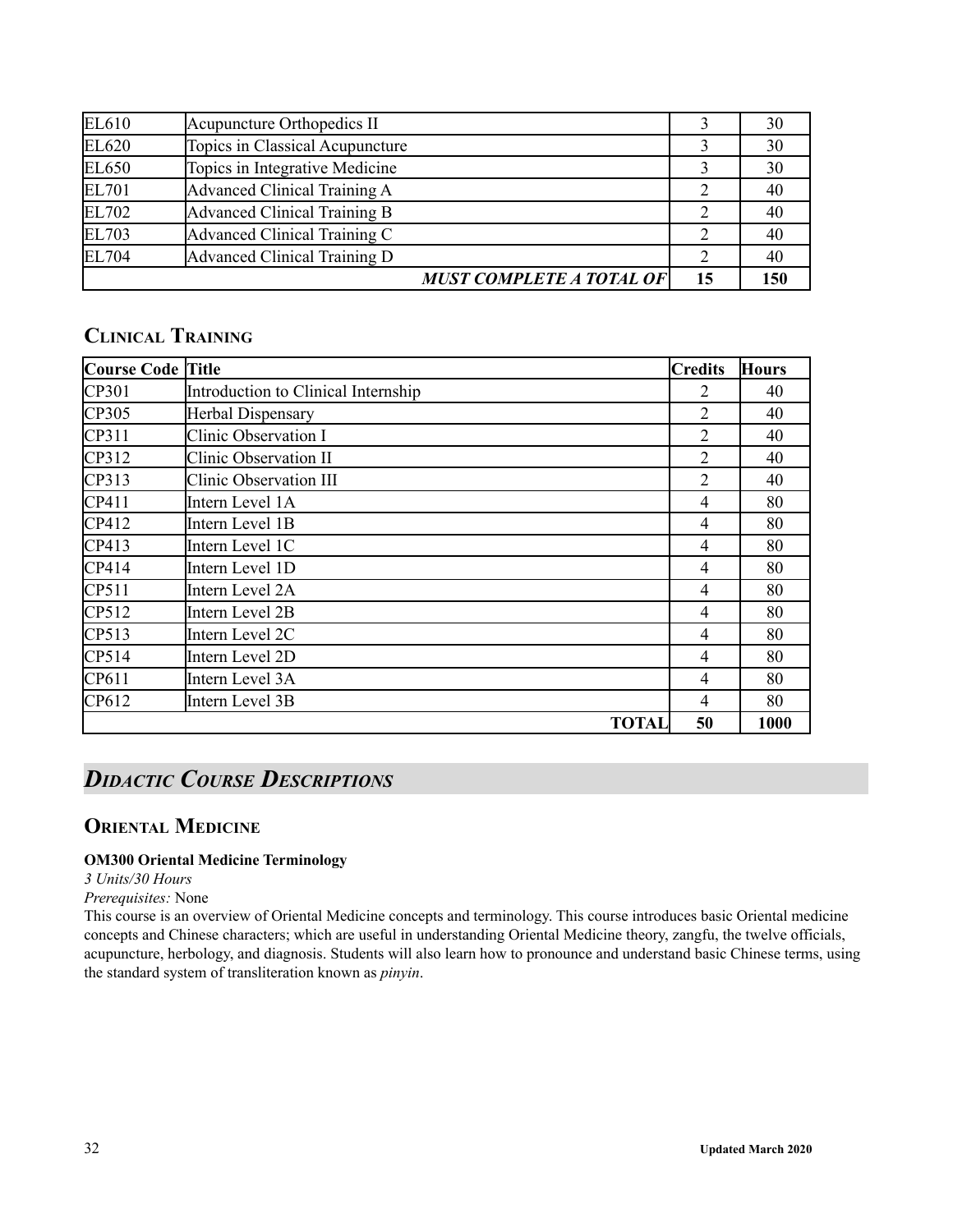### **OM301 Oriental Medicine Fundamentals I**

*3 Units/30 Hours*

#### *Prerequisites*: None

This is the first of a two-part introductory course to Oriental Medicine. Students are given a detailed overview of the various fundamental theories of Oriental Medicine; highlighting the concepts of Yin and Yang, the Theory of Five Elements, the expressions of Qi, the Vital Substances, the functions of the Zang-Fu Organ, and the influence of such theories on Oriental medicine.

#### **OM302 Oriental Medicine Fundamentals II**

### *3 Units/30 Hours*

### *Prerequisites:* OM301

This is the second half of a two-part introductory course to Oriental Medicine. It will cover introductory topics of Oriental medicine, including the causes of disease, pattern identifications, pathogenesis of diseases, as well as TCM diagnosis and treatment methodology.

#### **OM305 History of Oriental Medicine**

*3 Units/30 Hours*

#### *Prerequisites:* None

This class is an introductory course to the history and development of Eastern and Western medicine with reference to the traditional Chinese literary classics. The traditional medicine of Japan, Korea, and Vietnam will also be introduced. The history and development of East Asian Medicine in the West will be discussed.

#### **OM307 Oriental Medicine Philosophy**

*3 Units/30 Hours*

#### *Prerequisites:* None

This course will examine the theories, philosophical concepts, and core origins of Oriental medicine. It will discuss Oriental philosophy with respect to the Three Treasures (Shen, Qi, Jing), which are theoretical cornerstones in modern Chinese Medicine. The course will also explore the major philosophies of the East (Confucianism, Taoism, and Buddhism) and their vital contributions to the development and growth of Oriental medicine.

#### **OM311 Taiji**

*3 Units/30 Hours*

#### *Prerequisites:* None

This course introduces the fundamentals and basic principles of Taiji, which is moving, breathing and meditating in a subtle way to promote smooth flow of Qi in the body. Taiji is viewed as the exercise for an alternative medical practice. This course will practice 24 Taiji forms, as well as incorporate foundations of Taiji's steps, postures and movement, qigong warm ups, and drills in relation to the form.

### **OM312 Qigong**

*3 Units/30 Hours*

### *Prerequisites:* None

This course introduces the fundamentals of the art of Qigong, which is breathing and meditating in a subtle way to bring balance to your Qi energy and to reach higher levels of awareness. Qigong is viewed as exercise by some or as an alternative medical practice by others. The healing practice of Qigong will also be discussed.

#### **OM401 Oriental Medicine Diagnosis I**

#### *3 Units/30 Hours*

#### *Prerequisites:* OM302

This course is the first of a three-part series in Oriental medicine diagnosis. This course is an introduction to the basic skills and theories of Oriental medicine diagnosis, using the Four Pillars of diagnosis: Observation, Auscultation/Olfaction, Inquiry, and Palpation. Students will be exposed to the traditional oriental medicine diagnostic techniques and indexes for pulse and tongue examinations, Qi/Blood/Fluid patterns, the eight principles, and four levels of pattern identification, and the visual examinations of the face and body.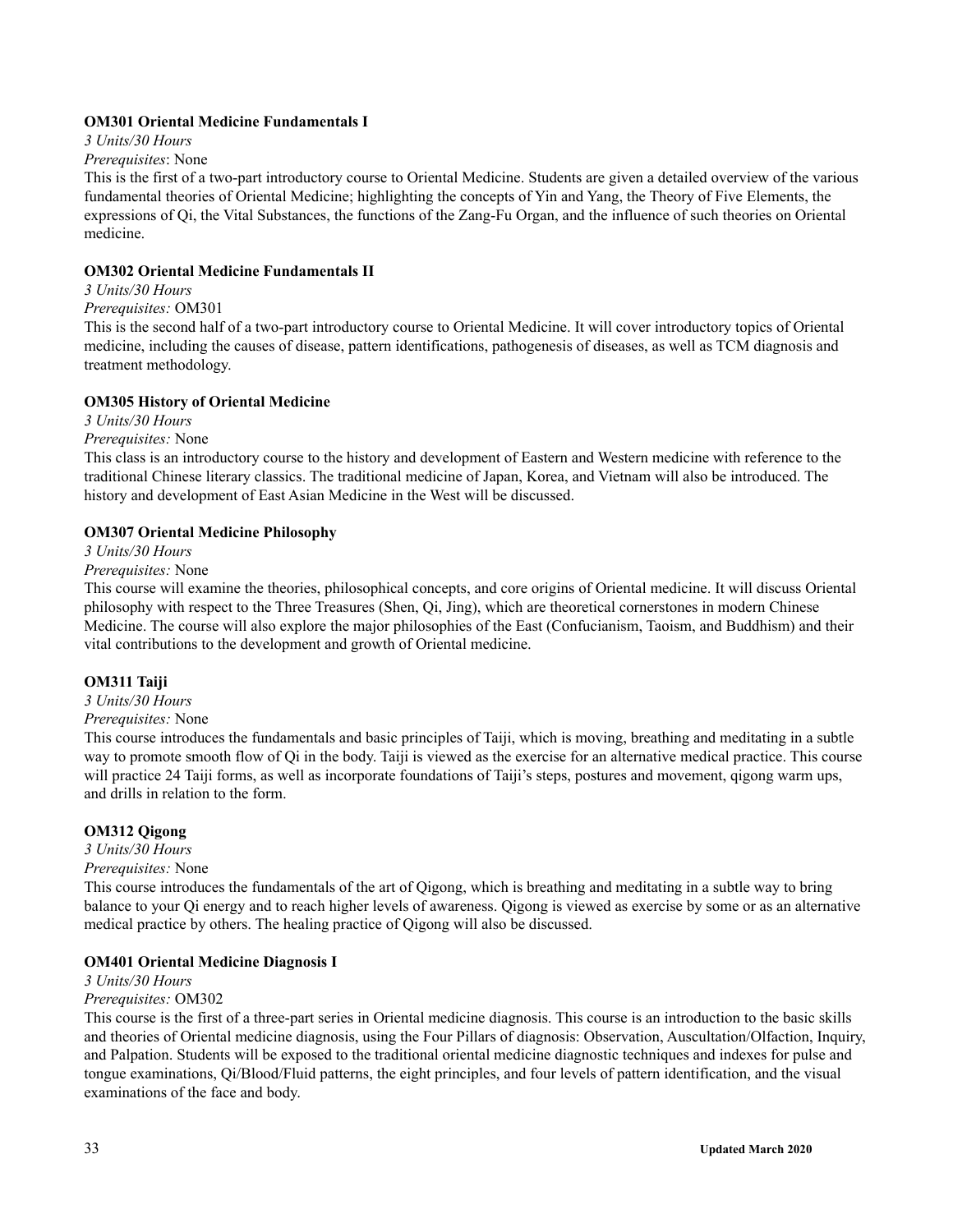### **OM402 Oriental Medicine Diagnosis II**

*3 Units/30 Hours*

### *Prerequisites:* OM401

This course is the second of a three-part series in Oriental medicine diagnosis. This course introduces students with an in-depth study of the etiology, pathology, prevention and treatment principles of diseases, as well as common methods of syndrome differentiation according to the TCM model of internal medicine. Class topics will include eight different types of pattern identification, the basic signs and symptoms for identifying the Qi, Blood and Body patterns, Channel pathways and pathologies. In addition, students will learn the etiology, pathology, prevention and treatment principles of Zang Fu patterns.

### **OM450 Oriental Medicine Diagnosis III**

#### *3 Units/30 Hours*

#### *Prerequisites:* OM402

This course is the final presentation of the three-part series in Oriental medicine diagnosis. Advanced diagnosis patterns will be introduced, including Eight Principles Pattern differentiation, Six Channel differentiation, Four levels and Three Burners differentiation, Five Phases differentiation, the Twelve Meridians and Extra Meridians differentiation, as well as advanced case studies and treatment strategies for these patterns.

### **OM470 Classic Oriental Medicine Texts**

### *3 Units/30 Hours*

#### *Prerequisites:* OM450, one of HB401-404

This course is an advanced studies of classical Oriental Medicine texts, including the *Neijing, Shanghan Lun, Nan Jing,* and *Wen Bing.* Additional texts may include *Jing Gui Yao Lue, Zhen Jiu Da Cheng,* and *Ben Cao.*

#### **OM501 Oriental Internal Medicine I**

#### *3 Units/30 Hours*

*Prerequisites:* OM450, AC370 & AC375, one of HB401-404

This course is the first of a four-course series in Oriental Internal Medicine. It will provide an overview of the etiology, pathogenesis, diagnosis, and treatment of common disorders affecting the internal organ systems in Oriental internal medicine. There will be a focus on lower jiao (lower abdomen) pathologies, which could include urinary tract infection, back pain, and gynecological syndromes. Treatments like acupuncture, herbal medicine, or other Oriental medicine treatment methods will be discussed to address these disorders.

### **OM502 Oriental Internal Medicine II**

### *3 Units/30 Hours*

### *Prerequisites:* OM450, AC370 & AC375, one of HB401-404

This is the second of a four-course series in Oriental Internal Medicine. Students will continue to deepen their understanding of concepts taught in Oriental Internal Medicine I, but will focus on specific disorders of the upper jiao (upper body), which could include breathing issues, stroke, dizziness, and multiple sclerosis.

### **OM503 Oriental Internal Medicine III**

### *3 Units/30 Hours*

### *Prerequisites:* OM450, AC370 & AC375, one of HB401-404

This is the third of a four-course series in Oriental Internal Medicine. Students will continue to deepen their understanding of concepts taught in Oriental Internal Medicine I and II, but will focus on specific disorders of the digestive system, which could include constipation, diarrhea, IBS, and diabetes.

### **OM504 Oriental Internal Medicine IV**

### *3 Units/30 Hours*

### *Prerequisites:* OM450, AC370 & AC375, one of HB401-404

This is the final course of a four-course series in Oriental Internal Medicine. Students will continue to deepen their understanding of concepts taught in the previous three classes, but will focus on specific syndromes of the respiratory system which could include disorders of the lungs such as asthma, influenza, and allergic rhinitis.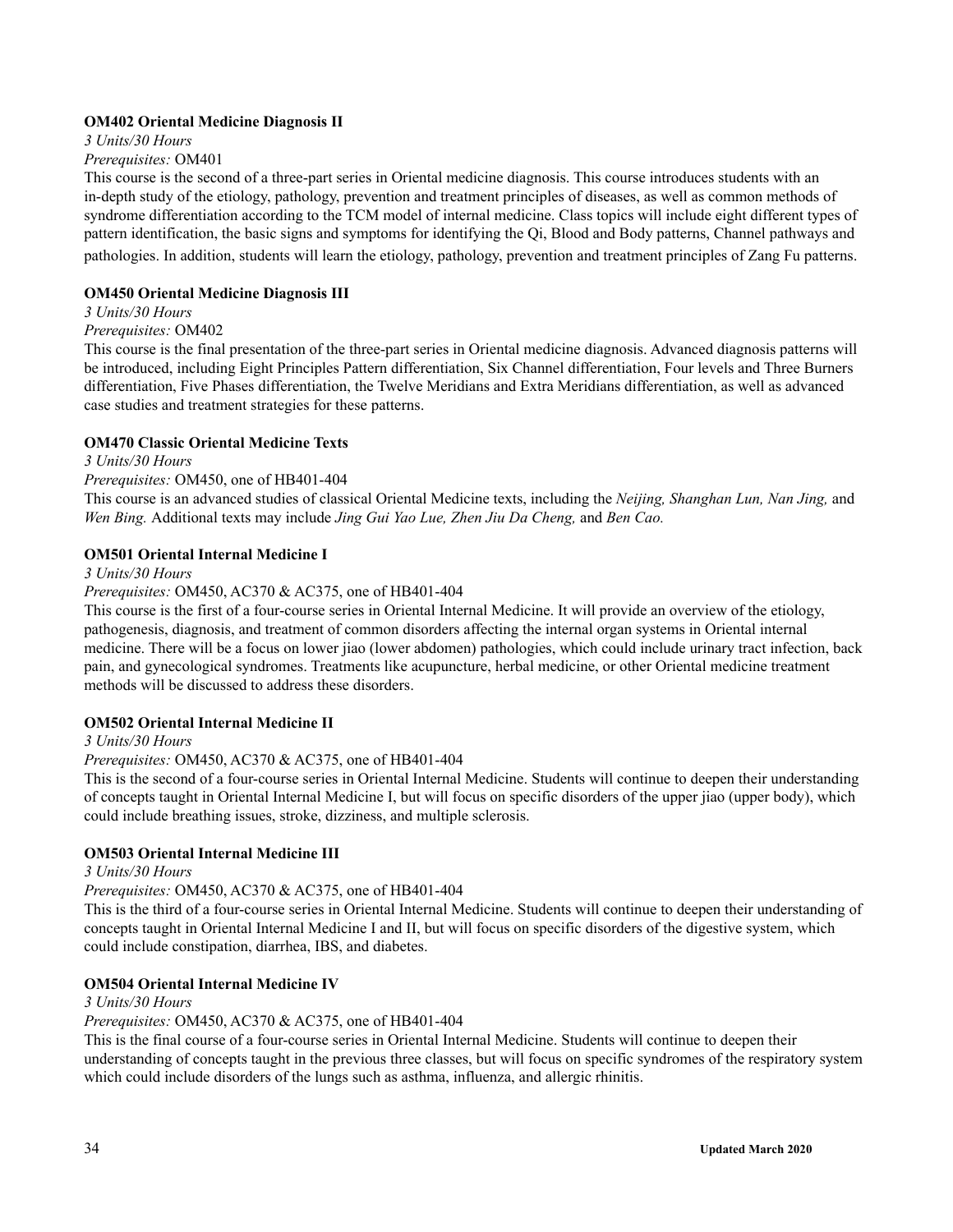#### **OM601 Clinical Case Studies**

### *3 Units/30 Hours*

*Prerequisites:* CP411

A presentation and an in-depth study of cases attended by interns. This course provides interns an opportunity to meet and discuss patient cases with fellow clinical interns and faculty with an emphasis on diagnosis, integrated analysis of clinical experiences, and clinical options as well as outcomes. Review of cases includes discussion of diagnostic and treatment decisions. Additional topics include relevant contraindications, complications (including drug and herb interactions), continuity of care, referral, collaboration, follow-up care, final review, prognosis as well as future medical care recommendations.

### **OM650 Oriental Medicine Review**

### *3 Units/30 Hours*

### *Prerequisites:* OM501-504

This course presents a comprehensive review of Oriental medicine to prepare students for the Graduation Exam as well as the national and state exams. Topics include differential diagnosis of Chinese Medicine patterns, point prescriptions, commonly used herbal formulas, and case studies. Best practices for test taking strategies will also be discussed.

### <span id="page-34-0"></span>**ACUPUNCTURE**

### **AC300 Introduction to Meridians**

### *3 Units/30 Hours*

### *Prerequisites:* None

This course offers an introduction to the meridian system of acupuncture in Oriental medicine. Topics of study will include a general overview of the history of acupuncture, point classification, systems of nomenclature, and the functions of the channel pathways and collaterals.

### **AC301 Meridians I**

### *3 Units/30 Hours*

### *Prerequisites:* AC300

This course is the first of a two-part course on acupuncture points. It will provide a thorough study of the acupuncture points. Students will learn the proper methods of identifying and locating acupuncture points based on their anatomical locations and proportionate body measurements. This course covers all the points on the lung, large intestine, stomach, spleen, heart, small intestine, urinary bladder, and kidney channels.

### **AC302 Meridians I**I

### *3 Units/30 Hours*

### *Prerequisites:* AC300

This course is the second of a two-part course on acupuncture points. It will provide a thorough study of the acupuncture points. Students will learn the proper methods of identifying and locating acupuncture points based on their anatomical locations and proportionate body measurements.This course will cover all the points on the pericardium, san jiao, gallbladder, liver, ren and du channels, and extra points

### **AC311 Tuina**

#### *2 Units/20 Hours Prerequisites:* AC301-AC302

This course will introduce the principles and hand manipulations techniques of Tuina, a form of oriental medicine manipulative therapy that treats musculoskeletal and non-musculoskeletal problems. This course will cover basic hand manipulation techniques including pushing, rolling, kneading, rubbing, scrubbing, grasping, and pressing.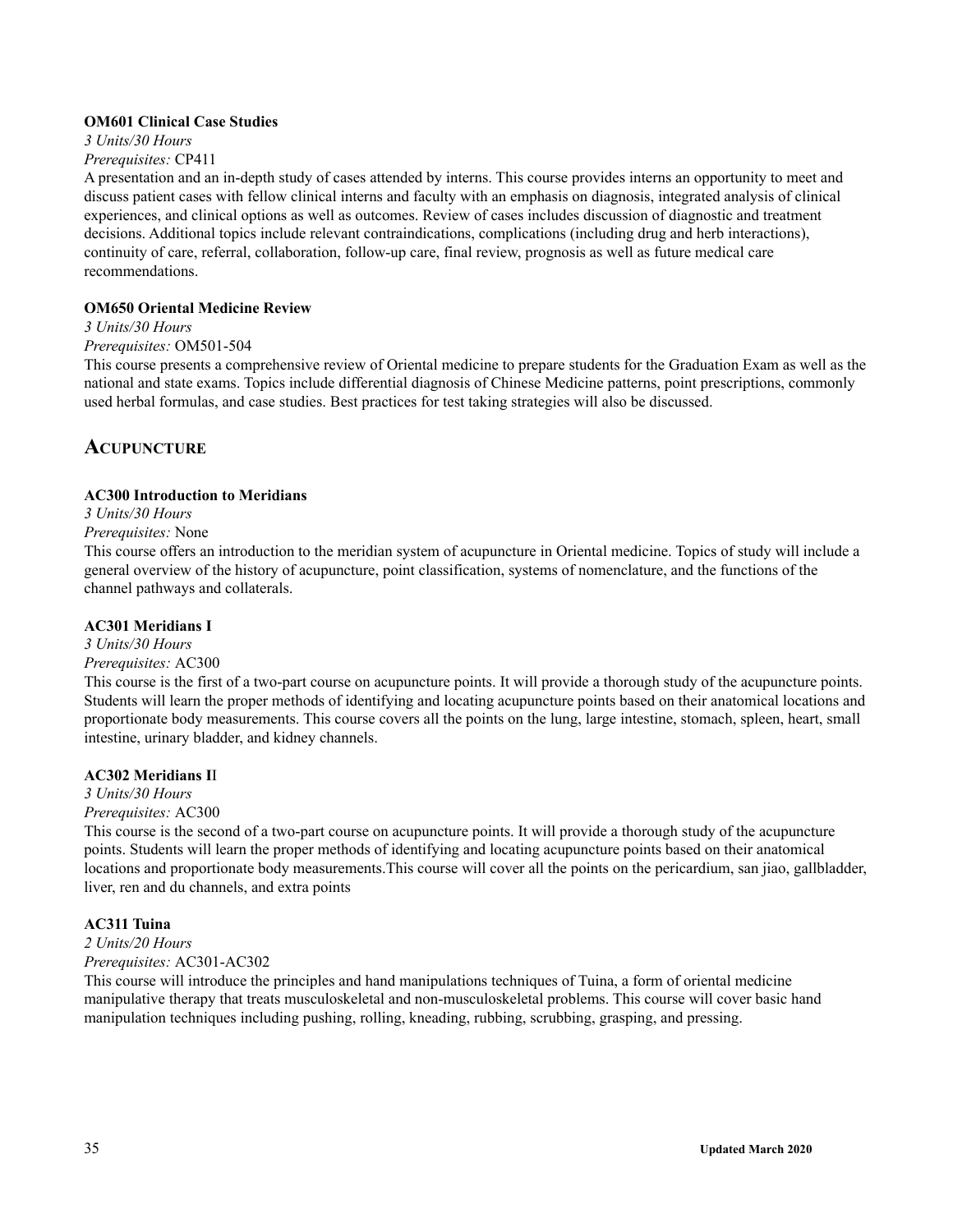### **AC312 Acupressure**

*2 Units/20 Hours*

*Prerequisites:* AC301-AC302

This course will introduce the principles and techniques of acupressure, a therapeutic modality of Oriental medicine. This course will cover points palpation, basic manipulations, supplementary manipulation, routine techniques on different area on the body, and common acupoints for common symptoms.

#### **AC350 Acupuncture Anatomy**

#### *3 Units/30 Hours Prerequisites:* AC301-AC302, WM301

This course offers an in-depth study of acupuncture points and primary channel pathways in relation to their anatomical locations in the body as well as their distance or proximity to muscles, nerves, and vessels. It also covers the cautions and contraindications of the acupoints based on their underlying anatomical structure.

### **AC370 Acupuncture Energetics** I

*3 Units/30 Hours*

*Prerequisites:* AC301

This is the first of a three-part course in Acupuncture Energetics. It will introduce acupuncture point therapy, including meridian theory, group point energetic as well as individual acupuncture point energetics and point qualities with clinical relevance. This course will explore on point energetics of the meridians including lung, large intestine, stomach, spleen, heart, and small intestine. The point categories that are covered in this course are shu points, front mu, back shu, confluent, influential, window of the sky, and group luo points.

### **AC375 Acupuncture Energetics II**

*3 Units/30 Hours*

### *Prerequisites:* AC302

This course is the second of a three-part course in Acupuncture Energetics series. It is the continuation of Acupuncture Energetics I. This course will focus on point energetics of the meridians including urinary bladder, kidney, pericardium, san jiao, gall bladder, liver, du, ren as well as extra points.

### **AC401 Acupuncture Techniques I**

*3 Units/30 Hours Prerequisites:* AC370 & AC375

This course is the first of a three-part course in Acupuncture Techniques. It will familiarize students with regular acupuncture treatment modalities. This course will emphasize proper hygiene, clean needle techniques, equipment maintenance, accident prevention techniques, as well as an overview of the rules and regulations of the Nevada State Board of Oriental Medicine. This course will cover needling techniques of the meridians including lung, large intestine, spleen, stomach, heart, small intestine, urinary bladder, and kidney.

### **AC402 Acupuncture Techniques II**

### *3 Units/30 Hours*

### *Prerequisites:* AC401

This course is the second of a three-part course in Acupuncture Techniques. It is a continued study of the methods and theories of regular acupuncture treatments. It will review proper hygiene, clean needle techniques, equipment maintenance, accident prevention techniques as well as the rules and regulations of the Nevada State Board of Oriental Medicine. This course will cover needling techniques of the meridians including pericardium, san jiao, gallbladder, liver, ren, du, and extra points.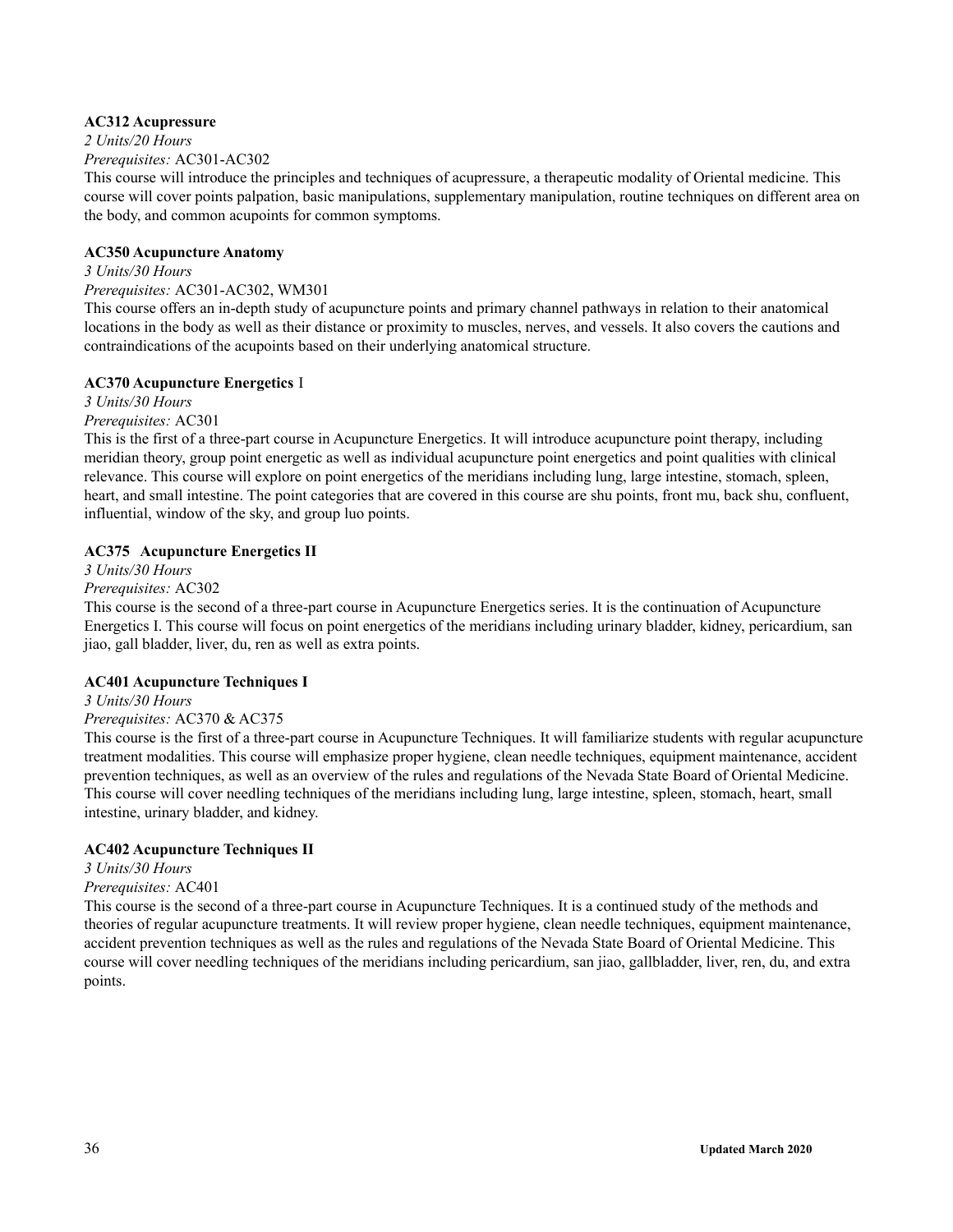### **AC403 Acupuncture Techniques III**

*3 Units/30 Hours*

### *Prerequisites:* AC402

This course is the final of a three-part course in Acupuncture Techniques. It is a continuation of Acupuncture Techniques II. It will review proper hygiene, clean needle techniques, equipment maintenance, accident prevention techniques as well as the rules and regulations of the Nevada State Board of Oriental Medicine. This course will cover advanced needling techniques for difficult points, as well as other acupuncture treatment protocols such as moxibustion and cupping, electro-stimulation, ear seeds, gua-sha, seven-star needles, and application of external liniments.

### **AC470 Acupuncture Energetics III**

### *3 Units/30 Hours*

### *Prerequisites:* AC370 & AC375

This course is the final of a three-part course in Acupuncture Energetics series. It will review the etiology, mechanism, differentiation, strategy, and principles of treatment of certain diseases. Oriental medicine framework and principles will also be discussed. Various acupuncture point prescriptions used for specific pathologies, including empirical points commonly used in acupuncture treatments, will be presented. The course will cover selected treatment strategies for systems, such as respiratory, cardiovascular, endocrine, reproductive, urinary, nervous, and muscular-skeletal.

### **AC511 Microsystems**

*3 Units/30 Hours Prerequisites:* AC401

This course will explore the microsystems as a separate or additional therapy to normal body acupuncture. The course will examine the historical roots of auricular points in Europe, scalp acupuncture points in modern Chinese Medicine as well as palm and foot microsystems. The course will be covered on point locating and needling techniques of microsystem points.

### **AC512 Secondary Vessels**

### *3 Units/30 Hours*

### *Prerequisites:* AC375

This course will explore the secondary vessels of acupuncture and their energies, meridians, and control points. The course will examine on the eight extraordinary vessels, luo collaterals, sinew channels, and tendino-muscular meridians. It will also cover the connections between the meridian systems and associated disease patterns for diagnostic purposes.

### **AC550 Acupuncture Orthopedics**

*3 Units/30 Hours*

### *Prerequisites:* AC403, WM450

This course is an introduction to acupuncture orthopedic assessment techniques and treatment. It will examine the twelve traditional muscle channels, mechanism of acupuncture in pain and muscular dysfunction, trigger points and referred pain, and skills related to functional assessment and treatment. The discussions regarding the use of X-rays and other relevant diagnostic images, recognition of the need for surgical intervention, and post-surgical management and recovery will be presented.

### **AC601 Advanced Acupuncture Therapeutics I**

### *3 Units/30 Hours*

*Prerequisites:* AC403, AC470

This course introduces students to the foundations of Korean traditional acupuncture techniques, including Korean Meridian Theory and Saam, the Korean Four Needle Technique. This course covers the basic theories of Saam differentiations and the methodology of classifications.

### **AC602 Advanced Acupuncture Therapeutics II**

*3 Units/30 Hours Prerequisites:* AC601 *Corequisite:* Internship Level I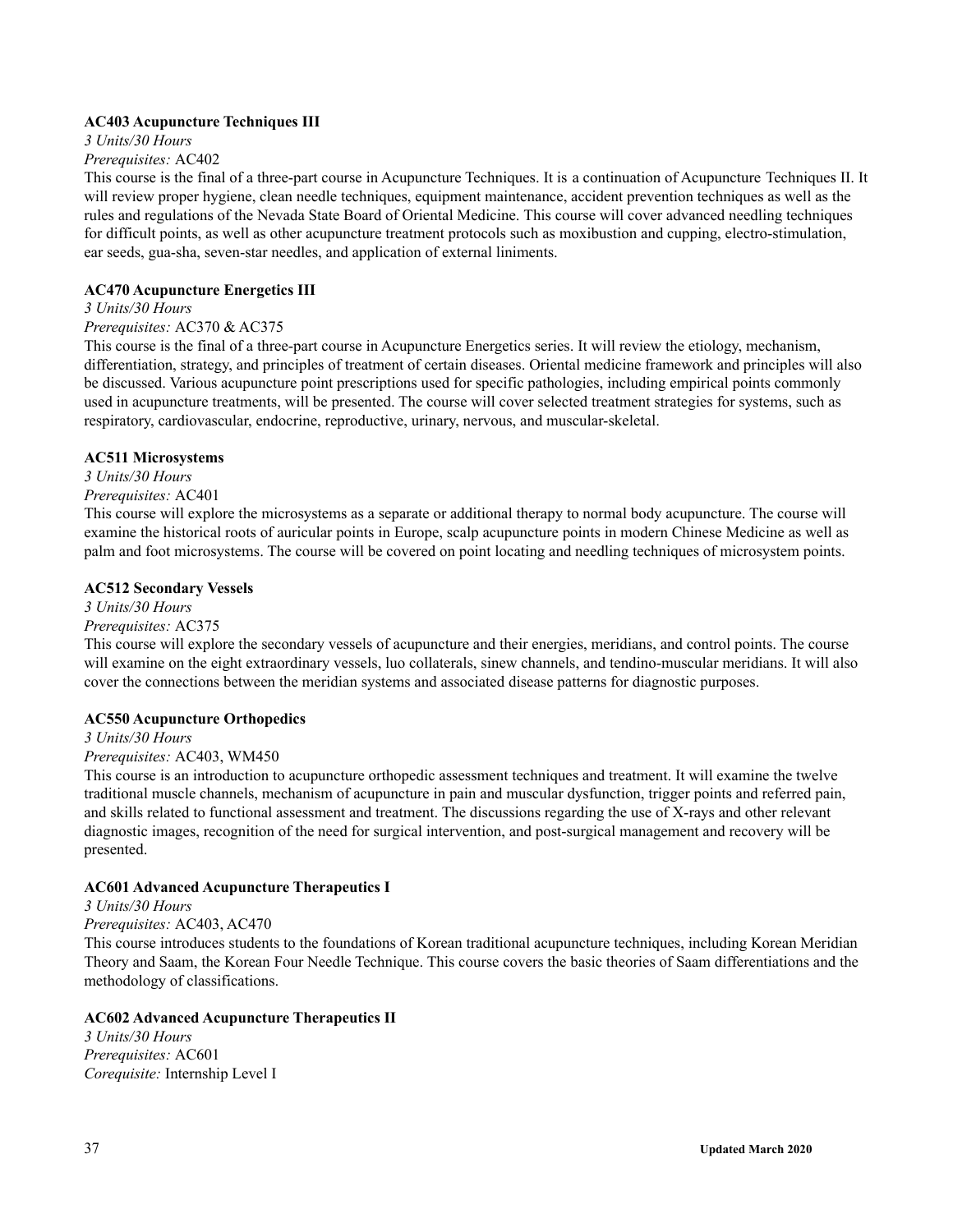This course is a continuation of AC601 Advanced Acupuncture Therapeutics I, and explores advanced Traditional Korean Medicine diagnosis, differentiation, and treatment applications.

### **HERBAL MEDICINE**

### **HB300 Introduction to Herbology**

*3 Units/30 Hours Corequisites:* OM301

This course will introduce the medicinal use of Oriental medicine herbs, including a basic study of plant life, plant morphology, history of Oriental herbal medicine, and the classification and basic properties of Chinese herbs. Basic principles of herbs such as color, taste, prescription, and preparation for medicine will also be presented.

### **HB301 Herbology I**

*3 Units/30 Hours*

*Prerequisites:* HB300

This is the first of a four-course series on Herbology. Students will systematically analyze many of the commonly used herbs, such as herbs that release the exterior, herbs that clear heat, and downward-draining herbs, along with their tastes, medical uses, entering channels, indications, and contraindications.

### **HB302 Herbology II**

*3 Units/30 Hours*

### *Prerequisites:* HB300

This is the second of four courses in the Herbology series. This course analyzes the taste, temperature, meridians, dosage, contraindications, identification and clinical usage of principal medicinals used in Oriental medicine. Herbology II covers the following categories: herbs that drain damp, herbs that dispel wind-dampness, herbs that transform phlegm and stop coughing, aromatic herbs that transform dampness, herbs that relieve food stagnation, and aromatic substances that open the orifices.

#### **HB303 Herbology III**

### *3 Units/30 Hours*

#### *Prerequisites:* HB300

This is the third of four courses in the Herbology series. This course analyzes the taste, temperature, meridians, dosage, contraindications, identification and clinical usage of principal medicinals used in Oriental medicine. Herbology III covers herbs in the following categories: herbs that regulate Qi, herbs that regulate the blood, herbs that warm the interior and expel cold, and tonifying herbs.

#### **HB304 Herbology IV**

*3 Units/30 Hours*

*Prerequisites:* HB300

This is the fourth and final course in the four course Herbology series. This course analyzes the taste, temperature, meridians, dosage, contraindications, identification and clinical usage of principal medicinals used in Oriental medicine. Herbology IV covers herbs in the following categories: herbs that stabilize and bind, substances that calm the spirit, aromatic substances that open the orifices, substances that extinguish wind and stop tremors, herbs that expel parasites, substances for topical application, and obsolete substances.

### **HB321 Nutrition in Oriental Medicine**

*3 Units/30 Hours*

#### *Prerequisites:* HB300, OM301

This course discusses the essential role nutrition plays in maintaining and preventing diseases with emphasis on Oriental medicine. Students will learn the fundamentals of nutrition, similarities and differences between Oriental and Western nutrition, and functions of specific foods. Practical skills will be developed such as viewing patient's food journals and offering patient-tailored nutritional advice.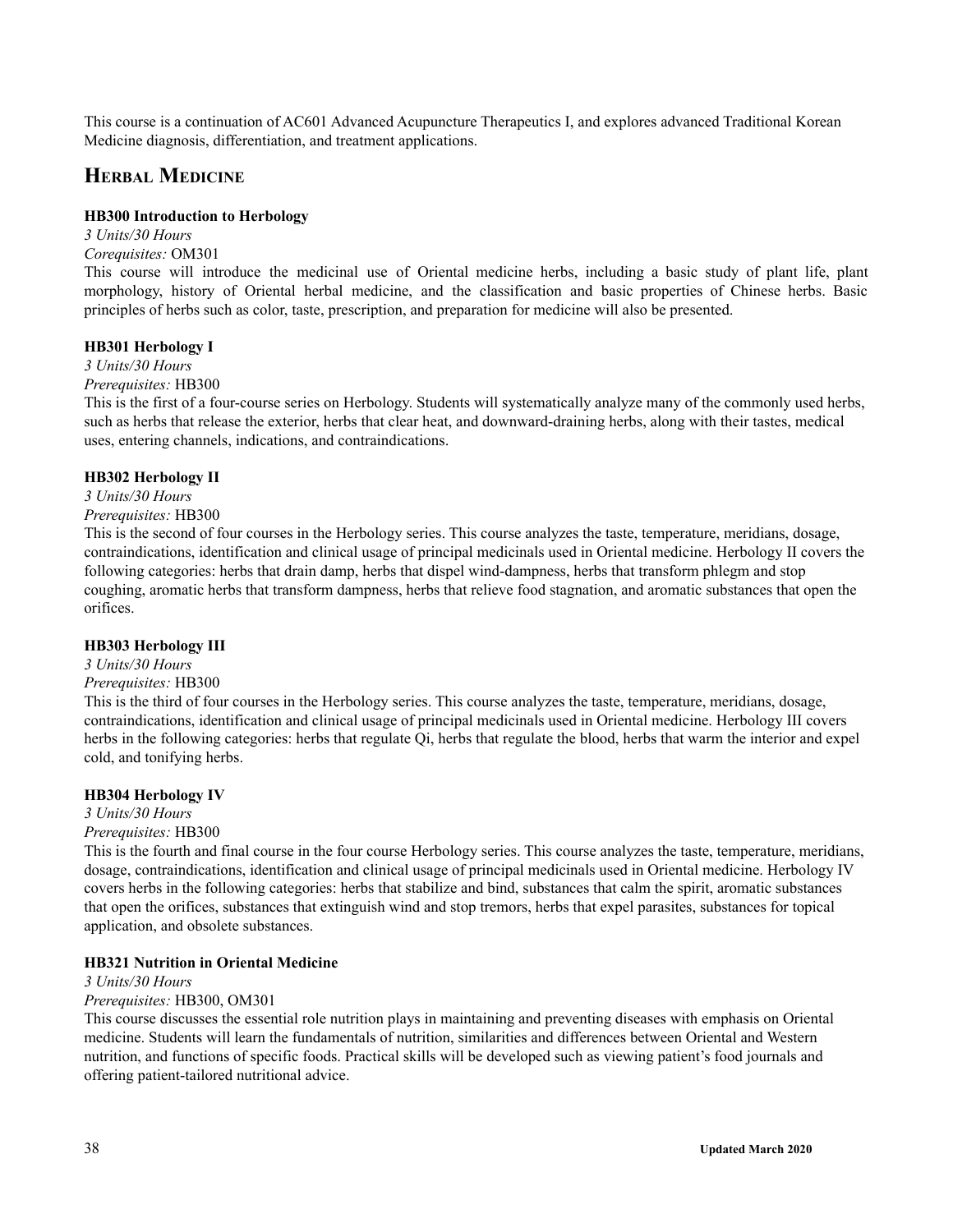### **HB350 Herbs Review**

*3 Units/30 Hours Prerequisites:* HB301-304 This course is a comprehensive review of all the herbs in the required national and state board formulas.

### **HB370 Dui Yao**

*3 Units/30 Hours Prerequisites:* HB301-304, OM401-402 Detailed study of commonly used coupled herbs (Dui Yao), herbs used together in prescriptions. The coupled herbs' taste, properties, entering channels, active indications, contraindications and preparations are studied.

### **HB401 Herbal Prescription I**

*3 Units/30 Hours Prerequisites:* HB301-304, OM450

This is the first of four courses in the Herbal Prescription series. The Herbal Prescription series analyzes the functions, ingredients, and properties of herb formulas. An emphasis is placed on the roles played by the individual herbs in the formulae and the pathology patterns for which each formula is used clinically. Categories covered in Herbal Prescription I include the Release the Exterior, Drain Downwards, Clear Heat, Harmonizing, and Dispel Summer Heat.

### **HB402 Herbal Prescription II**

*3 Units/30 Hours*

### *Prerequisites:* HB301-304, OM450

This is the second of a four-course series in herbal prescription. The course will offer students a comprehensive guide to a variety of different herbal formulas by studying their ingredients, properties, functions, and treatment measures. Students will analyze and discuss classical herbal formulas that Warm Interior Cold, Release Exterior-Interior Excess, Tonify, Stabilize and Bind, and Calm the Spirit.

### **HB403 Herbal Prescription III**

### *3 Units/30 Hours*

### *Prerequisites:* HB301-304, OM450

This is the third of a four-course series in herbal prescription. The course will offer students a comprehensive guide to a variety of herbal formulas by studying their ingredients, properties, functions, and treatment measures. Students will analyze and discuss classical herbal formulas that Open the Sensory Orifices, Regulate the Qi, Regulate the Blood, Expel Wind, Treat Dryness, and formulas for External Application.

### **HB404 Herbal Prescription IV**

### *3 Units/30 Hours*

### *Prerequisites:* HB301-304, OM450

This is the last of a four-course series in herbal prescription. The course will offer students a comprehensive guide to a variety of herbal formulas by studying their ingredients, properties, functions, and indications. Students will analyze and discuss classical herbal formulas that Expel Dampness, Dispel Phlegm, Reduce Food Stagnation, Expel Parasites, Treat Abscesses and Sores, and formulas for External Application.

### **HB410 Prepared Medicine**

### *3 Units/30 Hours*

### *Prerequisites:* Two of HB401-404

This course provides an overview of how to combine and prescribe formulas using tea pills and prepared powders with an emphasis on the traditional formulae from which today's modern patents are derived, and ancient and modern modification trends. Students will be exposed to the different ways of extracting the formulae (i.e. powder form, tincture, capsules, etc.), as well as introduced to the various herbal companies that make them. Throughout the course, guest speakers from the various herbal companies may present their product lines, if available.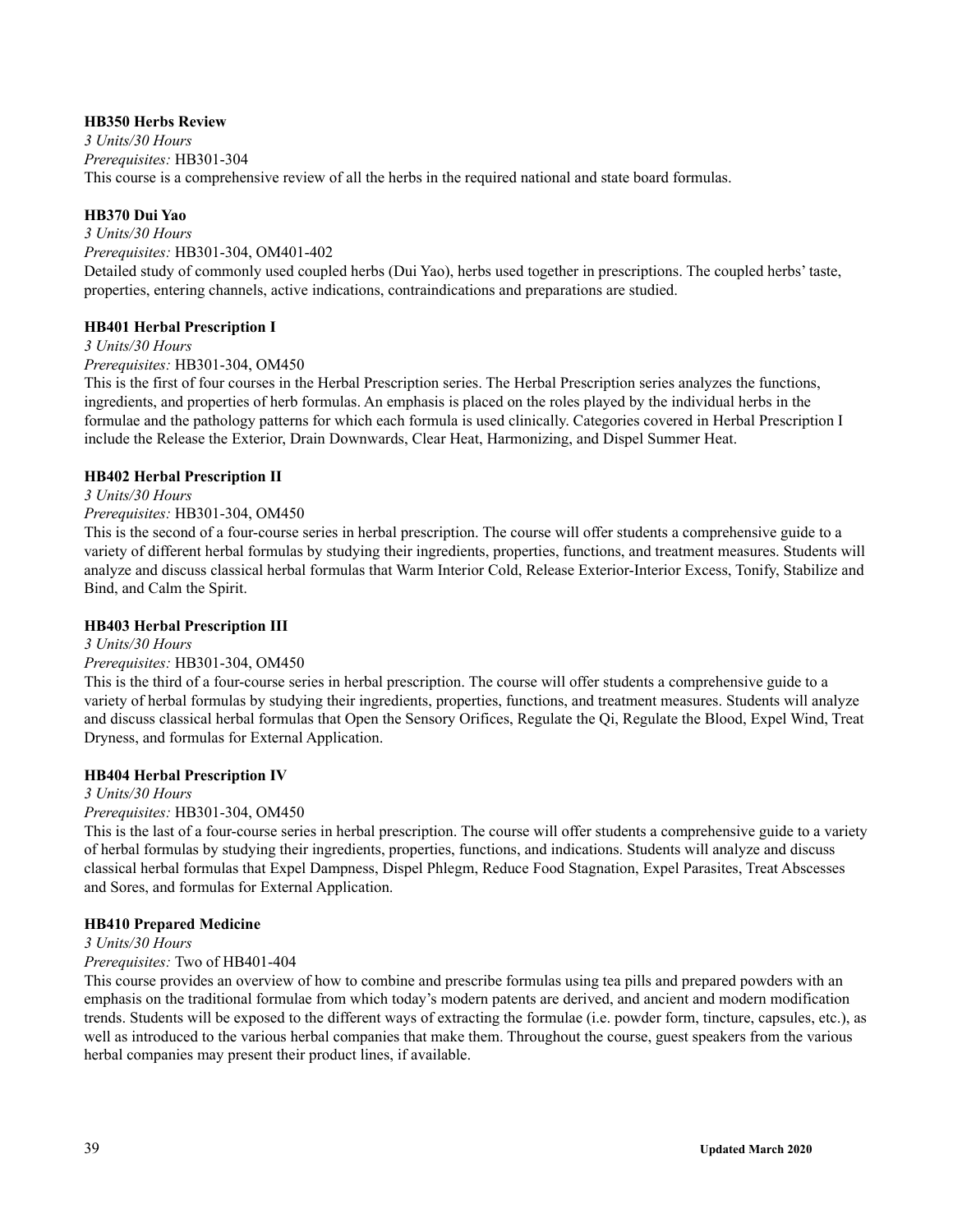### **HB450 Formula Writing/Review**

#### *3 Units/30 Hours Prerequisites:* HB401-404

Review and synthesis of the classical formulae required by the national and the state exams and commonly used in traditional and modern practice.

### **HB501 Clinical Application of Formulas**

### *3 Units/30 Hours*

### *Prerequisites*: Two of HB401-404

This course presents a detailed analysis of some of the more commonly used Oriental medicine formulas and their applications and treatment strategies according to the Eight Principles. Class topics include an overview of principles of herbology and herbal formulas, practical applications of ben (root) and biao (manifestation), analyses, a comprehensive discussion of traditional and modern usage, as well as cautions and contraindications. A discussion of the classical herb pairs (dui yao) as the building blocks of applied herbal medicine are also presented, including examples of clinical cases and new applications of formulas. The course serves as a practical application guide for patient care and a fundamental understanding of commonly used Oriental medicine formulas.

### **HB601 Herbal Classics I**

### *3 Units/30 Hours*

### *Prerequisites:* OM450, HB501

An in-depth study of the signs, symptoms and syndromes relating to the differentiation of disease according to *Shanghan Lun* (Treatise on Cold Damage) and *Wen Bing* (Febrile Diseases), as well as in *Jin Gui Yao Lue* (Treasures from the Golden Cabinet) with appropriate herbal modalities. It is designed to present specific protocols for the diagnosis and treatment for externally contracted cold damage disorders, warm diseases, as well as those presentations in *Jin Gui Yao Lue*.

### **HB602 Herbal Classics II**

### *3 Units/30 Hours*

### *Prerequisites:* OM450, HB501

A study of internal medicine from the perspective of Traditional Korean Medicine classics, such as *Dongui Bogam* (Treasures of Eastern Medicine) and *Dongui Suse Bowon* (Longevity & Life Preservation in Oriental Medicine)*.* This course introduces the basic differentiations and methodology of classifications of Traditional Korean medicine, including Korean constitutional medicine and herbs.

### **WESTERN MEDICINE**

### **WM201 Biology**

### *3 Units/30 Hours*

### *Prerequisites:* None

This course will introduce the basics information of human biology as a foundational subject for Oriental medical practice. It will examine the biological concepts, fundamentals of living systems, cellular structure and function, metabolisms, evolutionary biology, and reproduction among many other topics.

### **WM202 Chemistry**

## *3 Units/30 Hours*

*Prerequisites:* None

This course will introduce the basics information of general chemistry through the examination of chemical elements and compounds. This course will include the properties of matter, the periodic table, atom/molecules and their structures, chemical bonds, solutions, and phase states and their properties.

### **WM203 Physics**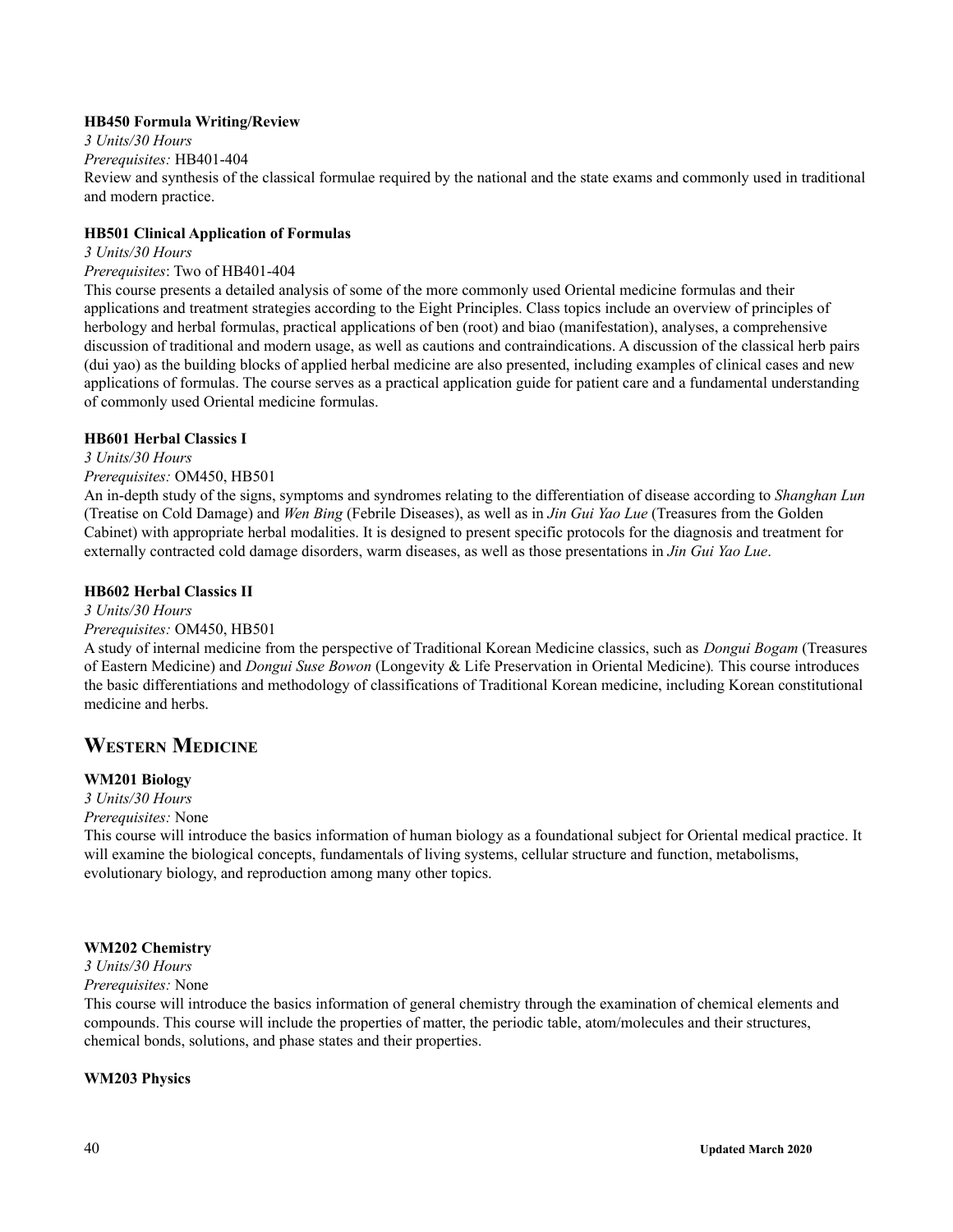### *3 Units/30 Hours*

### *Prerequisites:* None

This course will introduce the basics principles of physics and its application on function of human body and on acupuncture treatment protocols. This course will examine specific laws of physics on human physiology, sound therapy, hot/cold therapy, acupuncture treatment protocols, electroacupuncture, brainwave and meditation as well as the role of modern physics on Oriental medicine philosophy.

### **WM204 Psychology**

*3 Units/30 Hours*

## *Prerequisites:* None

This course is a general introduction to major theories of the major schools of psychology as they conceptualize and influence the understanding of patients at various stages of development. This course will examine the meaning for health promotion and education, as well as clinical patient interactions.

### **WM212 Organic Chemistry and Biochemistry**

*3 Units/30 Hours*

### *Prerequisites:* WM201-202

This course is a general introduction of organic compounds and chemical structures of organic compounds and biochemical reactions in living systems. This course will examine basic cellular biology, metabolism, and the structure and function of carbohydrates, lipids, proteins, and nucleic acids that are essential to understanding of the chemical dynamics of physiology, and nutrition; pharmacology and herbology are also discussed.

### **WM300 Western Medical Terminology**

*3 Units/30 Hours*

### *Prerequisites:* None

This course will introduce basic Western medical terminology, including the definitions, roots, prefixes, suffixes, and proper pronunciation of terms. This course will examine the medical terminology for various diseases, body parts, and medical procedures. This course will emphasize the clinical context in which these words tend to arise as well as the importance of these words for proper communication with other healthcare professionals.

### **WM301 Anatomy and Physiology I**

*3 Units/30 Hours Prerequisites:* None

This is an introductory course in human anatomy and the first of the four Anatomy and Physiology courses. This course will provide an overview of the structure of the human body and its organs. This course examines the normal structure and function of the human integumentary and musculoskeletal systems at the gross and infrastructural levels. A detailed analysis of muscle actions, innervations, and clinically relevant origins and insertions are included in the course.

### **WM302 Anatomy and Physiology II**

*3 Units/30 Hours*

### *Prerequisites:* None

This course is the second of the four Anatomy and Physiology courses. This course examines the normal physical structures and functions of the pulmonary, cardiovascular, lymphatic and immune systems, genetics and their clinical correlations. At the end of the course, students should be able to understand the interrelationships in the principles of anatomy.

### **WM303 Anatomy and Physiology III**

*3 Units/30 Hours*

### *Prerequisites:* None

This course is the third of four Anatomy & Physiology courses. This course examines the normal anatomy, physiology, and clinical correlations of the digestive system, nutrition and metabolism, urinary system, reproductive and growth and development.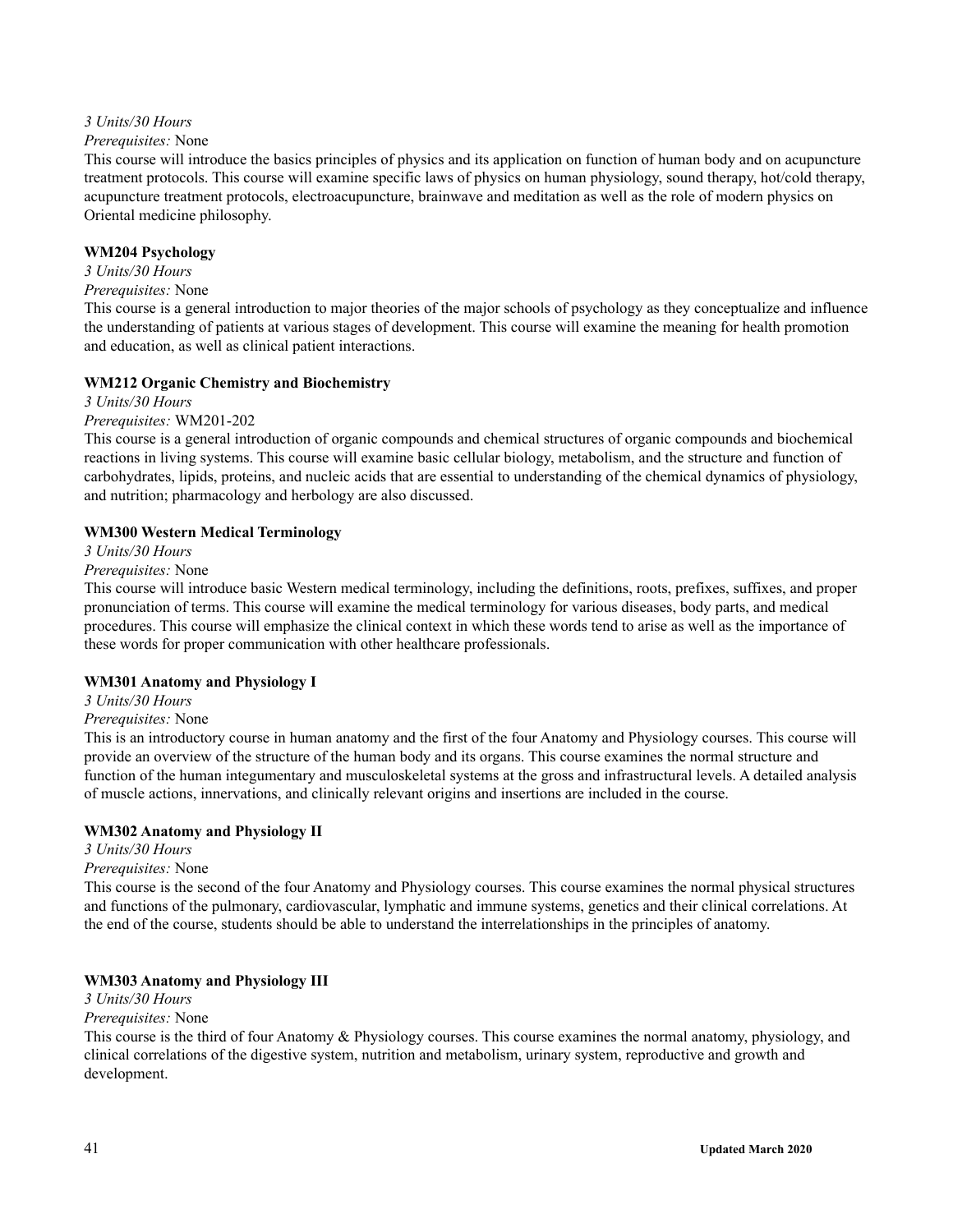### **WM304 Anatomy and Physiology IV**

*3 Units/30 Hours*

### *Prerequisites:* None

This course is the final of four Anatomy & Physiology courses. This course examines the normal structure, function, and clinical correlations of the endocrine systems, the central and peripheral nervous systems, the autonomic nervous system, the general and special senses and clinical correlations.

### **WM321 Western Nutrition**

*3 Units/30 Hours*

## *Prerequisites:* WM212

This course will explore the science of nutrition principles in preventing disease and maintaining good health. This course will examine the essential elements in nutritional physiology including their sources of diet and the specific role of vitamins and minerals in health maintenance. It will also provide an investigation of various diseases and disorders of nutritional causes as well as discuss the application of nutrition in health care.

### **WM330 Research Methodology**

*3 Units/30 Hours*

### *Prerequisites:* OM450, WM301-304

This course introduces research principles, methodologies, instrumentation, statistics, and computer-based searches. Students will learn about empirical research through evidence-based medical practice, medical statistics, and the academic peer review process.

### **WM340 Western Pharmacology**

*3 Units/30 Hours*

### *Prerequisites:* WM212, two from WM401-404

This course will introduce the basic concepts and pharmacological principles of Western pharmaceuticals and their major categories. This course will examine pharmacological distribution, metabolism, excretion, and the mechanisms of drugs therapeutic effects on human body. This course will emphasize general principles that can be applied broadly to groups or categories of medications.

### **WM350 Laboratory and Imaging**

*3 Units/30 Hours Prerequisites:* WM401-404

This course provides the basic understanding of medical imaging, clinical laboratory and diagnostic tests. This course will examine blood, urine, stool tests, and microbiological studies. Overview of normal radiographic anatomy, common pathologies, X-Ray, CT, MRI, PET, and Ultrasound and Nuclear Medicine will be covered.

### **WM401 Pathophysiology I**

*3 Units/30 Hours Prerequisites:* WM301-304

This course is the first of four pathology course series that present the fundamentals of bio-physiological processes that relate to development of diseases and their manifestations. This will examine cellular dynamics, inflammation and repair, fluid and electrolyte balance, acid/base and blood gas regulation, hemodynamics, and immunity.

### **WM402 Pathophysiology II**

## *3 Units/30 Hours*

*Prerequisites:* WM301-304

This course is the second of four pathology course series. This course will examine the etiologies, pathogenesis, and mechanisms of common disorders of the infection, inflammation and immunity system; cardiovascular system; and respiratory system.

### **WM403 Pathophysiology III**

*3 Units/30 Hours Prerequisites:* WM301-304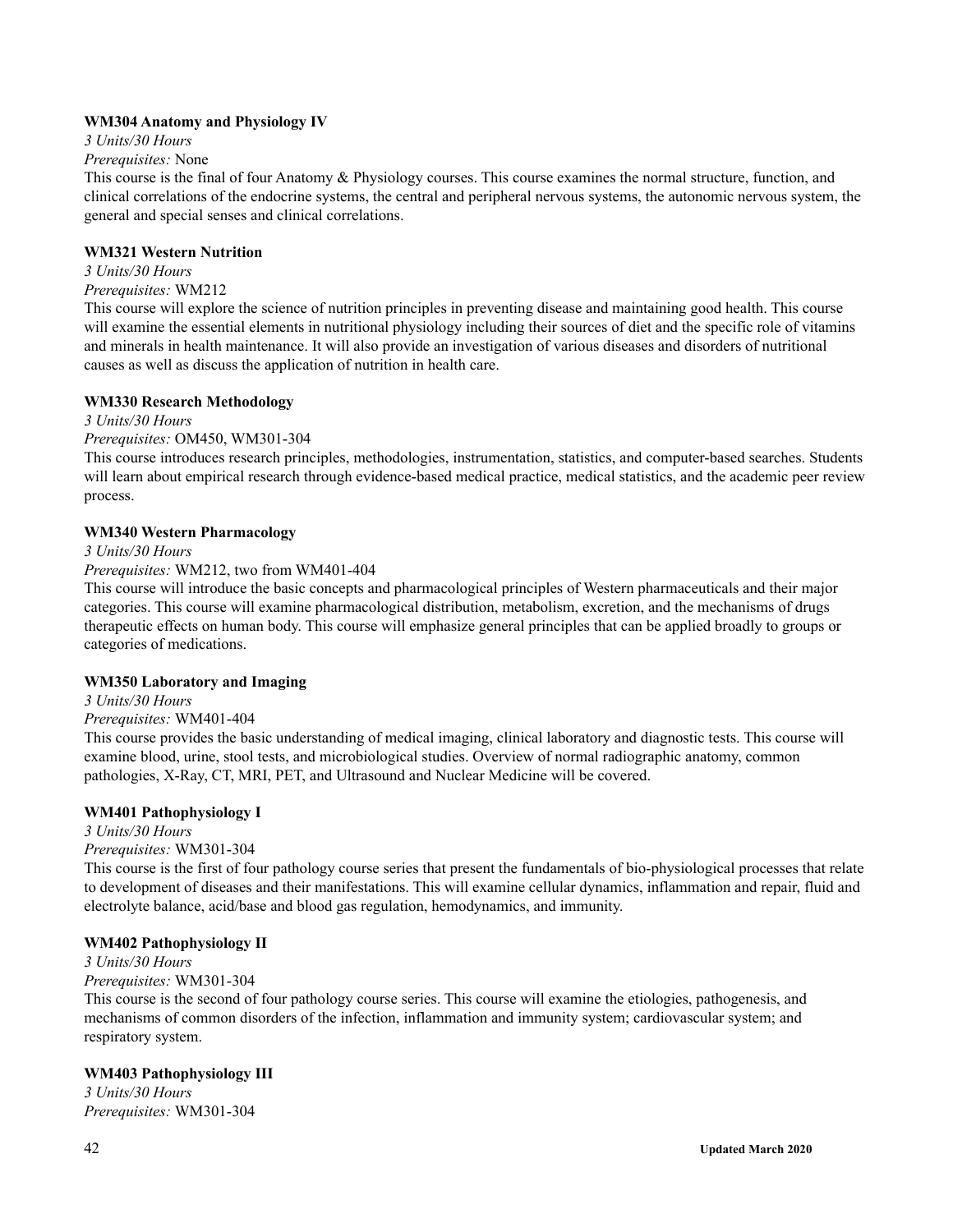This course is the third of four pathology course series. This course will examine the etiologies, pathogenesis, and mechanisms of common disorders of the renal system, function and fluids and electrolytes, gastrointestinal system, and endocrine system.

### **WM404 Pathophysiology IV**

*3 Units/30 Hours*

#### *Prerequisites:* WM301-304

This course is the final of four pathology course series. This course will examine the etiologies, pathogenesis, and mechanisms of common disorders of the genitourinary and reproductive function, neural function, sensory function, musculoskeletal and integumentary function.

#### **WM411 Public Health**

#### *3 Units/30 Hours*

#### *Prerequisites:* two from WM401-404

This course is a general introduction to public health and epidemiology concepts. It examines the importance of community health, disease prevention through education, various diseases communicability, biostatistics, environmental health, community health, behavioral health, and occupational health. Public health issues that relate to TCM practitioners will also be covered.

#### **WM450 Western Physical Assessment**

### *3 Units/30 Hours*

### *Prerequisites:* WM301-304

This course provides training in the techniques of history-taking and a detailed study of western physical diagnostic processes, emphasizing three clinical skills: history taking, physical examination, and logical thinking. There will be emphasis on hands-on training to prepare students to be able to perform the procedures of the physical examination with a high degree of comfort and skill. Students will become familiar with physical examinations of the skin, head, sense organs, chest, abdomen, as well as basic orthopedic and neurological tests.

#### **WM501 Western Clinical Medicine I**

#### *3 Units/30 Hours*

#### *Prerequisites:* WM340, WM350, WM401-404, WM450

This course is the first of three Western Clinical Medicine courses and is a prerequisite for the remaining courses in the series. This course presents an overview of selected common diseases observed and treated in biomedicine. This course examines etiology, pathogenesis, differential diagnosis and treatment principles of infectious disease, sexually transmitted disease, gastrointestinal disease, hematological disease, liver - biliary tract and pancreatic disease, malignant disease, and rheumatology and bone disease.

### **WM502 Western Clinical Medicine II**

### *3 Units/30 Hours*

#### *Prerequisites:* WM501

This course is the second of three Western Clinical Medicine courses and is a prerequisite for the remaining courses in the series. This course presents an overview of selected common diseases observed and treated in biomedicine. This course examines etiology, pathogenesis, differential diagnosis and treatment principles of renal and urinary tract disease, electrolytes and acid-base balance, cardiovascular disease, and respiratory disease. Critical care medicine, environmental medicine, and poisoning will also be covered.

#### **WM503 Western Clinical Medicine III**

### *3 Units/30 Hours*

#### *Prerequisites* WM501

This course is the last of three Western Clinical Medicine courses. This course presents an overview of selected common diseases observed and treated in biomedicine. This course examines etiology, pathogenesis, differential diagnosis and treatment principles of endocrine disease, diabetes mellitus, metabolism disease, neurological disease, psychological disease and skin disease.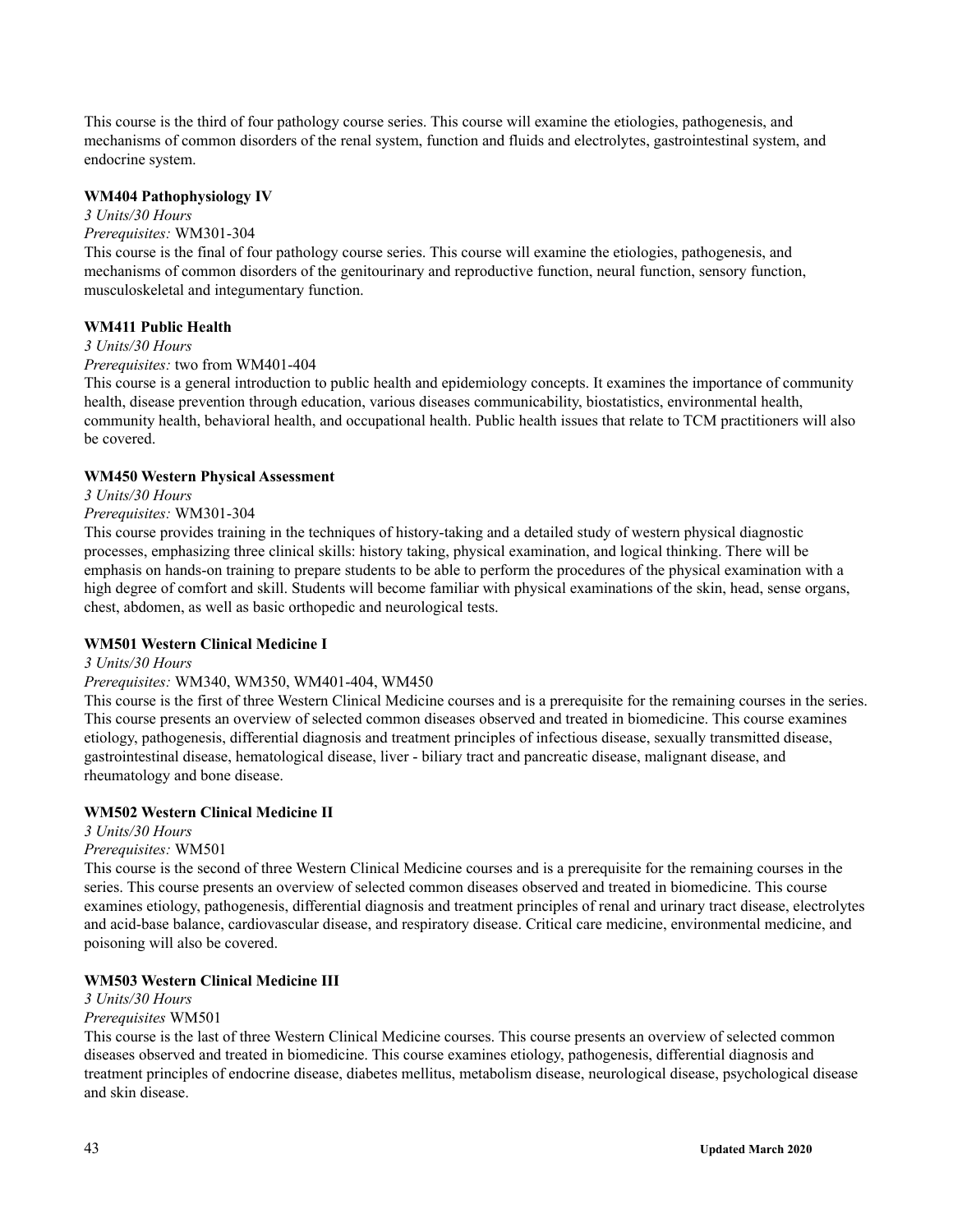### **WM601 Biomedical Review**

*3 Units/30 Hours Prerequisites:* WM501-503

This course is a comprehensive review of Western medicine, including differential diagnosis, red flag signs and symptoms, referrals, labs and diagnostic imaging, and biomedical standards of care. This course also prepares students for the Graduation Exam as well as national and state licensing exams.

### **COUNSELING AND COMMUNICATION**

### **WM315 Counseling and Communication**

*3 Units/30 Hours*

### *Prerequisites: WM204*

This course focuses on developing interpersonal and counseling skills relevant for primary care, with a focus on the whole person and interpersonal relationship as the foundation of medicine. Clinical signs and symptoms of major psychological disorders listed in the current Diagnostic and Statistical Manual (DSM) for treatment or for professional referrals are presented. Additional topics include patient/practitioner rapport, communication skills, and multicultural sensitivity.

### **ETHICS**

### **WM550 Ethics**

*3 Units/30 Hours*

*Corequisites:* CP301

This course will examine the standards of medical ethics and jurisprudence associated with the practice of acupuncture and Oriental medicine. Topics of study include scope of practice, risk management, and professionalism. Laws governing the practice of Oriental medicine in Nevada, per the Nevada State Board of Oriental Medicine, will be emphasized.

### **PRACTICE MANAGEMENT**

### **WM511 Practice Management I**

*3 Units/30 Hours Prerequisites:* CP411

This course will provide an overview of basic daily clinic management skills to establish a successful clinical practice, including topics on ethics, legal responsibilities, record-keeping, billing procedures, reimbursement, lease agreements, risk management, licensing, permits, and professional liability insurance.

### **WM512 Practice Management II**

*3 Units/30 Hours*

### *Prerequisites:* WM511

This course is a continuation of Practice Management I and integrates information obtained from Practice Management I. This course will discuss topics including budget management, financial planning, inventory, front office procedures, and marketing plans. Self-promotion skills, including writing, public speaking, and networking, will be covered, as well as on-and-offline advertising.

### **ELECTIVES**

### **EL350 Preclinical Exam Preparation**

*3 Units/30 Hours*

*Prerequisites:* Two of WM301-304, OM401, three of HB301-304, AC370

This course is a comprehensive review of fundamental courses in Oriental medicine theory, acupuncture, herbology, and western medicine in preparation for the Clinic Entrance Exam.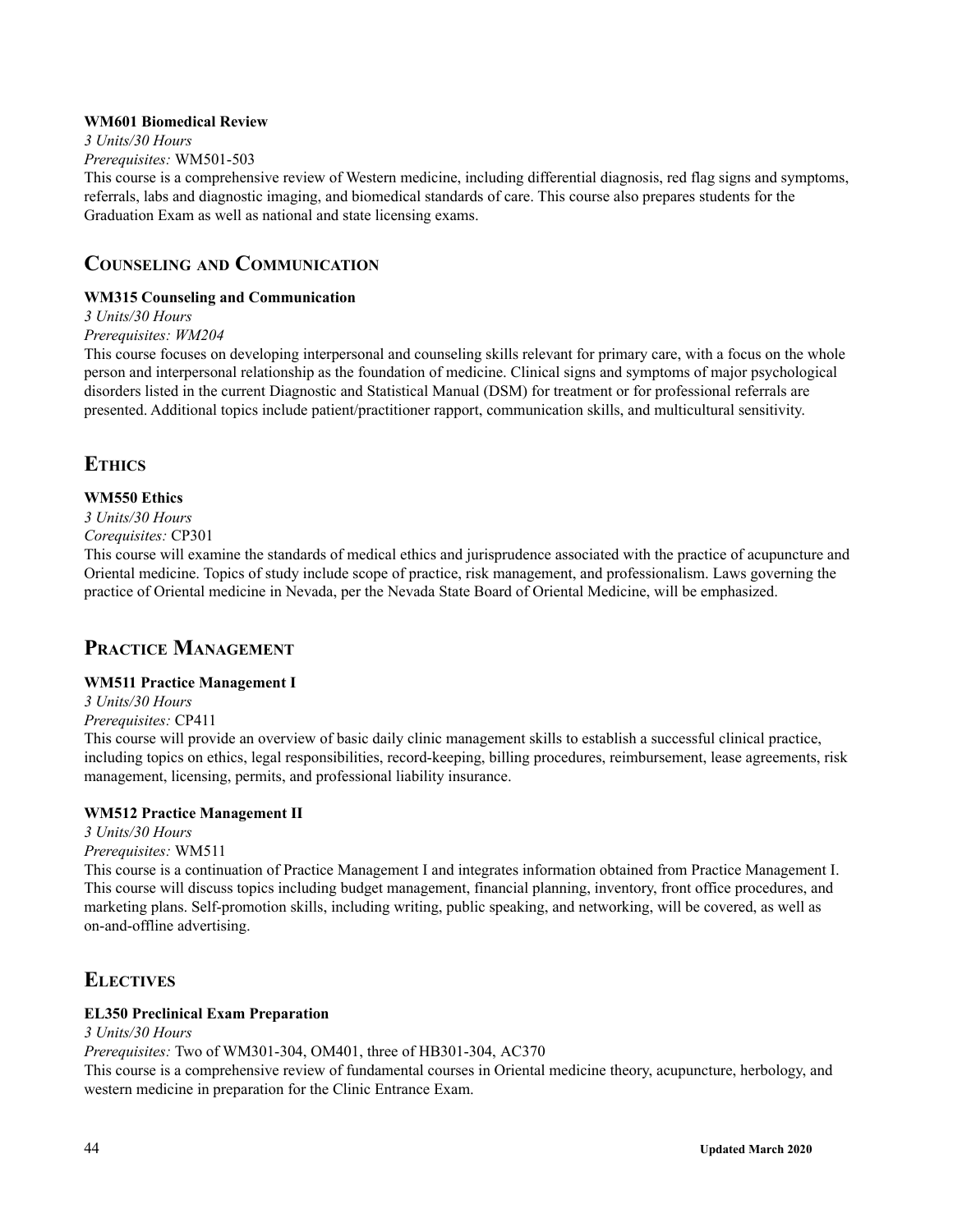### **EL411 Taiji II**

*3 Units/30 Hours*

*Prerequisites:* OM311

Students will continue to deepen their understanding of Taiji. This course explores the advanced principles of the Oriental martial art, Taiji. This Chinese system of movement and meditation, used as a means of achieving longevity and promoting Qi flow within the body, will be taught both verbally and practically. Special breathing exercises and the control of Qi flow are essential techniques learned in this course. The five major styles of Taiji will also be discussed.

### **EL412 Tuina II**

*3 Units/30 Hours*

*Prerequisites:* AC311

Students will continue to deepen their understanding of the fundamentals of Tuina therapy, a traditional hands-on body treatment that treats both musculoskeletal and non-musculoskeletal conditions through the delicate balance of the eight principles of Oriental medicine.

### **EL501 Advanced Tongue and Pulse Diagnosis**

*3 Units/30 Hours*

*Prerequisites:* OM402

This course will focus on increasing the diagnostic skills and techniques of tongue and pulse reading in Oriental medicine. The physical characteristics of the tongue, including color, shape, moisture, and coating will be studied as useful indications of the health state of the internal organs. The pulse and its usefulness in assessing the body's Qi energy will also be discussed. Clinical applications and pattern identification will be emphasized.

### **EL505 Topics in Herbs and Formulas**

*3 Units/30 Hours*

### *Prerequisites:* HB401-404

A presentation of topics on the principles of herbology and herbal prescription. Topics include pediatrics, gynecology, dermatology, and pharmacognosy. Direct comparisons will be made between differences in physiology, anatomy, etiology, and pathology, while emphasizing the difference in treatment measures for Herbal prescriptions through diagnosis, combination, and herbal prescription. This course may be repeated with different topics.

### **EL601A Topics in Oriental Medicine**

*3 Units/30 Hours Prerequisites:* OM470

This course engages the students with an in-depth study of Oriental medicine classics that have fundamentally influenced modern oriental medicine, including *Huang Di Nei Jing, Shang Han Lun, Nanjin,* and *Maijing*. Theoretical foundations, efficacy, acupuncture and herbal theories as they relate to classical Korean medicine may also be discussed. This course may be repeated with different topics.

### **EL601B Topics in Oriental Medicine**

*3 Units/30 Hours*

### *Prerequisites:* OM470

Continuation of concepts covered in EL601B. This course engages the students with an in-depth study of Oriental medicine classics that have fundamentally influenced modern oriental medicine, including *Huang Di Nei Jing, Shang Han Lun, Nanjin,* and *Maijing*. Theoretical foundations, efficacy, acupuncture and herbal theories as they relate to classical Korean medicine may also be discussed. This course may be repeated with different topics.

### **EL602 Topics in Microsystems**

*3 Units/30 Hours*

### *Prerequisites:* AC511

This course will explore various modalities advanced microsystems, such as an in-depth analysis and application of auricular acupuncture, Korean hand acupuncture, scalp acupuncture, and so forth. Diagnostic applications, contraindications, health and safety precautions, and related disorders will also be discussed. This course may be repeated with different topics.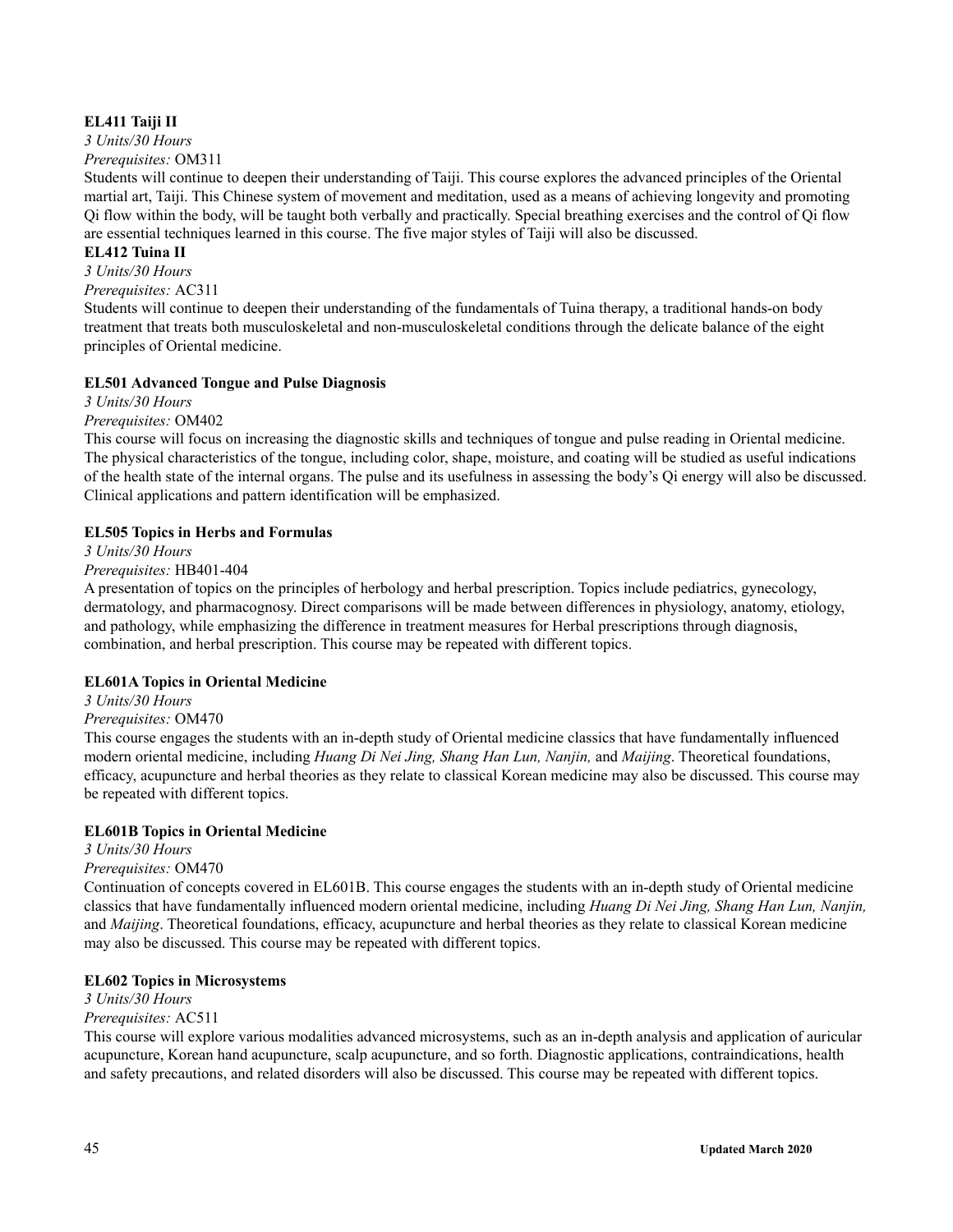### **EL605 Advanced Topics in Herbs and Formulas**

*3 Units/30 Hours*

### *Prerequisites:* HB401-404, Two of OM501-504

This course will further explore advanced topics on herbs and formulas, including classical formulas, Korean herbal medicinal classics, as well as modern applications of advanced formula theories and constructs, including Pharmacognosy. Students will be engaged in advanced analyses and practical application of herbs and formulas in modern settings. This course may be repeated with different topics.

### **EL610 Acupuncture Orthopedics II**

*3 Units/30 Hours*

### *Prerequisites:* AC550

This course is advanced Acupuncture Orthopedics, and will continue to examine acupuncture orthopedic assessment techniques and treatment, including diagnosing and treating cases related to orthopedics, pain management, and traumatic injury. Specific emphasis will be placed on the neuro-musculoskeletal system, its components, disorders, and acupuncture treatment modalities.

### **EL620 Topics in Classical Acupuncture**

*3 Units/30 Hours*

### *Prerequisites:* AC511, HB401-404, Two of OM501-504, Intern Level I

This course examines theoretical foundations, efficacy, acupuncture and herbal theories as they related to various topics in Oriental Medicine, including an in-depth study of ancient classical methodology from the *Huang Di Nei Jing*. This course may be repeated with different topics.

### **EL650 Topics in Integrative Medicine**

*3 Units/30 Hours*

*Corequisite:* Intern Level I

This course and topics provide a solid foundation for the integration of Eastern and Western medical sciences to facilitate the development of fluency in both medical paradigms. Topics may include integrative herbal medicine and integrative internal medicine. This course may be repeated with different topics.

### **EL701 Advanced Clinical Training A**

*2 Units/40 Hours Prerequisites:* CP612 A continuation of Clinical Internship training with advanced responsibilities for patient care having the minimum amount of supervision as required by law.

### **EL702 Advanced Clinical Training B**

*2 Units/40 Hours Prerequisites:* EL701 A continuation of Clinical Internship training with advanced responsibilities for patient care having the minimum amount of supervision as required by law.

### **EL703 Advanced Clinical Training C**

*2 Units/40 Hours Prerequisites:* EL702 A continuation of Clinical Internship training with advanced responsibilities for patient care having the minimum amount of supervision as required by law.

### **EL704 Advanced Clinical Training D**

- *2 Units/40 Hours*
- *Prerequisites:* EL703

A continuation of Clinical Internship training with advanced responsibilities for patient care having the minimum amount of supervision as required by law.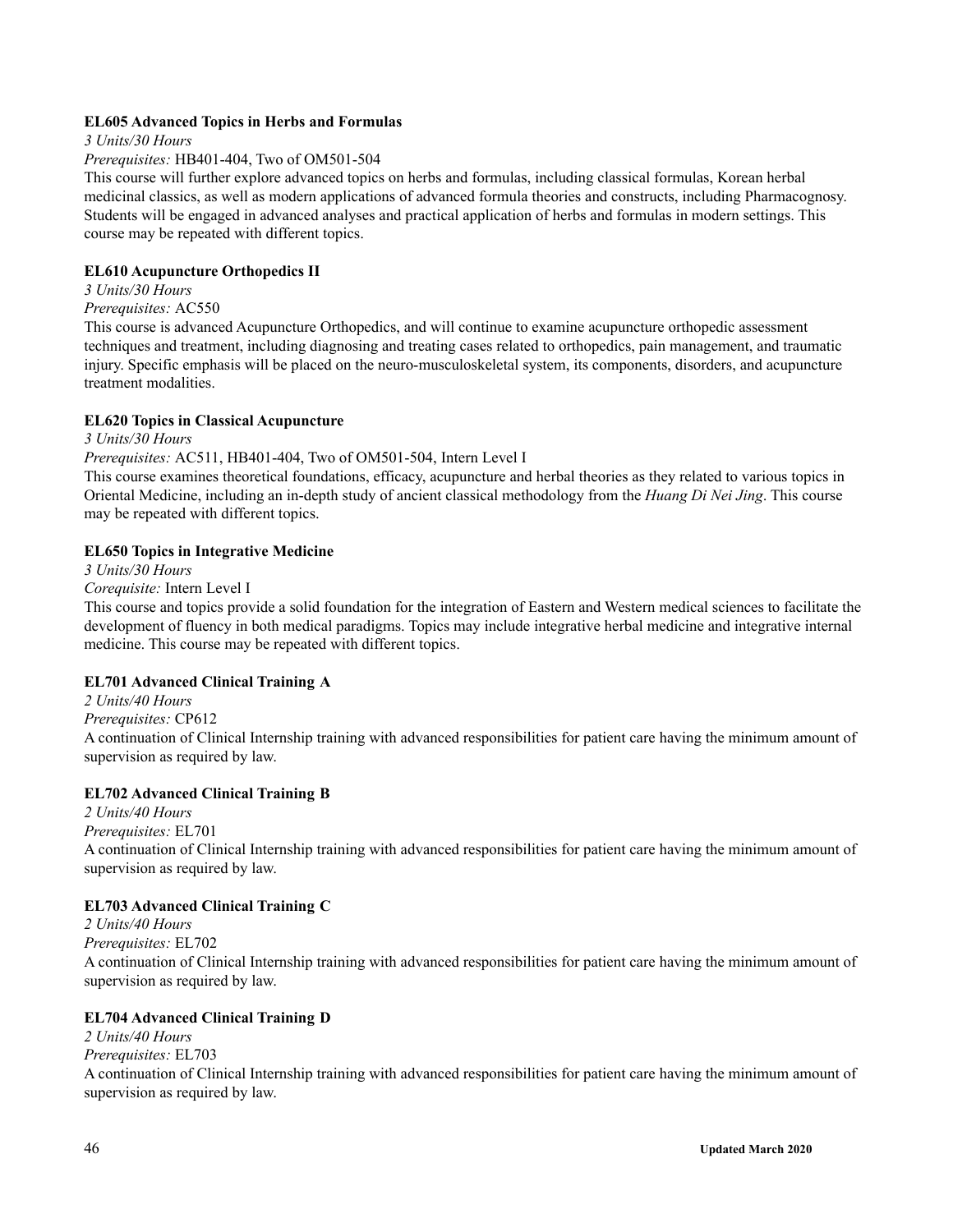# *CLINICAL TRAINING*

The Wongu Health Center is the only Oriental medicine teaching clinic in the state of Nevada. It stands to provide unique experiences and opportunities for the students, including community leadership and advocacy, and serving community needs by providing the public with access to affordable quality health care. At the same time, Wongu interns learn to apply what they have learned about the practice management aspects of operating a clinic.

Wongu University's clinical program aims to provide optimal care for each patient, while developing the skills and confidence of each intern to become competent and compassionate practitioners of Oriental medicine through direct patient care. While students receive instruction in the classroom, the clinic is where students develop into quality health care providers, including filling herbal prescriptions at the herbal dispensary, writing case histories, keeping patient records, participating in patient and clinic management, and conducting outreach activities that will allow them to provide information and services regarding Oriental medicine to neighboring communities. Close attention is given to each intern in all aspects of Oriental Medicine through demonstration and practice.

Clinical training at Wongu University consists of a minimum of 1,000 hours of clinical training with four levels of increasing degrees of independence and competencies:

| Observation       | 160 hours of observing interns and clinicians        |  |
|-------------------|------------------------------------------------------|--|
| Herbal Dispensary | 40 hours of herbal dispensary training               |  |
| Level I           | 320 hours of patient care under complete supervision |  |
| Level II          | 320 hours of patient care under close supervision    |  |
| Level III         | 160 hours of patient care under moderate supervision |  |

Wongu University's clinical training program is based on competency levels, and each level has specific prerequisites and performance requirements which must be met through institutional exams and completion of the clinic workbook at each level of clinic training.

### **CLINIC OBSERVATION**

### **CP301; 40 hours CP311-313; 120 hours**

Students must complete 50 units of didactic courses, plus specific prerequisite courses, to be able to begin the observation series. This ensures that students have attained a thorough understanding of the Western and Oriental medicine basics.

During clinical observation, students prepare themselves for entry into clinical training in many ways. Clinical observation hours will prepare students to understand basic clinic procedures, including observer and intern responsibilities, clean needle technique, herbal dispensary procedures, and clinic exams. Clinical observation courses serve to orient each student to the general procedures of the Wongu Health Center, as well as to their particular clinical responsibilities.

Once students have completed the clinical observation component of the clinical training, students must pass a written and practical Clinic Entrance Exam before beginning their internship. Students usually sit for the Clinic Entrance Exam during the 7th or 8th term. The purpose of the Clinic Entrance Exam is to ensure that each intern has a strong foundation in the fundamental principles of Oriental medicine, acupuncture, herbology, and the biomedical sciences before being permitted to begin patient care.

## **CLINIC INTERNSHIP**

### **Level I: CP411-414; 320 hours Level II: CP511-514; 320 hours**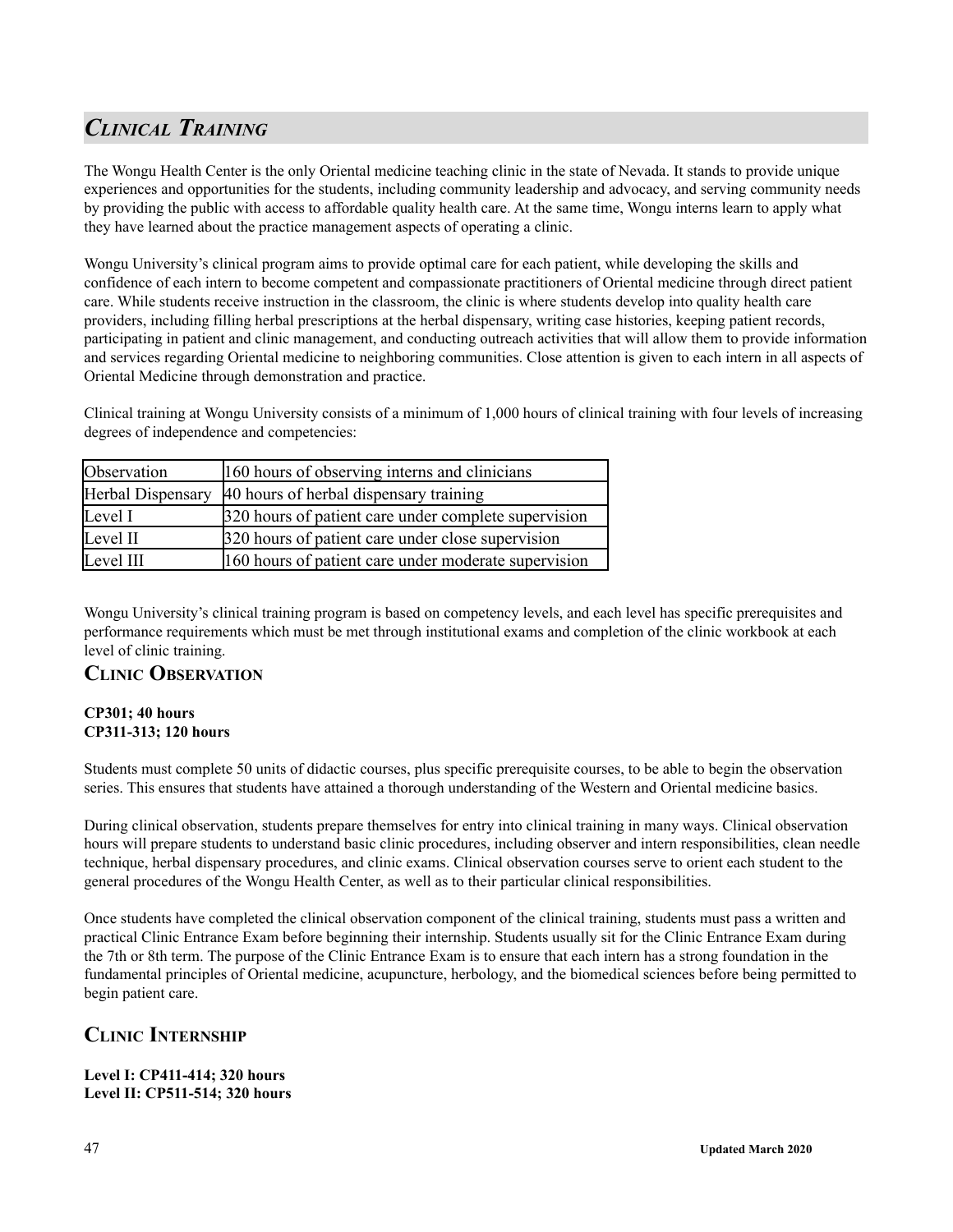### **Level III: CP611-612; 160 hours**

During Level I, interns are supervised closely in all aspects of their clinical responsibilities. The intern follows the clinical faculty's diagnosis, treatment plan and treatment method. Supervisors closely monitor each intern's ability to conduct a patient history and intake, formulate a diagnosis and treatment plan, and deliver appropriate care. Emphasis is placed on building confidence and accuracy with regards to diagnosis, point location, and needle technique.

As interns progress to Level II, greater responsibility is gradually shifted to the intern to perform all aspects of patient care, including the formulation of herbal prescriptions. In Level II, interns assume responsibility for monitoring their patients' progress and developing and modifying treatment plans. The interns formulate diagnoses, treatment plans, and treatment methods with the assistance of clinical faculty. Throughout this process, supervisors are required to see each patient and to make or confirm each diagnosis and treatment plan. Patient's charts are signed by the supervisor after the intern has completed recording the diagnosis and treatment. Attention to charting ensures that each supervisor and intern communicate clearly in diagnosis and treatment of each patient.

During Level III, the highest level of internship training, the interns are afforded the most degree of responsibility by supervisors. Interns master their skills in diagnosis and developing treatment plans that include all OM modalities, including modification of acupuncture and herb formulas. Supervision is mainly for the approval of diagnostic accuracy and safety. This process builds an intern's ability and confidence and successfully provides him or her with the necessary skills and support to make independent clinical judgments.

Throughout the clinic training, students apply the theoretical knowledge gained in the classroom to a wide variety of clinical situations. Interns interview, diagnose, and treat patients according to the principles of Oriental medicine, acupuncture, and herbal treatment under the supervision of highly experienced clinical faculty.

## *CLINIC COURSE DESCRIPTIONS*

### **CP301 Introduction to Clinical Internship**

### *2 Units/40 Hours*

*Prerequisites:* Completion 50 units, including AC300-302; HB300; two (6 units) of HB301-304; OM301-302; OM401; WM300; and two (6 units) of WM301-304. Remaining units may be from transfer credit units.

This first clinical course is an introduction to clinic that includes practical preparatory information of the Health Center for observers. Classroom sessions include discussions of basic clinic procedures, observer and intern responsibilities, basic doctor-patient protocols, and discussions of basic diagnostic protocols. In addition, basic information regarding patient, reception, record keeping, examination, treatment methods, and herbal prescriptions are provided. In addition, students observe senior practitioners as they treat patients in a classroom setting.

### **CP305 Herbal Dispensary**

### *2 Units/40 Hours*

### *Prerequisites:* CP301

This course is a supervised practical experience in the herbal dispensary, including basic practices and management of herbal dispensary, and selecting, weighing and preparing appropriate herbal formulas as requested. In addition, students will be gaining knowledge and familiarity with herb categories and identification, preparation of powder formulas and patent pills, conversion to/from raw formula dosages, as well as modification of powder formulas. When appropriate, the students will prepare raw herb formulas for dispensing to patients, and participate in patient education on the use of herbal formulas. In addition, this practical course will give students the opportunity to learn aspects of running an herbal dispensary, including learning how to set up and clean preparation areas, and storage of herbs and equipment. Student will have the opportunity to learn inventory procedure, and cataloging and restocking, as students will be asked to assist when new inventory arrives.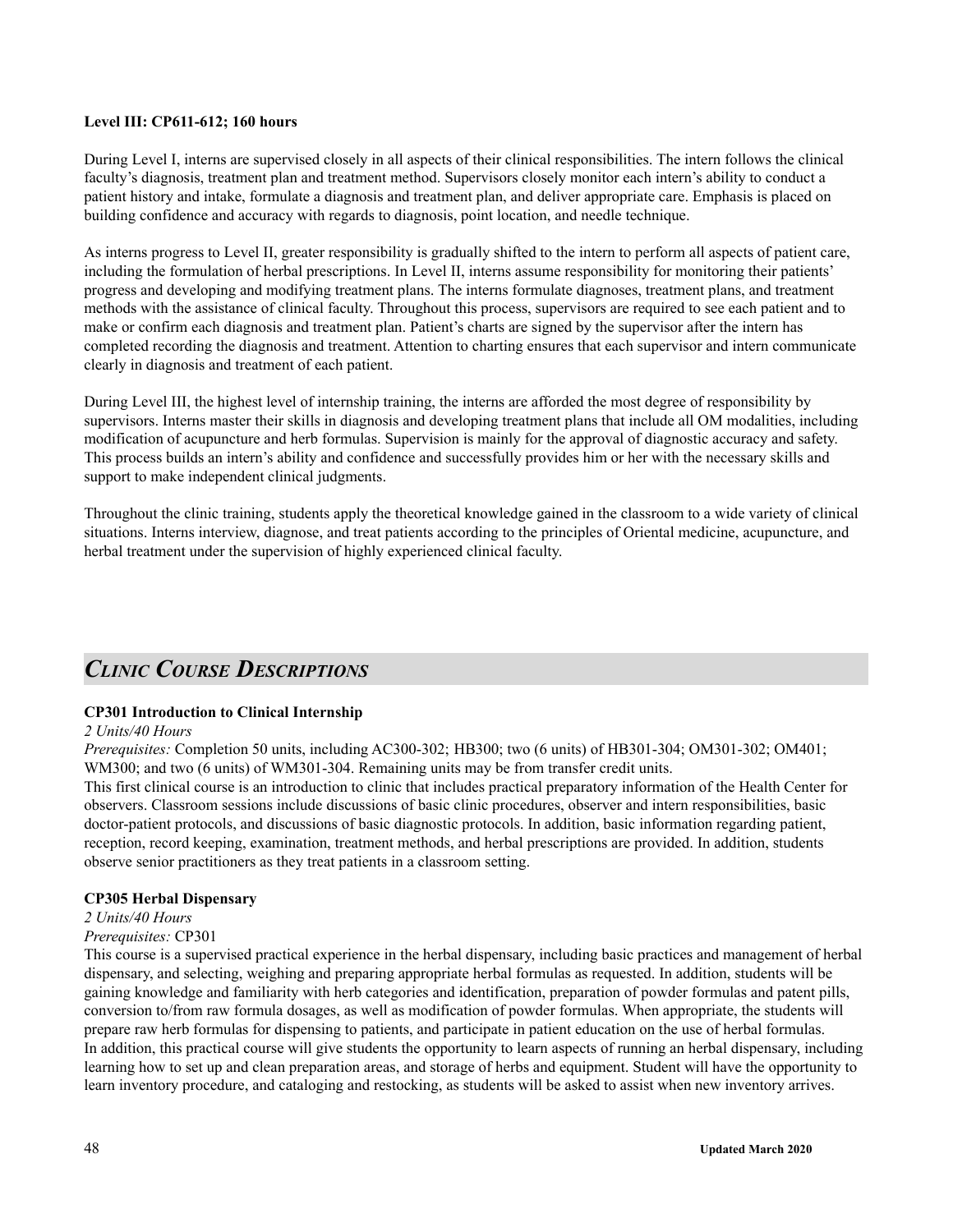### **CP311 Clinic Observation I**

# *2 Units/40 Hours*

*Prerequisites:* CP301

Under the guidance of clinic faculty, students observe supervisors as they treat patients. Students participate and assist senior practitioners with patient care, including history taking, examination, diagnosis, and treatment. With an emphasis on medical record keeping, students continue to observe and discuss all aspects of clinical practice including point location, needling and palpation techniques, moxibustion, and Tuina.

#### **CP312 Clinic Observation II**

*2 Units/ 40 Hours Prerequisites:* CP311 or co-requisite A continuation of CP311 Clinic Observation I, with emphasis on incorporating diagnostic skills into a cohesive clinical procedure.

### **CP313 Clinic Observation III**

*2 Units/40 Hours Prerequisites:* CP312 or co-requisite A continuation of CP312 Clinic Observation II.

### **CP411 Intern Level 1A**

*4 Units/80 Hours*

*Prerequisites:* CP313; AC370, AC375, AC401-402; One (3 units) of HB 401-404; OM401-402; WM450; one (3 units) from WM401-404; Co: WM315; Passing the Clinic Entrance Exam. CPR Certificate. Additional information available in the Wongu Clinic Student Handbook

Practical experiences in the clinic, at progressive levels of responsibility, under the supervision of clinic faculty. The intern follows the clinical faculty's diagnosis, treatment plan and treatment method. Supervisors closely monitor each intern's ability to conduct a patient history and intake, formulate a diagnosis and treatment plan, and deliver appropriate care. Clinical training at this level emphasizes interviewing patients, proper examination, developing diagnosis and treatment plans, point location, needling technique, and the preparation of herbal prescriptions. Emphasis is placed on building confidence and accuracy with regards to diagnosis, point location and needle technique.

### **CP412 Intern Level 1B**

*4 Units/80 Hours Prerequisites:* CP411 or co-requisite A continuation of CP411.

### **CP413 Intern Level 1C**

*4 Units/80 Hours Prerequisites:* CP412 or co-requisite A continuation of CP412

### **CP414 Intern Level 1D**

*4 Units/80 Hours Prerequisites:* CP413 or co-requisite A continuation of CP413.

### **CP511 Intern Level 2A**

*4 Units/80 Hours*

*Prerequisites:* CP414; AC403, AC470; HB401-404; Two (6 units) of OM501-504; WM350, WM401-404. Passage of Level 1 Clinic Exam.

Practical experiences in the clinic, at progressive levels of responsibility, under the supervision of clinic faculty. In Level II, interns assume responsibility for monitoring their patients' progress, developing and modifying treatment plans, including formulation of herbal prescriptions. Interns formulate diagnoses, treatment plans, and treatment methods with the assistance of clinical faculty. Throughout this process, supervisors are required to see each patient and to make or confirm each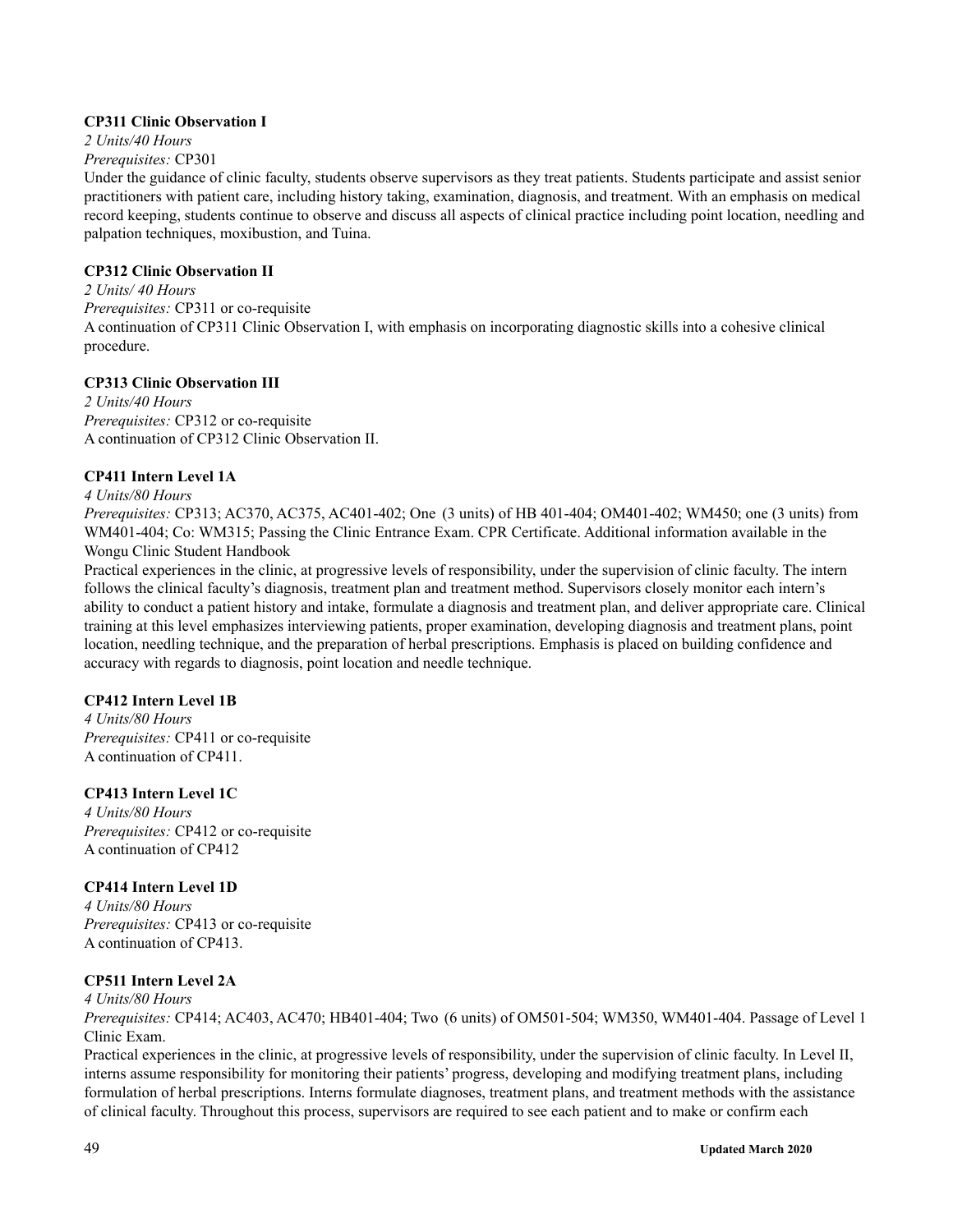diagnosis and treatment plan. Patients' charts are signed by the supervisor after the intern has completed recording the diagnosis and treatment. Attention to charting ensures that each supervisor and intern communicate clearly in diagnosis and treatment of each patient.

### **CP512 Intern Level 2B**

*4 Units/80 Hours Prerequisites:* CP511 or co-requisite A continuation of CP511.

### **CP513 Intern Level 2C**

*4 Units/80 Hours Prerequisites:* CP512 or co-requisite.

### **CP514 Intern Level 2D**

*4 Units/80 Hours Prerequisites:* CP513 or co-requisite A continuation of CP513.

### **CP611 Intern Level 3A**

### *4 Units/80 Hours*

*Prerequisites:* CP514; AC511-512; HB401-404; OM501-504; WM501-503. Passage of the Level 2 Clinic Exam. In this advanced stage of clinical education, interns continue hands-on patient care. Interns function semi-independently with the most degree of responsibility by supervisors. Interns master their skills in diagnosis, developing treatment plans to include all Oriental medicine modalities, including modification of acupuncture and herb formulas. Supervision at this level is mainly for the approval of diagnostic accuracy and safety.

### **CP612 Intern Level 3B**

*4 Units/80 Hours Prerequisites:* CP611 or co-requisite A continuation of CP611.

## *INSTITUTIONAL EXAMS*

### **CLINIC ENTRANCE EXAM – WRITTEN & PRACTICAL**

- Passage required to become Level 1 Interns.
- Students sit for the Clinic Entrance Exam prior to entering the clinic as an intern.
- Usually taken during the  $7<sup>th</sup>$  or the  $8<sup>th</sup>$  term.
- The exam consists of written and practical sections (both must be passed).
- The exams are offered quarterly, typically during the fourth week of the term.
- Effective Fall 2017, the student must begin their internship within one year of passing the CEE.

### **CLINICAL LEVEL 1 EXAM**

- Passage required to advance to Level 2 Clinical Internship
- 50 questions
- Based on Level 1 Clinical Competencies
- Co-requisite: CP413

### **CLINICAL LEVEL 2 EXAM**

- Passage required to advance to Level 3 Clinical Internship
- 50 questions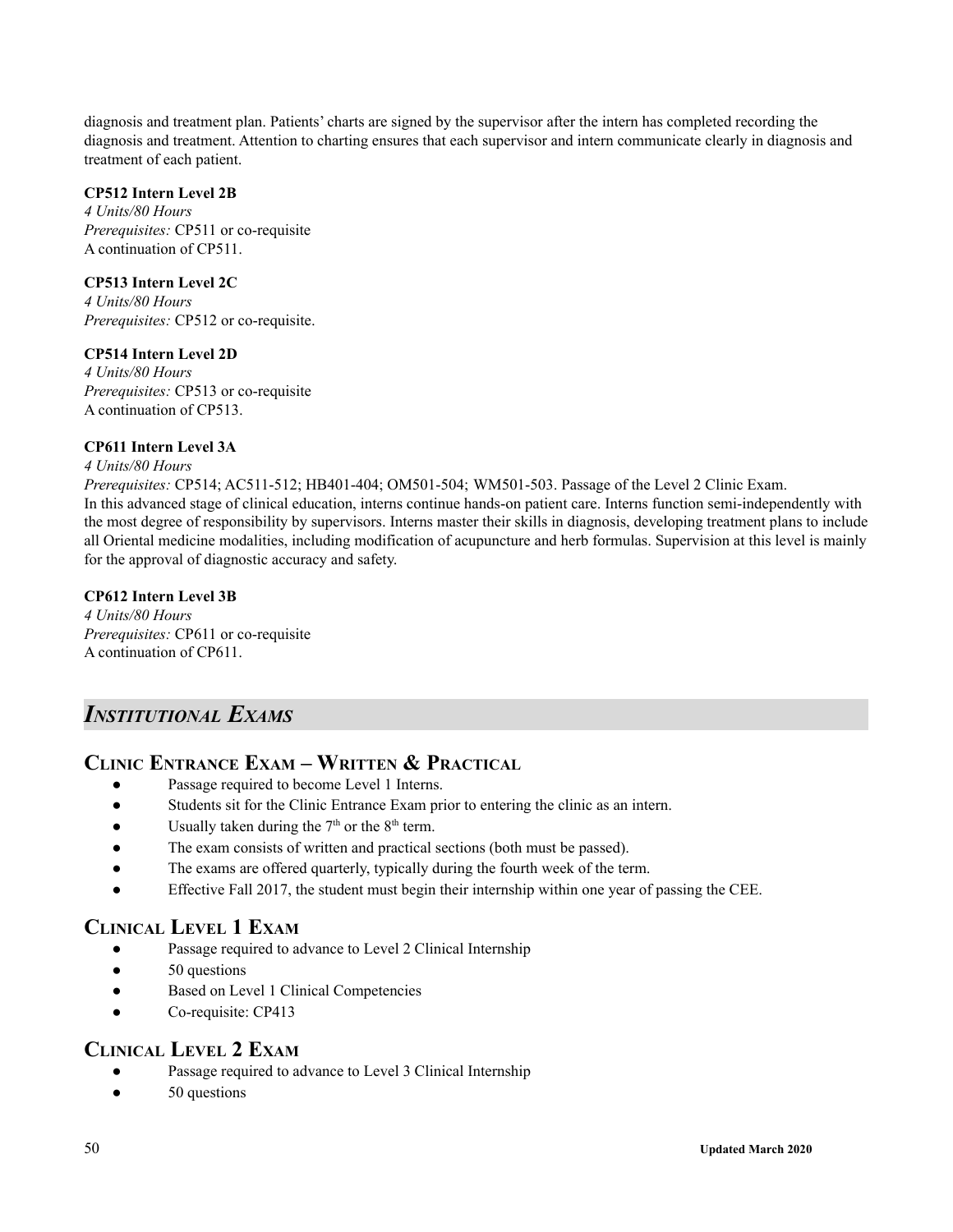- Based on Level 2 Clinical Competencies
- Co-requisite: CP513

\*For comprehensive information regarding clinic requirements and clinic exams, please refer to Wongu Clinic Student Handbook as well as the "Clinic Entrance Exam Guideline" document available in the Academic Department.

## **COMPREHENSIVE GRADUATION EXAM**

- Passage required for Graduation.
- The exam is typically given biennially in the fourth week of the Winter and Summer term.

• The exam consists of four sections, which are representative of the four NCCAOM Modules, as well as Wongu University's curriculum:

- o Oriental Medicine: 50 questions
- o Acupuncture: 50 questions
- o Herbology: 50 questions
- o Bio- Medicine: 50 questions
- Students are eligible to sit for the Comprehensive Graduation Exam upon completion of CP611 and have a GPA of 2.5 or higher.

### **INSTITUTIONAL EXAM RETAKES**

If a student does not pass an institutional exam on the first try, they may retake the exam at a later date. There is a \$50.00 institutional exam retake fee that must also be paid. The student will be offered tutoring to improve their skills, if available.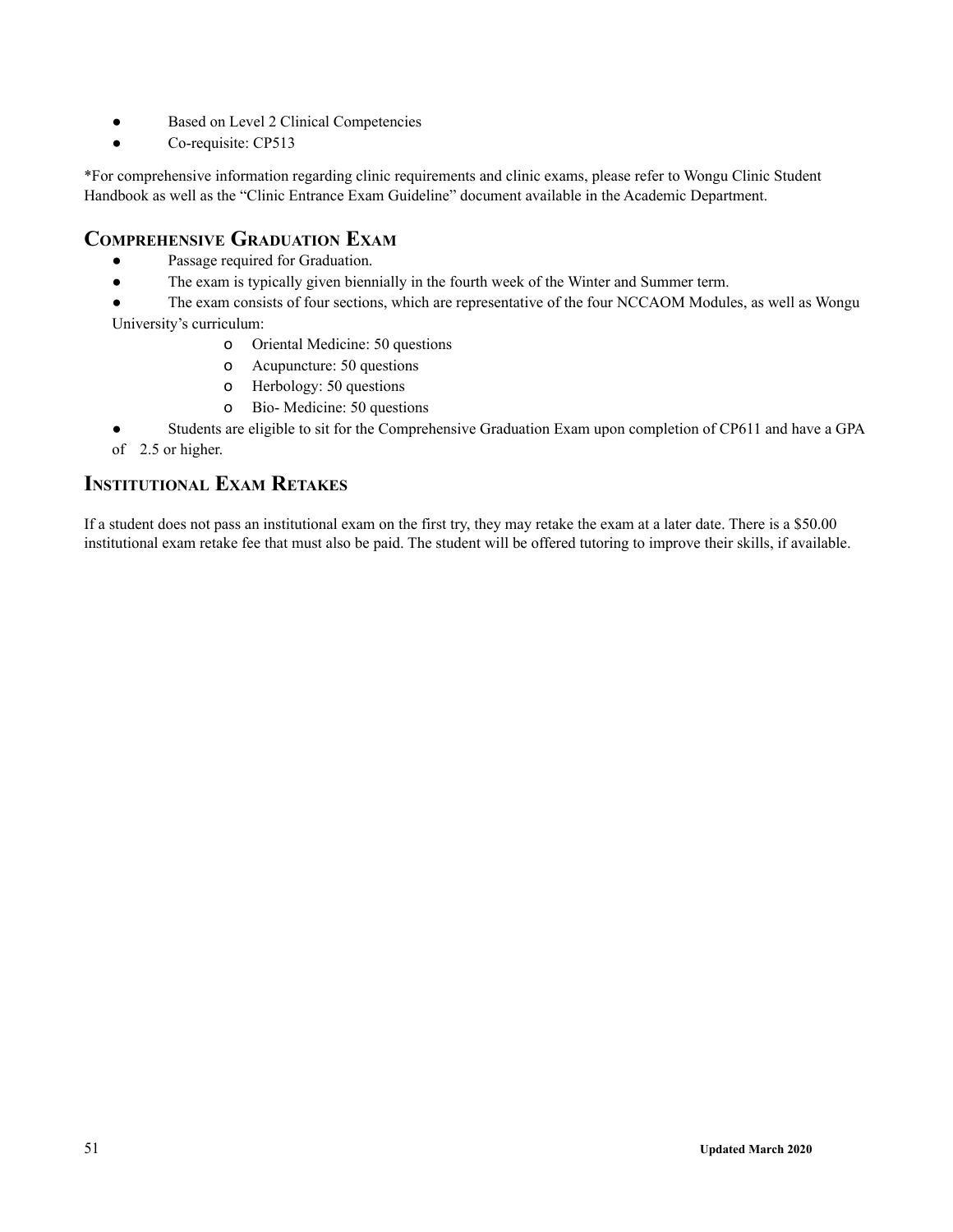## *REGISTRATION AND ENROLLMENT*

## **REGISTERING FOR DIDACTIC AND CLINIC COURSES**

Registration takes place after selected courses have been approved by the Academic Dean. Students may register for didactic classes through their online Student Portal. To register for clinic internship, students must first plan their internship shift schedules. Clinic interns must also fulfill all requirements outlined in the Wongu Health Center Handbook prior to registering for clinic shifts. New students and those who would like help can request such from the Registrar and/or the Academic Dean. Official registration usually begins every 8th week of the term for the subsequent term of study. Registration for a subsequent term ends on the last day of the registration period. A late registration fee is charged for students who register after the registration period.

## **SPECIAL REQUESTS**

Wongu University students have the right to submit a Special Request form to the Registrar for permission to register for a course for which they do not meet all required prerequisites. Their request will be reviewed at the next scheduled Academic Standards Committee meeting, and a decision will be provided to the student. Special Requests are approved on a strict case-by-case basis. Various factors are taken into consideration, which include, but are not limited to: the specific prerequisites missing; the student's academic and attendance history; input from instructors about the student's abilities in the classroom or clinic; and extenuating scheduling limitations. The denial of a Special Request may not be appealed.

## **ADD / DROP**

Students may add or drop classes during the 1st week of each quarter until the 1st business day of the 2nd week. After the add/drop period, classes that are dropped are considered withdrawals and will be recorded in the student's transcript as a grade of "W." Tuition will be charged according to the refund schedule. For example, classes dropped in the 2nd week of the term are subject to tuition in the amount of 20% of total tuition for each class for the entire term. Tuition refunds are prorated based on the number of weeks of class completed in the term. Classes dropped from the 7th week through the end of the quarter will be recorded as "WF" (Withdraw/Fail). Although not a requirement for adding and dropping courses, students are encouraged to consult with a member of the academic team prior to adding or dropping classes. Student using financial aid are strongly urged to meet with the Financial Aid Director prior to adding or dropping classes.

### **Weekend Intensive Courses**

Students must email accounting@wongu.org by midnight of the first day of a weekend intensive course to be eligible for a full refund. Students who elect to drop a weekend intensive course after this deadline will be subject to the Institutional Refund Policy in accordance with NRS 394.449.

## **ENROLLMENT STATUS**

### **Full-Time Enrollment**

To be enrolled full-time, students must enroll for and satisfactorily complete a minimum of 12 units, but not more than 24 units, in any one term of study. Students using financial aid must be enrolled and satisfactorily complete a minimum of 12 units to remain eligible for the maximum award amount for the payment period.

### **Part-Time Enrollment**

To be enrolled part-time, students must enroll for and satisfactorily complete a minimum of 6 units in any one term of study.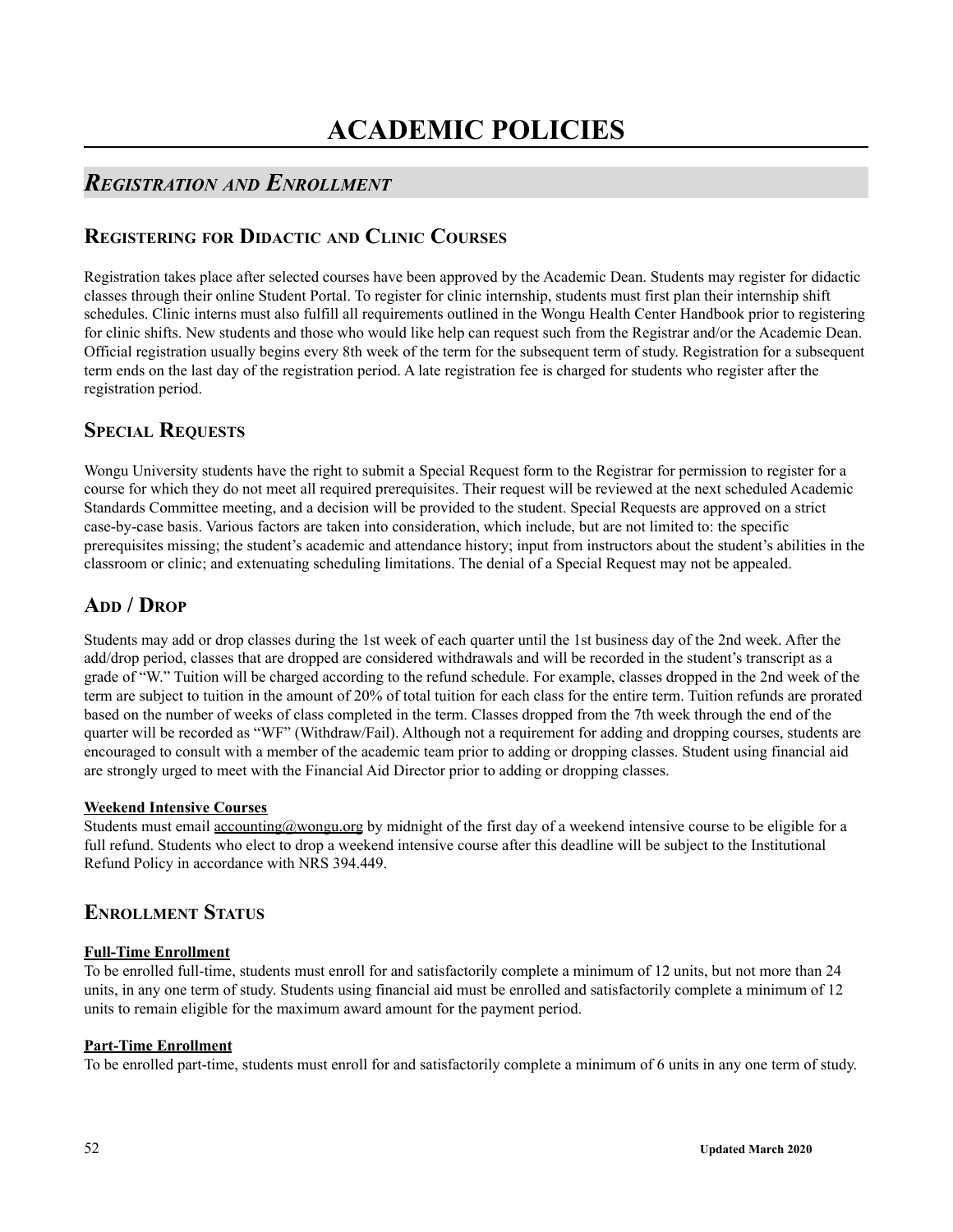## **COURSE CANCELLATION**

Courses that do not meet the minimum enrollment qualifications may be cancelled. Students enrolled in a course that is cancelled will be notified via email and every effort will be made to accommodate students affected by a cancelled course.

## *ATTENDANCE*

Attendance is required for all students, and is recorded from the first date of each term. Each student is expected to attend all lectures, laboratories, and other activities associated with the total completion of a given course.

## **DIDACTIC CLASS ATTENDANCE**

Students must attend 80% of all didactic course hours to receive credit for the course. Students coming to class late (defined as 15 minutes or more) will receive a tardy mark in the record. Three instances of tardiness are regarded as one absence. Students finding it necessary to drop a course or withdraw from school must file intent to drop or withdraw form with the Registrar. Students are responsible for all course work, including material covered during absences. Any make-up work is done at the discretion of the instructor. If a class is cancelled due to the absence of the instructor, this will not be counted as an absence for the student.

The above requirement is the minimum for classes at Wongu University. Faculty members reserve the right to establish a stricter standard regarding attendance.

## **INTENSIVE CLASS ATTENDANCE**

For intensive classes, only four total hours of absence for the entire class is allowed. Student absent more than 4 hours will receive an "F" grade. Student coming to class late (defined as 15 minutes or more) will receive a tardy mark on the record. Three instances of tardiness are regarded as one absence.

The above requirement is the minimum for classes at Wongu University. Faculty members reserve the right to establish a stricter standard regarding attendance.

### **CLINIC COURSE ATTENDANCE**

All students must attend 100% of registered observation or clinical hours during the quarter in which the course is offered to receive credit. Students finding it necessary to drop a course or withdraw from school must file intent to drop or withdraw form with the Registrar.

Clinic shifts that fall on a scheduled holiday will not meet on that day, and is not counted as an absence. Students who are scheduled for a clinic shift that falls on a holiday are required to do a make-up shift. Students must complete all required hours of a shift to receive credit for the shift.

Students sign in and out of the clinic. When signing in and out, students must indicate their actual arrival and departure time as well as the number of patients they have seen on that shift. Falsifying hours or clinic attendance is a serious infraction and will result in disciplinary action. Clinic students must obtain their supervisor's signature for the shift to be valid. Shifts without signatures are invalid and voided. Clinic students must sign out when going to lunch or dinner and returning for the next rotation. Lunch or dinner is not considered clinic hours.

If a student is to miss a shift, he/she must inform the Clinic Dean at least 48 hours before his/her scheduled hours. All absences must be made up prior to the beginning of the next term

In case of Excused Absences, it is the intern's responsibility to inform the Clinic Dean at the beginning of the day. Lack of attendance on a scheduled day without a phone call is an unexcused absence. Unexpected and excessive absences and lack of punctuality are factors included in the performance evaluation of each intern. Two unexcused absences will result in an "F" grade for the shift hence no hours will be given. Please note that being tardy twice will also be considered as an absence.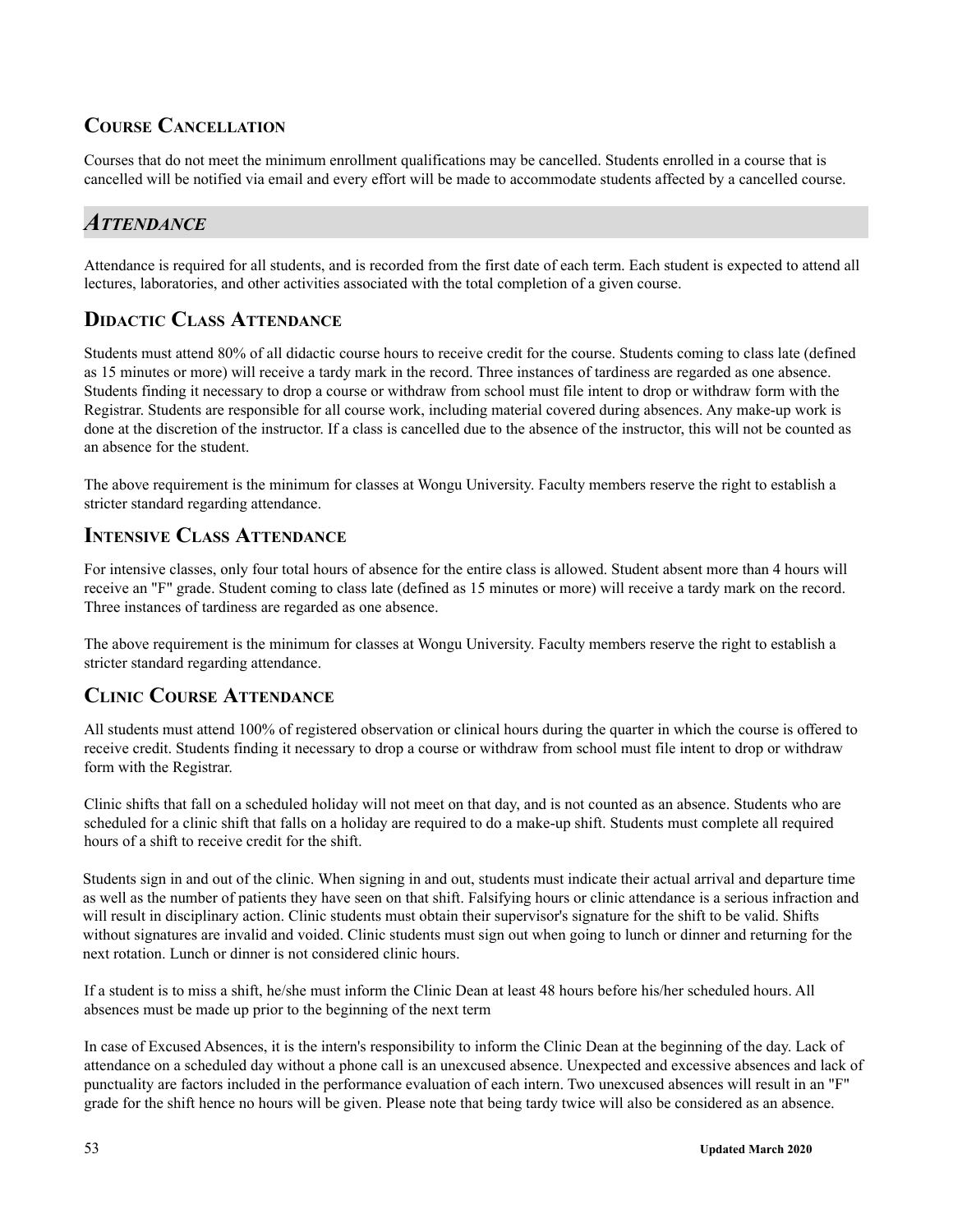Students who have not completed the required number of shifts will automatically receive a grade of Incomplete (I). If excused absences (more than one, and not exceeding three, in a given clinic course) are not made up prior to the beginning of the next quarter, the Incomplete grade (I) will convert to a Failure (F). It is the student's responsibility to monitor their progress in this area.

## **EXCUSED ABSENCES**

### **For both Didactic and Clinic courses:**

- Religious obligations
- Serious injury or illness of a student or a member of the immediate family
- A death in the immediate family
- Special circumstances will be reviewed on a case-by-case basis.

If a student is absent for above reasons that would prevent him or her from taking scheduled assessments or completing assignments, the student must request an excused absence. The request for an excused absence should be made to the Academic Dean. Falsification of documentation is considered a violation of Wongu University's Standards of Professional Conduct and will result in disciplinary action up to and including termination.

### **Student Illness**

If a student is unable to take a scheduled assessment/reassessment due to illness, the student must notify the Academic Dean no later than 1:00 pm on the day of the scheduled assessment/reassessment. Acceptable methods of notification include telephone or e-mail. For an excused absence to be considered, a note, signed and dated by a licensed physician, must be received no later than one business day following the missed assessment/reassessment. The physician cannot be an immediate family member of the student in question, and must have been involved in the provision of care for the illness. The physician's note may be faxed, or electronic copies sent to the school, provided that the original copy is received within one week. The Academic Dean reserves the right to require the student to provide additional information and/or documentation beyond that listed above if deemed pertinent in determining whether an absence should be approved.

### **Personal or Family Emergency**

Should a student experience an emergency personally or in his/her immediate family ("immediate family" is defined as parent/guardian, spouse, child, or sibling) that would preclude him/her from attending a scheduled assessment/reassessment, the student should notify the Academic Dean as soon as possible following the event, but no later than 1:00 pm on the day of the scheduled assessment/reassessment. "Emergency" situations include, but may not be limited, to hospitalization, death, or other unforeseen, debilitating events. Acceptable forms of notification are telephone or e-mail. Whether a request for an excused absence due to personal or family emergency is granted is the sole discretion of the Academic Dean. The Academic Dean may request that the student provide documentation of the emergency to determine if granting an excused absence is warranted.

### **Bereavement**

A student may request an excused absence from an assessment/reassessment to attend scheduled funeral services for a close friend or family member. For an excused absence to be considered, the funeral service must be scheduled within two calendar days of the date of the assessment/reassessment. The student must notify the Academic Dean at least one business day prior to the requested absence. The Academic Dean may request documentation in the form of a death certificate, funeral program and/or an obituary for the excused absence to be approved.

### **UNEXCUSED ABSENCES**

All other reasons for absences are considered unexcused absences. In addition, if a student is prohibited from taking an assessment because of failing to meet financial obligations to Wongu University, it will be considered an unexcused absence. If a student has completed the assessment, the results will be invalidated. Students who are in a clinic shift will not be allowed to attend or complete the clinic shift.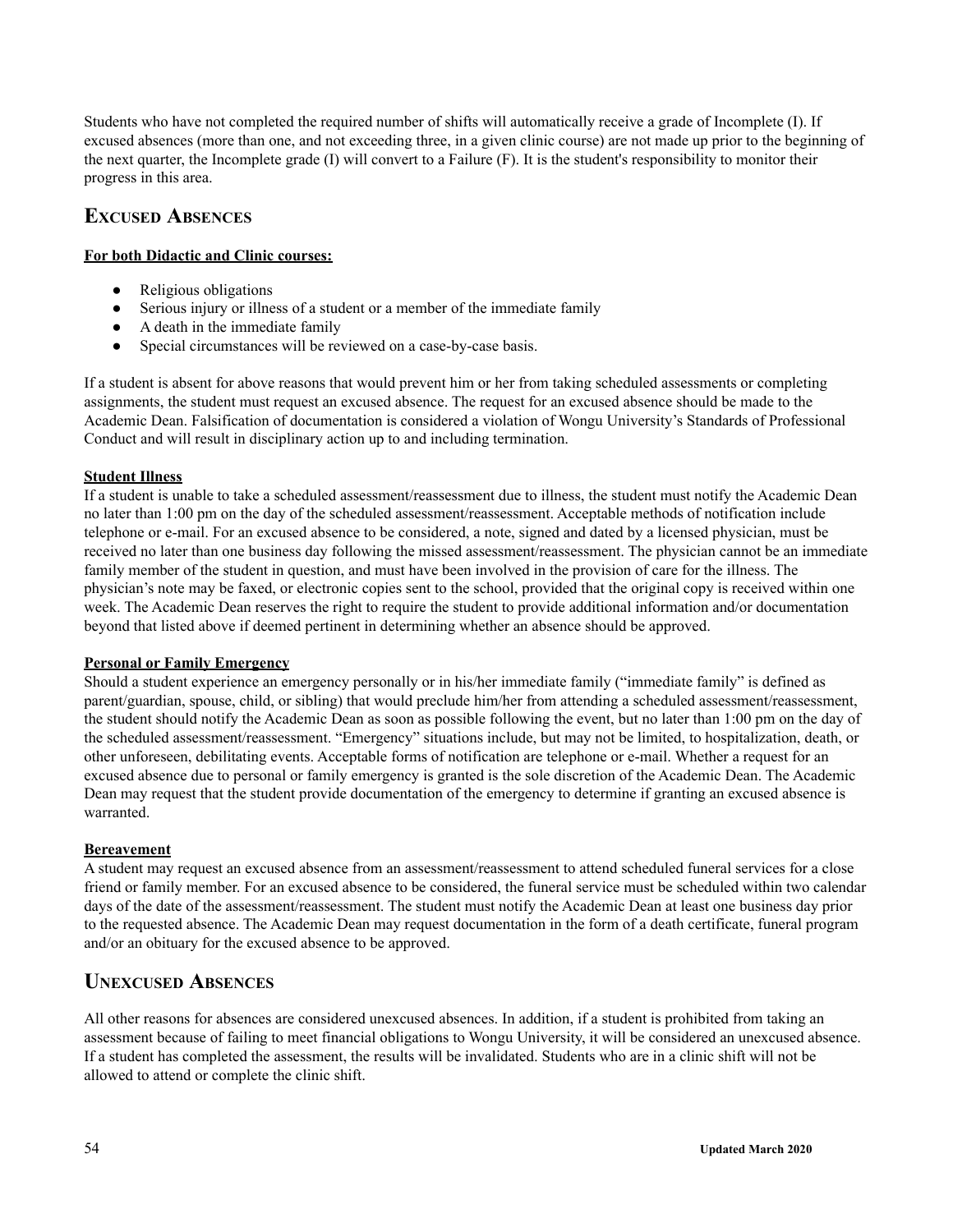## **CONSECUTIVE ABSENCE POLICY**

Students who have missed 14 consecutive days of attendance, didactic or clinic, will be at risk of being dismissed from the program. The consecutive days for this policy include weekends and excused absences, but excludes any scheduled breaks (including holidays). After 14 consecutive days, the student must meet with a member of the Academic department to complete an Academic Appeal form within 19 days of the last date of recorded attendance to prevent dismissal from the University.

## *GRADING SYSTEM*

Student achievement is evaluated in all courses. Information regarding the methods of evaluation such as testing, reports, attendance, and required work assignments is available at the start of each term. Final examinations, or the equivalent, are required for each course. Mid-term examinations, as well as quizzes and/or other classroom assignments, are administered at the discretion of the instructor. Most required didactic courses are taken for a letter grade. Certain elective classes are taken as Pass/Fail. Clinic courses are offered as Pass/Fail.

## **UNITS OF CREDIT**

The standard unit represents one (1) didactic hour for ten (10) weeks of instruction and two (2) hours of clinic internship for ten (10) weeks.

## **CUMULATIVE GRADE POINT AVERAGE (GPA)**

The cumulative grade point average (GPA) is determined by dividing the number of points earned by the number of courses attempted. Transfer credits are not included in this computation. Term GPA is calculated only using the points and courses of one term.

Grades earned by students are submitted to the Registrar utilizing the following designations. Grades are on a four (4) point scale with an "A" or 4 quality points being the highest grade attainable.

### **Grading standards are:**

| Grade | <b>Meaning</b>                | <b>Percent Grade</b> | <b>Points</b> |
|-------|-------------------------------|----------------------|---------------|
| A     | Very Good to Excellent        | 90-100%              |               |
| B     | Average to Good               | 80-89%               |               |
|       | Below Average, but Acceptable | 70-79%               |               |
| F     | Fail                          | 69% and Below        |               |
| P     | Pass – Clinic Courses Only    |                      |               |
|       | <b>Transfer Credit</b>        |                      | N/A           |
| W     | Withdrawal                    |                      | N/A           |
| WF    | Withdrawal/Fail               |                      |               |
|       | Incomplete                    |                      | N/A           |
|       | Audit                         |                      | N/A           |

### **Withdrawal (W)**

Withdrawal, "W", is given to those students who withdraw from a course after the Add/Drop period but before the 7th week of class. Withdrawal grades are not included in the cumulative GPA. However, "W" grades are used when calculating the required completion rate within that term.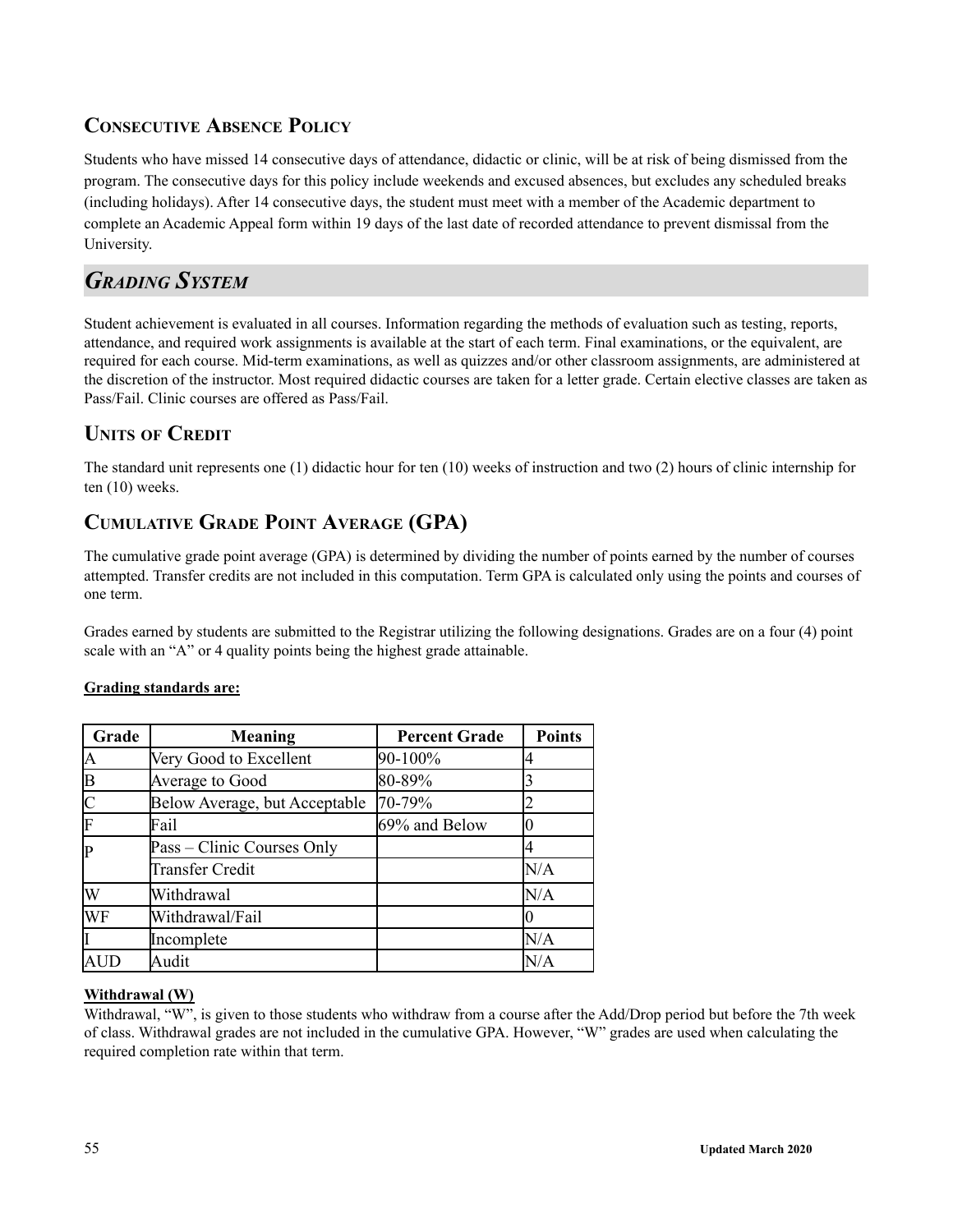### **Fail (F) and Withdrawal/Fail (WF)**

Any student with a grade of "F" or "WF" will be required to register for and retake that course in its entirety when the course is regularly scheduled. Any student with a grade of "F" or "WF" will not be eligible to register for courses for which that course is a prerequisite. "WF" is given to those students who withdraw from a course during or after the 7th week. A "WF" grade is computed into the student's GPA and is used when calculating a student's completion rate within that term. If the student passes a failed course on the second attempt, both grades will appear on the student's transcript, but only the second grade will be calculated into the GPA.

### **Incomplete Grades (I)**

An Incomplete (I) for a course may be requested in writing by a student who, for a justifiable excuse such as severe illness, or a birth or a death in the immediate family, cannot complete the academic work. The course requirements must be completed within the first two weeks of the following term, unless other arrangements are made with either the faculty member or the Academic Dean prior to the end of the term in which the course was taken. Upon completion of the course requirements, the faculty will submit the earned grade. Failure by the student to complete the requirements in two weeks from the first day of the next term will result in the grade of "I" being converted to a grade of "F".

### **Audit (AUD)**

Wongu students may audit courses they have previously taken and completed with passing grades. There is an audit fee for courses audited. Audited classes are recorded in University official transcripts as "AUD", but they are not incorporated in the calculation of the GPA. Students may audit courses for no credit upon payment of the audit fee. Students may participate in classroom discussions as permitted by the instructor, but do not participate in test-taking or in other assessment processes. Audited classes are not covered by financial aid.

### **Repeat Courses**

A student may repeat a course to replace a grade if the first attempt resulted in a grade of "C" or lower. The grade and units earned in a second attempt will be used in the cumulative GPA calculation, even if the second attempt results in a lower grade. The cost of courses repeated for a third time will not be included in a financial aid participant's cost of attendance budget, nor will the number of credits be calculated into that participant's full or part-time enrollment status.

## **DISPUTING A GRADE**

Students who believe that there has been an error in calculating a grade for a course, or wish to request reconsideration of a grade on a quiz, exam, and/or other assignment, must first talk with the faculty member who assigned the grade to better understand the rationale for the grade within seven days of the date that the grade was posted. If the student is not satisfied with the course faculty's decision and/or explanation, the student may submit a grade appeal in writing to the Academic Dean. The Academic Dean will meet and discuss with the faculty member and Academic Standards Committee, if needed, and will communicate a final decision to the student within three business days.

# *SATISFACTORY ACADEMIC PROGRESS (SAP) (SEE ADDENDUM ON <sup>P</sup>. 73)*

Wongu University uses academic standards to monitor academic progress, and these standards must be cumulative and must include all periods of student's enrollment. Students attending Wongu University are required to maintain a standard of progress through the program. The SAP Standards are the same for students who receive Title IV aid and for those who do not. SAP is evaluated at the end of each term for which the student is in attendance. For the purposes of determining satisfactory progress, an evaluation period equals one term.

### **Wongu University SAP Standards:**

- All students in attendance must maintain a minimum cumulative GPA of 2.5.
- All students must successfully complete at least 67% of the credits attempted during a term to maintain satisfactory pace.
- All students must complete the program within the maximum time frame defined by the University. Students must complete the Master of Science in Oriental Medicine program (4 calendar years) within 8 calendar years. NOTE: The 150% maximum time frame does not apply to graduate programs.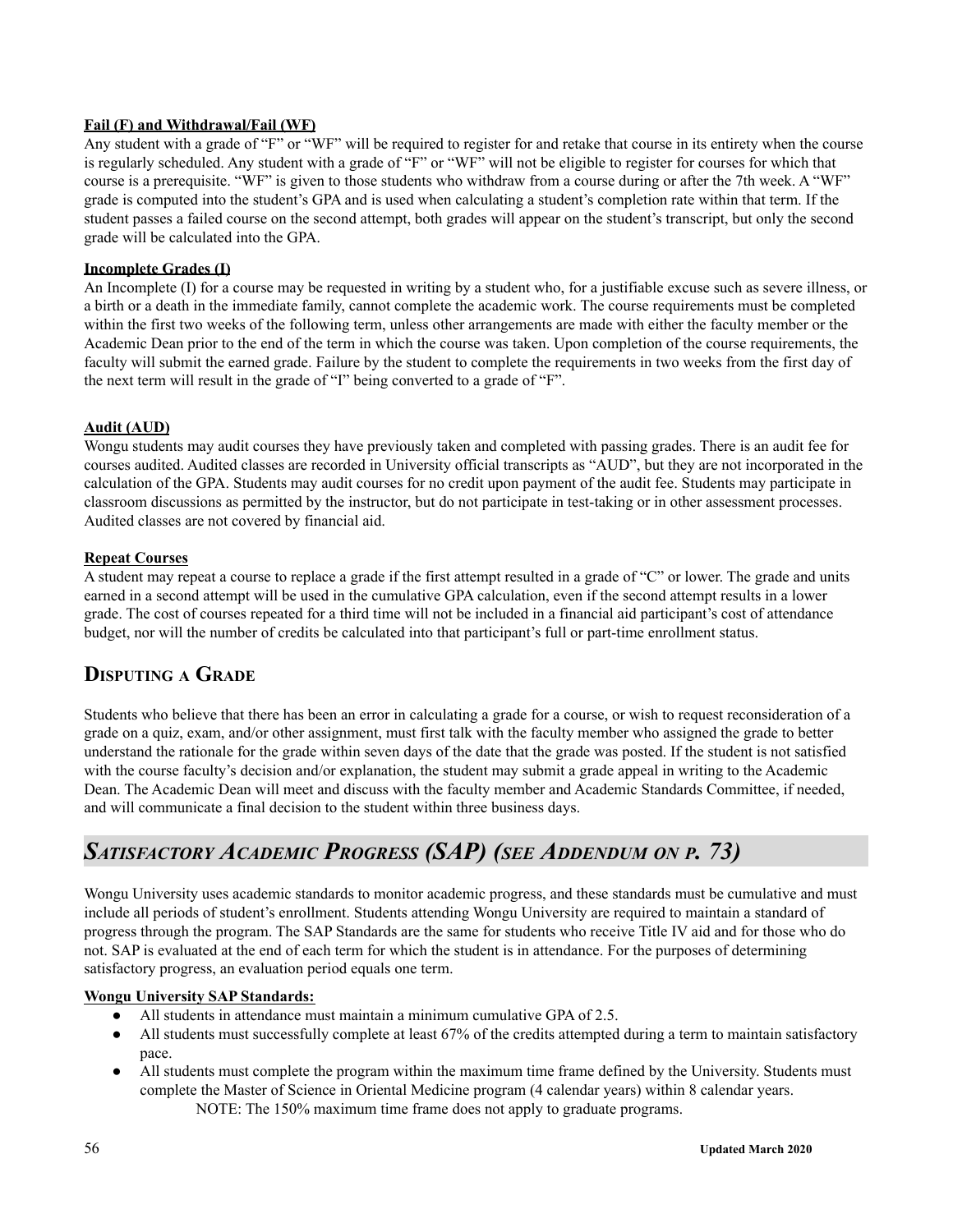Students who meet these standards are considered in good standing, and are meeting the SAP standards set forth by Wongu University. Failure to meet these standards will result in the following academic (and financial aid, if applicable) standings. Each standing after "SAP Met" has specific consequences, and requires specific actions that must be taken by the student.

| <b>Academic Standing</b>  | <b>Financial Aid Standing</b><br>(If Applicable)                                                                                                                            | <b>Definition</b>                                                                                                                                                                                                                          | <b>Action</b>                                                                                                                             |
|---------------------------|-----------------------------------------------------------------------------------------------------------------------------------------------------------------------------|--------------------------------------------------------------------------------------------------------------------------------------------------------------------------------------------------------------------------------------------|-------------------------------------------------------------------------------------------------------------------------------------------|
| <b>SAP</b> Met            | <b>SAP</b> Met                                                                                                                                                              | Student record<br>demonstrates a<br>satisfactory cumulative<br>GPA, a satisfactory<br>completion rate, and has<br>not exceeded the<br>maximum timeframe.                                                                                   | No action required.                                                                                                                       |
| <b>Academic Warning</b>   | Financial Aid Warning.<br>The student will still be<br>eligible to receive<br>Financial Aid.                                                                                | Student has failed to meet Student must meet with<br>at least one SAP<br>Standard. Student will<br>remain in this status for<br>one full term following<br>the term in which the<br>SAP violation occurred.                                | the Academic Dean, or<br>a designee, to complete<br>Academic Advising.                                                                    |
| <b>Academic Probation</b> | Financial Aid Probation.<br>If the student's appeal is<br><i>approved (see Action), they</i> Students will remain in<br>will still be eligible to<br>receive Financial Aid. | Student has failed to meet Student must meet with<br>at least one SAP Standard the Academic Dean, or<br>for two terms in a row.<br>this status for one full<br>term following the term<br>in which the repeated<br>SAP violation occurred. | a designee, to complete<br>an Academic Appeal to<br>remain in the program<br>and continue to receive<br>Financial Aid (if<br>applicable). |
| <b>Academic Dismissal</b> | Ineligible for Financial Aid Student has failed to meet Student will be                                                                                                     | at least one SAP Standard academically<br>for three terms in a row.                                                                                                                                                                        | disqualified and will be<br>dismissed from the<br>University.                                                                             |

### **Maximum Time Frame Violation**

Students who do not earn their degree within the specified maximum time frame of 8 calendar years will be dismissed from the University upon reaching the 8-year threshold.

### **Attempted Units**

To meet the minimum completion rate per term, the student must successfully complete at least 67% of the credits attempted in that term. For the purposes of this calculation, attempted credits include:

- All units for courses in which a student enrolled as of the add/drop deadline.
- All units for courses in which the student enrolled, but subsequently drops or fails
- Units for repeated courses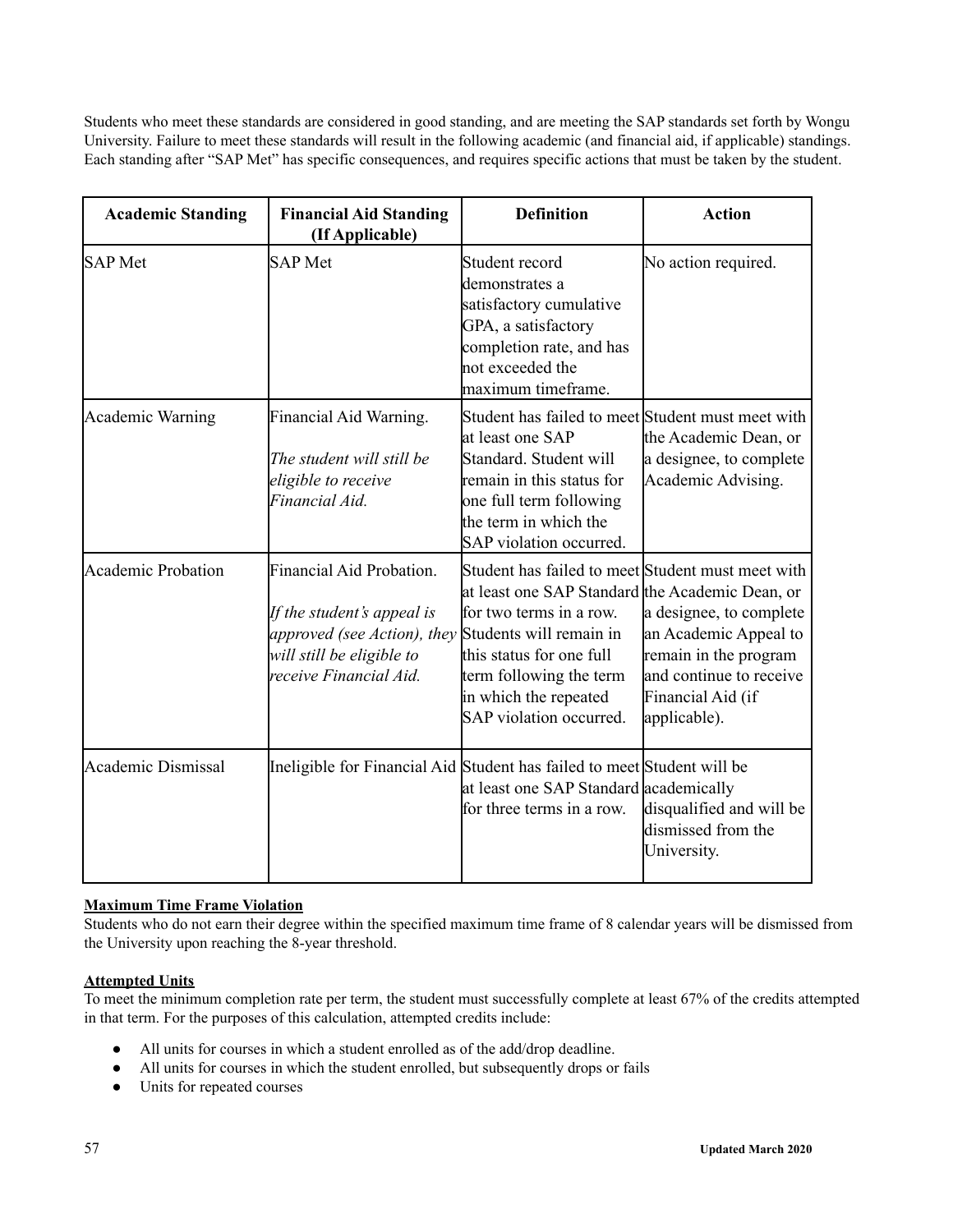### **Registration and Academic Standings**

If enrolled for a future term, a student's schedule is subject to administrative changes if a student's academic standing is updated to Academic Warning or Academic Probation. The student may be dropped from ineligible courses due to failed prerequisites. Required courses, if available, may be added to the student's schedule in place of administratively dropped courses.

## *ACADEMIC APPEALS*

An Academic Appeal must be completed by the student, in writing, to remedy the following situations:

- Student has violated the 14-day consecutive absence policy. The appeal must be completed prior to or on the  $19<sup>th</sup>$ day from their last date of attendance.
- Student continued to violate SAP policies and has been placed in an Academic Probation (and Financial Aid Probation, if applicable) academic standing.

Academic Appeals may be based on the following:

- A death in the immediate family
- Serious injury or illness of a student or a member of the immediate family
- Personal emergency
- Economic hardship
- Military training or obligations

Additionally, the University reserves the right to require third-party documentation to support any of the reasons listed above. Special circumstances that are not included on the list above will be reviewed on a case-by-case basis. The Academic Dean also retains the right to require the student's attendance at an Academic Standards Committee meeting to discuss their appeal.

## *WITHDRAWALS AND DISMISSALS*

Circumstances that could result in dismissal from Wongu University have been noted in the Attendance and Satisfactory Academic Progress (SAP) policies. This section serves to provide more detail of the processes and classifications associated with Withdrawals and Dismissals. Any students who withdraw or are dismissed from Wongu University are strongly advised to read the Refund Policy and the policy for Return of Federal Title IV Funds (if applicable) in the Finance section of this catalog. Students who are receiving financial aid funds are strongly urged to meet with the Financial Aid Director prior to voluntarily withdrawing to discuss how withdrawing will affect their aid package.

### **VOLUNTARY WITHDRAWAL**

Students who must withdraw from Wongu University during the term must do so in writing. Students may fill out a Student Withdrawal Form in person with the assistance of the Registrar or send written notice of withdrawal to:

Academic Department Wongu University of Oriental Medicine 8620 S. Eastern Ave Las Vegas, NV 89123

## **INVOLUNTARY WITHDRAWAL / DISMISSAL**

Wongu University may withdraw a student under any of the following circumstances:

● Student violates the attendance policy by missing 14 consecutive days of class/clinic and fails to make an appeal within the University's timeframe (19 days from the last date of attendance).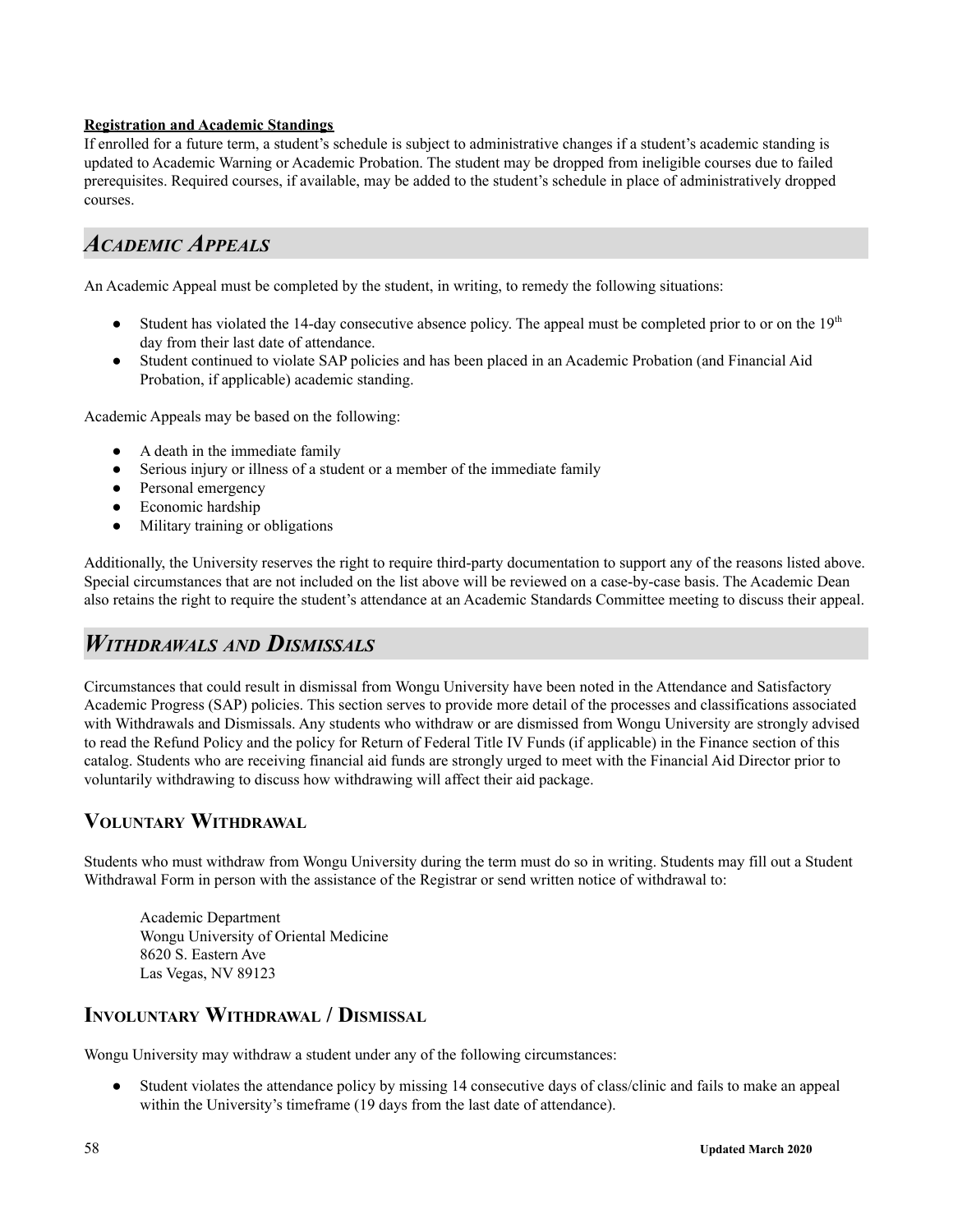- Student fails to reconcile accounts in a timely manner.
- Student fails to comply with SAP Standards for three terms in a row, or has reached the maximum time frame.
- Student violates the Student Code of Conduct to an extent that would warrant dismissal (see Student Policies for more information about Wongu University's Disciplinary Procedures).
- Student fails to return from a Leave of Absence as scheduled.

## *READMISSION*

Students who have voluntarily withdrawn and have been out of attendance for over one year must reapply for admission as new students under the current existing admissions requirements. Students who have voluntarily withdrawn and have been out of attendance for less than one year must contact the Academic Dean to be considered for readmission. In addition, readmitted students must comply with all current Wongu policies and regulations and are subjected to tuition and fees and curriculum requirements at the time of re-enrollment. Students shall retain their original student identification number.

Students who have been dismissed from the University may only be readmitted by special action, and will only be considered when sufficient evidence is available to show the likelihood of future success in the program. Students granted reinstatement after being academically disqualified will be enrolled for a probationary period upon re-entry. If a student's GPA falls below 2.5 during this probationary period, or they do not successfully complete 67% of the credits attempted during their re-entry term, then the student will be permanently dismissed from the University.

Students disqualified for failure to meet the conduct standards set forth by the University must wait one year before being eligible to reapply. The student may be subject a meeting with the Academic Standards Committee to be considered for re-entry.

Any student, withdrawn voluntarily or involuntarily, must have their account reconciled prior to readmission. Former students who were previously eligible for certain institutional scholarships are not guaranteed continued eligibility upon readmission.

## *LEAVE OF ABSENCE*

A matriculated student who chooses to interrupt his or her attendance, but intends to return and continue his or her program, must submit to the Registrar a completed Leave of Absence (LOA) request form. An LOA may be authorized only by the Academic Dean, or a designee. The period of time shall not be counted against the student's maximum time of degree completion. The amount of leave time granted depends largely on the personal needs of the student and the timing of the leave within the academic program. Normally, an LOA should be requested before the start of the first term in which the student plans not to attend. However, if extenuating circumstances arise, a student may request an LOA mid-term. These circumstances include, but are not limited to: short or long-term personal illness, military training or obligations, jury duty, maternity/paternity leave, and critical illness or death of an immediate family member. A student whose LOA is approved, and who is registered for courses at the point of approval, is automatically withdrawn from all courses. Any tuition charged or refunded will be in accordance with the Institutional Refund Policy (in the Finance section of this catalog). The LOA must not exceed a total of 180 calendar days in any 12-month period. Students who exceed a total of 180 calendar days will be withdrawn from the University. Students who are recipients of Title IV financial aid funds must meet with the Financial Aid Director prior to requesting an LOA. A student requesting an LOA for any reason shall adhere to the following general procedure:

- 1. The student must meet personally with the Academic Dean to discuss the reason(s) for the leave and the effects on his or her academic progress. The Academic Dean's decision is reached after careful consideration is given to personal and professional circumstances.
- 2. The student must meet personally with the Financial Aid Director (if applicable) and the Finance Office to discuss potential financial obligations to the University. Closing financial obligations to the University will not be finalized until the LOA request form has been fully processed and the Financial Aid and Finance offices have calculated final tuition, fees, and financial aid eligibility.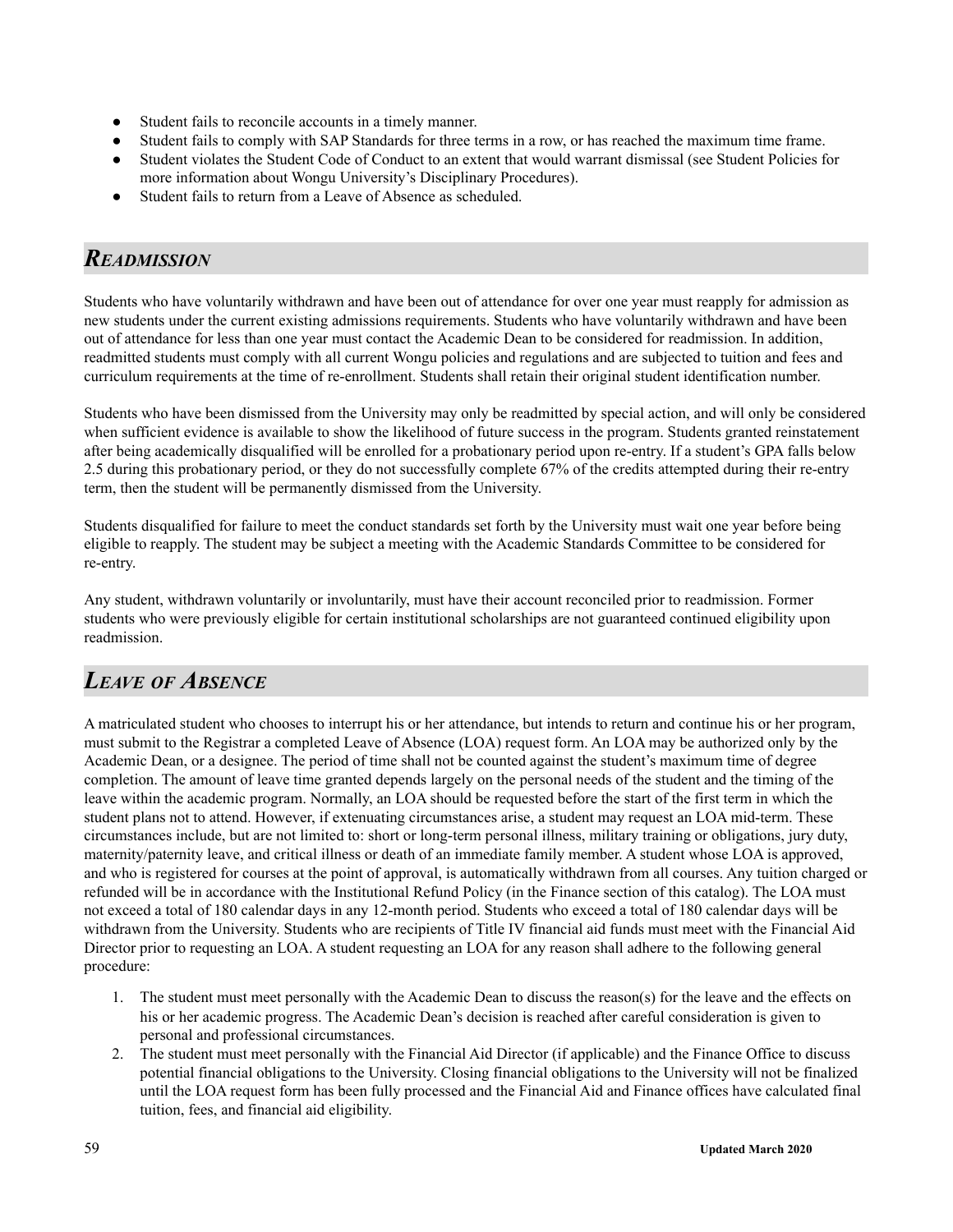- 3. The student must submit the request for LOA form to the Registrar.
- 4. The Academic Dean, or a designee, will send an official communication to the student indicating whether the LOA is approved or denied.

Provided that the leave is approved, the official start date of the LOA will be the start date indicated on the student's completed LOA form. A student may request up to one extension to his or her approved LOA, provided that the period of time has not expired. Extension requests must adhere to the aforementioned general procedure of the initial LOA request. It shall be the responsibility of the student to contact their Academic Dean or Registrar at least one-month prior to the expiration of an LOA to plan their re-entry into the program. Failure to return as scheduled from an LOA will result in an administrative withdrawal of the student from the University.

A student who has been denied an LOA request may appeal to their Academic Dean within three business days following the notification of the decision. The appeal must be in writing and include all facts that substantiate the appeal. The Academic Dean will consider the student's written appeal and the student's file and determine whether to uphold or modify the decision.

### **International Students**

Foreign students may apply for a limited LOA as long as they are in compliance with all governmental and University requirements and regulations.

## *GRADUATION REQUIREMENTS*

The Master of Science degree in Oriental Medicine is conferred upon those who have fulfilled the following requirements:

- 1. Complete didactic and clinic hours in the curriculum (or their equivalent) as a matriculated student at Wongu University according to established policies.
- 2. Achieve a minimum 2.5 cumulative Grade Point Average (GPA) for all courses taken at Wongu.
- 3. Pass all sections of the Graduation Exam.
- 4. Clear all indebtedness and other obligations to the University.
- 5. Complete an exit interview conducted by the President or the Academic Dean.
- 6. Complete and pass CCAOM's Clean Needle Technique (CNT) exam: http://www.ccaom.org/cntschedule.asp
	- Must have started a needling techniques course no later than the start date of their CCAOM CNT course.
		- Refer to the CCAOM website for all other information and requirements.

## *LICENSURE REQUIREMENTS*

Wongu University prepares its students to meet the professional requirements for Nevada Licensure (http://orientalmedicine.nv.gov/).

A graduate of the University or a current student may be eligible to sit for the National Certification Commission for Acupuncture and Oriental Medicine (NCCAOM) modules [\(nccaom.org](http://www.nccaom.org/)). Once the graduate has passed the required NCCAOM modules (currently Acupuncture with Point Location and Chinese Herbology), the student qualifies to sit for the Licensure exam conducted by the Nevada State Oriental Medicine Board. For other states, a graduate should contact the appropriate state licensing agency for specific licensing requirements.

Please refer to the complete NCCAOM applicant handbook for detailed information as well as the application process: http://www.nccaom.org/applicants/handbook-and-applications/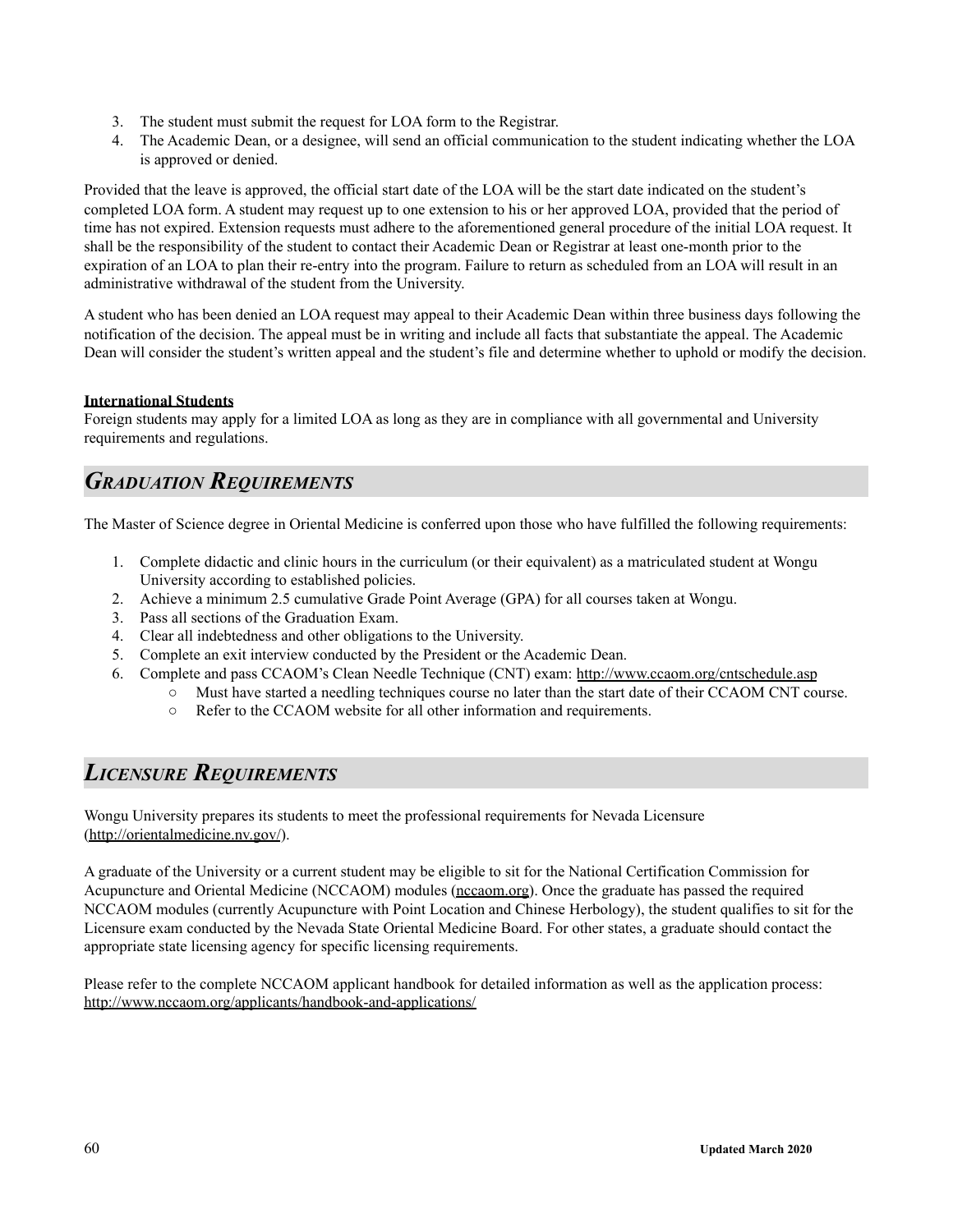## *TRANSCRIPTS*

Official copies of student academic records will be forwarded to either the student or to a designated addressee upon written request. Unofficial copies of student academic transcripts will only be provided to the student, unless exceptional circumstances warrant otherwise. Requests for academic transcripts may be obtained from the Registrar. Processing of transcript requests will be withheld if the student has failed to submit required documents or other items, has not paid the transcript fee (\$10.00), or has a tuition balance, ancillary fees or other charges owed to the University. Transcripts are sent to the student or the student's designated recipient within five business days after payment has been made. The student will be notified by the Registrar's office once it has been mailed.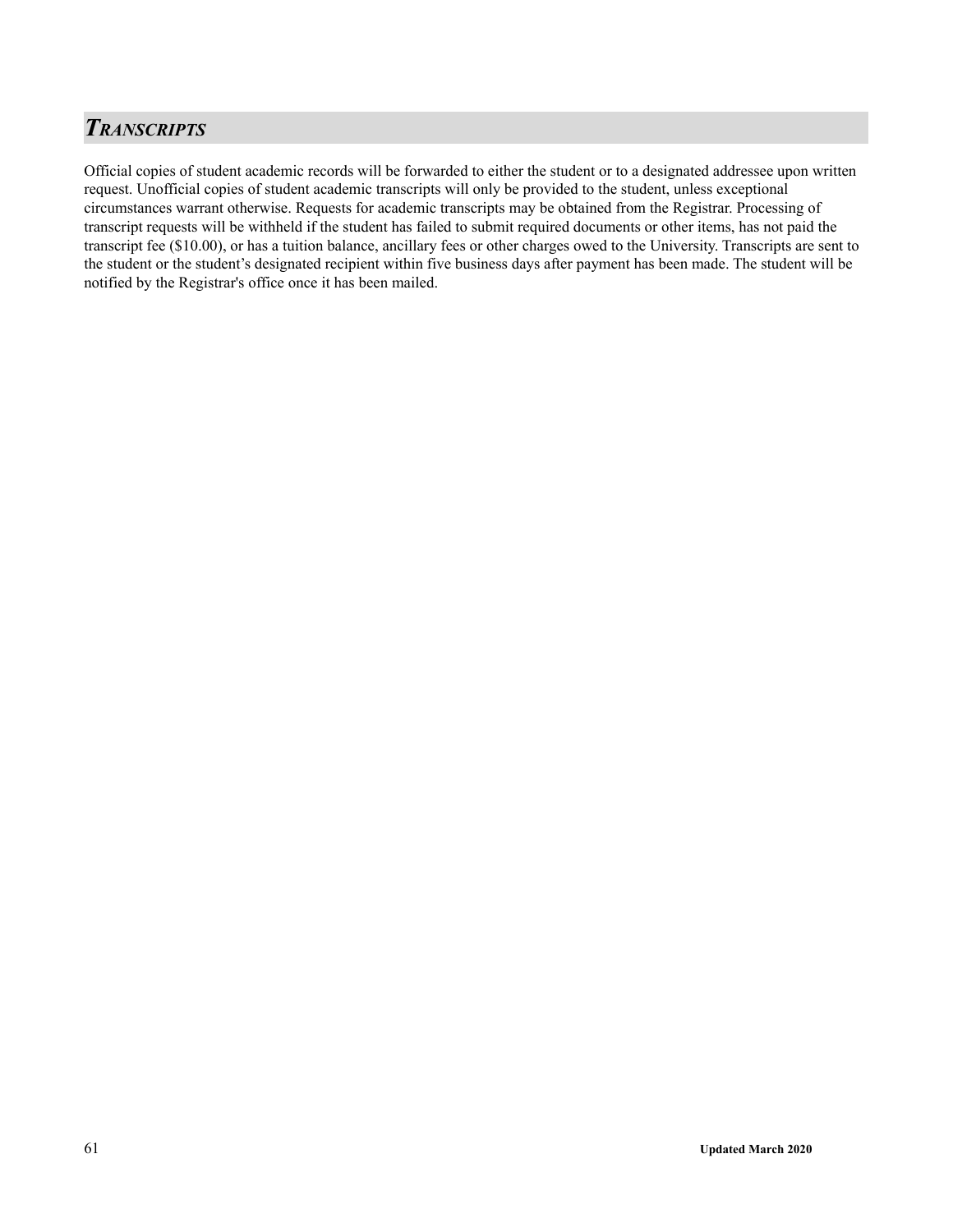# *STUDENT RECORDS POLICY*

## **FAMILY EDUCATIONAL RIGHTS AND PRIVACY ACT (FERPA)**

The Family Educational Rights and Privacy Act (FERPA) affords students certain rights with respect to their education records. These rights include:

1. The right to inspect and review the student's education records within 45 days of the day Wongu University of Oriental Medicine receives a request for access. Students should submit to the Registrar written requests that identify the record(s) they wish to inspect. The Registrar will make arrangements for access and notify the student of the time and place where the records may be inspected. If the records are not maintained by the Registrar, the Registrar shall advise the student of the correct official to whom the request should be addressed.

2. The right to request the amendment of the student's education records that the student believes are inaccurate, misleading, or otherwise in violation of the student's privacy rights under FERPA. Students may ask Wongu University to amend a record that they believe is inaccurate or misleading. They should write Wongu University's official who is responsible for the record, clearly identifying the part of the record they want changed and specify why it is inaccurate or misleading. If Wongu University decides not to amend the record as requested by the student, Wongu University will notify the student of the decision and advise the student of his or her right to a hearing regarding the request for the amendment. Additional information regarding the hearing procedures will be provided to the student when notified of the right to a hearing.

3. The right to provide written consent before the university discloses personally identifiable information from the student's education records, except to the extent that FERPA authorizes disclosure without consent.

The school discloses education records without a student's prior written consent under the FERPA exception for disclosure to school officials with legitimate educational interests. A school official is a person employed by Wongu University in an administrative, supervisory, academic, research, or support staff position (including law enforcement unit personnel and health staff); a person serving on the board of trustees; or a student serving on an official committee, such as a disciplinary or grievance committee. A school official also may include a volunteer or contractor outside of Wongu University who provides an institutional service or function for which the school would otherwise use its own employees and who is under the direct control of the school with respect to the use and maintenance of personally identifiable information from education records, such as an attorney, auditor, or collection agent or a student volunteering to assist another school official in performing his or her tasks. A school official has a legitimate educational interest if the official needs to review an education record in order to fulfill his or her professional responsibilities for Wongu University.

Wongu University may also disclose students' education records, without the consent of the student, in certain other circumstances, including:

- to comply with a judicial order or a lawfully issued subpoena;
- to appropriate officials in connection with a health or safety emergency;
- to officials of another school, upon request, in which a student seeks or intends to enroll;
- in connection with a student's request for or receipt of financial aid, as necessary to determine the eligibility, amount, or conditions of the financial aid, or to enforce the terms and conditions of the aid;
- to certain officials of the U.S. Department of Education, the Comptroller General, to state and local educational authorities, in connection with certain state or federally supported education programs;
- to accrediting organizations to carry out their functions;
- to organizations conducting certain studies for or on behalf of Wongu University;
- to the U.S. Department of Homeland Security.
- Information the school has designated as "directory information".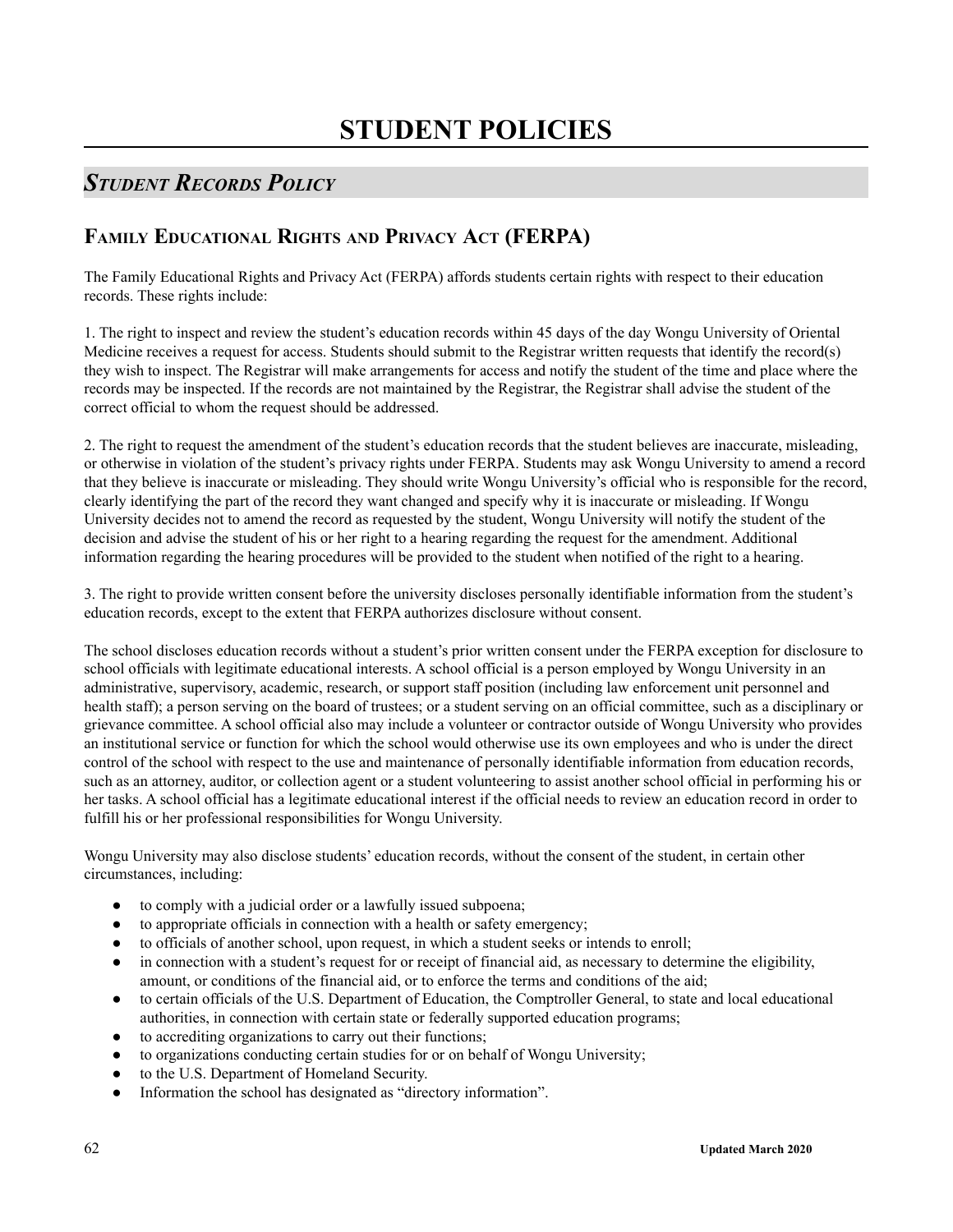FERPA permits the disclosure of designated "directory information" without a student's written consent, unless a student provides written notification to the Registrar that he or she does not want "directory information" released. Wongu University designates the following as public or "directory information": student's name, campus, enrollment status, class level, enrollment dates, and degree received.

A student who wishes to allow another person, such as a parent or spouse, to have continuous access to the student's educational records must make written notification to the Registrar. Once filed, this request becomes a permanent part of the student's record until the student instructs Wongu University, in writing, to have the request removed.

4. The right to file a complaint with the U.S. Department of Education concerning alleged failures by Wongu University to comply with the requirements of FERPA. The name and address of the office that administers FERPA is:

Family Policy Compliance Office U.S. Department of Education 400 Maryland Avenue, SW Washington, DC 20202

### **RETENTION OF STUDENT RECORDS**

Wongu University maintains a thorough and accurate system for entering, storing, updating, reporting, and securing data on student records. Each student's progress is carefully updated to ensure that an accurate and complete record of their academic program becomes a part of their permanent record. Current student records and transcripts are stored in written fashion for ten years on campus in locking metal filing cabinets. Academic records for each student are also maintained in a computer database.

## *STUDENT CODE OF CONDUCT*

Students must conduct themselves in a manner that upholds the University's student code of professional and academic conduct. Students are expected to conduct themselves in a responsible and mature manner, and to abide by the policies of the University. All students should understand that they are training to be skilled health professionals, and as such will be held to a high standard of responsibility. Students who act in a manner that violates this code will be subject to disciplinary actions.

Enrollment in a class may be terminated due to unsatisfactory student conduct, undue disrespect toward an instructor or administrator, or academic dishonesty. Each student is responsible for maintaining standards of academic performance established for each course in which the student is enrolled.

### **PROHIBITED CONDUCT**

- 1. Obstruction or disruption of teaching, research, administration, disciplinary procedures, or other university activities.
- 2. All forms of academic misconduct including, but not limited to, cheating, fabrication, plagiarism, or facilitating academic dishonesty.
- 3. Theft, conversion of, destruction of, or damage to any property of the university, or any property of others while on university premises, or possession of any property when the student had knowledge or reasonably should have had knowledge that it was stolen.
- 4. Unlawful practice of acupuncture and healing arts, except under supervision by an OMD in Wongu University classes and clinics.
- 5. Unauthorized entry to, possession of, receipt of, or use of any university services; equipment; resources; or properties, including the university's name, insignia, or seal.
- 6. Forgery, alteration, or misuse of any university document, record, key, electronic device, or identification.
- 7. Unlawful conduct involving moral turpitude.
- 8. Use of university computer and electronic communications facilities, systems, or services in any manner that violates other university policies or regulations.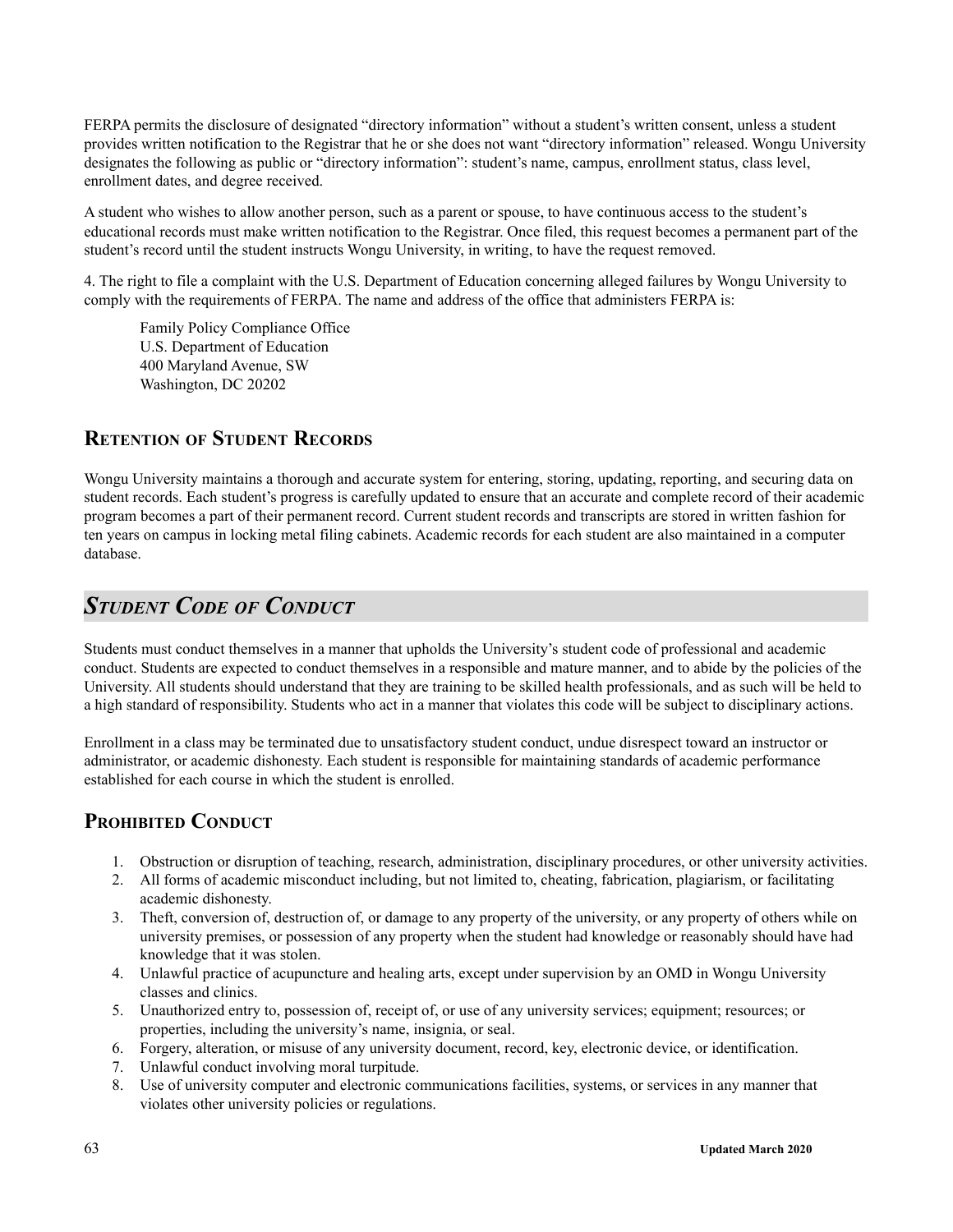- 9. Violation of policies, regulations, or rules governing university owned, operated, or leased facilities.
- 10. Physical or verbal abuse or sexual harassment, including but not limited to rape, sexual assault, sex offenses, and other physical assault; threats of violence; or other conduct that threatens the health or safety of any person. Sexual harassment is defined as unwelcome sexual advances, requests for sexual favors, and other verbal, nonverbal or physical conduct of a sexual nature constitute sexual harassment.
- 11. Obscene, lewd, or indecent behavior on campus or at a University sponsored function.
- 12. Possessing, distributing, manufacturing, or using illegal drugs or misusing legal pharmaceutical drugs on University property or at University sponsored student events.
- 13. Possessing, distributing, manufacturing, or using alcohol on University property.
- 14. Vandalism or defacing University buildings or property.
- 15. Falsely using parking spaces designated for persons who are disabled.
- 16. Obstruction of University buildings, building entrances, or school vehicles.
- 17. Unaccompanied minors on the University campus and/or in the Health Center.
- 18. Refusal to follow instructions given by University personnel that results or may result in bodily harm to oneself, other students, faculty, or staff; including but not limited to emergency evacuation and requests to disassemble and vacate premises.
- 19. Failure to comply with the University rules, regulations, or policies.
- 20. Failure to comply with the lawful directions of University officials.

## **DESCRIPTIONS OF KEY CONDUCT POLICIES**

### **Academic Honesty**

Wongu University, in order to fulfill its purposes, must maintain high standards of academic honesty and model clear standards of professional behavior for its students. All members of Wongu University are expected to exhibit honesty in their academic work. The principle of academic honesty is understood to include the writing of papers, reports, quizzes, and examinations. Students are expected to participate fully in their academic studies by contributing their own ideas and understanding to each assignment. Students may not resubmit work created for previous or concurrent courses taken at Wongu University or any other institution unless permission is given by the instructor. Wongu University addresses violations of this academic honesty policy on an individual basis. Academic honesty violations may be grounds for suspension or dismissal.

### **Plagiarism**

All written work must be the original work of the student and a result of their independent effort. Any work previously created by the student for another project and/or purpose may not be reused and claimed as original work. Any quotations, paraphrases, or direct appropriation of imagery or ideas from source material must be properly cited. Any student who plagiarizes will receive a grade of "F" for that assignment, project, or project or assignment step, with no opportunity to do the assignment again. All plagiarism offenses will be reported to the Academic Dean. Multiple instances of plagiarism in a single class will result in a final course grade of "F". Plagiarism is a violation of Wongu University's Academic Honesty Policy and may be grounds for suspension or dismissal. This policy constitutes an official warning to each student.

### **Cheating**

Cheating is defined as accepting or giving aid to another during a written exam or for a written report unless authorized by the instructor. This includes representing another person's work as one's own, or buying or selling written work to be turned in for a class. Cheating also includes possession of tests or other materials before such materials have been distributed by the instructor, unless prior permission is granted; failing to abide by the instructions of the instructor with respect to test-taking procedures; influencing or attempting to influence any University official, faculty member, or employee responsible for processing grades, evaluation students, or for maintaining academic records through the use of bribery, threats, or any other means of coercion in order to affect a student's grade or evaluation; alteration or misuse of University documents pertaining to academic records.

### **Harassment**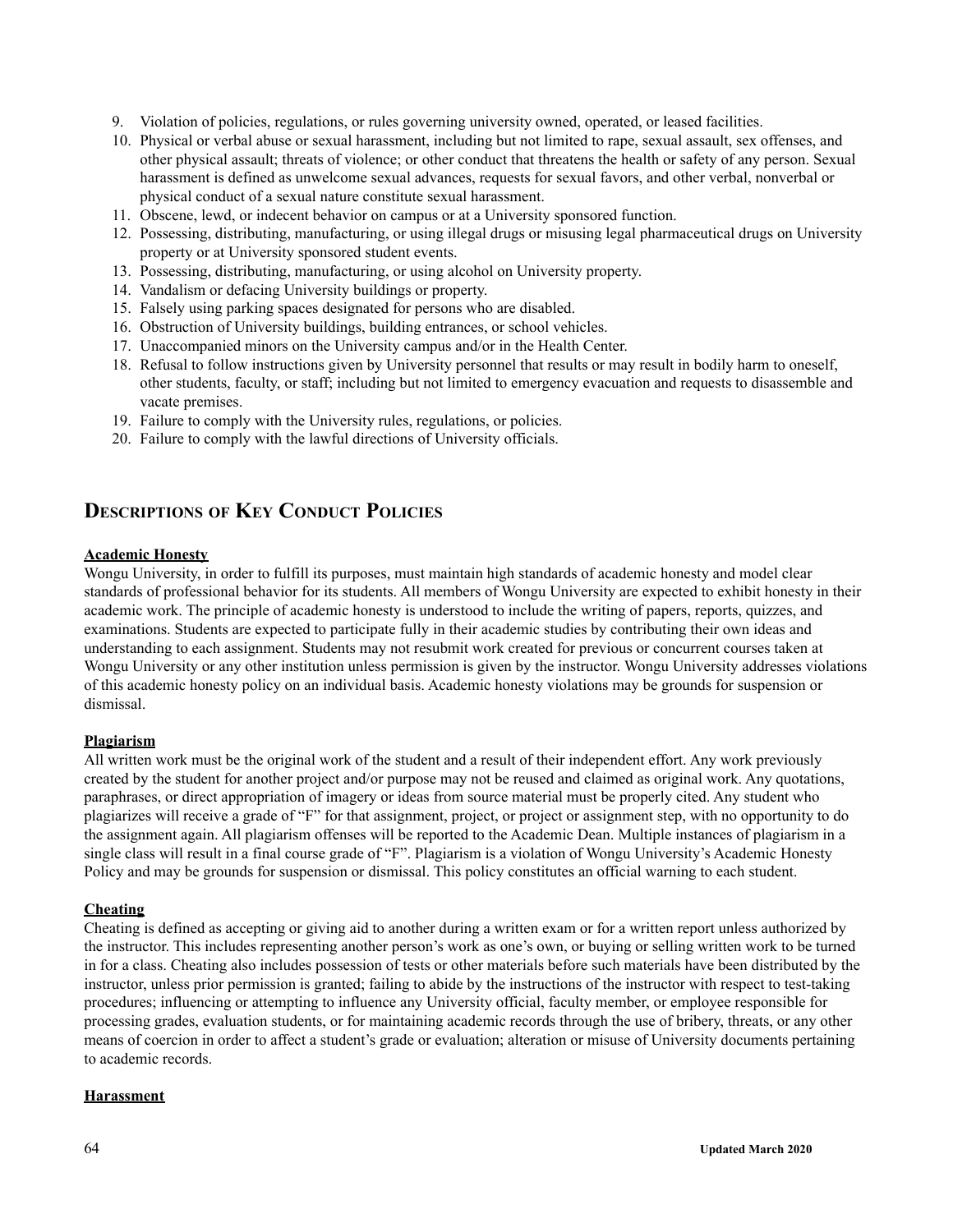It is the policy of Wongu University to promote a learning and working environment free from harassment of any kind, including sexual harassment. Harassment is considered intolerable behavior and complaints will be investigated and acted upon promptly. Students who have any questions regarding this policy, or wish to complain of harassment, or any Wongu University personnel who have been informed of harassment involving a student, should contact the Academic Dean. Complaints alleging harassment will be maintained as confidential and private. Any member of the University found to have engaged in harassment may be dismissed from the University.

### **Malicious or Frivolous Allegations**

Wongu University recognizes that allegations of harassment can cause serious damage to the personal reputation and career of accused. If it is determined that a harassment allegation is malicious or frivolous in nature, the complainant may be subject to disciplinary action.

## *DISCIPLINARY PROCEDURE*

### **GUIDELINES**

The Academic Dean, or a designee from the campus management team, may conduct investigations or intervene in a disciplinary incident. These bodies may elicit the guidance and support of anyone they deem necessary to understand the scope of the alleged violation and/or to explore appropriate responses to said violation.

Student behavior found to be in violation of any published Wongu University policy, rule, or regulation, including the Student Code of Conduct, will result in disciplinary action, up to and including dismissal from the University. Disciplinary sanctions can be imposed on applicants, enrolled students, students between academic terms, and graduates awaiting degrees.

## **PROCESS**

Alleged violations of the Student Code of Conduct may be reported to any campus manager by an instructor, staff member, or student and the incident/behavior will be officially documented. If the matter in question constitutes a potential violation of the Code of Conduct the student will be asked to meet with the Academic Dean, or a designee, for a conduct meeting. The Academic Dean, or a designee, will conduct an investigation and determine the appropriate action to be taken. After meeting with the Academic Dean, or a designee, the student may be found not responsible for the incident/behavior in question, informal action may be taken, or formal action may be taken. Should formal action be taken, the student will be notified in writing of sanctions imposed.

### **SANCTIONS**

During the disciplinary process, every attempt will be made to foster student learning through a system of appropriate and escalating consequences. Students may be subject to the following sanctions and penalties as part of the University disciplinary process:

- Verbal Warning: Documentation of the verbal warning will be placed in the student's file.
- Written Warning: Students will be placed on behavioral probation. Violation of behavioral probation will result in immediate suspension.
- Suspension: Termination of student status for a specified period of time, including an academic term or terms with reinstatement subject to specified conditions; further violations of school policies of violation of suspension may be cause for further disciplinary action, normally in the form of dismissal.
- Dismissal: Termination of student status at the University.
- Restitution: For certain situations, reimbursement for damage to or misappropriation of school University, or private property may be imposed exclusively or in combination with other disciplinary actions. Such reimbursement may take the form of monetary payment or appropriate service to repair or otherwise compensate for damages.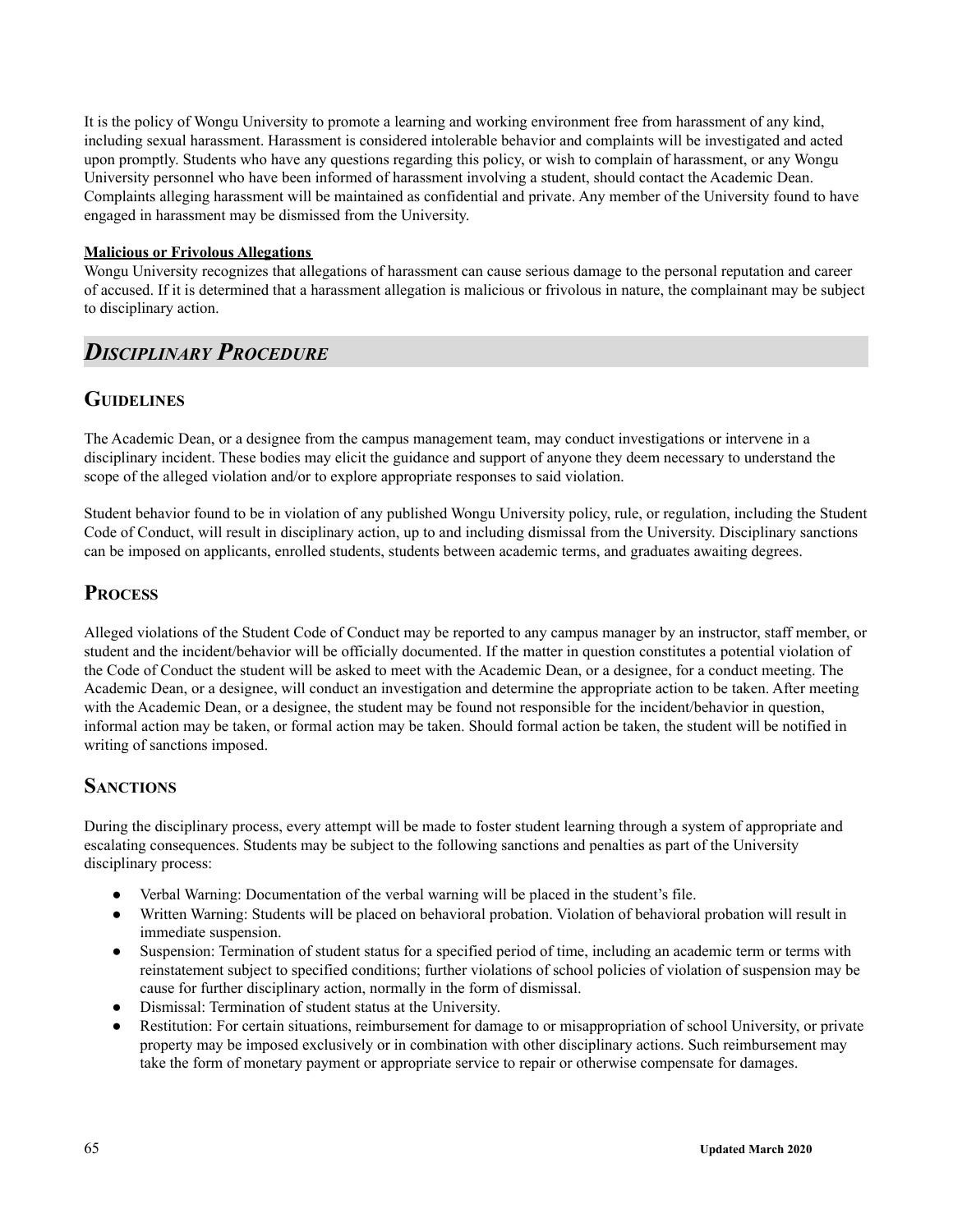### **APPEALS**

A student has the right to appeal the decision of the Academic Dean to the President if additional relevant information has become available since the initial decision that is sufficient to alter said decision. The appeal must be submitted in writing, with supporting evidence (if applicable). The student will be notified in writing of the final decision

## *GRIEVANCE PROCEDURE*

Students with a grievance regarding a specific issue or with a fellow student, staff or faculty member are asked to first attempt to resolve the situation informally with the other individual(s) concerned. If this is not possible, the student may file a written grievance, within thirty days of the incident, to the Academic Dean, the complaint designee; or, if the grievance is regarding the Academic Dean, to the President.

A response will be forwarded to the student within ten business days of the receipt of the grievance. If the grievance is not resolved satisfactorily at this stage, the student may write a letter to the Academic Dean outlining the problem and proposed solutions. The Academic Dean will review the written grievance, meet with the Academic Standards Committee and/or the campus leadership team, and make a decision within ten business days.

Once the matter is final, written notice of the decision will be transmitted within a reasonable time not to exceed 30 days to the reporting student and any other appropriate parties. The matter shall, however, remain a private one and no publication of the matter shall be made. Should the reporting student, or any other affected party remain displeased with the outcome of the matter, they may choose to contact Wongu University's accrediting agency, ACAOM, through the contact information below.

Accreditation Commission for Acupuncture and Oriental Medicine 8941 Aztec Drive Eden Prairie, MN 55347 Phone: (952) 212-2434 Fax: (952) 657-7068

# *NON-DISCRIMINATION POLICY*

In compliance with Title VI of the Civil Rights Act of 1964, Title IX of the Education Amendments of 1972, Section 504 of the Rehabilitation Act of 1973, the Age Discrimination Act of 1975, and the Americans with Disabilities Act of 1990, the University does not discriminate on the basis of race, color, national origin, religion, sex, gender, sexual orientation, disability, or age in any of its policies, procedures, or practices. This nondiscrimination policy covers admissions, financial aid, and employment policies of the University, as well as access to and treatment in University programs, activities and facilities. Students may freely complain of any action which they believe discriminates against them on any of the foregoing grounds.

# *DIVERSITY POLICY*

The Wongu community values diversity, which is an essential component of its excellence and success. Wongu University is committed to the pursuit of excellence by being inclusive of individuals irrespective of race/color, ethnicity, age, sex, sexual orientation, gender, gender identity/gender expression, religion, belief system, physical or mental disability, or national origin. The University is committed to ensuring that all members of the Wongu community are welcome through our practice of valuing the varied experiences and worldviews of those we serve.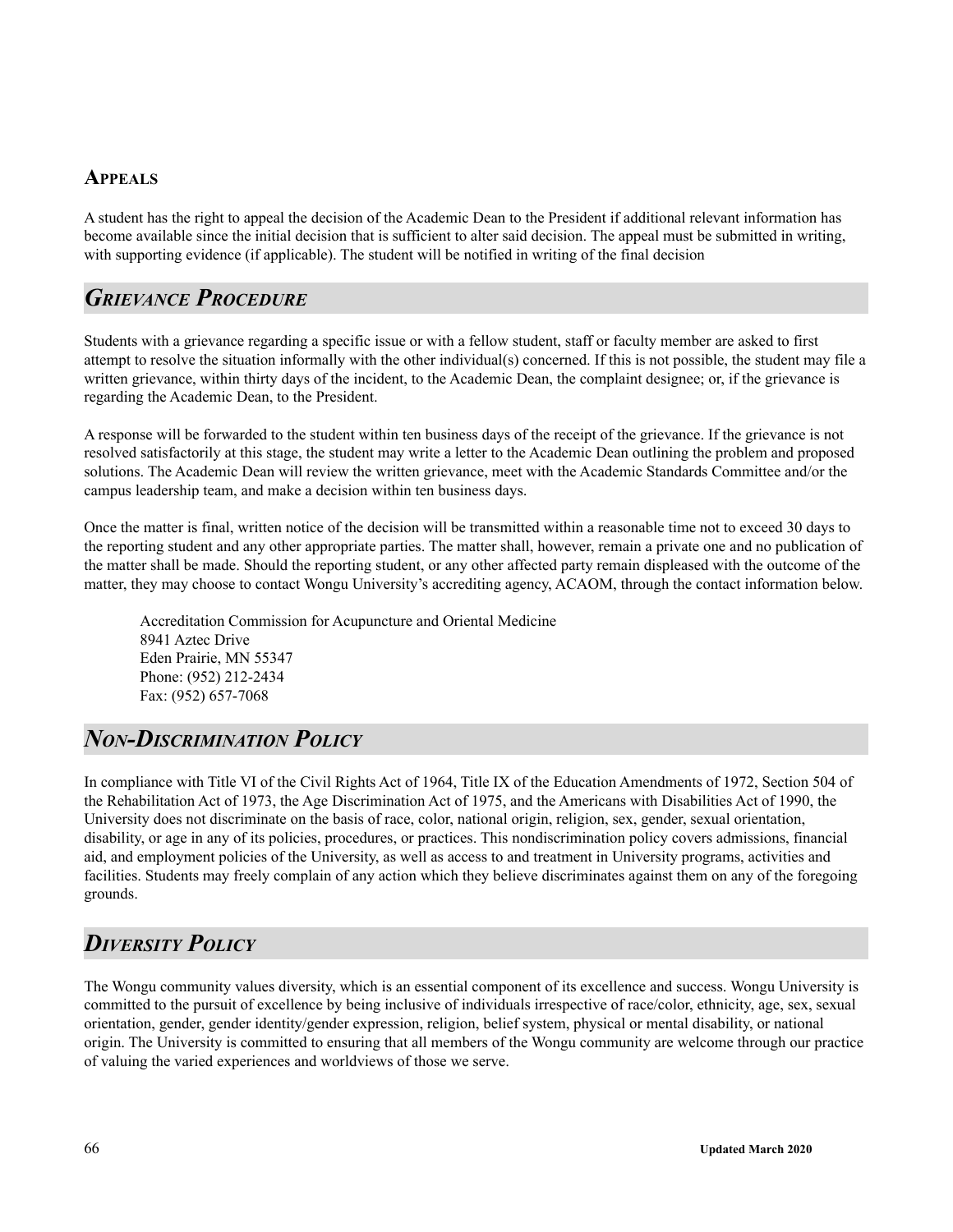# **COPYRIGHT INFRINGEMENT POLICIES AND SANCTIONS**

Any sharing of copyrighted material without proper licensing or permission from the owner/author/software manufacturer is prohibited by law, and is not condoned by Wongu University. Any students accused of copyright violation or infringement will be required to resolve matters on their own without involvement from the University. Additionally, all students are subject to disciplinary action should those policies be violated.

### **Summary of Civil and Criminal Penalties for Violation of Federal Copyright Laws**

Copyright infringement is the act of exercising, without permission or legal authority, one or more of the exclusive rights granted to the copyright owner under section 106 of the Copyright Act (Title 17 of the United States Code). These rights include the right to reproduce or distribute a copyrighted work. In the file-sharing context, downloading or uploading substantial parts of a copyrighted work without authority constitutes an infringement.

Penalties for copyright infringement include civil and criminal penalties. In general, anyone found liable for civil copyright infringement may be ordered to pay either actual damages or "statutory" damages affixed at not less than \$750.00 and not more than \$30,000.00 per work infringed. For "willful" infringement, a court may award up to \$150,000.00 per work infringed. A court can, in its discretion, also assess costs and attorneys' fees. For details, see Title 17, United States Code, Sections 504, 505.

Willful copyright infringement can also result in criminal penalties, including imprisonment of up to five years and fines of up to \$250,000.00 per offense.

This policy includes computer use and file sharing.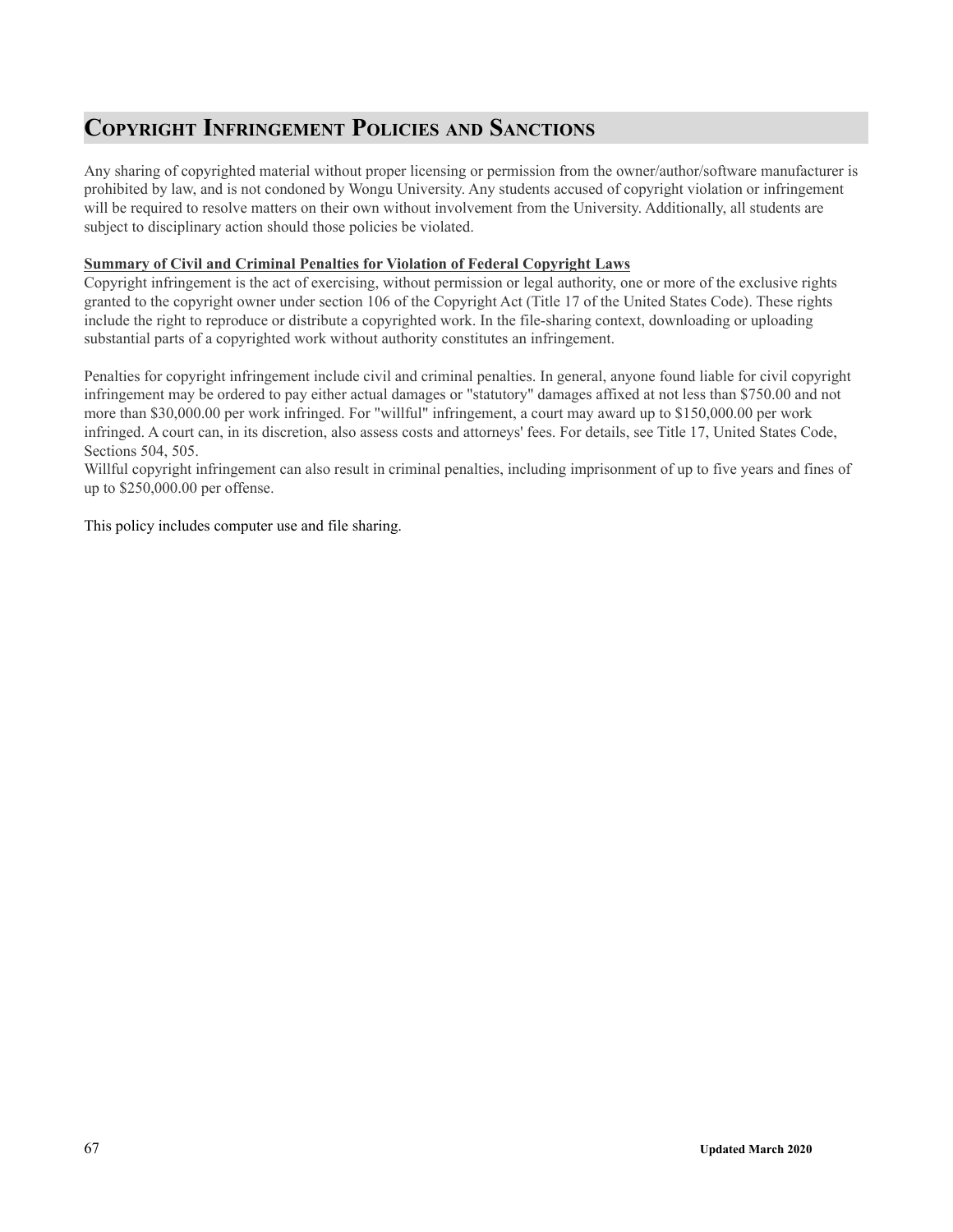# *WONGU UNIVERSITY CAMPUS*

### **Library**

The Library houses 2,000+ volumes of books and journals on Oriental medicine, acupuncture, herbology, Western medicine, and nutrition. Students also have access, by request, to approximately 1,000 books in the Special Collections section in the Academic Office. Students are responsible for remaining current on hours of operations, check-out policies, fines for overdue books, etc. The library is open during regular business hours. Students may check out books with library or Wongu staff. The Clark County Health Science Library is also available through LVCCLD.org. The county has an extensive holding of medical, health, and science resources in part due to their official status to support the Health Science offerings at CSN (College of Southern Nevada). After signing up for a free library card, students may gain access to medical research databases, medical journals, as well as Alt Health Watch.

### **Books and Supplies**

Students may order books and supplies directly from outside distributors. The Registrar sends out the book list for each term during the registration period for that term.

### **Student Lounge**

The student lounge is open during regular business hours as well as when classes are in session, and is available for students to study and relax.

### **Bulletin Boards**

The student bulletin boards are located in the Student Lounge. They are available for posting items, including study information, administrative announcements, and so forth. The administrative bulletin board is located outside the library, and contains schedules, curriculum information, and special news.

### **Student Health Services**

The Wongu Health Center offers healthcare services to students at substantially discounted rates for treatments and some herbal prescriptions.

### **Student Government**

The Wongu Student Association (WSA) is administered by students elected annually by their peers and serves as the formal student voice in institutional governance. Elected representatives lead the student body in a number of ways. They provide direction and guidance for less experienced students, and act as liaisons between Wongu administration and the student body. The WSA focuses on addressing the concerns of current students, as well as fosters community through social gatherings and events.

## *DISABILITY SERVICES*

Wongu University is committed to providing reasonable accommodations to students with documented disabilities. Students with a disability will not, on the basis of that disability, be denied full and equal access to academic and co-curricular programs or activities or otherwise be subjected to discrimination under program offered by the University. Students who require accommodations are encouraged to request them prior to the start of a term, but can do so at any time.

Disabled students' rights are protected under Section 504 of the Rehabilitation Act of 1973, the Americans with Disabilities Act of 1990 (ADA), and the Americans with Disabilities Amendments Act of 2008. It is the policy of Wongu University to ensure that no qualified student with a disability is excluded from participation in or subjected to discrimination in, any University program, activity, or event. ADA requests or inquiries should be made to the Registrar.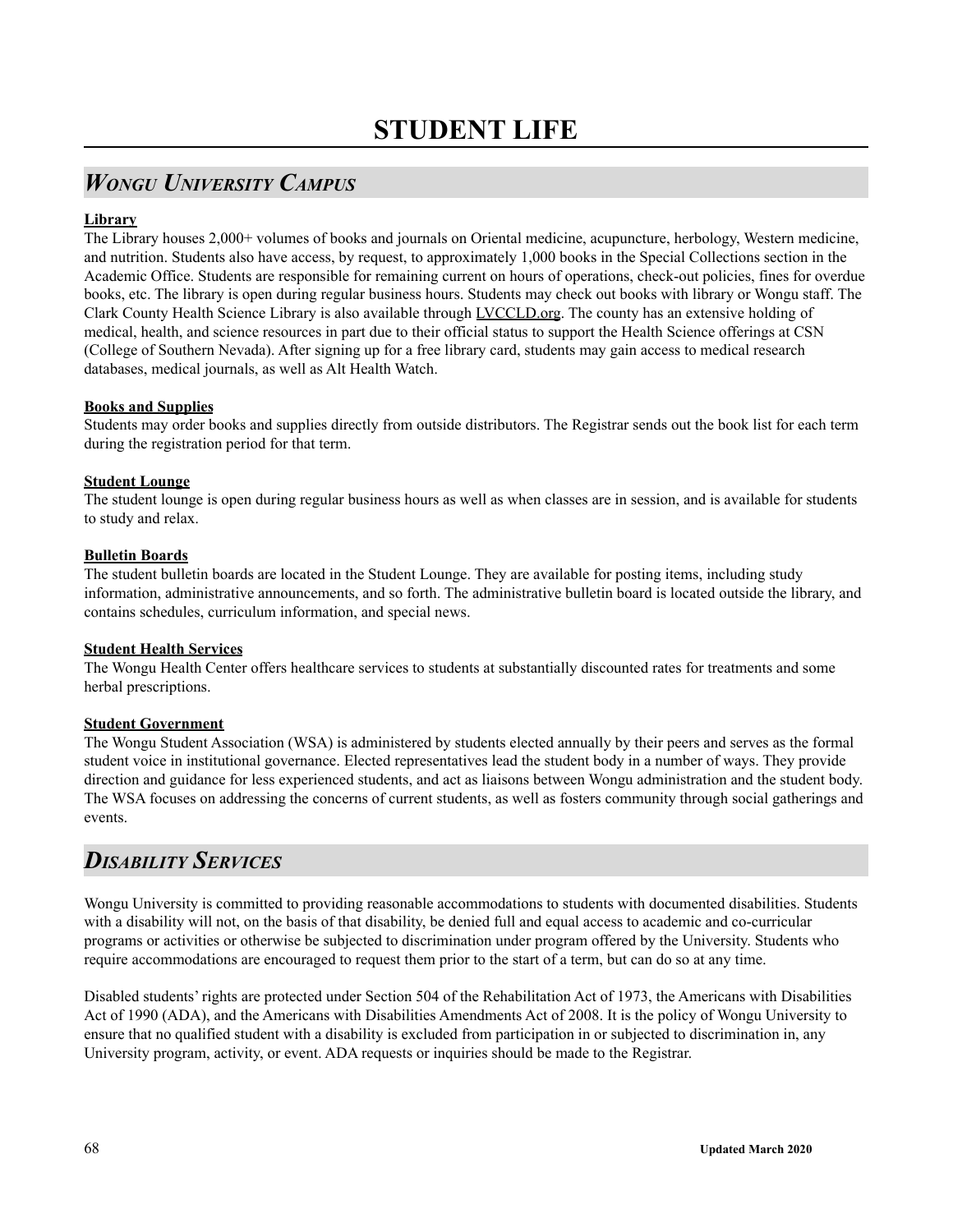If a student feels he or she has been discriminated against because of a disability by another student or by University personnel, he or she has the right to request an investigation into such a matter.

## *STUDENT SERVICES AND ADVISING*

The Academic team is available to counsel and advise students in academic and non-academic matters. Students meet regularly with the Academic team to ensure satisfactory academic progress. The Academic team can help students with organizing and planning their schedules, and can work with students to improve their study skills (time management, project planning, etc.). The Academic team can also connect students looking for additional support to campus and community resources. One-on-one coaching and academic counseling is available to all students. Scheduling an appointment is recommended.

### **Wongu Student Services Objectives:**

- 1. Students successfully navigate the course sequences and graduate on time through academic degree advising.
- 2. Student who are at-risk of academic failure successfully return to good academic standing and complete the program.
- 3. Students with learning disabilities and special needs overcome barriers and achieve retention to graduation equal to the student body as a whole.
- 4. Students have the skills to manage life crises in order to successfully complete their program.
- 5. Students participate in campus organizations and community events.

# *CAREER AND ALUMNI SERVICES*

Students at Wongu University receive general career planning from the Admissions Counselors or the Academic Office prior to entrance. Additional guidance from the Academic Office is encouraged whenever the student feels the need during their program of study. The Academic Office can provide help with assessing career goals. While employment cannot be guaranteed, the Academic Office will continue to work with students after graduation. The level of career services offered to international students and alumni varies and depends on federal, state, and local restrictions. Specific career planning also takes place in the Practice Management courses, where the opportunities and challenges of each student's upcoming professional career are examined.

### **Placement Assistance**

The University offers the following services to support graduates in obtaining employment and/or establishing a private practice:

- The University organizes outreach initiatives for students and alumni to serve and make connections in the local community.
- Job development is accomplished by the university's cultivation and maintenance of relationships with existing health clinics, sports medicine facilities, hospitals, doctors, chiropractors, and other OMDs who currently hire OMDs, or have interest in expanding their services.

Though the college supports graduates in the ways listed above, it makes no guarantee of employment or referral.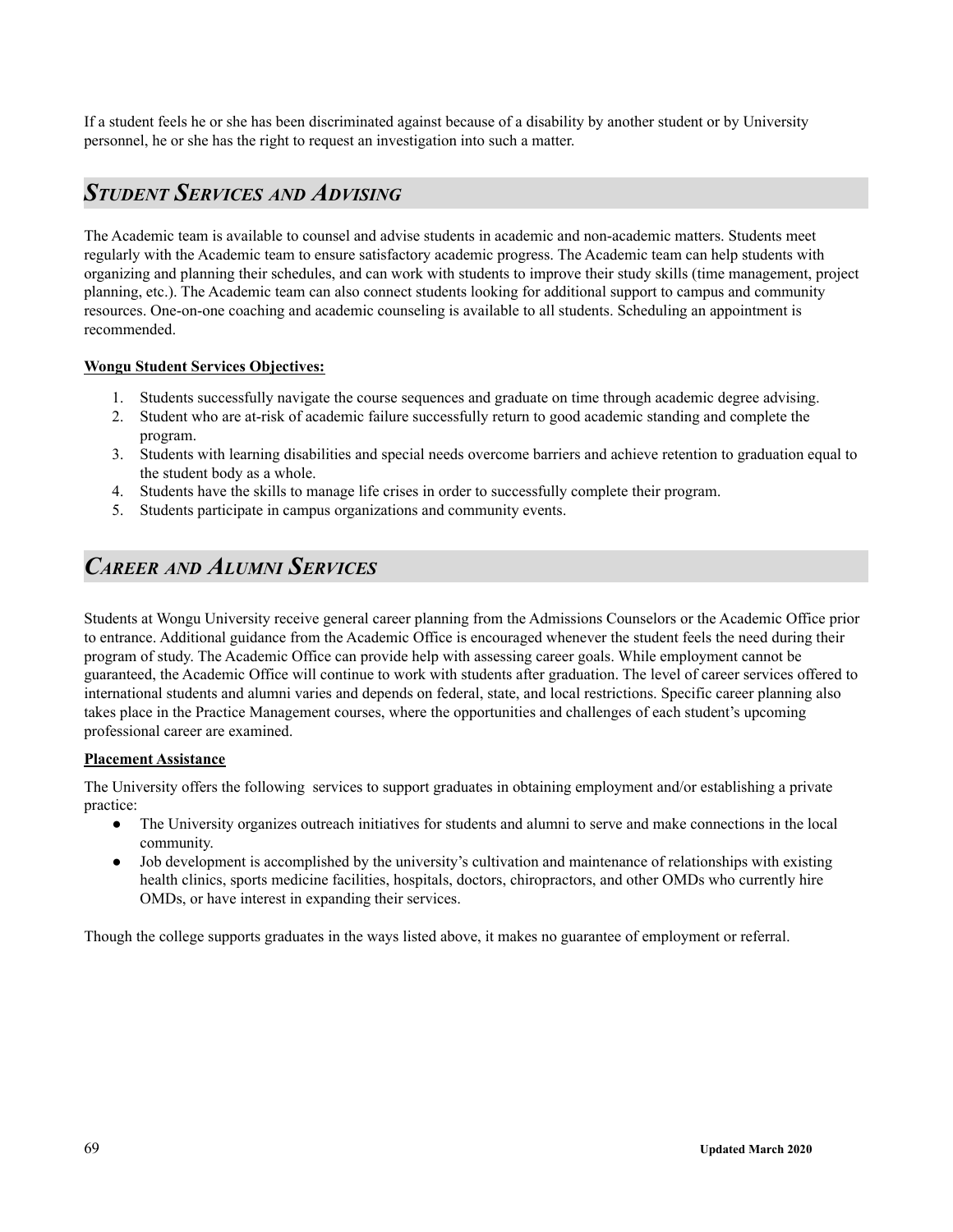# *CAMPUS SAFETY & SECURITY - CLERY ACT*

The Annual Campus Safety and Fire Safety Report is filed and made available to students as required by the federal "Crime Awareness and Campus Security Act" (Public Law 102-26). The purpose of this report is to provide faculty, staff, and students with campus safety information including crime statistics and procedures to follow to report a crime. This report is available electronically at www.wongu.org. This report may also be obtained by contacting the Financial Aid Director at (702) 463-2122. Please indicate that you are requesting a copy of Wongu University's Annual Campus Safety and Campus Fire Safety Report.

# *DRUG AND ALCOHOL-FREE CAMPUS*

In accordance with the Drug-Free Workplace Act of 1988 (P.L. 100-690), the Drug-Free Schools and Communities Act of 1989 (P.L. 101-226) and 34 Code of Federal Regulation Part 84, Subpart F, this institution is committed to maintaining a drug-free workplace and a drug-free school. Drug and alcohol abuse can lead to liver, heart and other chronic diseases, low birth weight, birth defects and infant mortality in expectant mothers, and death. The unlawful manufacture, distribution, dispensing, possession or use of drugs, alcohol or other controlled substances at this institution is strictly prohibited. Students and employees are required, as a condition of enrollment and/or employment, to abide by this policy.

To the extent allowed by local, state and federal laws, this institution will impose disciplinary action against students and employees for violating these standards of conduct. These actions may include suspension, expulsion, and termination of employment, referral for prosecution and/or required completion of a drug or alcohol rehabilitation or similar program.

This institution, as required by federal regulation (34 CFR 85.635 and Appendix C), will report all employees convicted of a criminal drug offense occurring in the workplace to the U.S. Department of Education. Consistent with these same regulations, employees, as a condition of employment, are required to provide written notice to this institution of their conviction for a criminal drug offense occurring at the workplace within five (5) days after that conviction.

The possession, use, sale, manufacture, or distribution of illegal or controlled substances or alcohol is a violation of school policy. Furthermore, a student is in violation of these regulations if:

- he or she is knowingly present where illegal substances are kept or deposited, or
- he or she is in the company of any person, knowing that the person is in possession of an illegal or controlled substance.

If reasonable suspicion of controlled substance or drug paraphernalia activity exists, School staff retains the right to inspect student property as necessary. Reasonable suspicion may be generated by observable (seeing, smelling, etc.) drugs or drug paraphernalia and/or other physical or behavioral evidence of drug usage, and may result in confiscation of such materials. School Administration maintains the right to require drug toxicology testing if reasonable suspicion of the use of an illegal or controlled substance(s) exists. The administration may require drug toxicology testing in certain situations (e.g. any violent and/or antisocial behavior, damage to personal or school property, etc.) Refusal of students to abide by the request for drug toxicology testing will result in immediate, automatic suspension from the University for no less than one quarter, with additional stipulations. The cost associated with the testing is the responsibility of the student.

# *FIREARM POLICY*

No firearms, ammunition, explosive devices or other weapons may be carried (concealed or otherwise) by a student on institutional property. Violators of this policy are considered to be a threat to the academic environment of the institution and are subject to immediate suspension or dismissal from the University.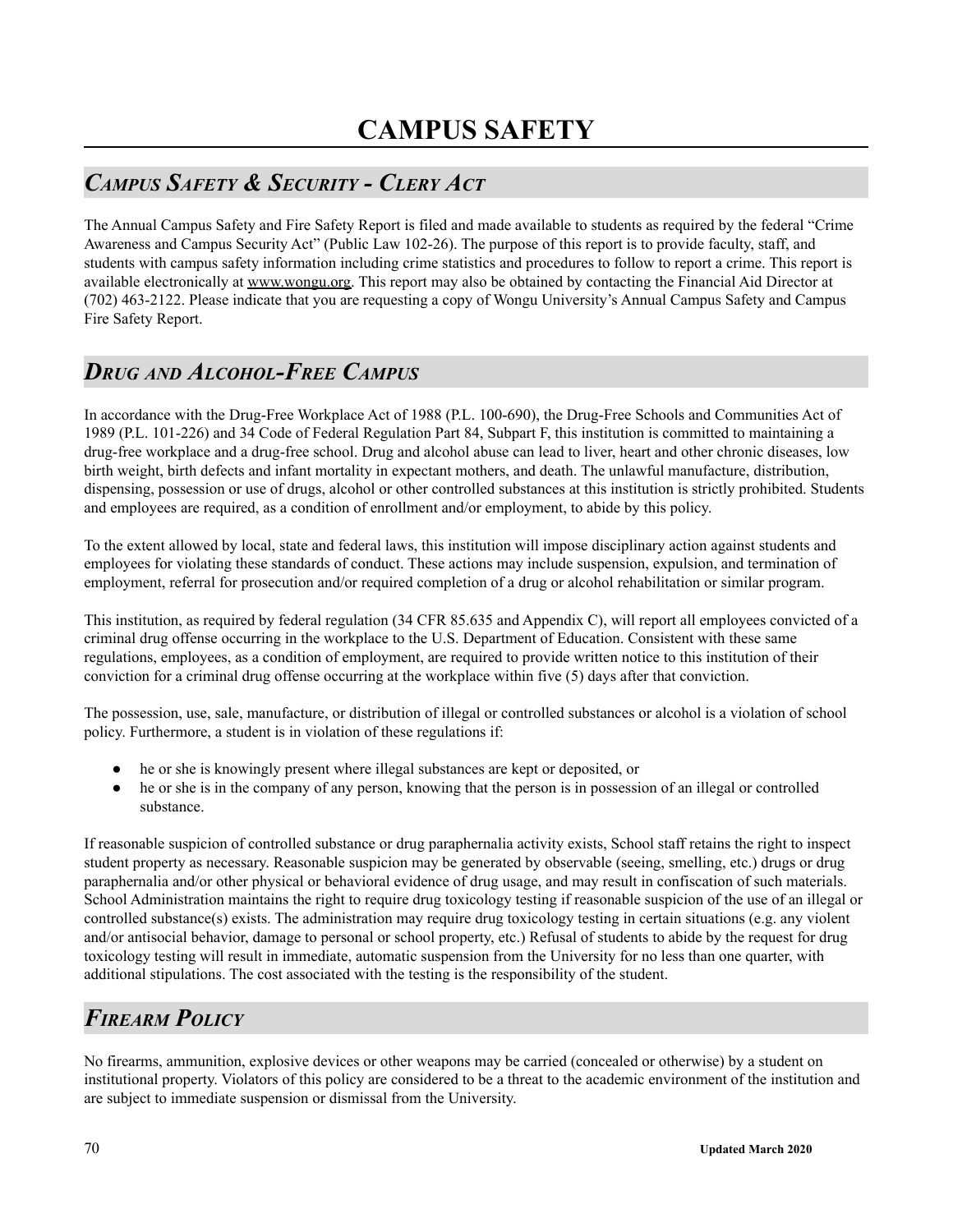# *EMERGENCY ACTION AND FIRE PREVENTION PLAN*

In the event of fire or emergency evacuation, everyone must proceed immediately to the nearest exit. A Wongu staff member will be designated to ensure that everyone in the facility has been evacuated. Students must follow directions given by this designee, and should not re-entry the building until instructed to do so.

Wongu University maintains a full Emergency Action and Fire Prevention Plan in compliance with 29 CFR 1910.38. The plan in its entirety is made public at the Wongu University campus and can be obtained by contacting the campus at (702) 463-2122

# *UNACCOMPANIED MINORS*

Due to liability and safety concerns, unaccompanied minors are not allowed on the Wongu University campus and/or in the Health Center.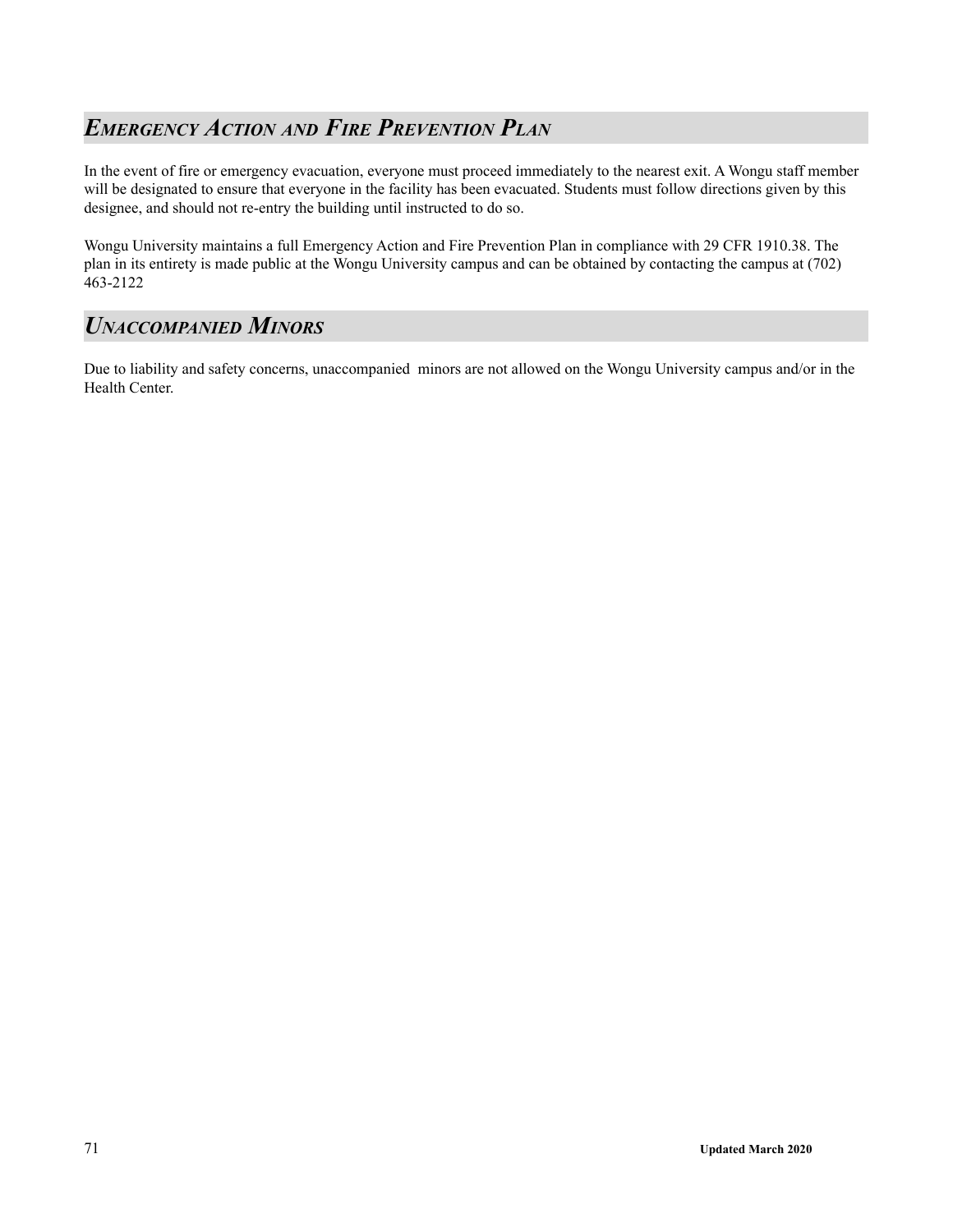# *ADDENDUM TO TRANSFER CREDIT POLICY (P. 20)*

The following changes were made to the Transfer Credit Policy as of March 17, 2020.

## **TRANSFER STUDENTS**

Removed: No credit is given for "life experience" or "experiential learning". Likewise, no credit is granted for military **or corporate training, nor through portfolio assessment.**

Update (content in italics has been added):

## **TRANSFER CREDIT EVALUATION**

Once a prospective student has submitted all academic transcripts from previously attended colleges*, including any applicable military transcripts,* a Transfer Evaluation will be conducted to determine which courses and credits will be awarded toward the MSOM program. Transfer credits are awarded credit for courses that are similar in description, content, level, and credit/hours and were completed at an accredited college or university.

The Admissions Office will inform the student of the results of the Transfer Evaluation. Once admitted and enrolled, the Registrar will record the transfer credits to the student's academic record.

### **Evaluation Guidelines:**

- 1. The student must provide all official transcripts of colleges or universities previously attended, *including any applicable military transcripts*.
- 2. *Military transcripts will be evaluated based on the American Council on Education (ACE) guide recommendations. Information on the ACE Military Guide can be found at[:](https://www.acenet.edu/Programs-Services/Pages/Credit-Transcripts/Military-Guide-Online.aspx) <https://www.acenet.edu/Programs-Services/Pages/Credit-Transcripts/Military-Guide-Online.aspx>*
- 3. Transfer credit is awarded for courses completed at an accredited college or university with a grade of "C" or higher.
- 4. Western medicine courses must have been completed within five (5) years of matriculation into the program (exceptions to this policy may be made for actively practicing medical professionals—see Advanced Standing). Western medicine courses are transferable from an *academic* institution accredited by an agency recognized by the U.S. Secretary of Education, or *by* ACAOM-*accredited institutions*, *as well as relevant military experience recommended from the American Council of Education (ACE).*
- 5. Natural science credits from non-accredited or vocational schools are non-transferable.
- 6. Transfer credits of Oriental medicine and acupuncture courses will only be awarded for courses completed at ACAOM-accredited institutions within five (5) years of matriculation in the program.

## **ADVANCED STANDING**

Advanced Standing is available for individuals with medical doctorates (MD, ND, DC, DO), and in some cases for nurse practitioners, whose significant medical practice will supersede the five-year limitation for Western science transfer credits.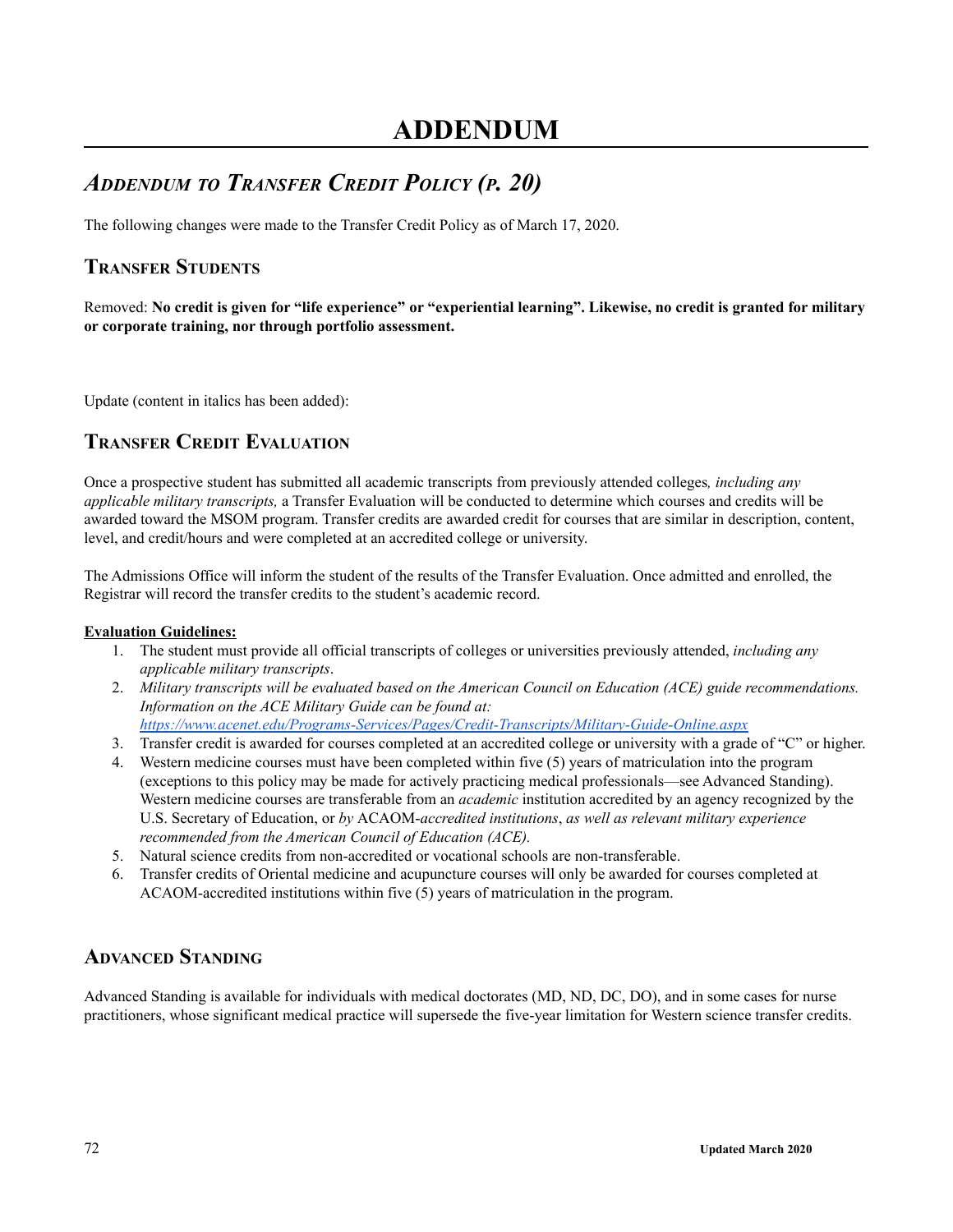## *ADDENDUM TO FINANCE POLICIES (P. 22)*

The following changes were made to the Finance Policies as of March 17, 2020.

#### **TUITION PAYMENT POLICY**

Added:

VA Education Benefits Payment Policy

As required by Title 38 USC 3679(e), once a student who is using VA Education Benefits to pay for their education has submitted a copy of his/her Certificate of Eligibility (COE) for VA funding, Wongu University will not impose any penalty, including the assessment of late fees, the denial of access to classes, libraries or other institutional facilities, or the requirement that a covered individual borrow additional funds because of the individual's inability to meet his or her financial obligations to the institution due to the delayed disbursement funding from VA Benefits under Chapter 31 or 33.

## *ADDENDUM TO SATISFACTORY ACADEMIC PROGRESS (SAP) (P. 57)*

The following change was made to Satisfactory Academic Progress as of April 17, 2020.

Update (content in italics has been added):

| <b>Academic Standing</b> | <b>Financial Aid Standing</b><br>(If Applicable)                                              | <b>Definition</b>                                                   | <b>Action</b>                                                 |
|--------------------------|-----------------------------------------------------------------------------------------------|---------------------------------------------------------------------|---------------------------------------------------------------|
| Academic Dismissal       | Ineligible for Financial Aid Student has failed to meet Student will be<br>and/or VA Benefits | at least one SAP Standard academically<br>for three terms in a row. | disqualified and will be<br>dismissed from the<br>University. |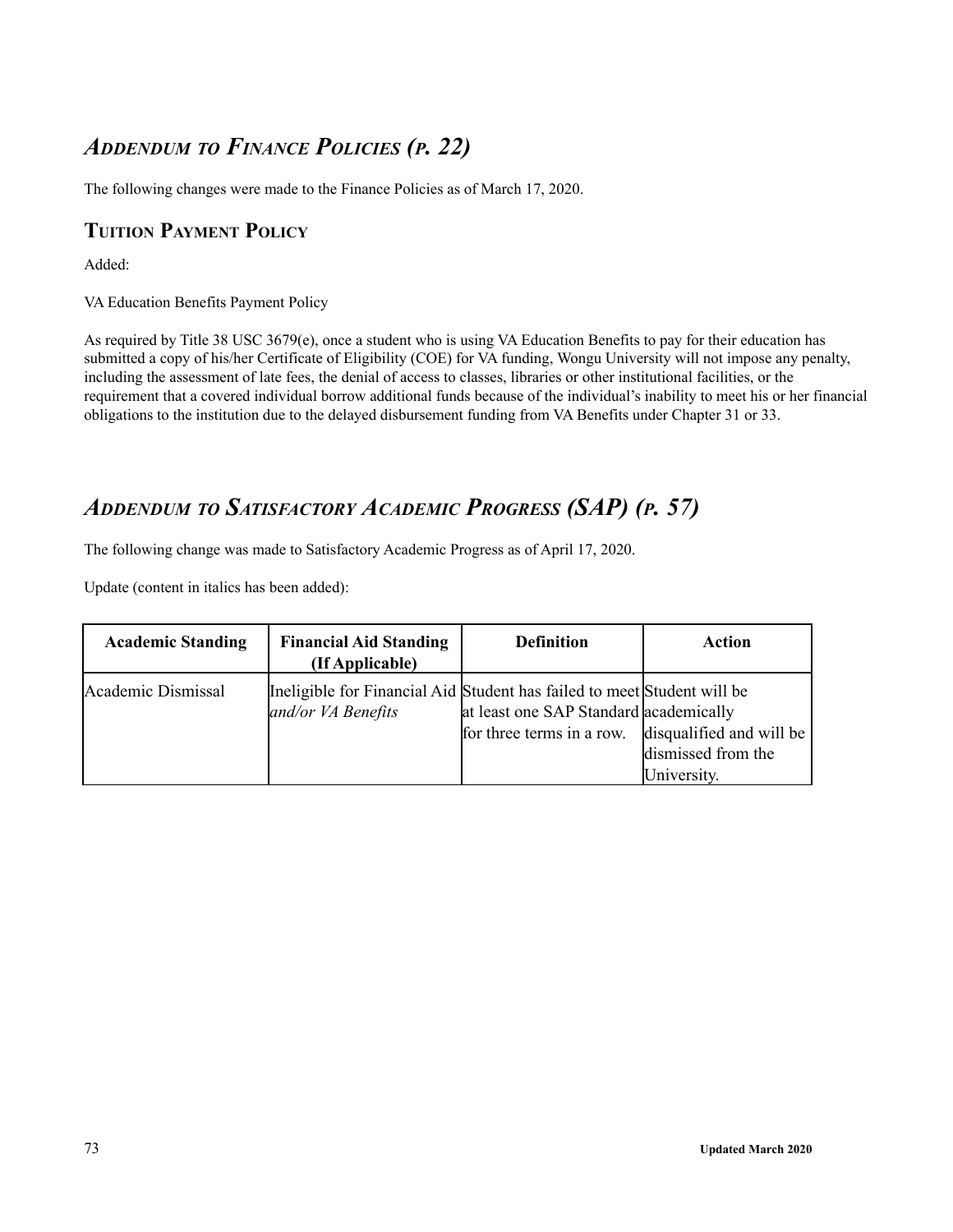# **ACADEMIC CALENDAR**

## **Spring Term 2018**

| April 2           | Classes begin                       |
|-------------------|-------------------------------------|
| April 9           | Last day to add/drop without fees   |
| April 16          | Tuition payments due                |
| April 27          | Institutional Exams (tentative)     |
| May 11            | Last day to withdraw                |
| May $21 -$ June 1 | Registration period for Summer Term |
| May 28            | Memorial Day (school closed)        |
| June 11 - June 15 | Final Exams                         |
|                   |                                     |

### **Summer Term 2018**

| July 2            | Classes begin                     |
|-------------------|-----------------------------------|
| July 4            | Independence Day (school closed)  |
| July 9            | Last day to add/drop without fees |
| July 16           | Tuition payments due              |
| July 27           | Institutional Exams (tentative)   |
| August 10         | Last day to withdraw              |
| Aug 20 - Aug 31   | Registration period for Fall Term |
| September 3       | Labor Day (school closed)         |
| Sept 10 - Sept 14 | Final Exams                       |
| September 17      | <b>Constitution Day</b>           |
|                   |                                   |

| October 1        | Classes begin                       |
|------------------|-------------------------------------|
| October 8        | Last day to add/drop without fees   |
| October 15       | Tuition payments due                |
| October 26       | Nevada Day (school closed)          |
| November 2       | Institutional Exams (tentative)     |
| November 9       | Last day to withdraw                |
| November 12      | Veteran's Day (school closed)       |
| Nov 19 - Nov 30  | Registration period for Winter Term |
| Nov 22 - Nov. 25 | Thanksgiving Break (school closed)  |
| Dec 10 - Dec 14  | Final Exams                         |
| December 25      | Christmas (school closed)           |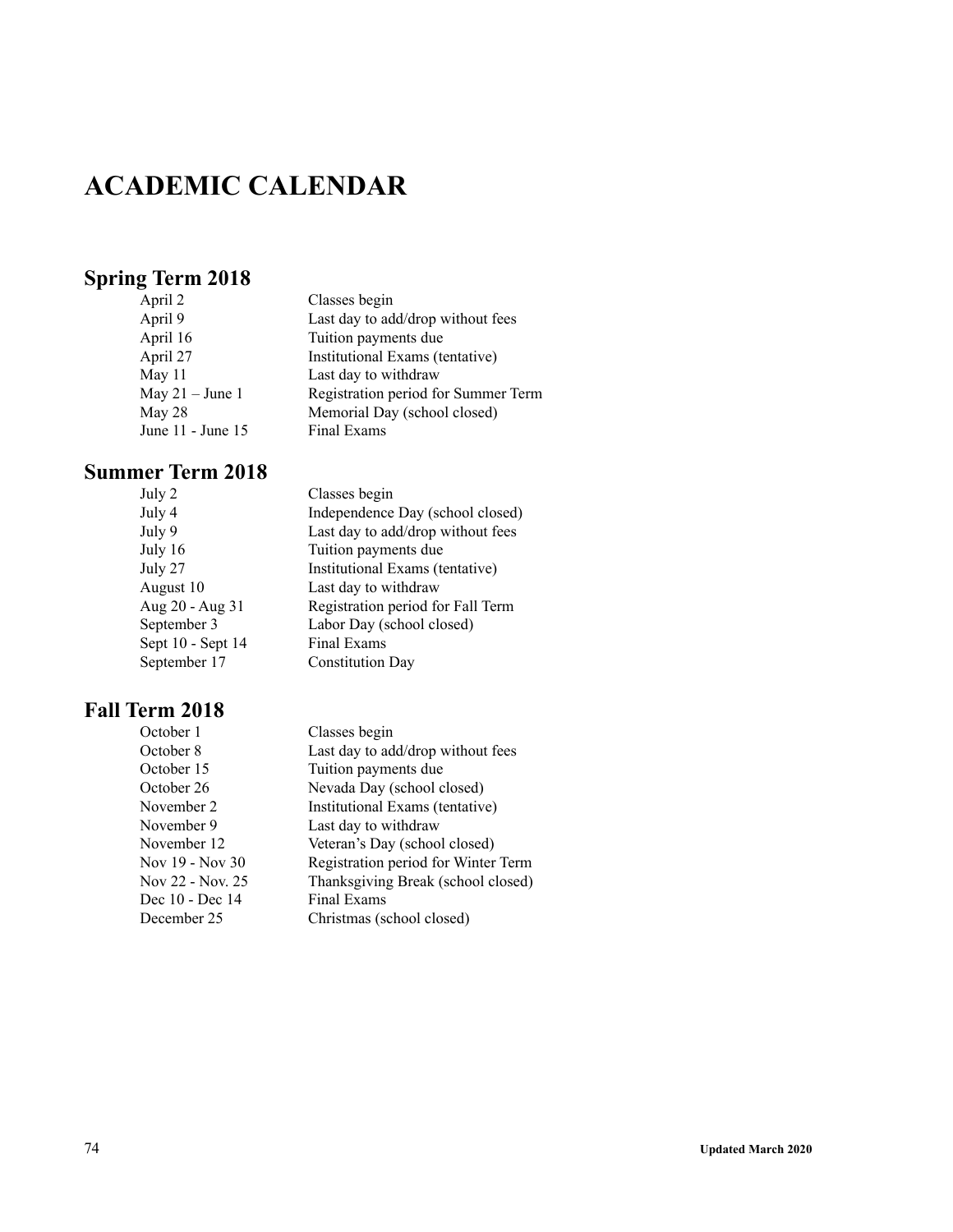### **Winter Term 2019**

| January 1           | New Year's Day (school closed)              |
|---------------------|---------------------------------------------|
| January 7           | Classes Begin                               |
| January 14          | Last day to add/drop without fees           |
| January 21          | Martin Luther King, Jr. Day (school closed) |
| January 22          | Tuition Payment Due Date                    |
| February 15         | Last day to withdraw                        |
| February 18         | President's Day (school closed)             |
| Feb 26 - March 11   | Registration period for Spring Term         |
| March 18 - March 22 | Final Exams                                 |

## **Spring Term 2019**

| April 8           | Classes begin                     |
|-------------------|-----------------------------------|
| April 15          | Last day to add/drop without fees |
| April 22          | Tuition payments due              |
| May 17            | Last day to withdraw              |
| May 27            | Memorial Day (school closed)      |
| May 27 - June 7   | Registration period for Fall Term |
| June 10 - June 14 | Final Exams                       |
|                   |                                   |

### **Summer Term 2019**

| July 4            | Independence Day (school closed)  |
|-------------------|-----------------------------------|
| July 8            | Classes begin                     |
| July 15           | Last day to add/drop without fees |
| July 22           | Tuition payment due               |
| August 16         | Last day to withdraw              |
| Aug 26 - Sept 6   | Registration period for Fall Term |
| September 2       | Labor Day (school closed)         |
| September 15      | <b>Constitution Day</b>           |
| Sept 16 - Sept 20 | Final Exams                       |
|                   |                                   |

| Classes begin                       |
|-------------------------------------|
| Last day to add/drop without fees   |
| Tuition payments due                |
| Nevada Day (school closed)          |
| Veteran's Day (school closed)       |
| Last day to withdraw                |
| Registration period for Winter Term |
| Thanksgiving Break (school closed)  |
| Final Exams                         |
| Christmas (school closed)           |
|                                     |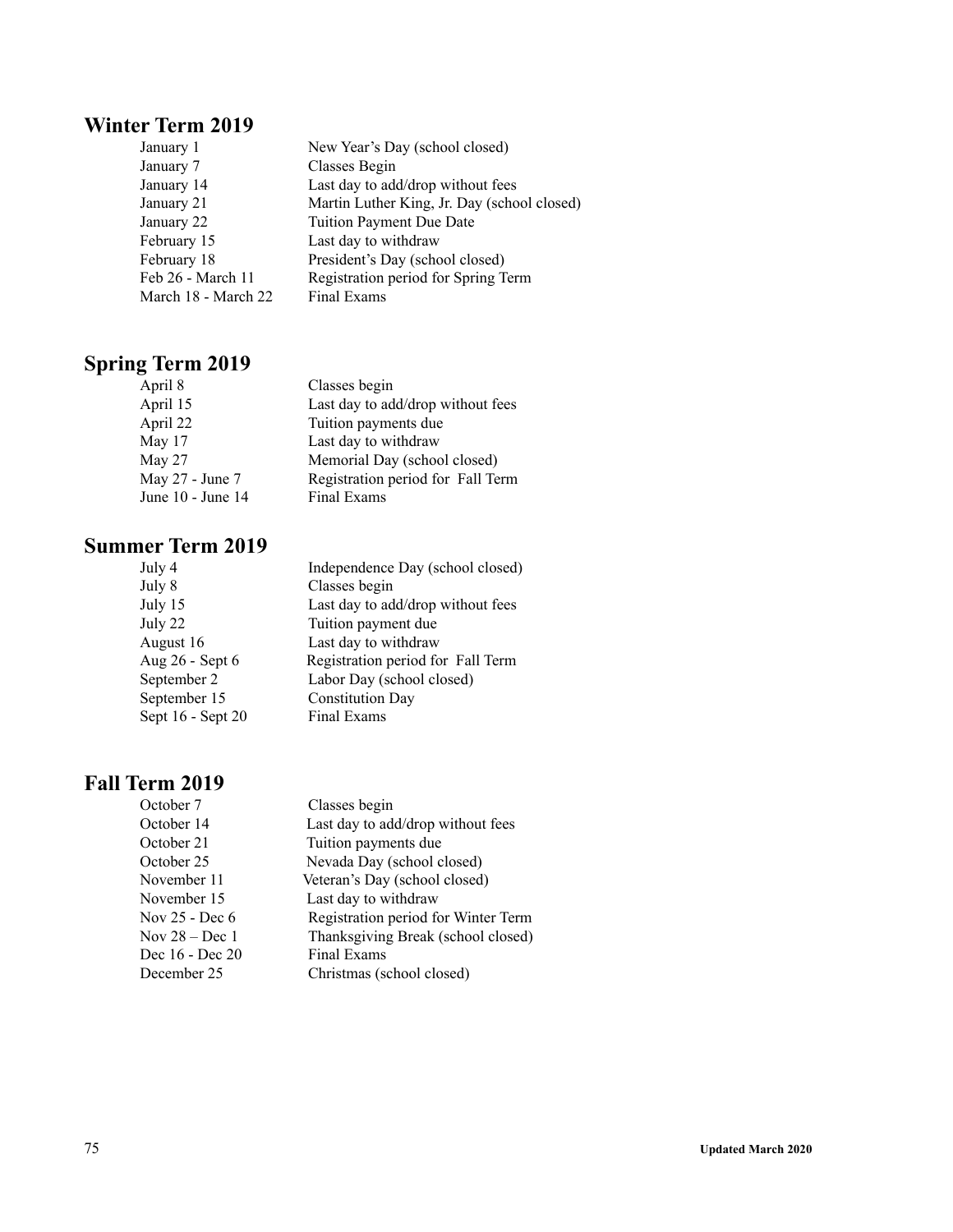### **Winter Term 2020**

| New Year's Day (school closed)              |
|---------------------------------------------|
| Classes begin                               |
| Last day to add/drop without fees           |
| Martin Luther King, Jr. Day (school closed) |
| Tuition payments due                        |
| Last day to withdraw                        |
| President's Day (school closed)             |
| Registration period for Spring Term         |
| Final Exams                                 |
|                                             |

# **Spring Term 2020**

| April 6           | Classes begin                       |
|-------------------|-------------------------------------|
| April 13          | Last day to add/drop without fees   |
| April 20          | Tuition payments due                |
| May 15            | Last day to withdraw                |
| May $25$          | Memorial Day (school closed)        |
| May $25 -$ June 5 | Registration period for Summer Term |
| June 15 - June 19 | Final Exams                         |

#### **Summer Term 2020**

| Independence Day (school closed)  |
|-----------------------------------|
| Classed begin                     |
| Last day to add/drop without fees |
| Tuition payments due              |
| Last day to withdraw              |
| Registration period for Fall Term |
| Labor Day (school closed)         |
| Final Exams                       |
| <b>Constitution Day</b>           |
|                                   |

| October 5       | Classes begin                       |
|-----------------|-------------------------------------|
| October 11      | Last day to add/drop without fees   |
| October 19      | Tuition payments due                |
| October 30      | Nevada Day (school closed)          |
| November 11     | Veteran's Day (school closed)       |
| November 13     | Last day to withdraw                |
| Nov 23 - Dec 4  | Registration period for Winter Term |
| Nov 26 - Nov 27 | Thanksgiving Break (school closed)  |
| Dec 14 - Dec 18 | Final Exams                         |
| Dec 24 - 25     | Christmas (school closed)           |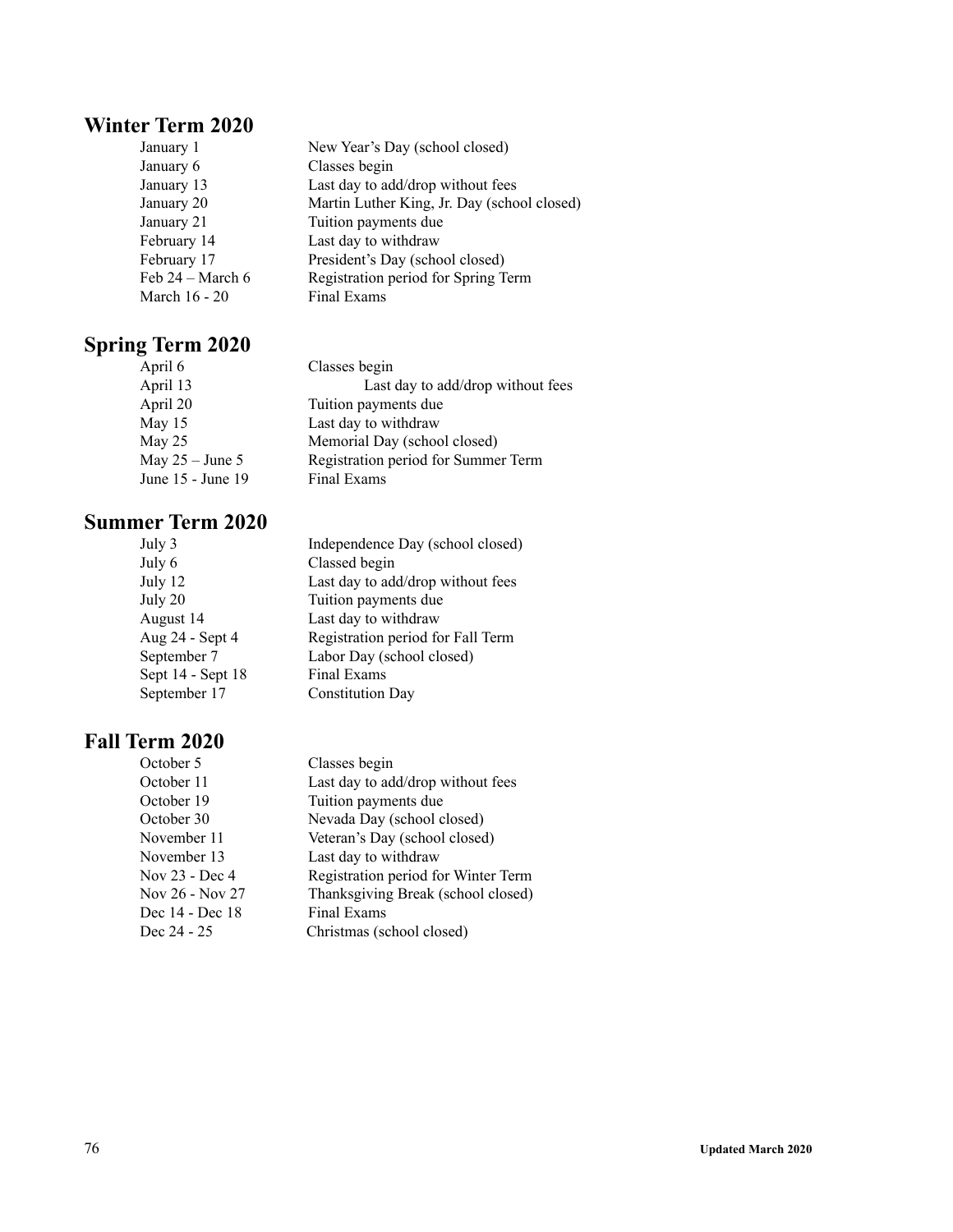### **Winter Term 2021**

| January 1           | New Year's Day (school closed)              |
|---------------------|---------------------------------------------|
| January 4           | Classes begin                               |
| January 11          | Last day to add/drop without fees           |
| January 18          | Martin Luther King, Jr. Day (school closed) |
| January 19          | Tuition payments due                        |
| February 12         | Last day to withdraw                        |
| February 15         | President's Day (school open)               |
| Feb 22 - March 5    | Registration period for Spring Term         |
| March 15 - March 19 | Final Exams                                 |

## **Spring Term 2021**

| April 5           | Classes begin                     |
|-------------------|-----------------------------------|
| April 12          | Last day to add/drop without fees |
| April 19          | Tuition payments due              |
| May 14            | Last day to withdraw              |
| May 31            | Memorial Day (school closed)      |
| May 24 - June 4   | Registration period for Fall Term |
| June 14 - June 18 | Final Exams                       |

### **Summer Term 2021**

| July 5            | Classes begin                     |
|-------------------|-----------------------------------|
| July 12           | Last day to add/drop without fees |
| July 19           | Tuition payment due               |
| August 13         | Last day to withdraw              |
| Aug 23 - Sept 3   | Registration period for Fall Term |
| September 6       | Labor Day (school closed)         |
| Sept 13 - Sept 17 | Final Exams                       |
| September 17      | <b>Constitution Day</b>           |
|                   |                                   |

| Registration period for Winter Term |
|-------------------------------------|
| Thanksgiving Break (school closed)  |
|                                     |
|                                     |
| Last day to add/drop without fees   |